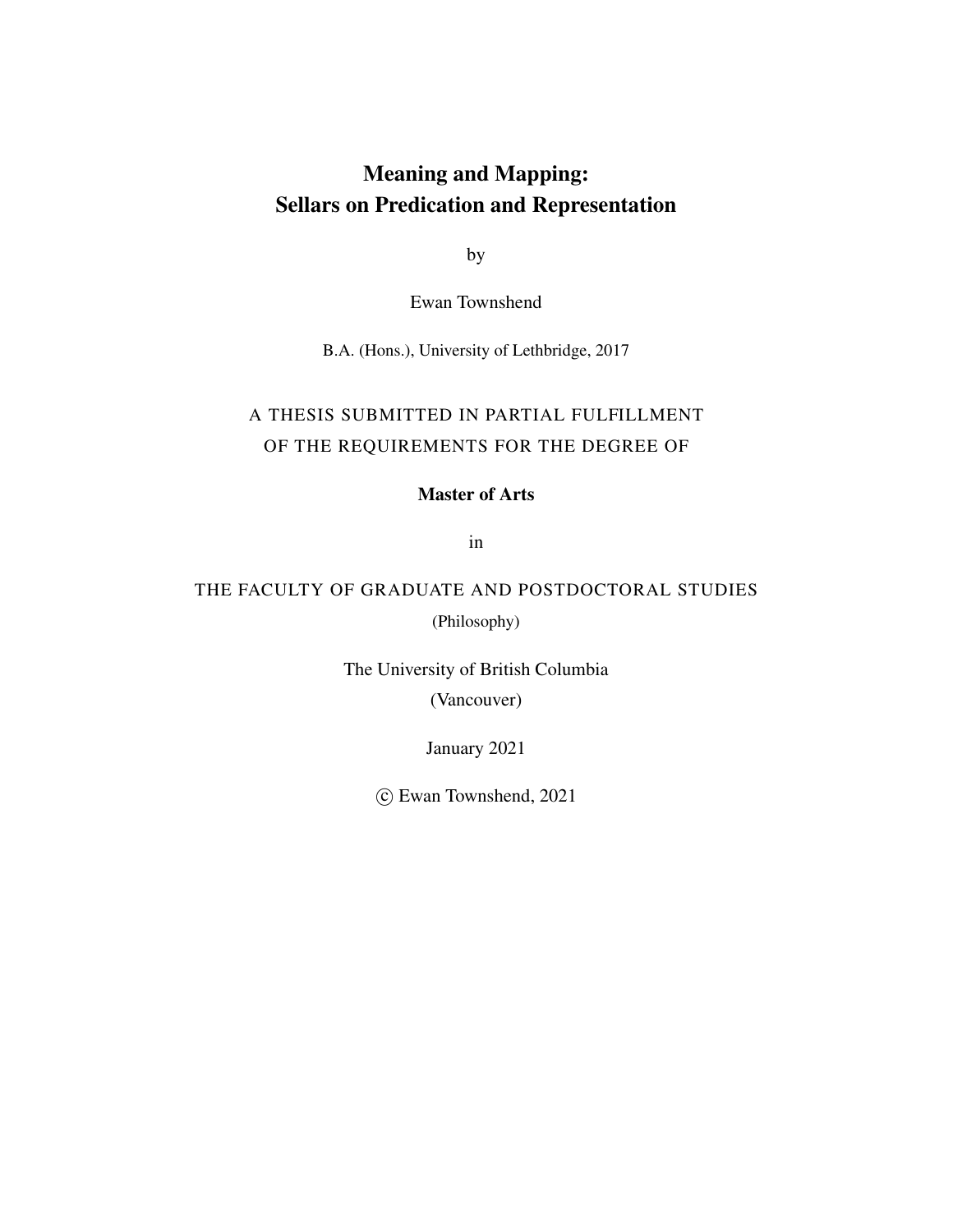The following individuals certify that they have read, and recommend to the Faculty of Graduate and Postdoctoral Studies for acceptance, the thesis entitled:

### Meaning and Mapping: Sellars on Predication and Representation

submitted by Ewan Townshend in partial fulfillment of the requirements for the degree of Master of Arts in Philosophy.

### Examining Committee:

Ori Simchen, Professor, Philosophy, University of British Columbia *Supervisor*

Roberta Ballarin, Associate Professor, Philosophy, University of British Columbia *Supervisory Committee Member*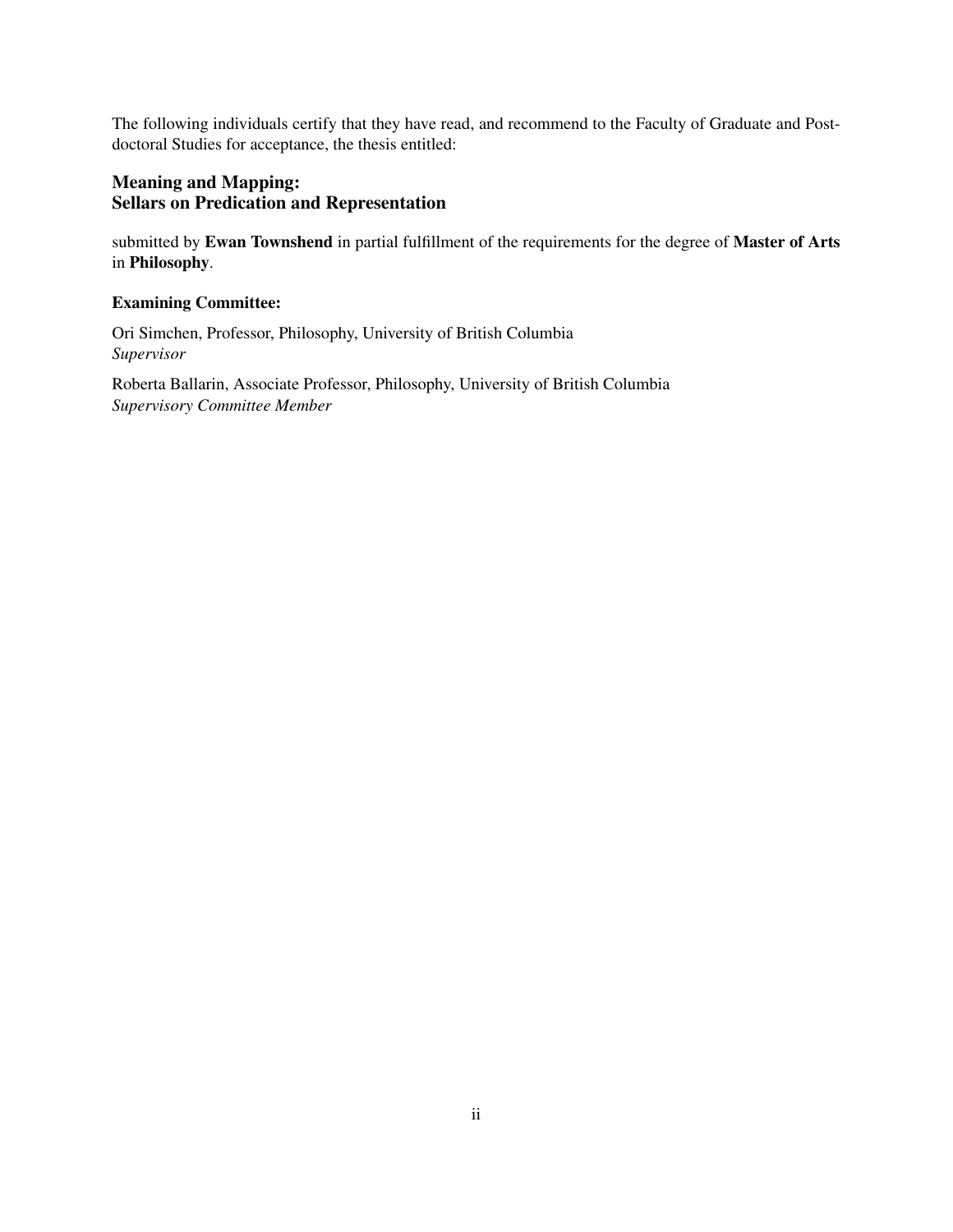# Abstract

Wilfrid Sellars (1912-1989) developed a broadly deflationary, non-relational analysis of traditional semantic vocabulary. However, Sellars also developed a broadly inflationary, "correspondence" theory of "matter-offactual" truth and linguistic representation, in which language-world relations play an important role. By contemporary lights, there is a certain tension in the combination of theses Sellars's advances, concentrated in his claim (in *Science and Metaphysics*) that "the *criterion* of the correctness of the performance of asserting a basic matter-of-factual proposition is the correctness of the proposition *qua* picture" [ch.V, §57].

This paper addresses the tension in Sellars's project, in an attempt to reconcile the analysis of semantic vocabulary with the account of "picturing" as a natural-order, language-world relation. I first situate Sellars's theory of predication against the backdrop of theses advanced by Russell and early Wittgenstein. I then present Sellars's analysis of semantic vocabulary and draw out his (albeit skeletal) account of the relation of semantic vocabulary to descriptive vocabulary, here proposing that a causal, anthropological account of the proper functioning of '...means...' is supposed to fill an apparent gap most recently addressed by Lionel Shapiro (2014). Finally, I defend Sellars's distinction between *pictorial* structure and *logical* structure, arguing that it stems from a disagreement with Wittgenstein of the *Tractatus* and yields a response to Irad Kimhi's (2018) criticisms of compositionalist picture-theoretic accounts of propositional complexity.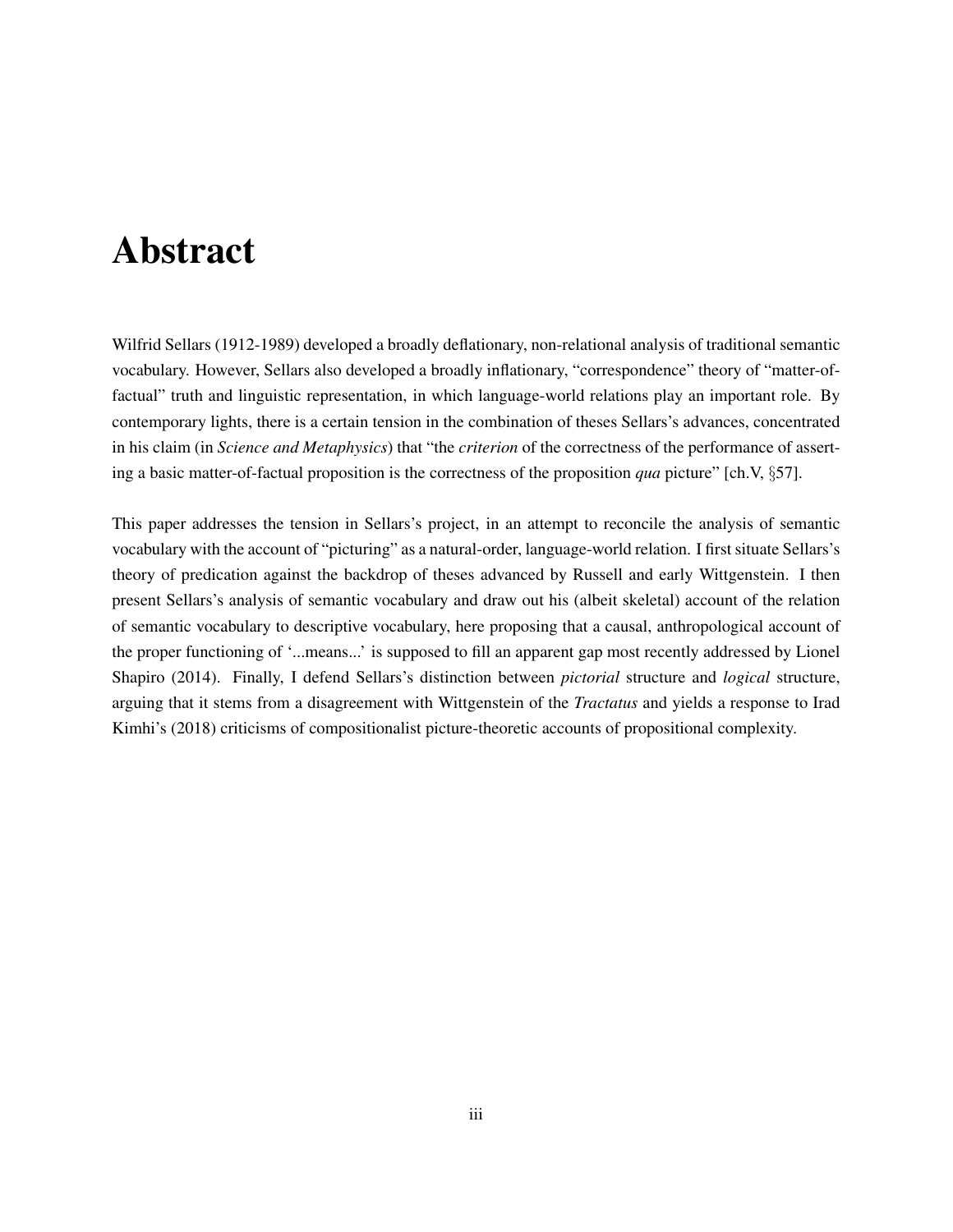# Lay Summary

I tackle some theoretical issues concerning the relationship between a sign (utterance or inscription) and the symbolic representation that it encodes. Computational machinery took off in the twentieth century from advances in philosophy driven by reflection on simple sentences admissible as premises in argumentation. A simple sentence is admissible as a premise only if it is apt to be *(un)true* and is so apt only if it says something of something. In order to say something of a thing one must make a statement in which a name for the thing, or something like a name for it, occurs. Naming a thing then makes possible some measure of control over it and one's relation to it, but names are, of themselves, inert. A system of signs is animated by significant use of them to form complex representations and I sketch a Sellarsian account of how this works.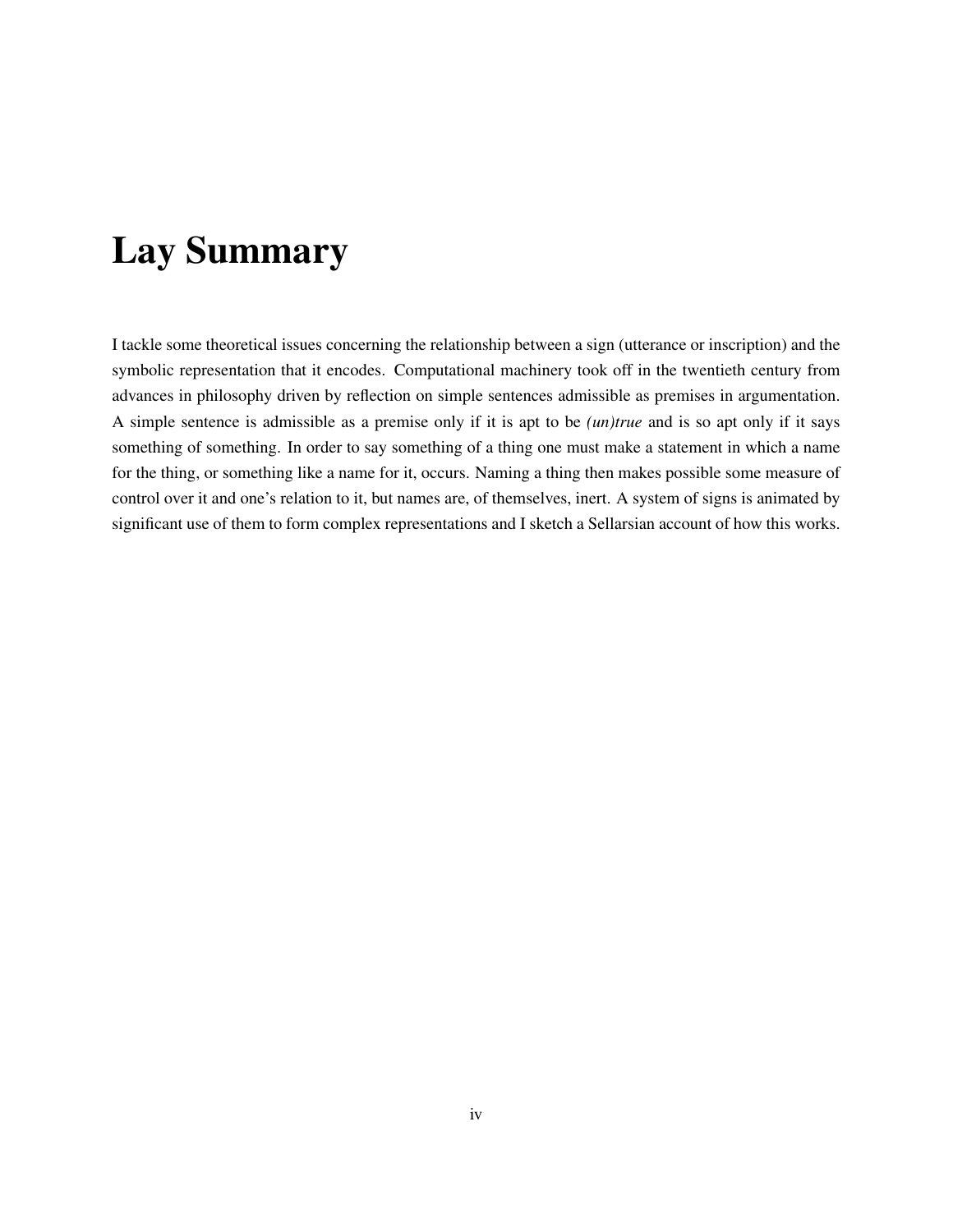# Preface

This thesis is the original, unpublished work of Ewan Townshend, sole author.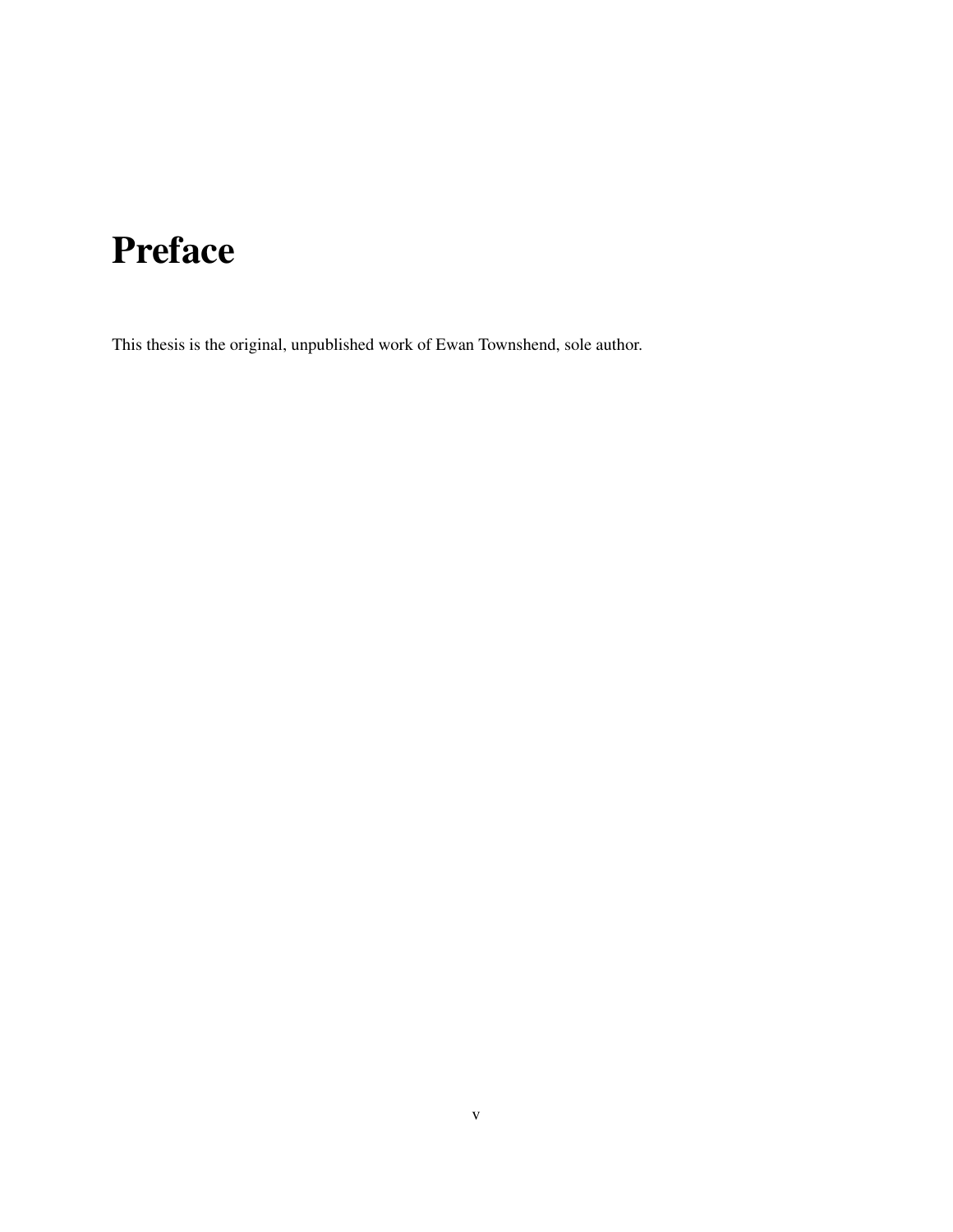# **Table of Contents**

|                |     |             | $\mathbf{v}$   |
|----------------|-----|-------------|----------------|
|                |     |             | vi             |
| $\mathbf{1}$   |     |             | -1             |
|                | 1.1 |             | $\mathbf{1}$   |
|                | 1.2 |             | 3              |
|                |     | 1.2.1       | $\overline{4}$ |
|                |     | 1.2.2       | 5              |
|                | 1.3 |             | 6              |
| $\overline{2}$ |     |             | 8              |
|                | 2.1 | 12          |                |
|                | 2.2 | 12          |                |
|                | 2.3 | 13          |                |
|                | 2.4 | 14          |                |
|                | 2.5 | 14          |                |
| 3              |     | 17          |                |
|                | 3.1 | 17          |                |
|                | 3.2 | 19          |                |
|                | 3.3 | 22          |                |
|                | 3.4 | 25          |                |
|                | 3.5 | 27          |                |
|                |     | 28<br>3.5.1 |                |
|                |     | 3.5.2<br>29 |                |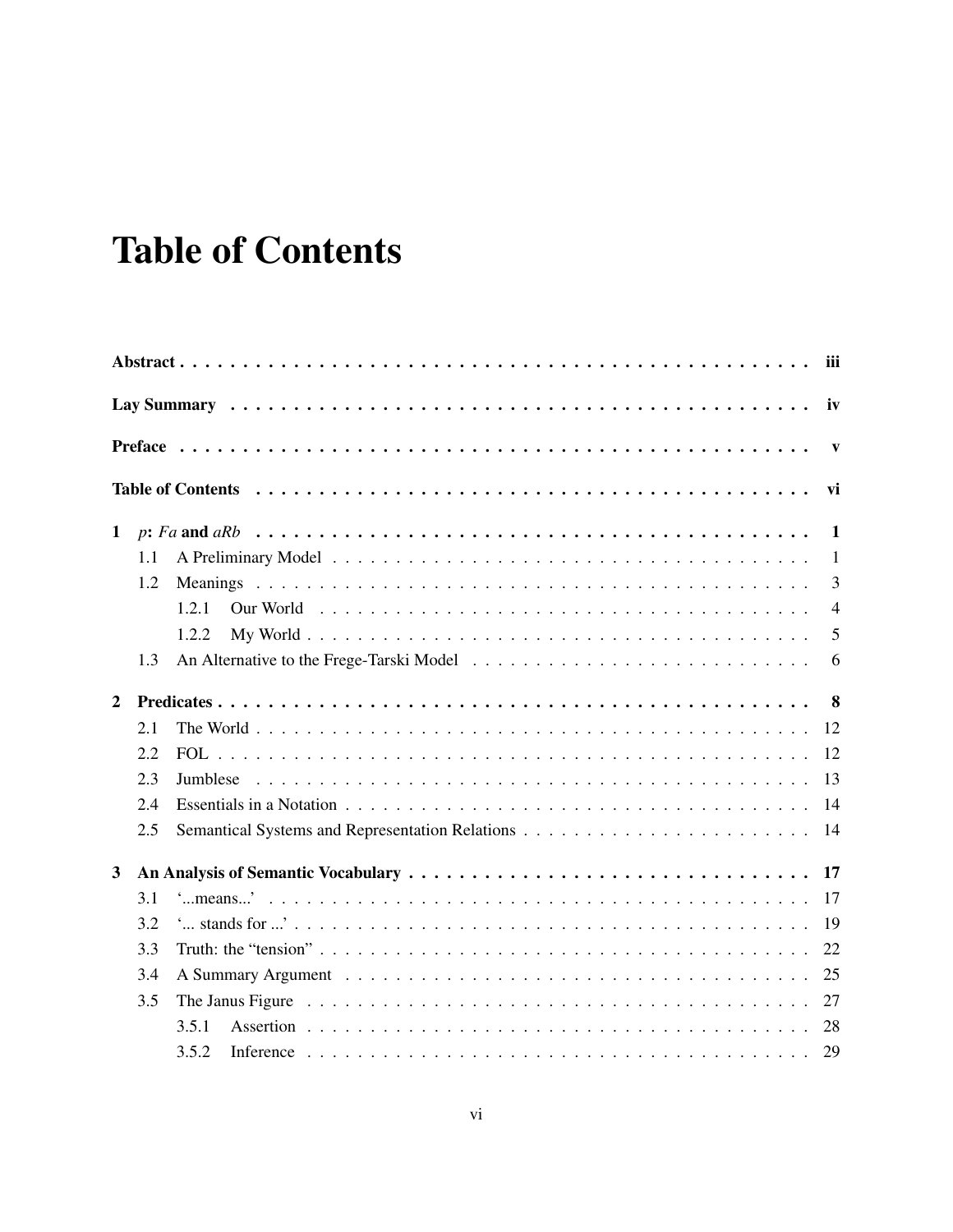|                         |     | 3.5.3 |  |  |
|-------------------------|-----|-------|--|--|
|                         |     | 3.5.4 |  |  |
|                         | 3.6 |       |  |  |
|                         | 3.7 |       |  |  |
| $\overline{\mathbf{4}}$ |     |       |  |  |
|                         | 4.1 |       |  |  |
|                         | 4.2 |       |  |  |
|                         | 4.3 |       |  |  |
|                         | 4.4 |       |  |  |
|                         | 4.5 |       |  |  |
|                         | 4.6 |       |  |  |
|                         | 4.7 |       |  |  |
|                         |     | 4.7.1 |  |  |
|                         |     | 4.7.2 |  |  |
|                         |     | 4.7.3 |  |  |
|                         |     | 4.7.4 |  |  |
| 5                       |     |       |  |  |
|                         |     |       |  |  |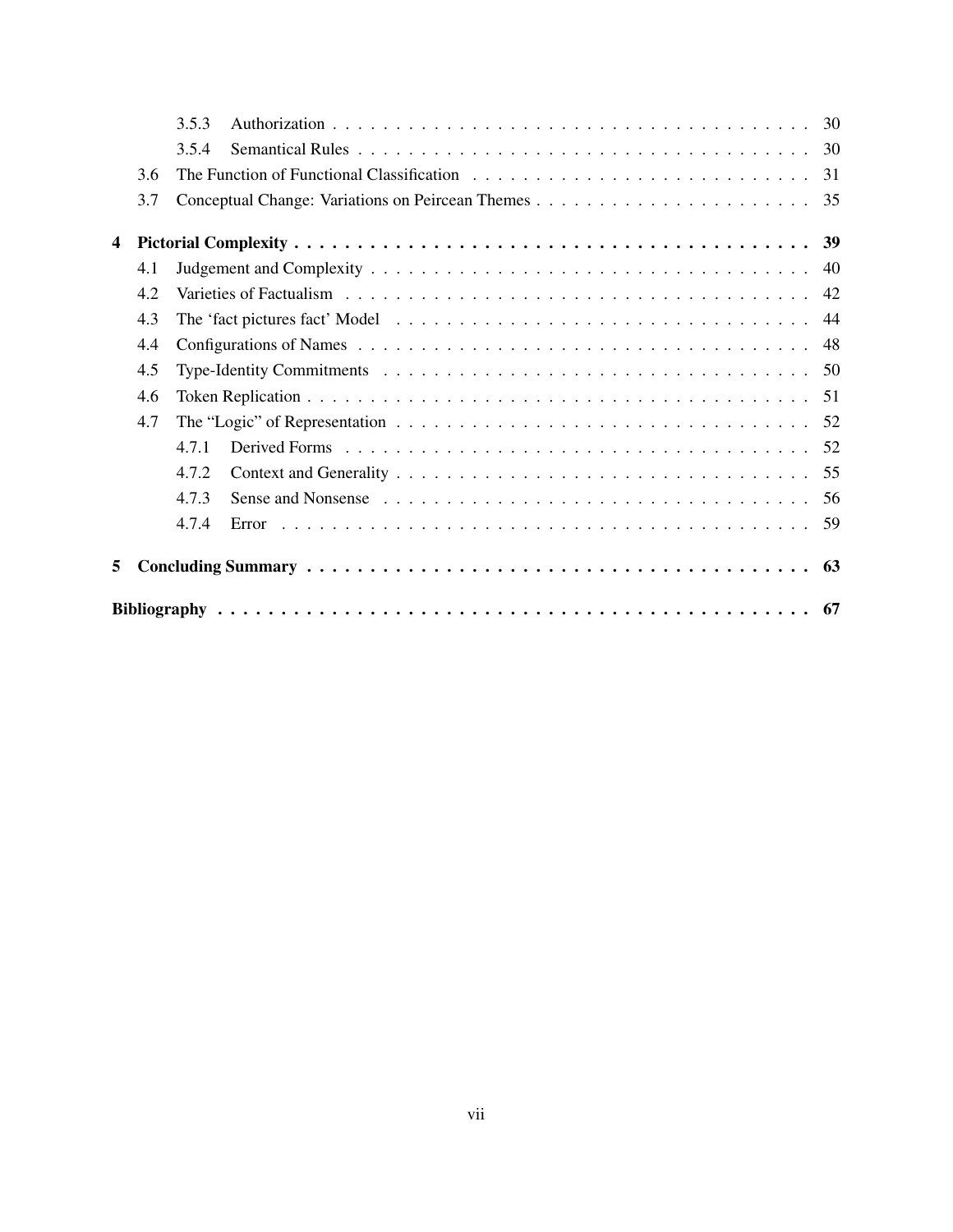### Chapter 1

## *p*: *Fa* and *aRb*

### 1.1 A Preliminary Model

Consider the statements:

- (1) a. Lake Michigan is water.
	- b. The London Eye is circular.
	- c. Vancouver is north of Seattle.

Each of the above is meaningful, true, and easily verified with a quick search. We should then be able to say something informative about three factors in the analysis and explanation of simple truths like these: (i) the job of the logical subject(s)<sup>1</sup>, 'The London Eye', 'Lake Michigan', 'Vancouver' and 'Seattle' (ii) the job of the logical predicate or relational expression, '... is round', '... is water' and '... is north of ...'; and (iii) how these go together. The evidence is in favor of the copula being at least in principle dispensable. In various natural languages no-nonsense sentences are produced in which no analogue of an 'is' or 'are' occurs; in English too – consider:

- (2) a. Theaetetus sits.
	- b. Socrates thinks.
	- c. Alice adjoins Bob.

So in short, if we suppose that the copula is a tense indicator and abstract away from the variety of lexical categories items in which can be used to form English verb phrases, we can identify the grammatical structures typically assigned to (1a-b) and (2a-b) with the logician's formula:

<sup>1</sup>Paradigmatically, proper names.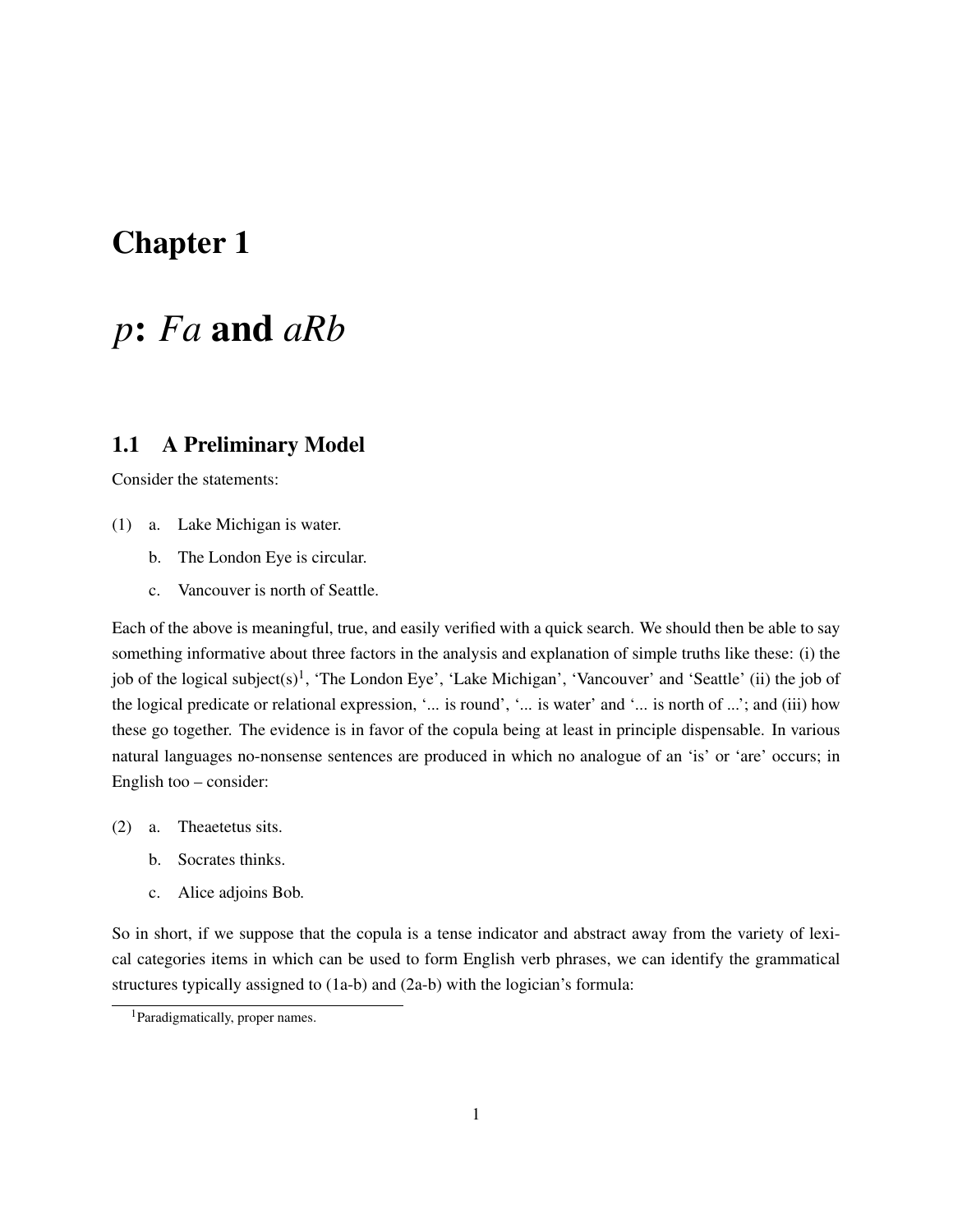#### (3) *Fa*

and the structures assigned to (1c) and (2c) with the formula:

#### (4) *aRb*

where  $F$  is one place predicate,  $R$  is a two place predicate, and  $a$  and  $b$  are singular terms linearly concatenated (in some order) with predicates to form atomic sentences.

As to the origins of this model, my understanding is that Gottlob Frege and C.S. Peirce independently arrived at systems of logic capable of handling polyadic predicates, i.e. *n*-adic *relations*, and nested quantification.<sup>2</sup> Peirce, Frege and later, Wittgenstein, were "into" notations. Russell wanted a logical-metaphysical scheme more amenable to rigorous scientific inquiry than the systems offered by his Idealist predecessors. *Relations*, the *logic* and *nature* thereof, were (equally) essential for Russell, but he was primarily concerned with purely formal matters in the foundations of mathematics.<sup>3</sup> The *problem* of relations is, from a purely formal standpoint, a peculiar one. Roughly, it is that in order to have *one* real relation, you seemingly need infinitely many more just to relate relations to things. For now, we can work with F.H. Bradley's description of the problem:<sup>4</sup>

From terms taken as in themselves unrelated, and from a relation not taken as itself their relation, there is no logical way to the union present in, and required for, the relational fact

and Russell's (1903) view as to the role of the *method of analysis* in generating the problem:

A [relational] proposition, in fact, is essentially a unity, and when analysis has destroyed the unity, no enumeration of constituents will restore the proposition. [30, §54]

<sup>2</sup>Frege first introduced a polyadic system in *Begriffschrift* (1879), wherein he presented a two dimensional notation and a sketch of its place in the Logicist program. C.S. Peirce, son of the mathematician Ben Peirce, opposed the Logicist program, favoring a conception of deduction as experimentation on diagrams. He introduced a polyadic system in "On the Algebra of Logic: A Contribution to the Philosophy of Notations" (1885), and later developed a graphical notation ("Existential Graphs"), which constitutes a proof system amenable to a game-theoretic semantics. Since the rediscovery of his work by Russell, Frege's work has been more widely disseminated; but prior to Russell, Peirce's work was better known to logicians. Variations on Peirce's algebraic notation – e.g.  $\exists x(xRb \wedge b\tilde{R}x \wedge x \neq b)$  – are standard in contemporary presentations of the predicate calculus, but graphical notations have made a comeback recently in knowledge representation and reasoning; e.g. John Sowa's "Conceptual Graphs" are a variation on Peirce's lesser-known EG notation.

<sup>&</sup>lt;sup>3</sup>Russell (in 1924) sums up the early development of his thought as follows: "At Cambridge I read Kant and Hegel, as well as Mr. Bradley's Logic, which influenced me profoundly. For some years I was a disciple of Mr. Bradley, but about 1898 I changed my views, largely as a result of arguments with G. E. Moore... Analysis of mathematical propositions persuaded me that they could not be explained as even partial truths unless one admitted pluralism and the reality of relations. An accident led me at this time to study Leibniz, and I came to the conclusion... that many of his most characteristic opinions were due to the purely logical doctrine that every proposition has a subject and a predicate. This doctrine is one which Leibniz shares with Spinoza, Hegel, and Mr. Bradley; it seemed to me that, if it is rejected, the whole foundation for the metaphysics of all these philosophers is shattered. I therefore returned to the problem which had originally led me to philosophy, namely, the foundations of mathematics, applying to it a new logic derived largely from Peano and Frege, which proved (at least, so I believe) far more fruitful than that of traditional philosophy" [31, p. 127]. Though Russell does not recognize it, Peano was influenced by Peirce's work in the algebraic tradition [26].

<sup>&</sup>lt;sup>4</sup>In a posthumously published paper, "Relations", quoted in [28].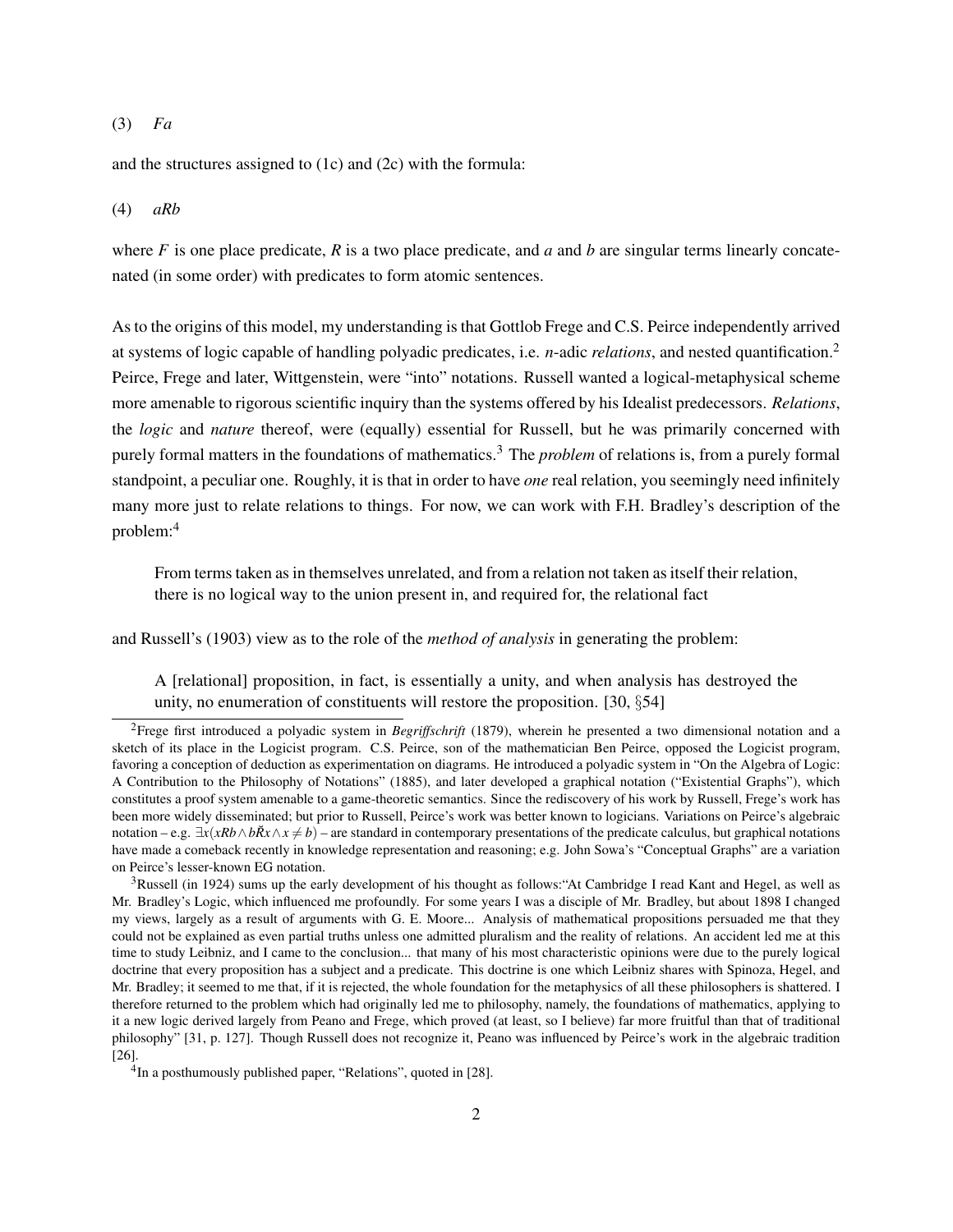### 1.2 Meanings

In talking about  $(i')$  the *contributions* of '*a*' and '*b*',  $(ii')$  the *contributions* of '*F*' and '*R*', and (iii') the *unity* of these contributions in *what is said* by things with the shape of (3) and (4), philosophers inspired by the advent of polyadic quantificational logic have tried to say something informative about meaning (generally), and meanings (plural) against the backdrop of certain influential views about the nature of propositional form and content. Around the mid-point of the twentieth century, quite general objections were raised to a conception of *meanings* as *objects*. <sup>5</sup> *Descriptivism*, as a theory of *reference* associated with this conception, later came under fire in a second wave of criticism in the early 1970s. With this second wave arose the so-called 'New Theory of Reference' associated with Donnellan, Kripke and Putnam.

The traditional framework that came under fire was something like the following. Meanings are objects associated with expressions in such a way as to determine semantic, or more broadly, 'intentional' relations of expressions to definite parts of the (a, any possible) world. A person's understanding of a language then can be thought to consist in their somehow psychologically relating *to* meanings associated with expressions. The meaning of a first-order object expression (paradigmatically, a proper name) can be identified with the meaning of a (formally equivalent) definite description; so, in effect, a cluster of criteria for application of the expression to an individual, somehow guiding use of the expression in a responsive capacity. Such criteria present, provide a way of recognizing, or specify conditions for *being*, the individual to which an expression refers, and thereby determine its reference.<sup>6</sup> In parallel, the meaning of a general term is a *comprehension* associated with the term; that is, a (definite) collection of attributes common to various individuals, collectively functioning as a criterion which determines the application range, or extension, of predicative expressions formed from the term, and thereby relating the expression to a definite *class* of objects each of which *has* each of the attributes collected.<sup>7</sup>

In short, language, and by analogy thought, was seen as getting in touch with the world in the language-toworld direction; and as if by piling on predicates to form increasingly complex predicates. The determinate reference of a proper name was seen as an effect of focusing the indeterminate reference of the quantifier, and the essential idea was that, in keeping with Leibniz's Law, i.e.:

∀*F*(*Fx* ≡ *Fy*) ⇒ *x* = *y*

meanings associated with predicates of a descriptive vocabulary are truth-functionally combined in meanings associated with (increasingly) complex descriptive phrases that 'hone in' over time, like missiles, on target entities in the (typically, extra-linguistic) world of some specific description.<sup>8</sup>

 $5$ Or in more traditional terms, with the positing of "intensional entities", with a purported explanatory role.

 $6$ Donnellan [9, 10] took issue with the 'principle of identifying descriptions' for proper names, and Kripke [16, 15] with the idea that proper names are 'disguised descriptions'.

<sup>7</sup>Putnam [25][27] famously took issue with this 'criterialist' picture of extension fixation for general terms.

<sup>&</sup>lt;sup>8</sup>This conception of meanings as objects had as its upshot that synonymy, or sameness of meaning, could be seen through the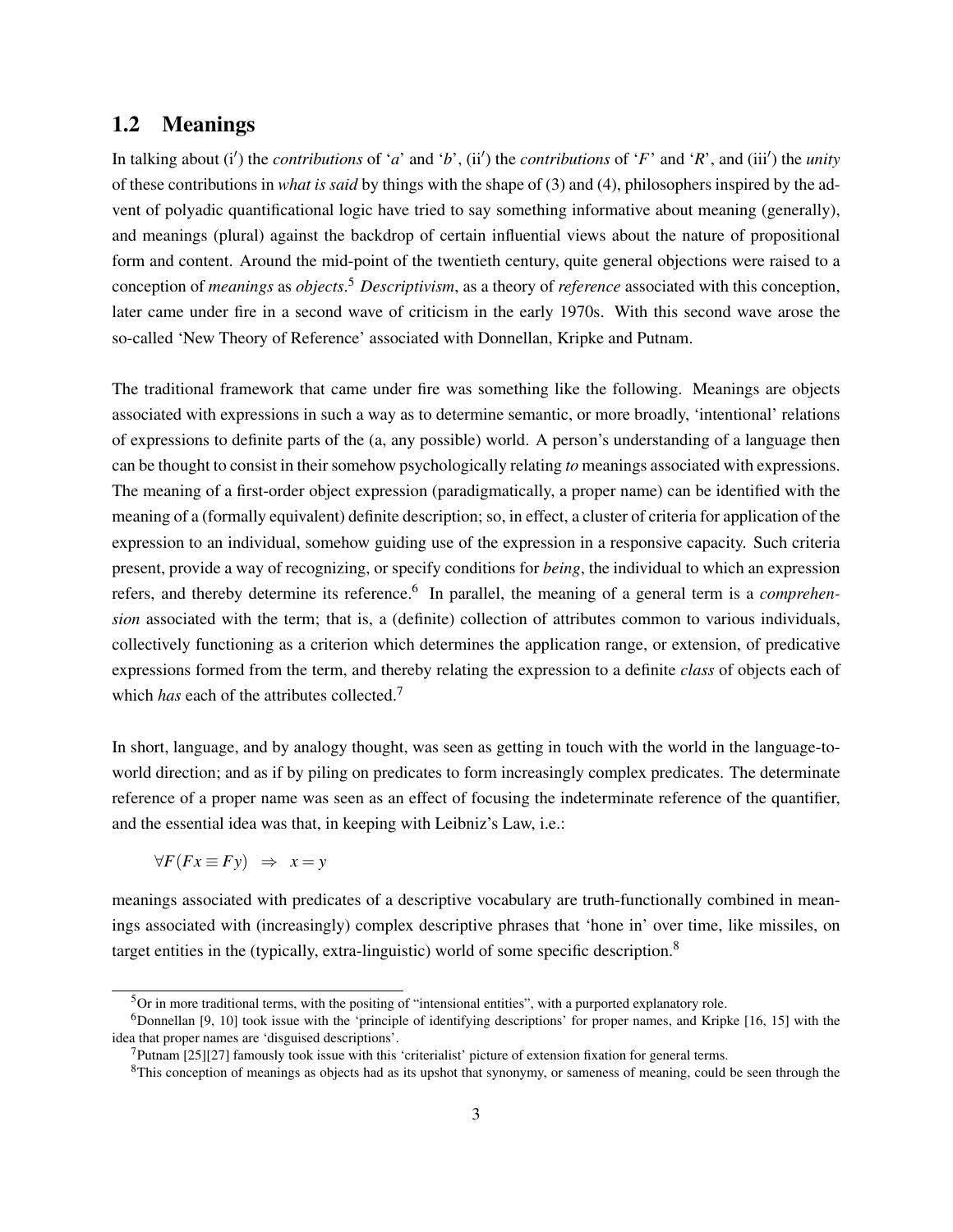#### 1.2.1 Our World

The prevailing model for scientific theories was at the time that of a layer cake. In this model analytically valid inferences were supposed to provide a way of traversing 'bridges' between an observational basevocabulary and a theoretical vocabulary erected (at least in philosophical reconstructions) with the setting out of meaning postulates in early stages of theory construction.<sup>9</sup> Observational base-vocabularies were to retain a privileged status *vis-a-vis* various theoretical vocabularies developed atop them over time, because in the background of all this semantical theory was a *phenomenalist* proposal for *explaining* the significance of simple observation statements formulated in terms of a base (with which the analysis of theoretical vocabulary 'bottoms out'). The phenomenalist proposal was, roughly, to subordinate meanings of expressions in observational base-vocabularies to (descriptions of) *sense-data* complexes. The thought was that meanings associated with expressions in the languages of various (special) scientific theories could be subordinated to meanings associated with expressions in observational base vocabularies underwriting theoretical vocabularies, and these (the hope being, eventually) subordinated to meanings associated with (expressions in the universal language of) sense-data.

*Translations* could then be analyzed as assertions of equivalences of meanings associated with expressions in observational-cum-theoretical vocabularies. And with the language of each theory seen as bottoming out in a common observational base-vocabulary, statements formulated in terms of a theoretical vocabulary (e.g. in perceptual contexts) could then be understood as made true by (material) identities of sense-contents (at the perceptual boundary of language and world). When considering changes in theory over time, the privileged status accorded to an observational base (the sum of *our*, 'phenomenalistic' idiolects), in its expressions being so related to sense-data and to various theoretical vocabularies (by the work of scientists), suggested that each expression in the language of each theory in a sequence of theories over time (with a common 'phenomenal' base) could be more or less precisely translated into the languages of the theory's predecessor and successor.<sup>10</sup> Together with the traditional idea that the meaning associated with an expression determines its reference, this provided ample support for the idea that semantic relations of parts of (true) statements to parts of the world (however reconstructed in terms of sense-data) are likewise more or less fixed across radical changes in theory.

lense of objectual identity as an equivalence relation on *contents*, rather than *things* (proper). If synonymy is an equivalence relation and the meaning associated with an expression (in some context) determines its reference, then the synonymy of two subsentential expressions guarantees that any statement which asserts the identity of the referents of the expressions is true. So *synonymy* dovetails with *substitutivity*, and the inference from some statement, *S*, to any other statement, *S'*, which is the result of substituting parts for synonymous parts in *S*, is semantically indefeasible, i.e. truth-preserving, in virtue of meaning alone (so, analytically valid).

 $9$ That is, in stipulating how the meanings of items introduced in a theoretical vocabulary were to be subordinated to the meanings of expressions already in the inventory of a common observational base-vocabulary.

 $^{10}$ If need be, by way of a detour, via the relevant meaning postulates, to expressions in the common base vocabulary the meanings of which are (or in principle could be) appropriately subordinated to all and only the same sorts of sense-data.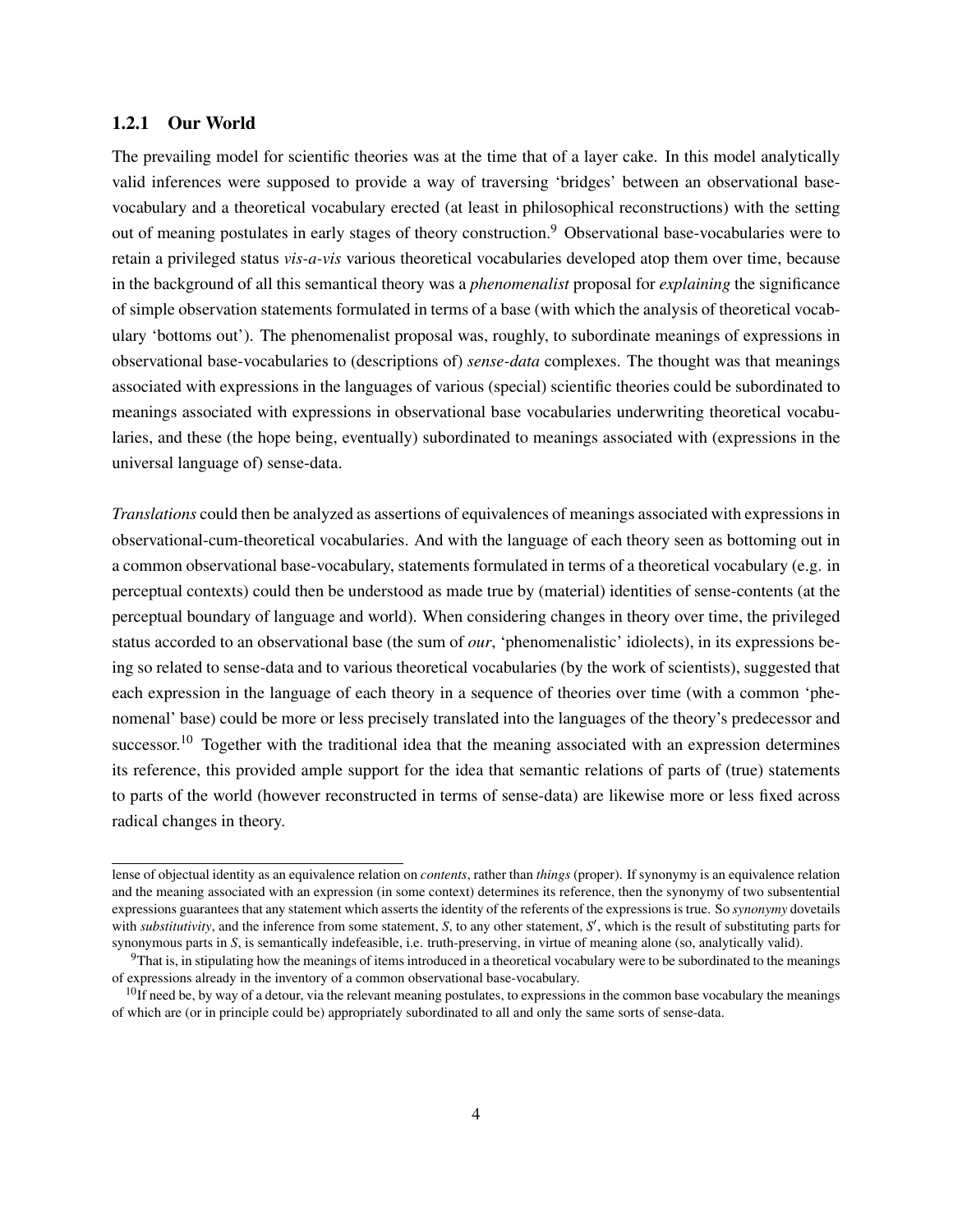#### 1.2.2 My World

This framework also proved fruitful in dealing with analytical problems more specific to the philosophy of language; in particular, in analyzing *failures* to preserve truth-values under substitution in a sentence for co-referential sub-sentential expressions. Such failures can in this framework be accounted for by the *non*-identity of meanings associated with co-referential expressions, but which can nevertheless be said to be *responsible* for the co-reference of the expressions. Consider, for example, failure to preserve *meaning* under substitution of 'Phosphorus' for 'Hesperus' or 'Venus' for 'Phosphorus' in:

Hesperus is Phosphorus

and so failure to preserve *reference* (e.g. of 'that') under substitution of 'Venus is Venus' for 'Hesperus is Venus', in:

Jones says that Hesperus is Venus

*in light of the facts* that (as *we* now know):

Hesperous, i.e. the morning star, *is* (i.e. turns out to *be*) Venus

and

Phosphorous, i.e. the evening star, *is* (i.e. turns out to *be*) Venus

And the parallel failure to preserve meaning under substitution of 'water' for ' $H_2O$ ', or vice versa, in:

water is  $H_2O$ 

*generally* (as said by *anyone*), and so to preserve reference under substitution of '*H*<sub>2</sub>*O*' for 'water' in:

I think that Twin Lake Michigan is water.

wherein 'water' involves an implicit reference the epistemic community of which I am a member.

These failures of substitution *salva veritate* can, in the meanings as objects framework, be explained by the *non*-identity of meanings associated with expressions (in some discursive context): 'Hesperous' (i.e. *the morning star*), 'Phosphorus' (i.e. *the evening star*), 'Venus' (i.e. *the second planet from the sun*), 'water' (i.e. *transparent drinkable liquid in lakes and rivers*), and '*H*2*O*' (i.e. *the composite stuff in our lakes and rivers, here, now, on earth and in the vicinity*). So, 'meanings as objects' contributed a seemingly essential *analytical* tool when it came to matters of interpretability in *non-extensional* or so-called 'intensional' contexts; paradigmatically, translation statements and statements by which an assertion is ascribed to a thinker or speaker.

The parallel analysis of statements which are attributions of beliefs and thoughts, e.g.: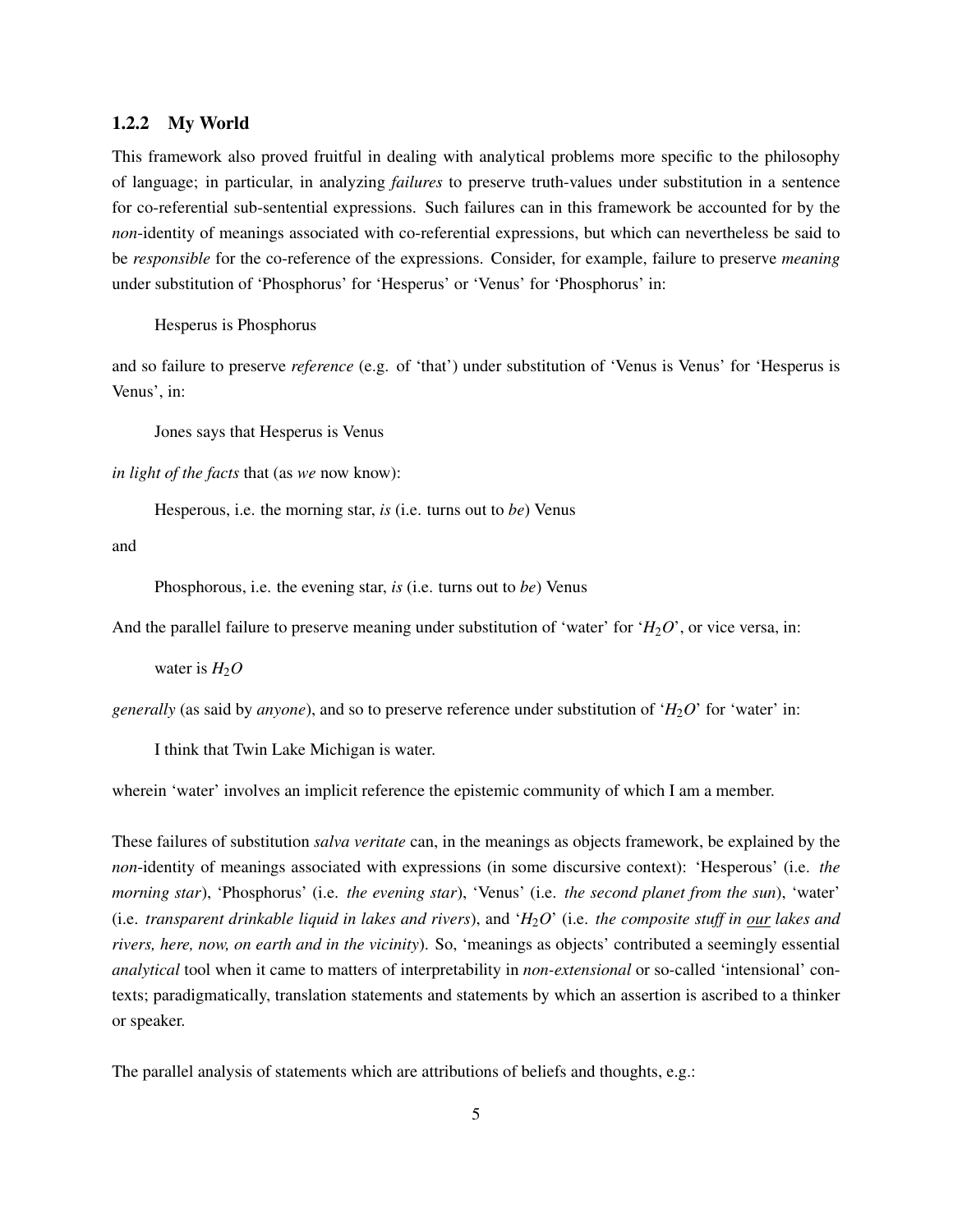#### Jones thinks *Hesperous is Phosphorous*

as *relational* statements, which relate individual persons (or cognitive agents) and propositional contents, takes us quickly into central metaphysical issues in the philosophy of mind pertaining to cognitive relations and the 'objectivity' not just of thoughts and beliefs, but of *propositional complexity*. We in the end would *like* an account of the difference between the complex, e.g.:

Hesperous is bright *and* Phosphorous is bright

and the atomic:

Venus is bright

*as thought by me*. But as Tyler Burge observed: "the question of what substitutions are admissible on purely logical grounds in oblique belief contexts presents no mere exercise in formal semantics. Dealing with it forces one to consider issues about the relation between language and mind, the community and the individual" [2, p. 119].

### 1.3 An Alternative to the Frege-Tarski Model

How do the parts of an '*Fa*', or an '*aRb*', or an '*R'abc*', go together as a *unit*: *p*, which is, so to speak, *fit* for Boolean operations, e.g.  $\{\neg, \wedge\}$ ? That is essentially what Donald Davidson calls the "problem of predication":<sup>11</sup>. " Once plausible assignments of semantic roles have been made to the parts of sentences, the parts do not seem to compose a united whole", and "it is as if a child who has taken a watch apart cannot put it back together" [7, p. 4]. *Semantic relations* and *functional application* form the core of what we can call, following Rescorla [29] the Frege-Tarski model of predication.<sup>12</sup> This model works well for certain purposes. But here I will sketch what I think is a preferable model, developed by Wilfrid Sellars (1912-1989).

Sellars was a Nominalist<sup>13</sup> and remarkably *efficient* theoretician. We lack a thoroughgoing account of his "theory" of predication and its relation to his carefully articulated theories of meaning, truth and linguistic

 $11$ Though Davidson adds: "Just as this book illustrates two different routes into the simplest sentential structures, starting with reflections on the role of proper names might end up doing the same thing. 'The Problem of Proper Names' might then have taken the place of 'The Problem of Predication' "[7, p. 4]

<sup>&</sup>lt;sup>12</sup>Frege's innovation was to regard predicates as denoting (i.e. semantically relating to) functions from objects to truth-values ('concepts'). Tarskian predicates like Fregean functional expressions are 'incomplete' expressions with *n*-many 'open' argument positions and concatenated with *n*-many terms in some order to form sentences. Sentences formed from predicates are called 'open' if unbound variables occur in argument position, and are truth-evaluable (saturated) just in case either denoting expressions or bound variables occur in argument position. Finally, (the value of) an *n*-place predicate is said to (apply to, or) be *true of*, i.e. *satisfied by*, an (*n*-tuple of) object(s) (in a model). So we can, at least in this sense, speak of the 'Frege-Tarski' model.

<sup>&</sup>lt;sup>13</sup>The label 'Nominalism' is, however, to be immediately qualified. Sellars wants to *demystify* abstract entities (along with the place of mind in nature), but he wants to do this by showing them to have a *derivative* status as 'distributive' *natural-linguistic* objects, rather than eliminating them from the picture entirely. Skyrms writes: "In what sense is Tractarian Nominalism nominalism at all? It is certainly not nominalism in the sense of Goodman ['A world of individuals'] or Quine ['On what there is'], since it finds quantification over properties and relations of individuals just as acceptable as quantification over individuals, and cashes both in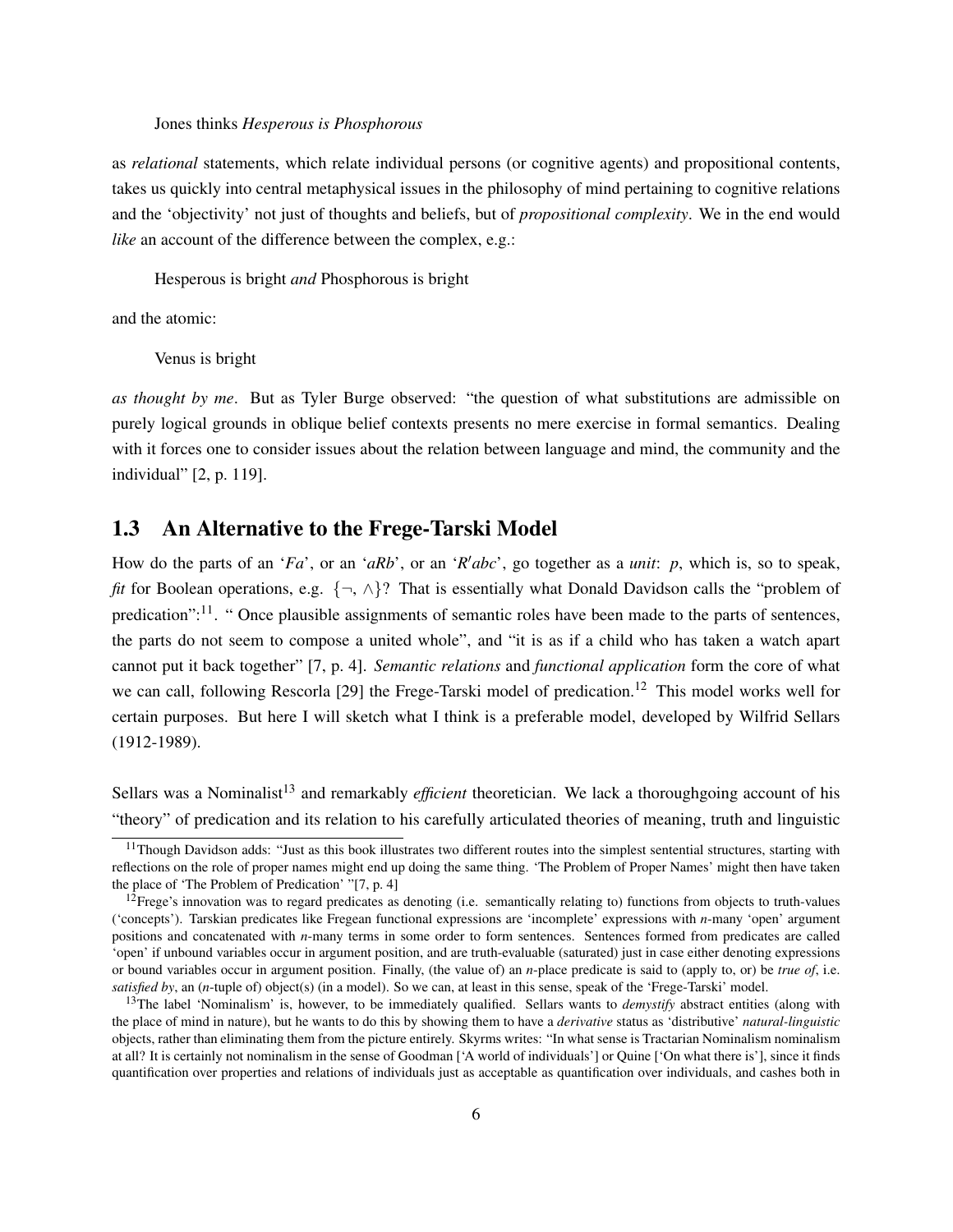representation. This is an unfortunate situation. So, the bulk of what follows is targeted re-presentation of an underappreciated corner of Sellars's systematic philosophy. In the next chapter, I outline this alternative to the Frege-Tarski model. In the third chapter, I present Sellars's analysis of semantic vocabulary and build on it in two ways. First, I sketch a resolution to an apparent tension in Sellars's account of (empirical) truth – which is, by contemporary lights, at once "deflationary" and "inflationary". Second, I outline a proposal for filling a gap in Sellars's account of the relation of semantic vocabulary to descriptive vocabulary, which has been addressed by Ruth G. Millikan [20, 21, 22] and Lionel Shapiro [47].<sup>14</sup> In the final chapter, I draw out Sellars's distinction between *pictorial* and *logical* complexity, which stems from a disagreement with Wittgenstein of the *Tractatus*, and yields a response to Irad Kimhi's [14] concerns about a threat to the *principle of compositionality* on going "picture-theoretic" accounts of propositional complexity.<sup>15</sup>

terms of facts. But its properties and relations are all properties and relations *of* individuals and its facts are all *first-order* facts: facts 'about' individuals. There are no higher-order facts: facts consisting of relations between relations and objects or relations between relations and relations. In particular, there are no causal relations between relations and individuals." [48, pp. 206, 202]

<sup>&</sup>lt;sup>14</sup>With a naturalistic (causal, anthropological) account of the proper functioning of '...means...'. Though Sellars feigns no explanatory hypothesis, *explication* of the proper functioning of '...means...' is at the core of his philosophical semantics.

<sup>&</sup>lt;sup>15</sup>That is, the (Fregean) principle that the content of a syntactic complex (in some context, however global) is determined by the contents of its constituents (in that context) and the manner of composition.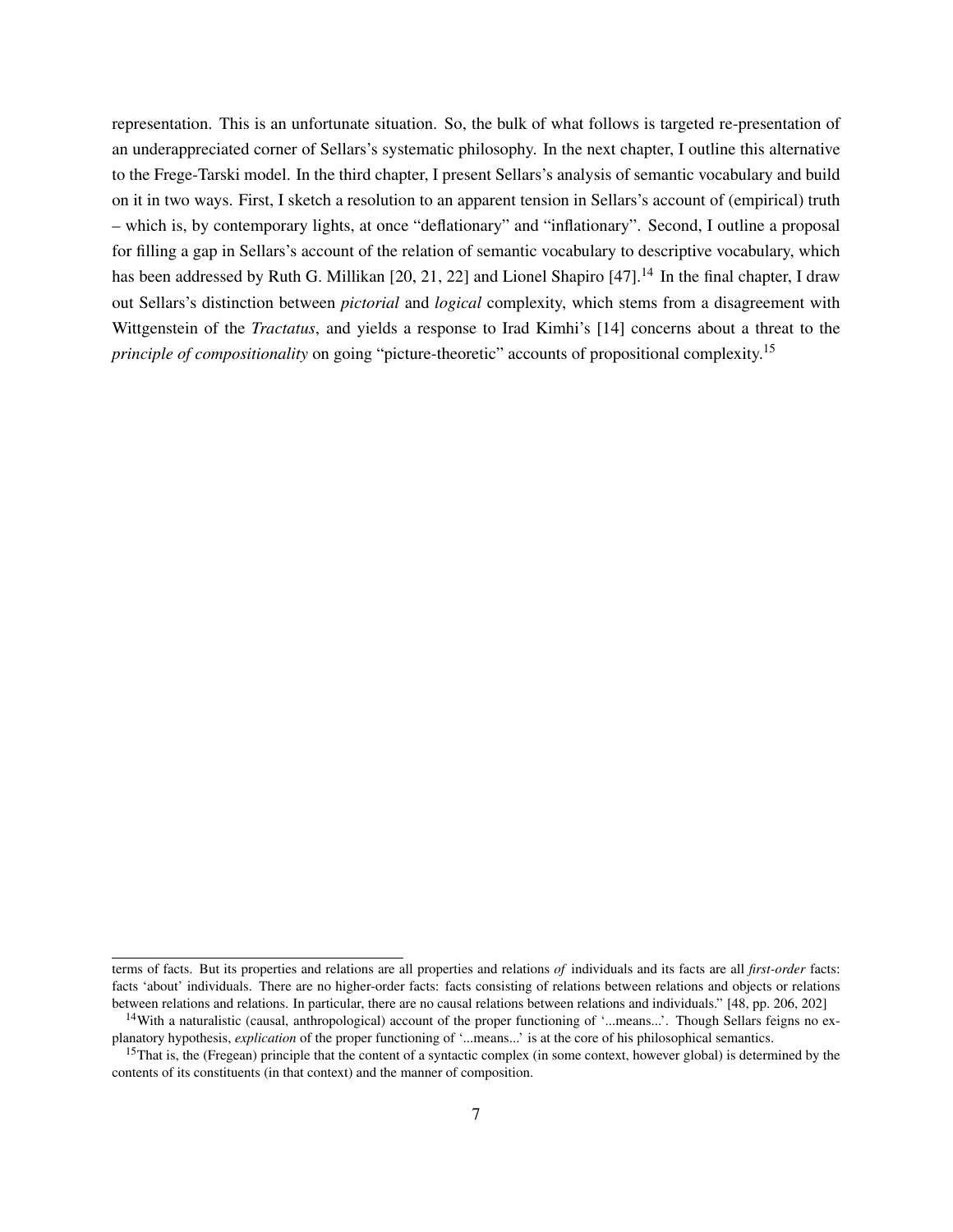### Chapter 2

## **Predicates**

Suppose we take as our starting point for a theory of propositions (i) that a simple sentence, '*Fa*', expresses (stands for) a proposition just in case each of its parts names something – '*a*' some *thing* and '*F*' something which is not a thing, e.g. a concept – (ii) that the proposition expressed is true if it corresponds to a fact (how things are), and (iii) that the logical copula (as component of '*a* is *F*') names a relation that relates *a* and *F* when '*Fa*' is asserted. Call this relation  $R^*$ , and note the further assertion that *a* is  $R^*$  to *F*  $[R^*(a, F)]$ , connected to the assertion that *a* is *F*.

If to be a (first-level) predicate is to be *R* ∗ -related to some *thing*, e.g. *a*, *b*, etc. we might try to analyze '*aRb*' and '*bRa*' along the same lines as '*Fa*', but in effect treating *R*-to-*b* [−*Rb*] and *R*-to-*a* [−*Ra*] as distinct predicates, and noting the further assertions that *a* is  $R^*$  to  $R$ -to-*b*  $[R^*(a,Rb)]$  and that *b* is  $R^*$  to  $R$ -to-*a* [*R* ∗ (*b*,*Ra*)]. With Russell [30], we might just as well treat *R*-relatum-of-*a* [*aR*−] and *R*-relatum-of-*b* [*bR*−] as predicates; then, noting the further assertions that *b* is  $R^*$  to *R*-relatum-of-*a*  $[R^*(b, aR)]$  and that *a* is  $R^*$ to *R*-relatum-of-*b*  $[R^*(a,Rb)]$ , we would have in all four further assertions connected to these two (which together say that the relation is mutual). We might then try to identify *the proposition that aRb* in connection with the set of terms,  $\{R, a, b\}$ , and the assertion that the couple  $\{a, b\}$  is  $R^*$  to  $R$ . If we let  $R$  be a set and  $R^*$  set-membership, we might try to define the relation  $R$  in extension by listing couples like these; but since sets are indifferent as to *order*, there is nothing in the symbolism which guarantees the identification of the meaning of '*R*' with *R* rather than its converse *R*˘, and so the meaning of '*aRb*' with *that aRb* rather than *that bRa*, and of '*bRa*' with *that bRa* rather than *that aRb*.

The connection of the main assertion to the further relational assertion noted above does not help one to non-arbitrarily identify the proposition asserted with *that aRb*, and here we run into regress. Since each part of e.g. '*a* is  $R^*$  to  $Rb$ ' names some thing, there must be a relation,  $R^{**}$ , which relates  $R^*$  to *a* and  $Rb$ . Then each part of '*R*<sup>\*</sup> is *R*<sup>\*\*</sup> to *a* and *Rb* names some thing, and we need another relation, call it *R*<sup>\*\*\*</sup>, which relates *R*<sup>\*\*</sup> to *R*<sup>\*</sup>, *a* and *Rb*; and we are off on a variation of Bradley's regress. We might in response distinguish with (early) Russell between relations *as named* ("in themselves") and as *actually relating*, letting the latter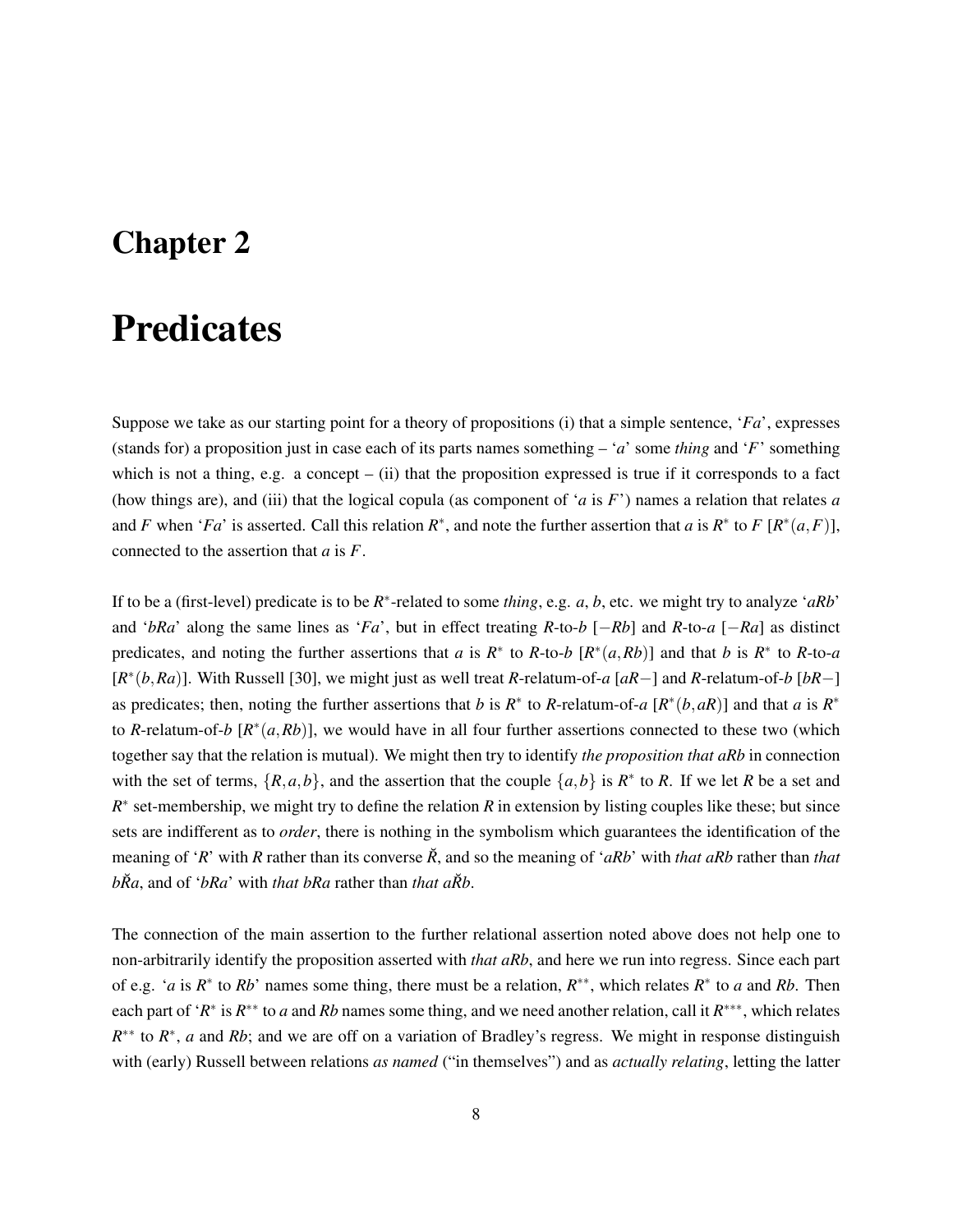"relating relation" be "distinguished from a relation in itself by the indefinable element of assertion" [30, p. 99]. Then while assertion of a further relation is *implied* by assertion of the proposition *that aRb*, this further relation is external to the proposition *as asserted*. In other words, no further relations of *a* and *b* to *R* are contained in the proposition *that aRb*, but are implied by the proposition. So, the regress – while ever-looming – is not vicious, *as long as* (the relevant) propositions are asserted and (the relevant) facts are described, but neither are named. This is, roughly, where Russell left off in *Principles of Mathematics*.

The usual set-theoretic treatment of relations as sets of order pairs deals with the first of these problems extensionally. By taking *order* as primitive (i.e. the universe to be ordered by set-membership from the outset), and identifying e.g. the pair  $\langle a,b \rangle$  with the set  $\{a,\{a,b\}\}\$  and the pair  $\langle b,a \rangle$  with the set  $\{b, \{a, b\}\}\$ , and letting '*R*<sup>'</sup> denote<sub>i</sub>  $\{y, \{y, x\}\}$  :  $\{x, \{x, y\}\}\in den(R)^i$  we can associate '*aRb*' and '*bRa*' with distinct claims, i.e. that  $\langle a,b\rangle \in \text{den}(R)^i$  and that  $\langle b,a\rangle \in \text{den}(R)^i$ . This works well enough in considering (composition-wise) the *reference* of '*a*', '*b*' and '*R*' in '*aRb*', but what about its *sense*? In the set-theoretic treatment "a couple becomes essentially distinct from a class of two terms, and must itself be introduced as a primitive idea" but, as Russell remarks, "it would seem, viewing the matter philosophically, that sense can only be derived from some relational proposition" [30, §98].

In order to account for my recognition of a difference between what is said by '*aRb*' and what is said by '*bRa*', it seems one must mention the fact that '*a*' is right of '*b*' (in the latter case), and the fact that '*b*' is right '*a*' (in the former), and *say that* these are (somehow) correlated with distinct propositions. At least, in order to be *recognized* as expressing *that aRb* (as opposed to *that bRa*), the complex '*aRb*' must be considered as something over and above the *list of terms*,  $\{R, a, b\}$  and the external assertion that the couple  $\{a, b\}$ is *R* ∗ to *R*. One must it would seem recognize not just the names (as couple), but *the fact* that the names are *so related*, or (by proxy) the ordered *pair* of terms  $\langle a,b \rangle$  or  $\langle b,a \rangle$  and relate this (as term) to *R* in either case. But '*R*' is, like '*a*' and '*b*', a *word*, and is related (as name) to a *relation* (of particulars), so its nominatum *R* cannot be *R* ∗ -related *to* a *fact* about particulars (first-level state of affairs intension), or, if facts are no longer unities, to an *ordered pair* of words each of which is related, as name, to a particular.<sup>1</sup>

Let us instead suppose there is a relation, call it *exemplification*, which can *only* be expressed by placing names for *things* (however complex) and names for *somethings* which are not things proper (e.g. first-level concepts), in some *conventional* relation, e.g. by concatenating the names. We might symbolize concatenation with ' $\sim$ ', and say generally that an '*Fa*' is an '*F*' $\sim$ '*a*' and that an '*F*' $\sim$ '*a*' implies that *a* exemplifies

<sup>&</sup>lt;sup>1</sup>As Russell says in his (later) *Logical Atomism* phase: "the conception of the relation as a third term between the other two sins against the doctrine of types, and must be avoided with the utmost care"; continuing: "What, then, can we mean by the doctrine of external relations? ... A relational proposition is not, in general, logically equivalent formally to one or more subject-predicate propositions. Stated more precisely: given a relational propositional function "*xRy*", it is not in general the case that we find predicates  $\alpha$ ,  $\beta$ ,  $\gamma$ , such that, for all values of *x* and *y*, *xRy* is equivalent to *x* $\alpha$ ,  $\gamma\beta$ ,  $(x, y)\gamma$  (where  $(x, y)$  stands for the whole consisting of *x* and *y*), or to any one or two of these. This, and this only, is what I mean to affirm when I assert the doctrine of external relations; and this, clearly, is at least part of what Mr. Bradley denies when he asserts the doctrine of internal relations." [31, p. 139]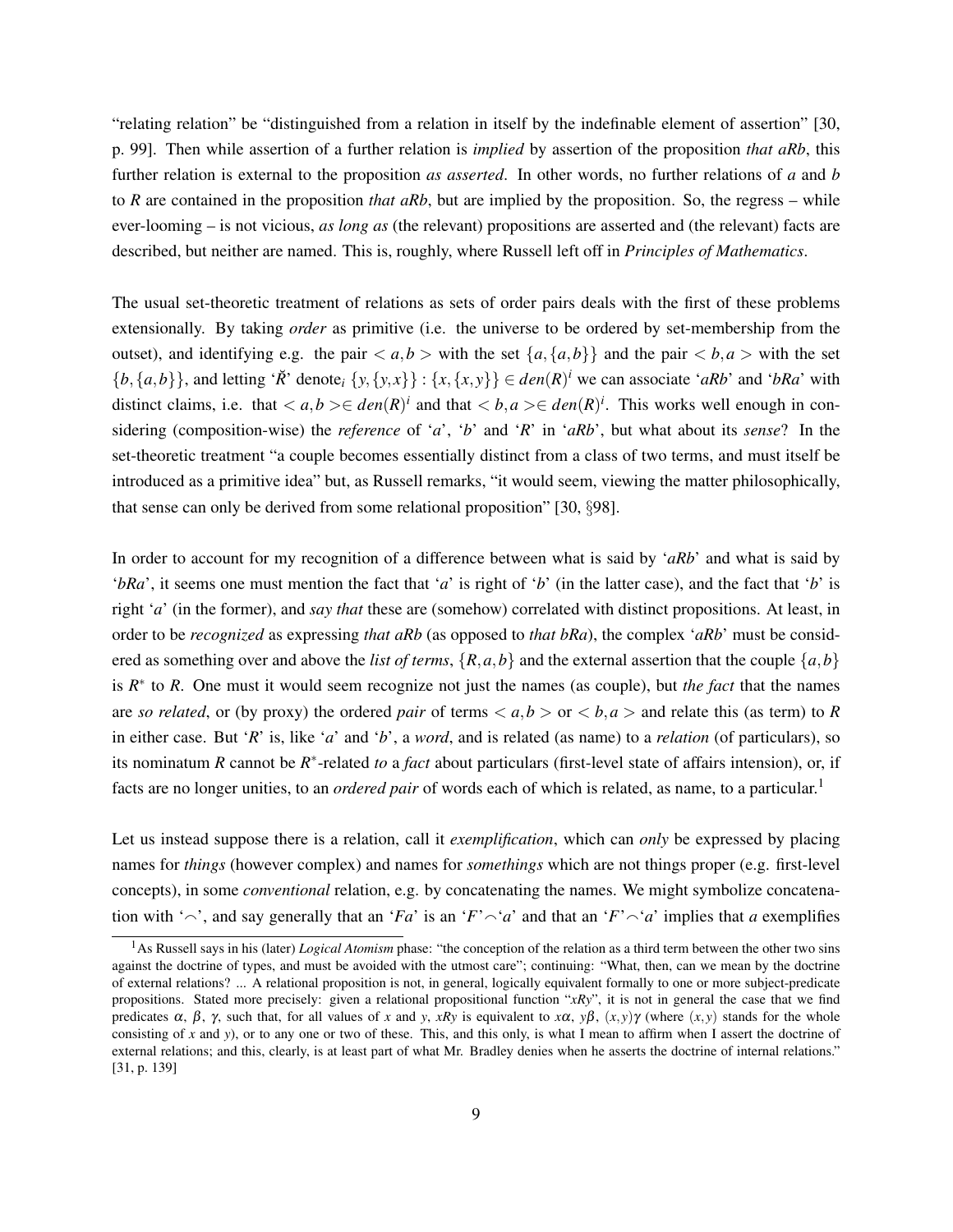*F*(-ness, -ity, -hood, etc.). In the relational case: that an '*R*( $t_1$ ,..., $t_n$ )' is an '*R*' $\sim$ ' $t_1$ ' $\sim$ ,..., $\sim$ ' $t_n$ ' and that an  $'R' \sim 't_1' \sim \ldots \sim 't_n'$  implies that  $t_1 \ldots, t_n$  (jointly) exemplify the (*n*-adic) relation *R*. In explaining my recognition in the sign '*aRb*' of the proposition *that aRb* (rather *that bRa*) one can then appeal to my recognition (as a well-versed member of our community) of the *complex* of names (of particulars, concatenated in that order) as concatenated with a name of something which is *not* a particular (i.e. a specific universal).

This move is a twist on a suggestion from Wittgenstein; as found in *Tractatus Logico-Philosophicus* [52]:

We must not say, "the complex sign '*aRb*' says '*a* stands in relation *R* to *b*"'; but we must say, "*That* '*a*' stands in a certain relation to '*b*' says *that aRb*" (3.1432)

In that work (esp. 3.1-3.5), Wittgenstein tries to identify the logico-syntactically 'essential', perceptible features of propositional signs and to exploit a "pure description" of these to interpret an ideally perspicuous "co-ordinate" language.<sup>2</sup> The strategy employed above is a "twist" on Wittgenstein's suggestion, in that Wittgenstein argues the only *essential* components of the propositional sign: '*aRb*', i.e. those features "which alone enable the proposition to express its sense" as opposed to those "which are due to a particular way of producing the propositional sign" (3.34), are names for *a* and *b*, and a conventional (dyadic) relation of the names.<sup>3</sup>

Wilfrid Sellars argued that Wittgenstein had failed to appreciate the significance of the idea that one can *only* say *that aRb* by placing names for *a* and *b* in a conventional dyadic relation. This was, Sellars thought, because Wittgenstein was bewitched by his ontology of facts into thinking that the propositional sign is a fact (TLP 3.14),<sup>4</sup> and it was, Sellars emphasized, Russell who first *applied* Wittgenstein's insight to evade Bradley's regress of relations. Sellars claimed, however, that Russell evades Bradley's regress too late, because he too "begins with too rich an ontology" [38, p. 63].

The real bite of the thesis developed in the *Tractatus* is, Sellars says, that the *function* of the predicate *terms* of our own subject-predicate language is dispensable in a symbolism. The ideal language that Wittgenstein's envisions would be one by translation into which (*pace* Russell), predicate *symbols* with which we are left on the ground floor could quite literally be broken up and dissolved into arrangements of names, and the content of the logical constants then specified (in the language) in terms of rules for transforming perceptible arrangements of (descriptively specifiable) *arrays* of conventionally characterized names.<sup>5</sup> So Russell had, Sellars argued, built in a logico-syntactic contingency. *We* make use of an '*F*', '*R*', or more generally, concatenate *n*-many singular terms in some linear order with an uppercase letter, to do *in a linear notation*,

 $2^{\circ}$ The sign is the part of the symbol perceptible by the senses." (TLP 3.32)

 $3$ "In order to recognize the symbol in the sign we must consider the significant use." (TLP 3.326)

<sup>4</sup> "*Indeed, Wittgenstein's own failure to appreciate the full significance of his analysis can be traced to his ontology of facts.*" [38, p. 65].

<sup>5</sup>Sellars writes: "Wittgenstein in the *Tractatus* suggests that the compatibilities and incompatibilities of semantically significant styles might reflect the compatibilities and incompatibilites of quality spaces" [38, p. 68, fn. 2].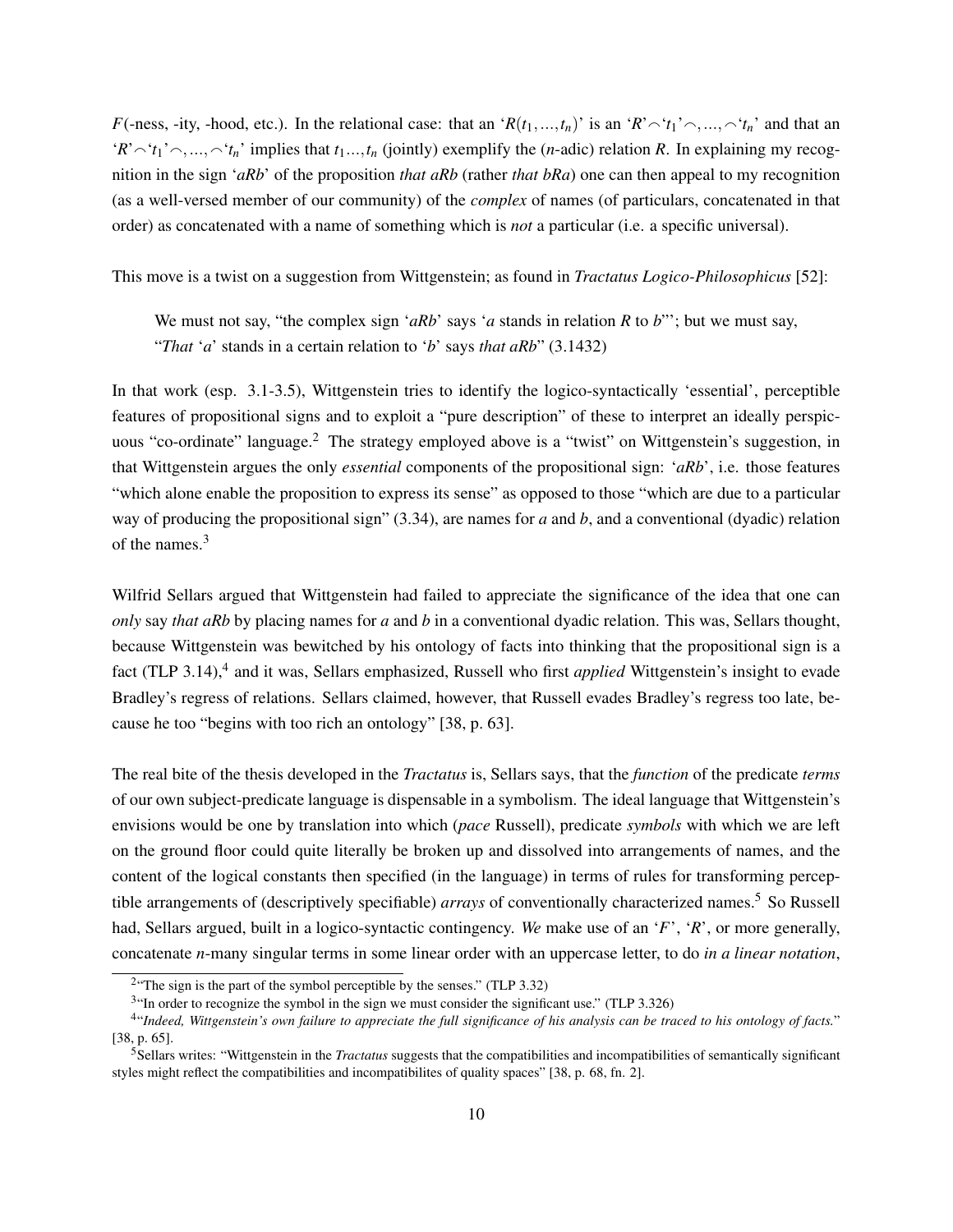what could otherwise be done by imbuing, in the process of production, descriptively *n*-adic (perceptible) features on names in accordance with alternative conventions in a polydimensional symbolism.<sup>6</sup>

On the other hand, Sellars claims that Wittgenstein's notion of *picturing* collapses into *translation*, and that as a result of this collapse, Wittgenstein [49, 10e] draws the consequence:

The limit of language is shown by its being impossible to describe the fact which corresponds to (is the translation of) a sentence, without simply repeating the sentence.

(This has to do with the Kantian solution of the problem of philosophy)

Sellars then wants to *prevent* this collapse of picturing into translation, and revive the Tractarian thesis on an ontology of just particulars. His *diagnostic* hypothesis is that:

The standard theory has been pursuing single-mindedly the idea that in '*Fa*', the '*F*' and the '*a*' stand in distinct and autonomous semantic relations to extra-linguistic reality. The former stands for something, the latter for something else. The former something is predicated of the latter something else.  $[45, p. 320]$ <sup>7</sup>

And he advances a pair of positive theses:

- (5) a. "By virtue of being an '*a*' concatenated with an \**F*\* [a conventional monadic design feature], an '*Fa*' is an '*a*' which has a character by virtue of which it is semantically associated with *F*-things."
	- b. "When looking for an explanation of the truth of 'red *a*' we should concentrate on the fact that '*a*' is a [linguistic representative] of *a* and that in the sentence 'red *a*', the '*a*' has a character by virtue of which it belongs to a class of linguistic representatives of red things." [45, p. 320]

Here, I will illustrate a basic distinction between *semantic associations* at work in (5a) and *representation relations* at work in (5b), by restricting *the world* to a few figures and introducing two "toy" observation languages: FOL and Jumblese. A note before proceeding in this task: the overwhelming temptation in philosophical analysis is to read ontology off of surface grammar, and if doing so is inevitable, we ought to read Jumblese. It is a wonderfully *efficient* symbolism.<sup>8</sup> Sellars showed that taking it seriously as *intertranslatable* with interesting fragments of our own (natural) languages, sheds light on the boundary between

<sup>6</sup>A linguistic *convention*, in this sense, is simply an actual but not necessary *pattern of behaviour* which primarily consists in cooperative *tokenings-in-response*. As Ruth Millikan puts it, a "convention, in the sense that a natural language contains conventions, is merely a pattern of behaviour... such that *if* the pattern has a function... then it is not the only pattern that might have served that function about as well... linguistic conventions correspond to reproducing lineages of cooperatively used tokens-with-responses" [21, p. 60].

<sup>7</sup>Here and elsewhere, I have capitalized lower-case '*f*'s in the quoting.

<sup>&</sup>lt;sup>8</sup>As McFarlane observes, Jumblese makes it obvious that "it is the grammatical constructions themselves, not the expressions involved in them, that should be called logical or nonlogical", because it "contains nonlogical predicate constructions but no nonlogical predicate expressions", and a similar strategy can be used to devise a language which "would not contain specifically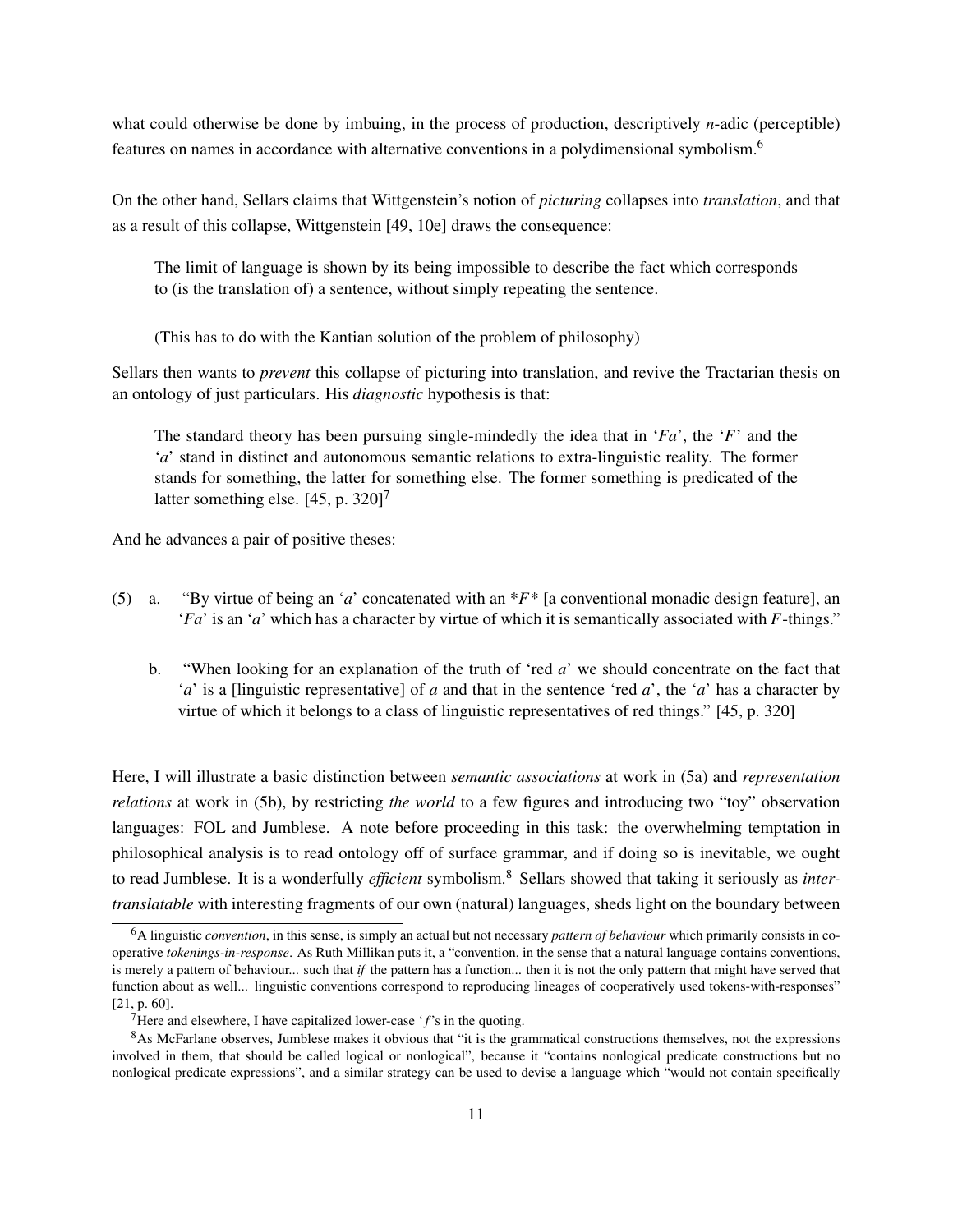logic-using and non-logic-using representational systems, and makes possible a rich "perceptive nominalism" according to which "the varieties of mapping are as multiple as simple *matter-of-factual* qualities and relations" [38, p. 76].

### 2.1 The World

Consider:



A simple description: this is a white circle above and left of a black triangle above and right of a white square.

A ceremonious dubbing: let this circle be called Alice, this square Bob, and this triangle Carol.

### 2.2 FOL

Suppose while in the presence of these things we encounter some creatures who produce the following inscription in a language familiar to philosophers, which we can call FOL:

| Ca  | Sb  | Ŧс  |
|-----|-----|-----|
| Wa  | Wh  | Bс  |
| aLc | bLc | aAc |
| cRa | cRb | cAb |

logical expressions... [but] would have logical modes of construction" [19, note 4]. As Gangle et al. highlight in their reconstruction of the 'logic of picturing', Sellars has recognized that "the compositionality of relations in a notation which instantiates relations directly provides a natural means for simultaneously representing multiple relations in a complex or conjoined system without requiring any additional representational machinery"; "one does not require additional symbols to represent logical relations such as conjunction or additional rules to establish at least some logical properties such as the commutativity or associativity of conjunction" because "merely empirical features of the notation (such as the juxtaposition of written signs on a common sheet) are formally sufficient to model some of the features that will eventually be understood as abstract logical properties (such as the commutativity and associativity of conjunction)... [thereby providing] a potential basis for explaining how purely logical elements of cognition (such as the logical conjunction of properties or propositions) might emerge from, roughly, inductive generalizations of empirical features of practical language use" [12, p. 260]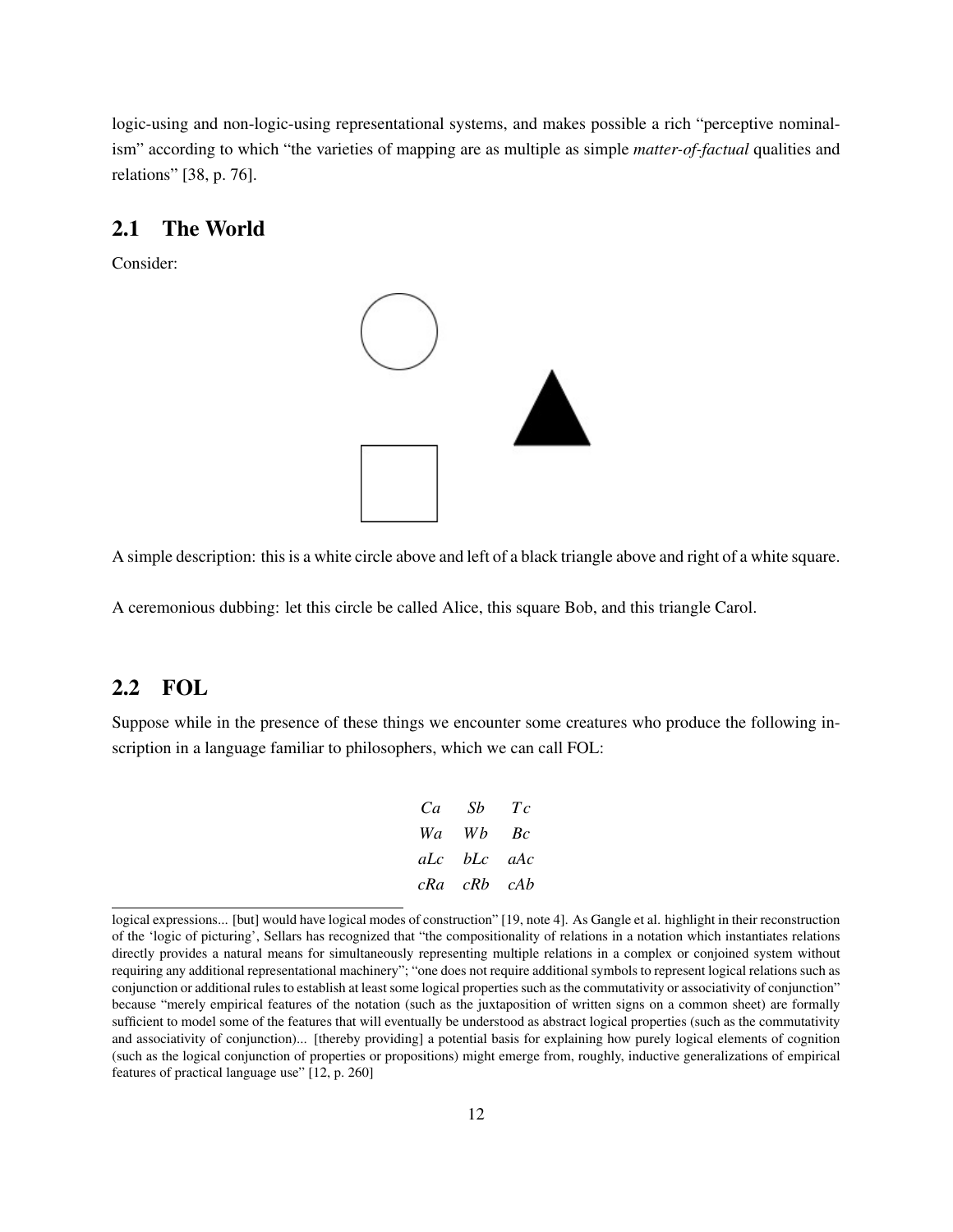With *semantic associations*, Sellars then has in mind something like the following:

| ' <i>a</i> ' means <i>Alice</i> | 'C' means circular       |
|---------------------------------|--------------------------|
| <i>'b'</i> means <i>Bob</i>     | 'S' means square         |
| <i>c</i> ' means <i>Carol</i>   | 'T' means triangular     |
| 'B' means black                 | 'L' means <i>left of</i> |
| 'W' means white                 | $R$ means right of       |

So we get:

'*aAb*' means *Alice is above Bob*

### 2.3 Jumblese

Suppose, while in the presence of Alice, Bob and Carol, we are now run upon by another strange group of creatures, whom Sellars calls the Jumblies, and that they produce the following inscription in their own language-in-use, made-up by Sellars and called Jumblese:

> $\dot{a}$   $\dot{c}$ *c*´  $\dot{b}$  *c*

The principle here is quite simple: *contrary* determinations of simple signs correspond to *contrary* determinations of things.<sup>9</sup> The point is that we can just as well make the following semantic associations:

'*a*' means *Alice* '*b*' means *Bob* '*c*' means *Carol*

but in Jumblese there are no syntactic objects corresponding to the predicate terms of FOL. So to semantically associate Jumblese expressions, we must employ a different strategy; we can either describe the Jumblese conventions – "they write a name adjoining another name when in the presence of a thing adjoining another thing" – or go directly to the sentential level:

| <i>'a'</i> means <i>a</i> is circular | $\hat{a}$ means <i>a</i> is white        |
|---------------------------------------|------------------------------------------|
| <i>b</i> means <i>b</i> is square     | $\hat{b}$ means <i>b</i> is white        |
| $c'$ means c is triangular            | $\cdot$ $\acute{c}$ means c is black     |
| 'ac' means a is left of c             | $\cdot$ bc $\cdot$ means c is right of b |

.

Again, having identified '*a*', '*b*' and '*c*' as names, we get:

' *a b* ' (in Jumblese) means *Alice is above Bob*

```
a` ∗
     ↑
∗ ← c´
     ↓
b` ∗
```
<sup>&</sup>lt;sup>9</sup>Note: in the end this expression will in fact turn out to be 'ill-formed' in Jumblese, though still legible with the right punctuation. The formation rules do not allow multiple *copies* of a name to occur in a single (atomic) sentence (predicational form), so the above is *said with a stutter*, so to speak. The correct form is obtainable by recognizing the Jumblese demand that *type-identity* (of the simple *sign*) reduce to *token* identity, and imagining the one above 'reverse-engineered' by (illicit) copying: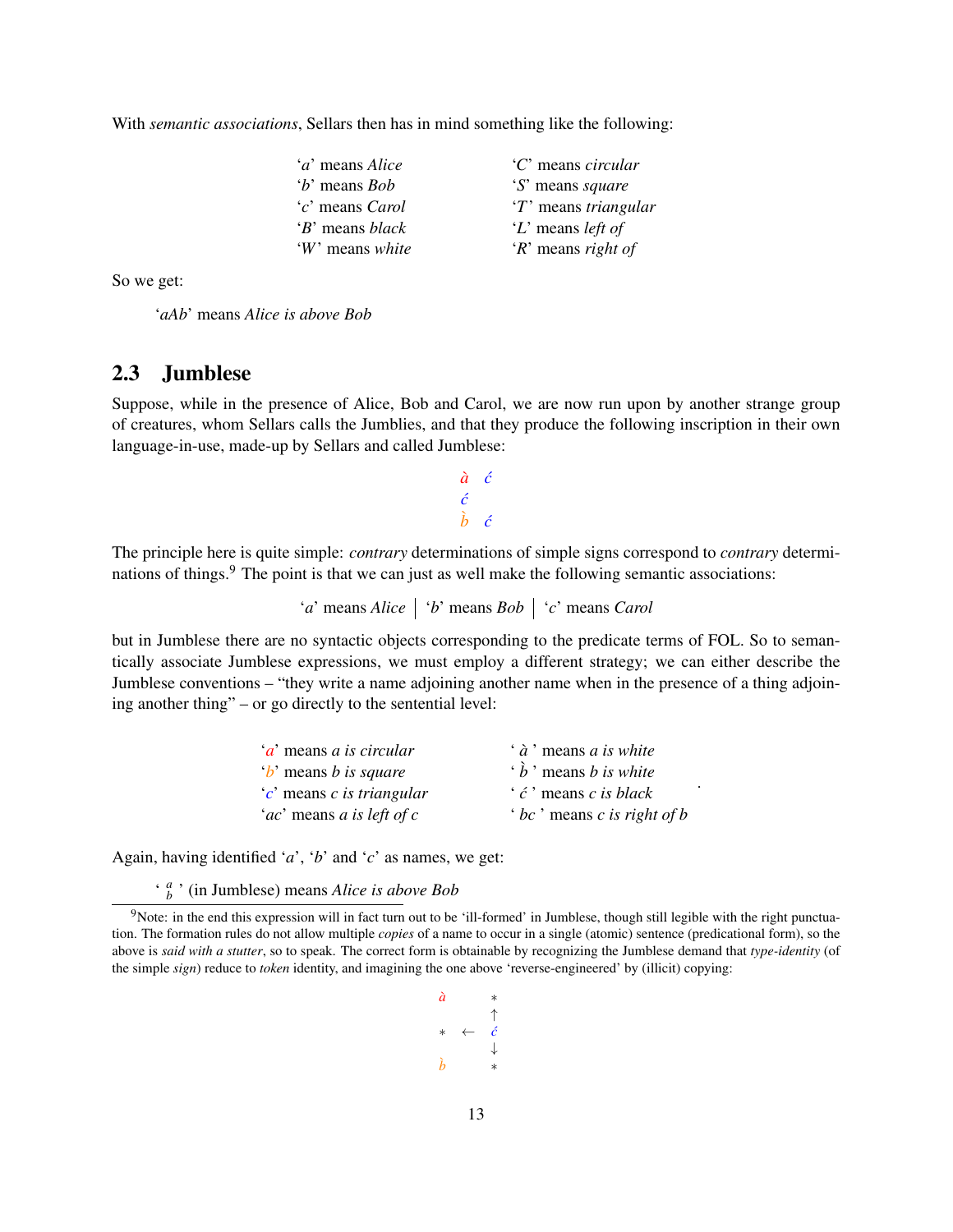### 2.4 Essentials in a Notation

We have here three 'forms of words' which mean *Alice is above Bob*:

| Alice is above Bob | aAb |  |  |
|--------------------|-----|--|--|
|--------------------|-----|--|--|

and three which mean *Carol is triangular*:

Carol is triangular  $\begin{array}{|c|c|c|c|c|} \hline \end{array}$  *C* 

The forms in each group have two characteristics in common. First is the presence of names semantically associated with Alice and Bob: 'Alice', 'Bob', '*a*' (x2), '*b*' (x2). Second is a perceptible feature conventionally imbued on the names in the process of production. *Which* (*n*-adic) perceptible feature is the variable.<sup>10</sup>

### 2.5 Semantical Systems and Representation Relations

Various attempts have been made at doing away with *propositions* and reconstructing these in terms of more concrete things, like sentences. Rudolf Carnap [3] tried to do so by analyzing belief and assertion statements so that the criterion for identity of belief (or assertion) is *intensional isomorphism*. <sup>11</sup> Alonzo Church brought to light some essential issues with this analysis [6, 5]. Most pressing was that if the English sentence:

(i) Timmy said that Carol is triangular

is analyzed as:

(ii) There is a semantical system,  $S'$ , such that Timmy produced a sentence of  $S'$ , the translation of which into English is 'Carol is triangular'

then one cannot infer (i) from (ii) *on purely logical grounds*; i.e. without making use of the (extra-logical) fact, not contained in (ii), that:

'Carol is triangular' (in English) means *Carol is triangular*

<sup>10</sup>We have, in the first case, three pairs of *names* "standing in a certain relation", belonging to a *system* of relations, such that each pair satisfies the abstract requirement that *n*-adic configurations of names represent *n*-adic configurations of things. *Which* relation the names stand in is a matter of convention generally, but we have here three *specific* conventions. That it is *these* conventions (which I have chosen for illustration) is a matter of logico-syntactic contingency. But what will (later) do the work of preventing a collapse of *picturing* into *translation*, is simply the *specificity* of the conventions (which 'take hold' *over time*) but as (initially) involving a matter-of-factual correlation of *this* specific (spatio-temporally localized) array (in 2.1) of 2D things (*these* "configurations" of things) with *this* specific (spatio-temporally localized) array (in 2.3) of Jumblese names (*these* descriptively specifiable configurations).

<sup>&</sup>lt;sup>11</sup>Two sentences are said to be intensionally isomorphic just in case the designating components of the sentences correspond to one-another in such a way that sequences of truth-preserving substitutions in one sentence correspond to sequences truth-preserving substitutions in the other. For a more detailed presentation at the level of designator matrices, see [18].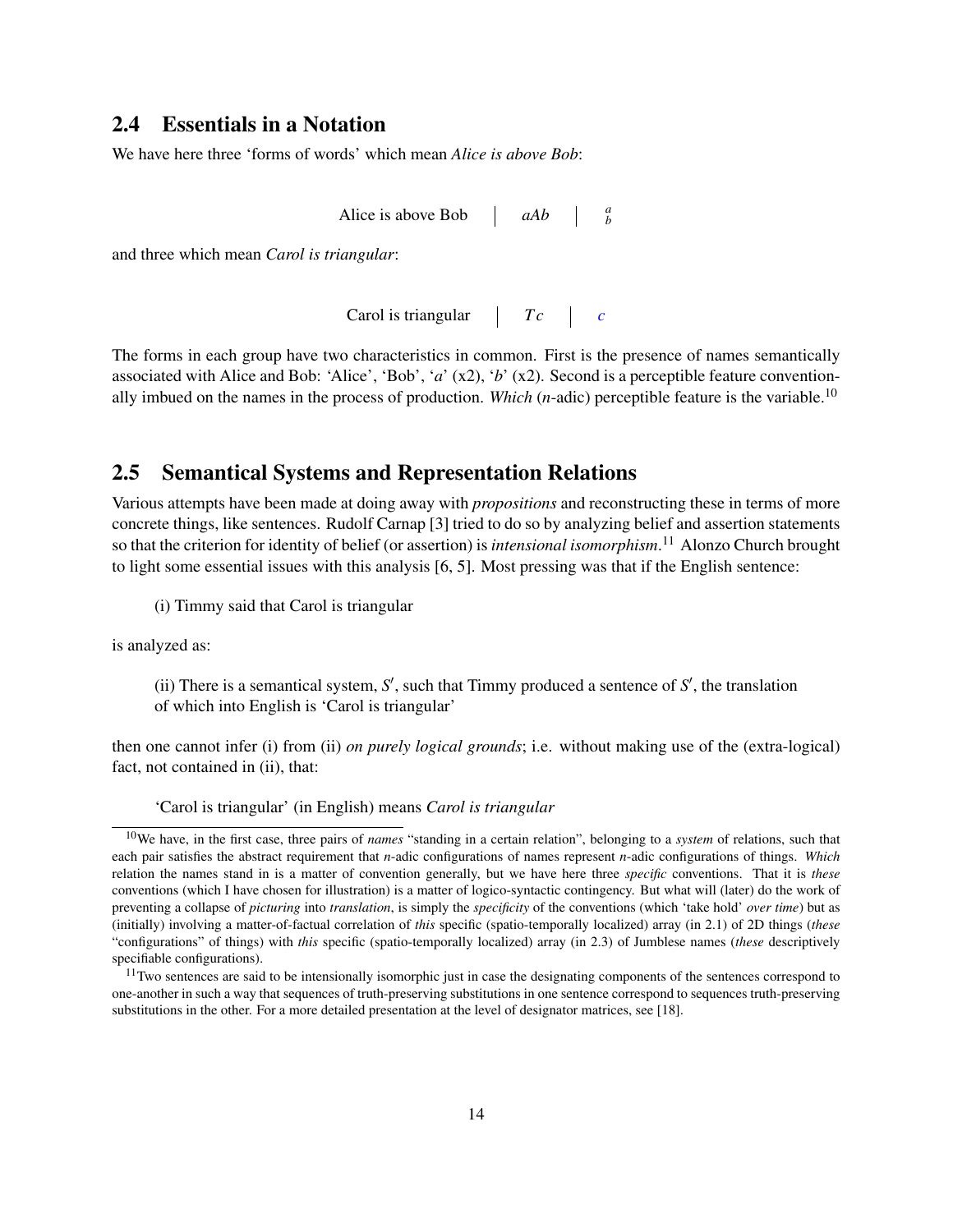The assumption in Carnap's analysis is that 'English', and whatever expression means *English* in *S* 0 (granted there is such), each "have a sense which includes a reference to matters of pragmatics" [6, p. 99]; something like "the language most commonly used in London, England, 2020".

Church suggested that one might resolve the problem by taking each of these expressions to have the sense of "the language for which such-and-such semantical rules hold", then saturating the descriptive phrase by listing enough rules to ensure that only one language (empirically) satisfies the description. Sellars went in this direction by introducing the notion of a linguistic *role*. <sup>12</sup> Sellars's semantical theory – an early form of "inferential role" semantics – is the subject of the next chapter. What is important for now is that *semantic associations* are distinct from *representation relations*; with the latter Sellars has in mind something like the following:

'Alice's (in E) represent the circle inscribed above 'Bob's (in E) represent the square inscribed above 'Carol's (in E) represent the triangle inscribed above

where 'represent' is short for a description correlating tokens of names and the shapes inscribed above; or as we know them – Alice, Bob, and Carol.

Suppose we find that with some regularity each group produces (among their peers) '*a*'s when in the presence of and in response to Alice, '*b*'s when in the presence of and in response to Bob, and '*c*'s when in the presence of and in response to Carol. We might then say:

'*a*'s represent Alice '*b*'s represent Bob '*c*'s represent Carol

And we might say that this is *because* e.g. the Jumblese (typically) *do* write a name left of another name when in the presence of a thing which is left of another thing, and a name above a another name when in the presence of a thing which is above another thing, and a *grave* name when in the presence of a white thing and an *acute* name when in the presence of a black thing, *in accordance with the rules of their language*.

Given all this, one might then think that it necessary to introduce a *thing* somehow *represented* by predicates terms occurring in sentences of FOL and English. Sellars argues that positing some abstract entity, e.g. *T*-ity, as co-present with and somehow related to Carol (on the page above), and saying that:

'is triangular's (in English) represent *T*-ity

and

'*T*'s represent *T*-ity

contributes nothing to an explanation of the semantic association:

 $12$ Roughly, he maintains that when an expression occurs in an ostensibly non-extensional context it functions either in a (as I understand it, *syncategorematic*) term-*forming* capacity, to *illustrate* the function of an expression in some (target) linguistic economy for others who already understand how to use a *background* language-in-use, or as designating a *role* that might be played by expressions in various languages, as determined by a battery of *rule-statements* sufficient to ensure that *only one* language game empirically satisfies the description.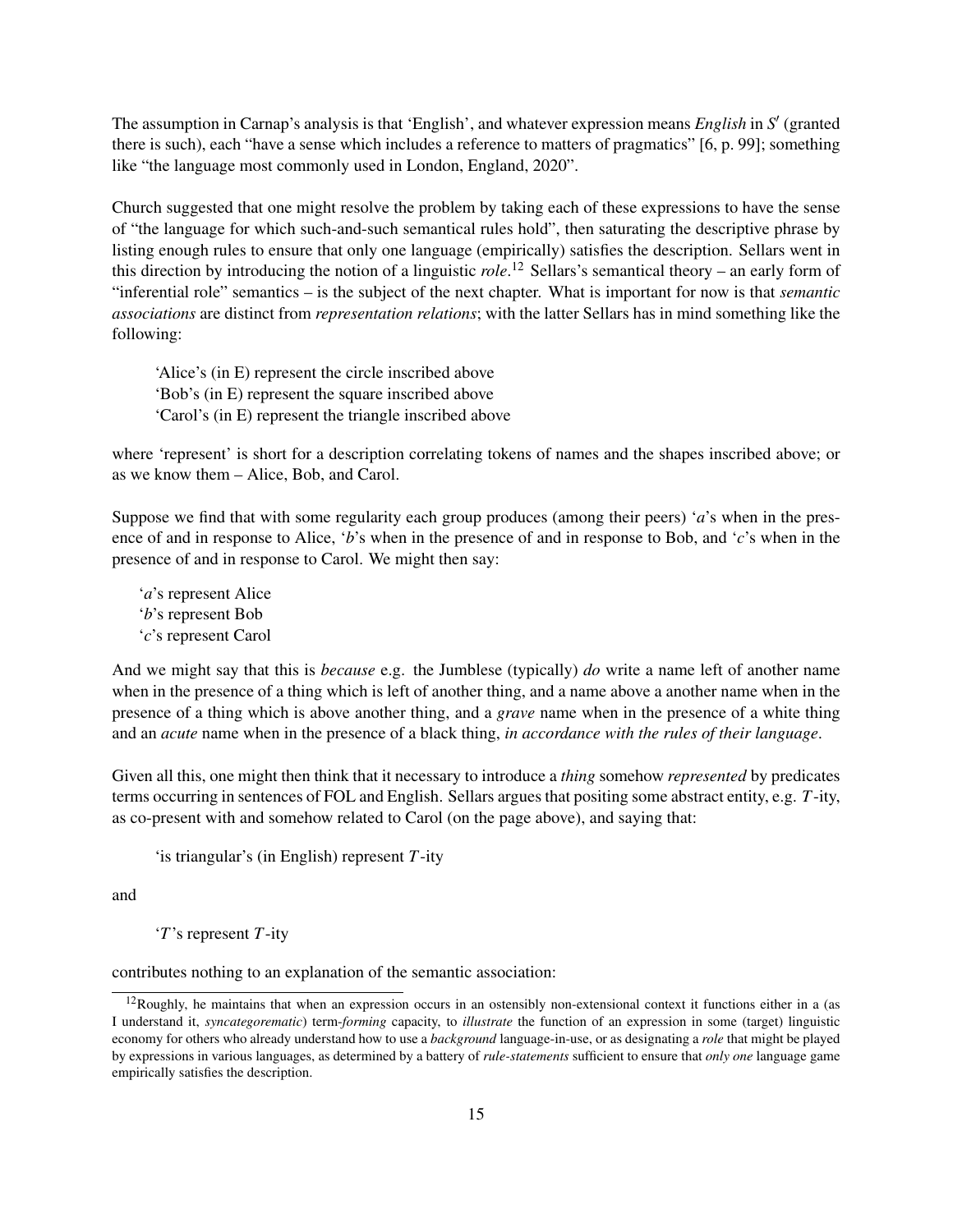### '*T c*' means *Carol is triangular*

because it tells us nothing about what is going on in:

'*c*' means *Carol is triangular*.

In *explaining* the attribution of empirical content to a *predicate* (term) we must appeal to relations like:

'*T c*'s represent Carol '*aLc*'s represent Alice '*aLc*'s represent Carol

which correlate sentence tokens with things, since when our target is Jumblese, we can *only* appeal to relations like:

'*c*'s represent Carol '*ac*'s represent Carol '*ac*'s represent Alice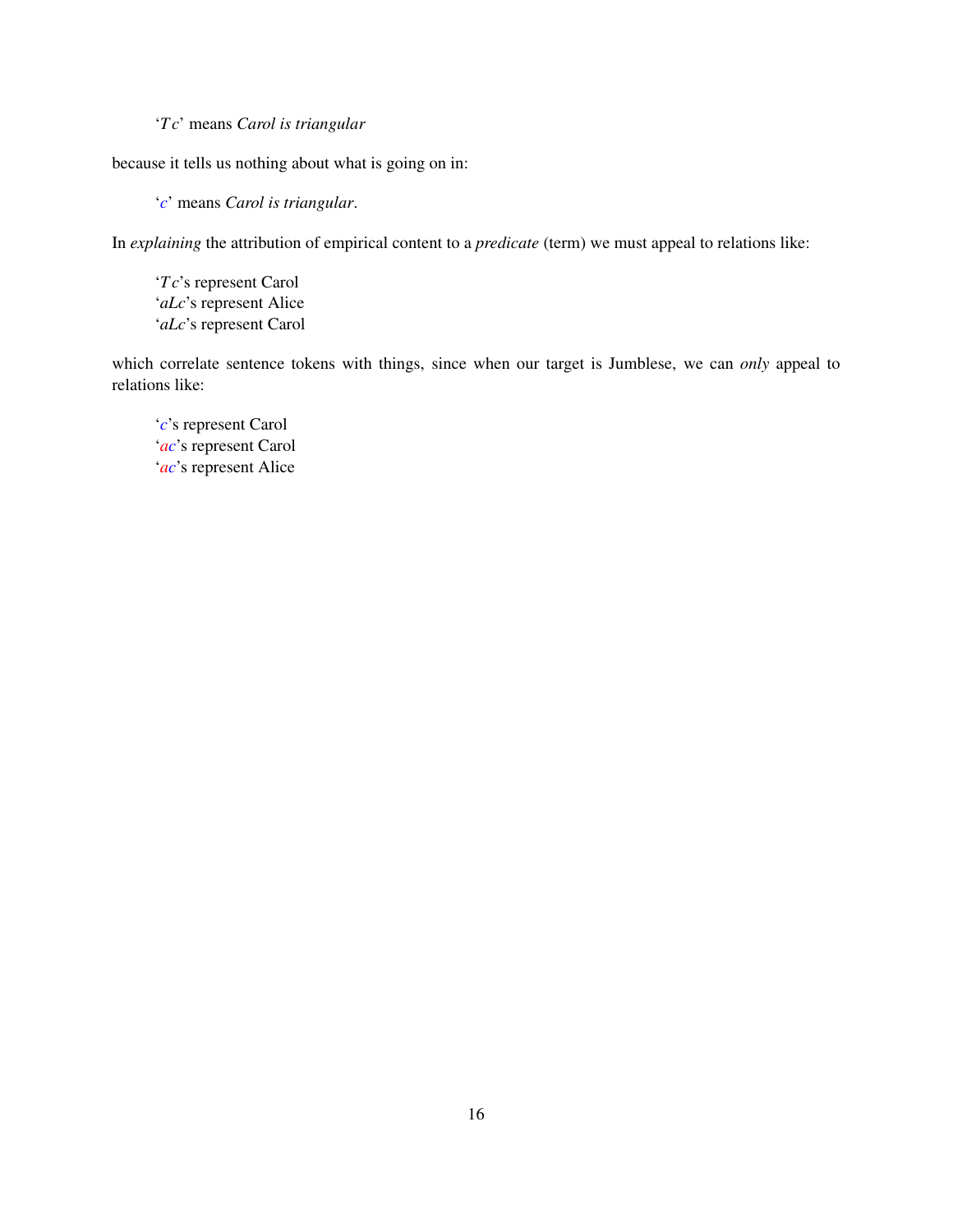### Chapter 3

# An Analysis of Semantic Vocabulary

The search for an adequate conception of *synonymy*, as equivalence of content, dominated analytic philosophy of language around the midpoint of the twentieth century. Sellars bucked this trend, and opted for a fresh analysis of meaning-attributions in one natural habitat: translation statements. Sellars argued that we should not be so quick to take semantical statements in our own language at face value. He assimilated all of the ostensibly (dyadic) relational contexts:

- (6) a.  $\left(-\right)$  (in L) refers to
	- b.  $\degree$   $\degree$  (in L) stands for –
	- c.  $\left( \right)$  (in L) expresses –

to the ostensibly relational context:

$$
(7) \t'-' \t (in L) means -
$$

and this (primitive) *ostensibly* relational context to the classificatory context:

(8)  $\cdot$  –  $\cdot$  s (in L) are  $\cdot$  –  $\cdot$  s

where the dots are a special kind of quotation mark, understanding of which enables the frame (as a whole) to be employed as a sort of technical device. Dot-quotes provide a handy notation that I will make use of, so here I briefly elaborate the groundwork for this account.<sup>1</sup>

### 3.1 '...means...'

Substituted in for the left-hand side of the frames in (6-8), Sellars tells us there are (linguistic) distributive singular terms (DSTs). A *non-*linguistic DST would be, for example, 'the wood tick' in the context:

the wood tick carries pathogens

<sup>&</sup>lt;sup>1</sup>The analysis of semantic vocabulary covered schematically here is presented in a number of places, most fully in [35]. An early paper – [43] – provides clues as to its relation to Carnap's project, as well as an early account of the function of dot-quotation in a *notation*; i.e. Sellars's reasons for designating linguistic *roles* (functional types) in this way in a *written* symbolism.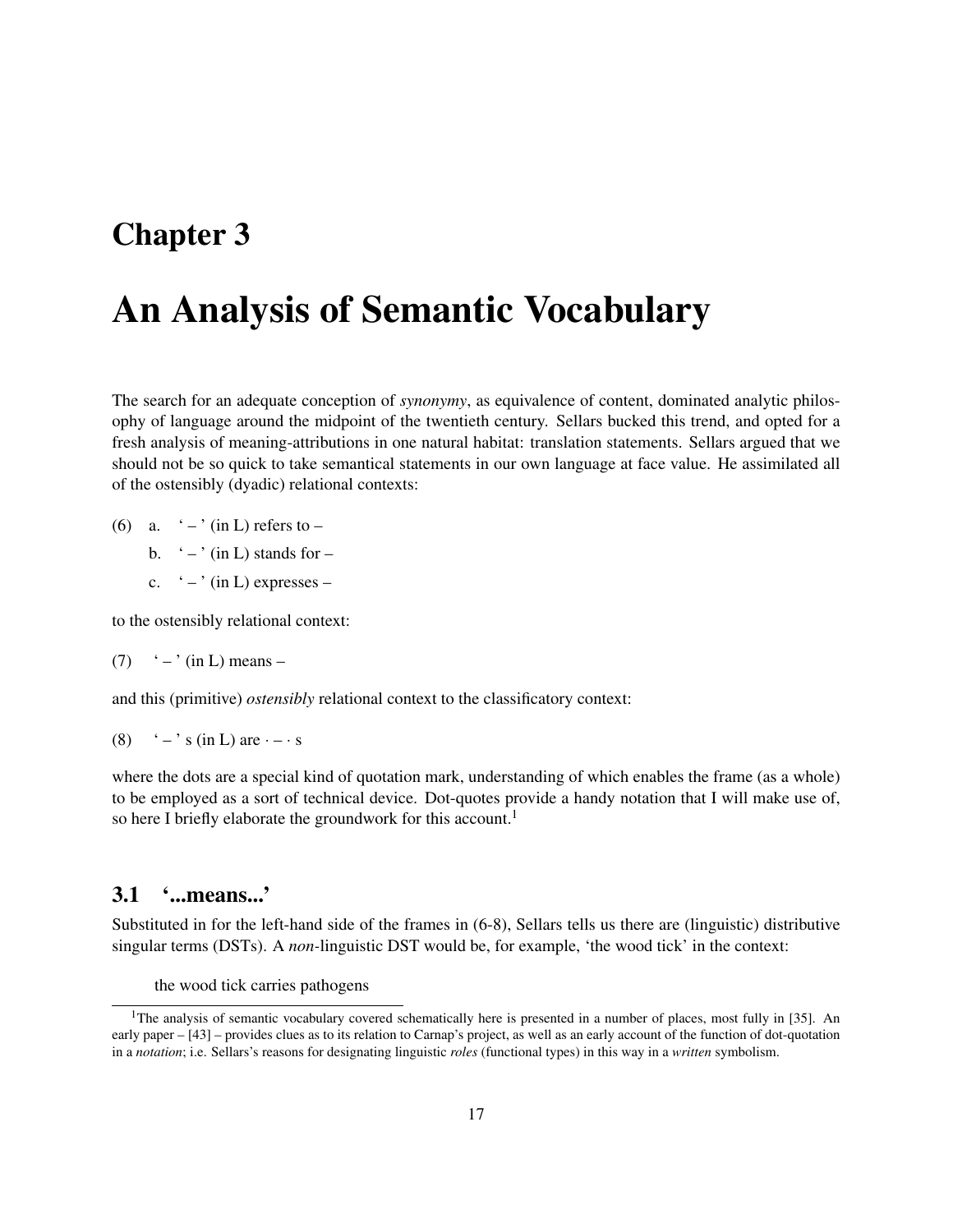which, since 'the wood tick' is formed from the common noun 'wood tick', we paraphrase as:

wood ticks carry pathogens

A *natural-linguistic* DST would be, for example, ' the 'i' ' in the context:

the 'i' (in English) goes before the 'e' except after a 'c'

which we can paraphrase as:

'i's (in English) go before 'e's except after 'c's

This is of course just a paraphrase of the meta-pragmatic maxim:

'i' before 'e' except after 'c'

wherein the reference is to a symbol *type*, as opposed to *token* (a distinction which comes down to us from C.S. Peirce). In Sellars's analysis natural-linguistic DSTs then play the role of what might otherwise be called expression types; they *distribute* over natural linguistic objects – i.e. utterances and inscriptions (to $kens$ ) – belonging to a temporally extended lineage of determinate repeatables.<sup>2</sup>

At home on the right-hand side of frame (7), Sellars tells us there are *illustrating sortals*. The notion is rather intuitive. Sellars observes that in contexts like:

'*W*' (in FOL) means *white* 'wit' (in Dutch) means *white*

as well as contexts like:

'*aLc*' (in FOL) means *Alice is left of Carol* '*ac*' (in Jumblese) means *Alice is left of Carol*

the English expression while still an English expression functioning in English, does not have its usual job. The expression is not functioning (respectively) as a predicate or sentence with its normal assertoric function, nor as an abstract singular term (in either case, i.e. term for a property or proposition). In this context the English expression is neither *used* (in the ordinary way) nor mentioned, but 'held up' – "*exhibited*, so to speak" – to *illustrate* a *linguistic role* which is attributed to tokens over which the DST on the left distributes.<sup>3</sup> Sellars observes that just as 'pawns' in:

Pawns attack on the diagonal

abstracts away from the empirical features of pawns to include such items as e.g. erasers and bottle caps (in a pinch), which are *pawns* insofar as their movements are governed by the rules of chess, ordinary quotation marks when used to form a sortal, as in:

 $2I$  clarify this claim, as well as my use of the notion of expression "types" and of various sorts of type-expressions below.

 $3$ This has the effect of familiarizing fellow speakers of the background language (e.g. English) with the function of a (typical) token of the expression (type) on the left, in some target language, by having them "rehearse in imagination" a (typical) tokening of the illustrating expression on the right. Sellars writes that the '...means...' rubric "is a linguistic device for conveying the information that a *mentioned* word... plays the same role in a certain linguistic economy" as does the "exhibited" expression on the right, with which participants in the discourse are presumed to be familiar. [33, pp. 163–164]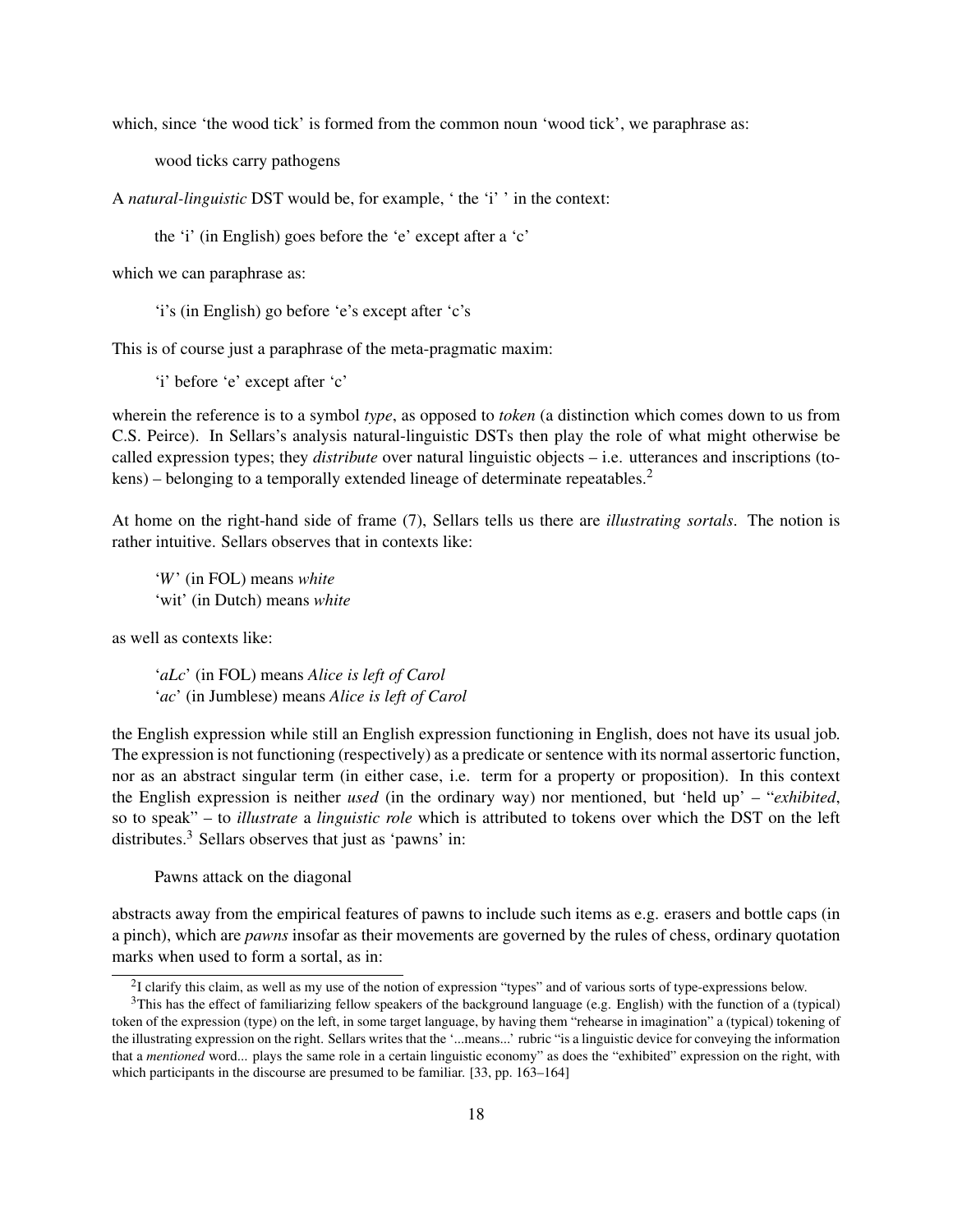'Alice's (in English) are names

enable us to abstract away from the empirical features of the written sign, i.e. A-L-I-C-E, to include vocalizations and any other items which play a role (in English, here, now) relevantly similar to A-L-I-C-E. We can then imagine, Sellars says, a form of quotation that abstracts away from the empirical features of tokens of expressions in *various* languages, so as to form by quotation of some English expression an *interlinguistic* sortal in the extension of which is *every* item, in *any* language, that plays a relevantly similar *role* to the quoted English expression in its various forms. Sellars's suggestion is then that the *illustrators* which we find on the right-hand side of (7), are (from a semantical standpoint) functioning in this (translatory) context as *sortals*, thus flanked by *a specialized form of the copula*. This depth-grammar he indicates with dot-quotes, so we get the paraphrases:

'*a*'s (in FOL) are ·Alice·s '*a*'s (in Jumblese) are ·Alice·s

and

'*W*'s (in FOL) are ·white·s 'wit's (in Dutch) are ·white·s

and:

'*aLc*'s (in FOL) are ·Alice is left of Carol·s '*ac*'s (in Jumblese) are ·Alice is left of Carol·s

In sum, as Sellars writes, in "Meaning as Functional Classification" [35, p. 431]:

According to this analysis, meaning is not a relation for the very simple reason that 'means' is a specialized form of the copula. Again, the meaning of an expression is its 'use' (in the sense of function), in that to say what an expression means is to classify it by means of an illustrating functional sortal... We could, instead, have listed the syntactical rules which govern the word [in each case]... [and] in general the rule governed uniformities which constitute a language (including our own) can be exhaustively described without the use of meaning statements.

### 3.2 '... stands for ...'

Consider the following semantical contexts in which abstract entity talk typically enters into an argument in anglophone philosophy of language:

(9) a. '*a*' (in L) refers to *o*

- b. ' $F'$  (in L) stands for  $F$ -ness ( $F$ -ity,  $F$ -hood, Being  $F$ , etc.)
- c. *o* exemplifies *F*-ness (etc)

On Sellars's analysis '... stands for ...' turns out to be a form of the '...means...' rubric (so, copula) specialized to semantic and alethic contexts wherein an illustrator is transformed into a *meta-linguistic distributive singular term*. Affixes like '-ity', '-hood' and '-ness', as well as contexts like 'Being –' and '*that* –', are to be understood as nominalizing devices that transform illustrating sortals into meta-linguistic DSTs. So in short, in semantic and alethic (as opposed to translatory) contexts the illustrators: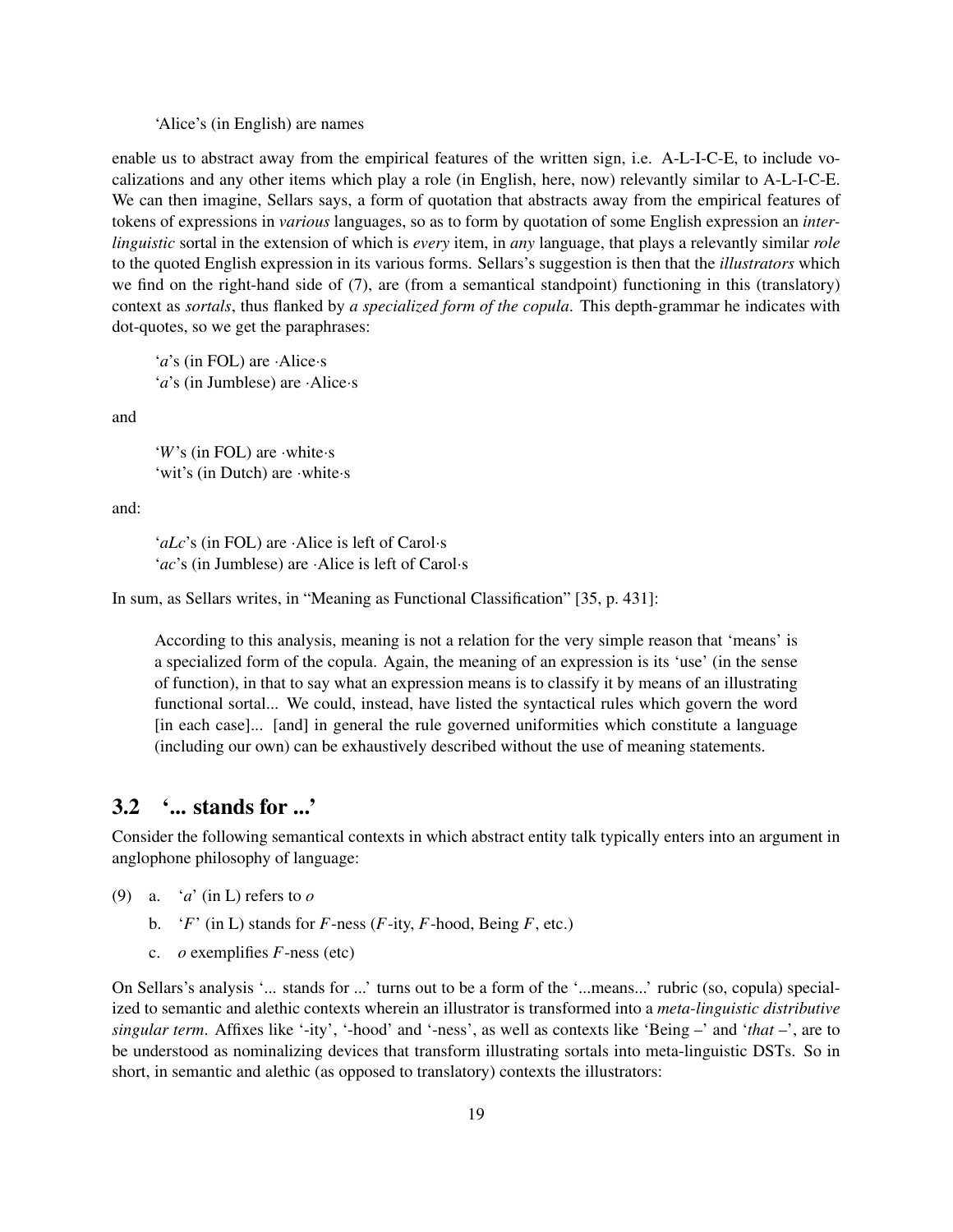·triangular· ·Carol is triangular·

are transformed into DSTs which distribute over expression-tokens of any material form (in any language) that play a relevantly similar role to the (English) expression surrounded with dot-quotes (here, now). I will employ the definite article 'the' to reflect this transformation with a surface form; then we get the 'sensepreserving' paraphrases:

| Triangularity                   | $\approx$ | <i>the</i> $\cdot$ triangular $\cdot$ |
|---------------------------------|-----------|---------------------------------------|
| <i>that</i> Carol is triangular | $\approx$ | <i>the</i> $-Carol$ is triangular     |

where in each case the definite article is to be compared with the definite article in:

the pawn attacks on the diagonal

which is logically equivalent to (mutually entails):

pawns attack on diagonals

It is worth reflecting, for a moment, on the place of specifiers.<sup>4</sup> Compare the *generic* 'the ·red·' of:

In an early paper, Sellars tells us (ii)-quotation presupposes (iii)-quotation: "a linguistic token is not *linguistic* merely by virtue of the intrinsic characteristics (color, shape, melody) which it is observed to have. It must belong to a class of events which is associated with a linguistic role. Thus the concept of a linguistic role, which we have been adumbrating, is presupposed by the concept of a token-class" [43, p. 25]. In that paper Sellars also distinguishes between a *language* as system of type-expressions and as system of token-classes for a given language (type), and suggests we might refer to a type-expression (role) by means of the token-class which plays this role in written English, first introducing the convention of dot-quotation for this purpose, so that: ·red· , is understood as an abbreviation for: the type whose token-class in written English is \*red\*. He notes, here, that "this technique is available only where we are concerned with types which have token-classes embodying them in written English or in some other written language we are able to use" [43, p. 29].

So, the use of 'type', in connection with expressions in a language *qua* abstract identities, reference to which is achieved by surrounding a token with quotation marks, carries with it a dual connotation and resulting ambiguity that Sellars wants to avoid by distinguishing the token-class designated by e.g. \*red\* and the type-expression (role) designated by e.g. ·red· . Sellars's linguistic roles (i.e. iii), designated by dot-quoted expressions, are *functional* types, consisting in token-classes with relevantly similar functions. By the use of regular quotation marks – e.g. 'red' – and in speaking of 'types' (in contrast to roles)  $I$  designate *families* of token-classes *considered as* temporally extended and causally connected *lineages* of tokens with *various* empirical characteristics (utterances *and* inscriptions), identities of which I take to be *asserted* in semantical contexts and *explained* (at least in part) by the (proper) functioning in a language (in similar ways) of tokens belonging to token-classes of the family. I take something like this account to be implicit in Sellars's frequent use of regular quotation marks to include utterances *and* inscriptions; though he is sometimes explicit – specifying e.g. written English – the tendency is to abstract away from *utterances* in favor of their written (dot-quote-able) counter-parts given that philosophizing is, most often, performed in a written medium.

<sup>4</sup>An aside on asterisk quotation and "types" is also in order. Consider the familiar design, whereby a type-expression is formed with quotation marks: 'red'. Compare the two introduced designs: \*red\* and ·red· . Sellars employs asterisk quotes to designate a class of linguistic events – a "token-class" (though he has in mind token-*ings*, or productions of tokens, which are of themselves particulars) – described as *the class of events* (productions of things) *to which a sample* (token *qua* product of linguistic activity) *belongs*; the sample which forms the basis for this description being *indicated* ("pointed to") by production of a token surrounded with asterisks. There is then a three-fold distinction in play: (i) tokens, i.e. spatiotemporally localized utterances and inscriptions considered as such, e.g. this thing: red ; (ii) token-classes, which is to say groups of resembling tokens, i.e. perceptually similar natural-linguistic things, designated by e.g. \*red\* ; and (iii) families of token-classes considered as sharing a specific function, thus a (first-level) *type* (belonging to some *logical* category, e.g. predicate), which Sellars designates by e.g. ·red· . Sellars points to a parallel in chess: (i\*) the particular pieces which constitute *my* chess set (crafted by someone); (ii\*) classes of things which *are* conventional chess set *design-features* (the knights on my board are, like many others, horse-heads); (iii\*) families of such classes considered as sharing a specific function (thus, the pawn may be a bottle cap, in a pinch, or a Ford, were we playing Texas chess with cars for pieces and counties for spaces).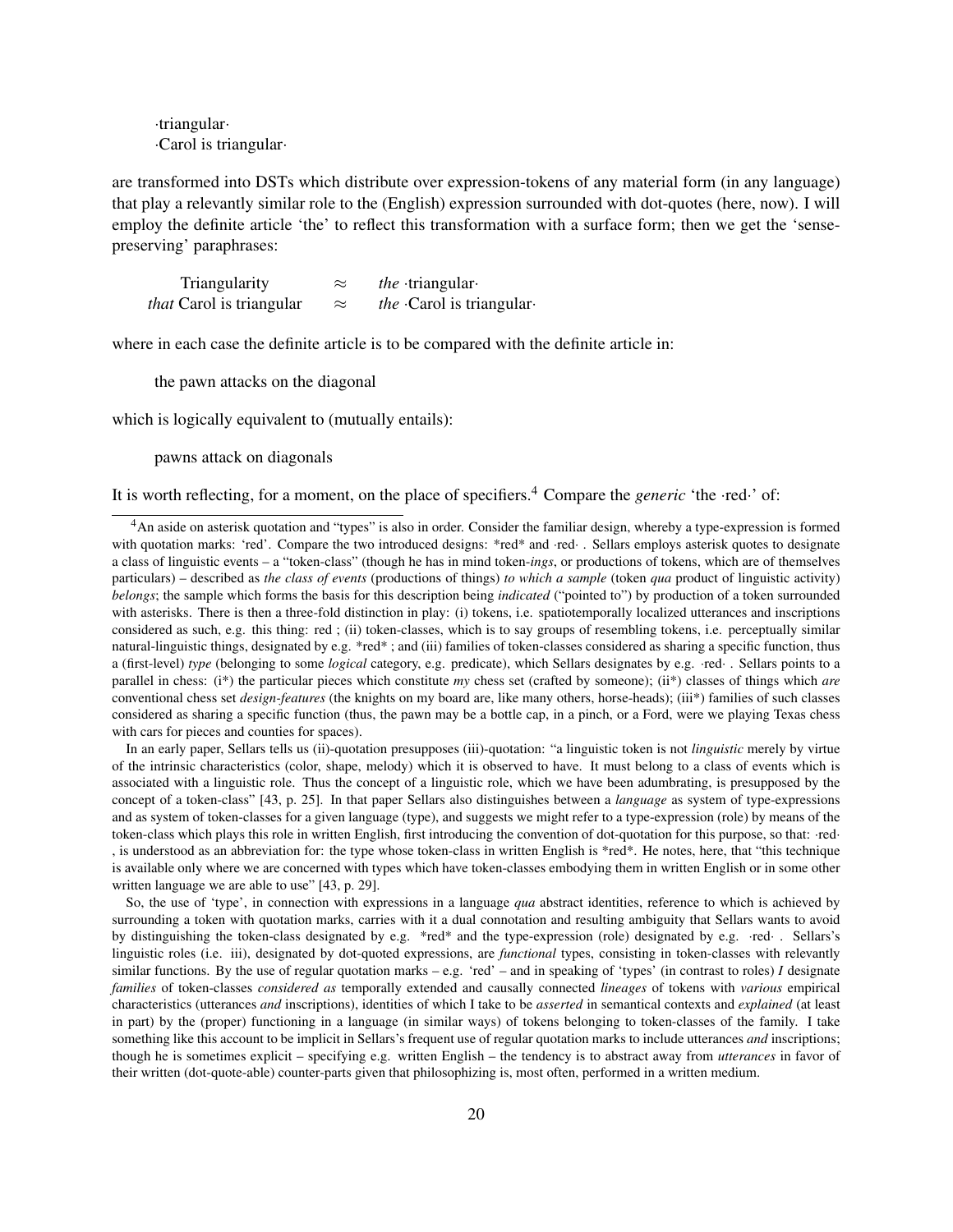the ·red· is a predicate

and the *specific* 'the German ·red·' of:

the 'rot' is the German ·red·

Sellars considers:

(10) the 'dreieckig' is the German ·triangular·

as being of the same form as:

the pub is the poor man's club

and tell us this is of the form:

the  $K_1$  is the  $\phi K_2$ 

Here, we have a distributive singular term occurring on either side, formed in each case from a common noun – ' $K_1$ ' and ' $K_2$ ' – but on the right, ' $\phi$ ' functions as a *specifier*, which restricts the reference of the DST to a *sub-class* of the application range of '*K*2'. Sellars then wants to analyze (10) as logically equivalent to (mutually entailing):

'dreieckig's are German ·triangular·s

where the function of 'German' is to specify a linguistic economy. So, in speaking of *the* ·triangular· or *the* ·Carol is triangular· we are operating at the level of *logical categories* (genera); as in saying:

the ·red· is a predicate

which, transposed into the material mode, is to say:

Redness is a property

But in speaking of 'red's (in English), or saying:

the 'rot' is the German ·red·

we are concerned with specific uniformities characteristic of an actual linguistic economy.

One important take-away of this analysis is supposed to be that abstract entity talk in semantic and alethic contexts in philosophical English is innocuous to Nominalism, since e.g.:

'*T*' (in FOL) stands for Triangularity

turns out to have the depth grammar of:

the '*T*' is the FOL ·triangular·

which is equivalent to: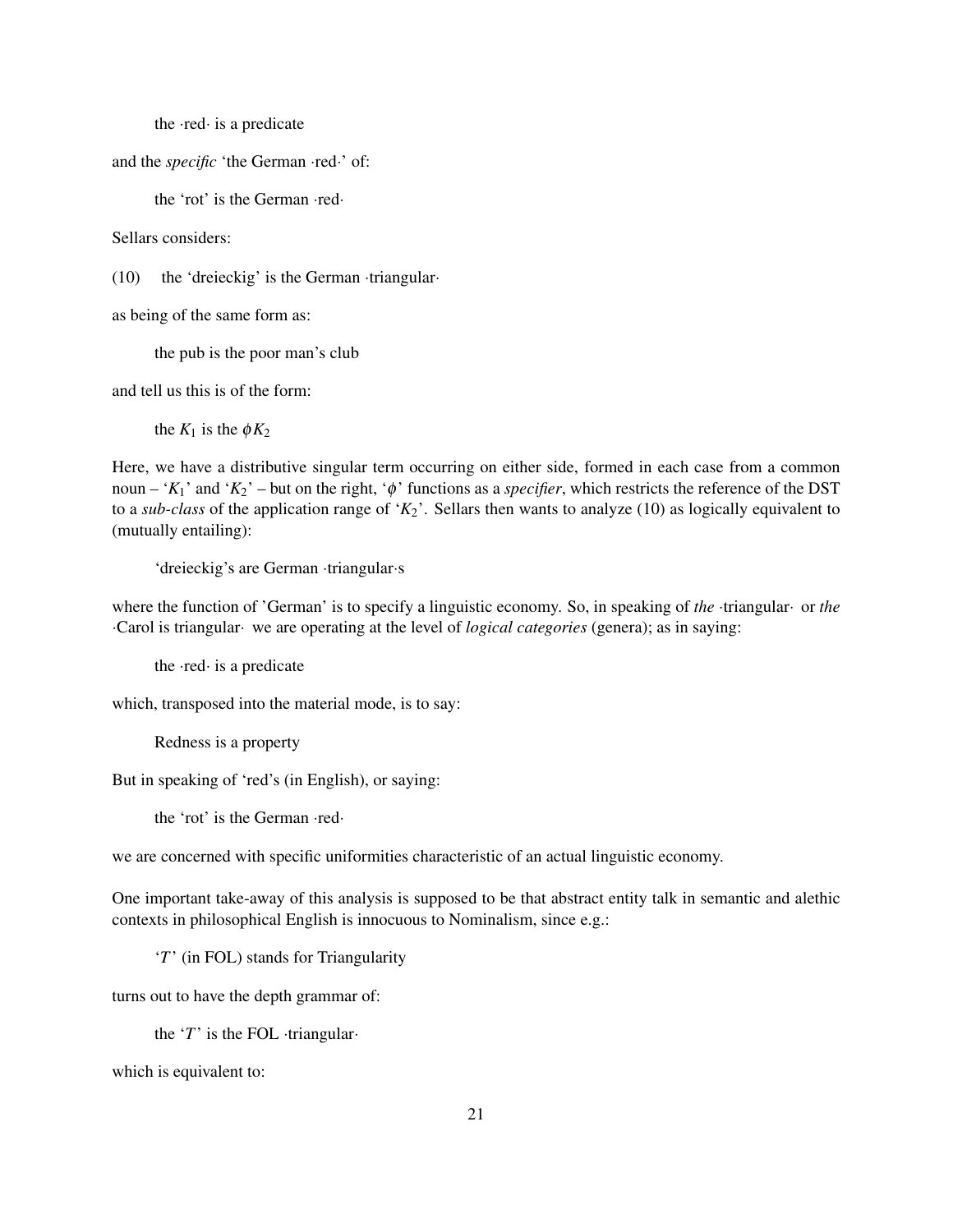'*T*'s (in FOL) are ·triangular·s

and, e.g.:

the '*T c*' (in FOL) stands for *that* Carol is triangular

turns out to have the depth grammar of:

the '*T c*' is the FOL ·Carol is triangular·

which is equivalent to:

'*T c*'s (in FOL) are ·Carol is triangular·s

To be e.g. a '*T*' (in FOL) is to be an utterance or inscription that satisfies syntactic and pragmatic criteria for being a token of *some* (specific) predicate term (type) *in FOL*. Introducing a meta-linguistic variable, '(*name*)' (in L), the substituends of which are *names* in various languages,<sup>5</sup> to be a ·triangular· is to be a monadic sign design feature, i.e. an \**F*\*, conventionally imbued on names (in L), *such that* in virtue of the rules of L and matter-of-factual relations to triangular things that *would* result from actual following of the rules of L, \**F*\* '(*name*)'s (in L) play a role in *inference* (in the linguistic economy of the L-community) relevantly similar to names (in English) concatenated to left of 'is triangular's (here, now). So, what are ostensibly relations to properties and propositions get analysed away as artifacts of a philosophical-cumformal-semantic model *of semantic vocabulary* which, according to the analysis, is based in a misunderstanding of the form and function of meaning attributions in a natural background language in which the philosophical dialectic is conducted. The fact remains however that Sellars wants to leave room for real representational relations in his account of empirical content and "matter-of-factual" truth.

### 3.3 Truth: the "tension"

In "Truth and 'Correspondence' ", Sellars first sketches his *analysis* of sentential truth (-in-L), propositional truth, and the connection of these. In *Science and Metaphysics*, Sellars presents a revised account. In each presentation, Sellars's analysis *of the background language* reveals *truth* to be a *semantic* notion, which (in the late paper) he reconstructs as *semantic assertibility*. But *picturing* remains a non-semantic, natural-order relation of extra-linguistic *things* (e.g. *F*-things) and natural-linguistic *things* (e.g. \**F*\* '(*name*)'s). This makes for an apparent tension in Sellars's account. As Armour-Garb and Woodbridge have observed, in the early paper:

Sellars seems to be expressing commitments to both a central aspect, or feature, of [truth] deflationism *and* a central aspect, or feature, of [truth]-inflationism. But T-deflationist and Tinflationist accounts are supposed to be incompatible... His inferential reading of the standard truth schema comports with a general 'use-theoretic' approach in the philosophy of language, but his inclusion of an account of truth as a substantive (albeit ultimately matter-of-factual) picturing relation is harder to fit with his general approach. [1, p. 38]

 ${}^{5}$ For now, I take naming as a primitive notion. I return to it in the final chapter, arguing that classification of a spatio-temporally localized particular as a name involves both a supposition and an assertion.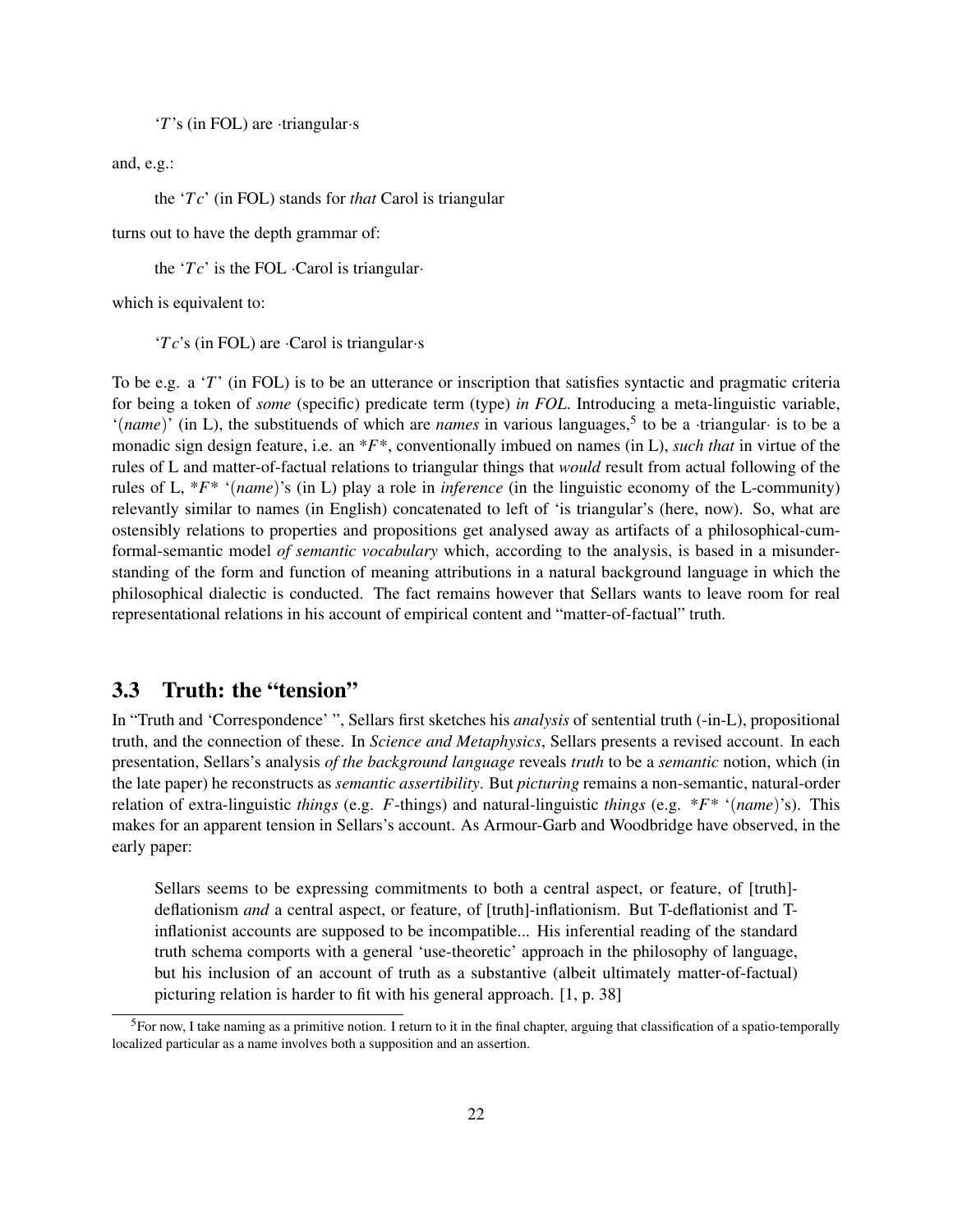In that paper, Sellars is trying to figure out whether there is a sense of 'correspond' in which empirical truths can be said to correspond to objects or events in the world, *other than* the sense explicated by formalsemantic theorists in the Carnap-Tarski tradition. In any case, he agrees that a theory of truth should yield instances of the schema:

'*p*' is true ⇔ *p*

and recognizes that an extensional definition of the truth-predicate for a language has the virtue of enabling one to say semantic statements assert a purely formal correspondence of linguistic and extra-linguistic entities, in order to preserve the thesis that statements occur in statements only truth-functionally. But Sellars's psychological nominalism prohibits him from positing abstract entities,<sup>6</sup> and he thinks there is an important sense, neglected by the Carnap-Tarski tradition, in which "the truth of propositions is prior to the truth of forms of words" [46, p. 198]. This is to be explicated by considering (an early version of) his analysis of semantic vocabulary, which yields:

that- $p \approx$  the ·*p*·

together with (putting it in terms of the later analysis) the formulas:<sup>7</sup>

 $(aAb)$  is true (in FOL)  $\equiv$   $(\exists \cdot p \cdot)(\land ab \land s \text{ are } \neg p \cdot s \text{ and the } \neg p \cdot \text{ is true})$  $\binom{a}{b}$  is true (in Jumblese)  $\equiv$   $(\exists \cdot p \cdot)$  ( $\binom{a}{b}$  $b^a$ 's are ·*p*·s *and* the ·*p*· is true<sub>*i*</sub>)

In short, Sellars is concerned with explicating the 'true' in:

 $'s'$  is true (in L)  $\Leftrightarrow$  *s* 

by its relation to an inter-linguistic truth-concept, i.e.:

 $'s'$  is true (in L)  $\Leftrightarrow$  *that-s* is true<sub>@</sub>

where 'true<sub>@</sub>' is short for something like 'true in  $CS_{\mathcal{Q}}$ ', and  $CS_{\mathcal{Q}}$  is *our* conceptual structure (here, now), i.e. a propositional framework which comprises a 'cross-section' of the world-history of an *inter-linguistic* (epistemic) community; and with analyzing, e.g.:

(11) *that* Alice is above Bob is true  $\Leftrightarrow$  Alice is above Bob

as an instance of:

(12) the  $\cdot p \cdot$  is true  $\Leftrightarrow p$ 

where 'the *·p*·' is a meta-linguistic distributive singular term (DST). Ultimately, he argues that this (propositional) sense of '...is true...' is also *purely formal*, and so cannot provide the second sense of correspondence which he is looking to define. In other words, Sellars concludes that the criteria for being a (propositional) ·is true· are determined solely by participation in *trans-level inferences* like:

<sup>6</sup> "If there is such a thing as my *primary* argument against Platonism it begins with my "psychological nominalism" that is the *at first sight* innocuous thesis that empirical psychology requires no *genuine relations* between persons and abstract entities *construed as basic objects*." [34, p. 220]

<sup>7</sup>Here, the '*i*' is to indicate an *inter-*linguistic propositional framework (or 'conceptual scheme') with respect to which propositional truth is defined.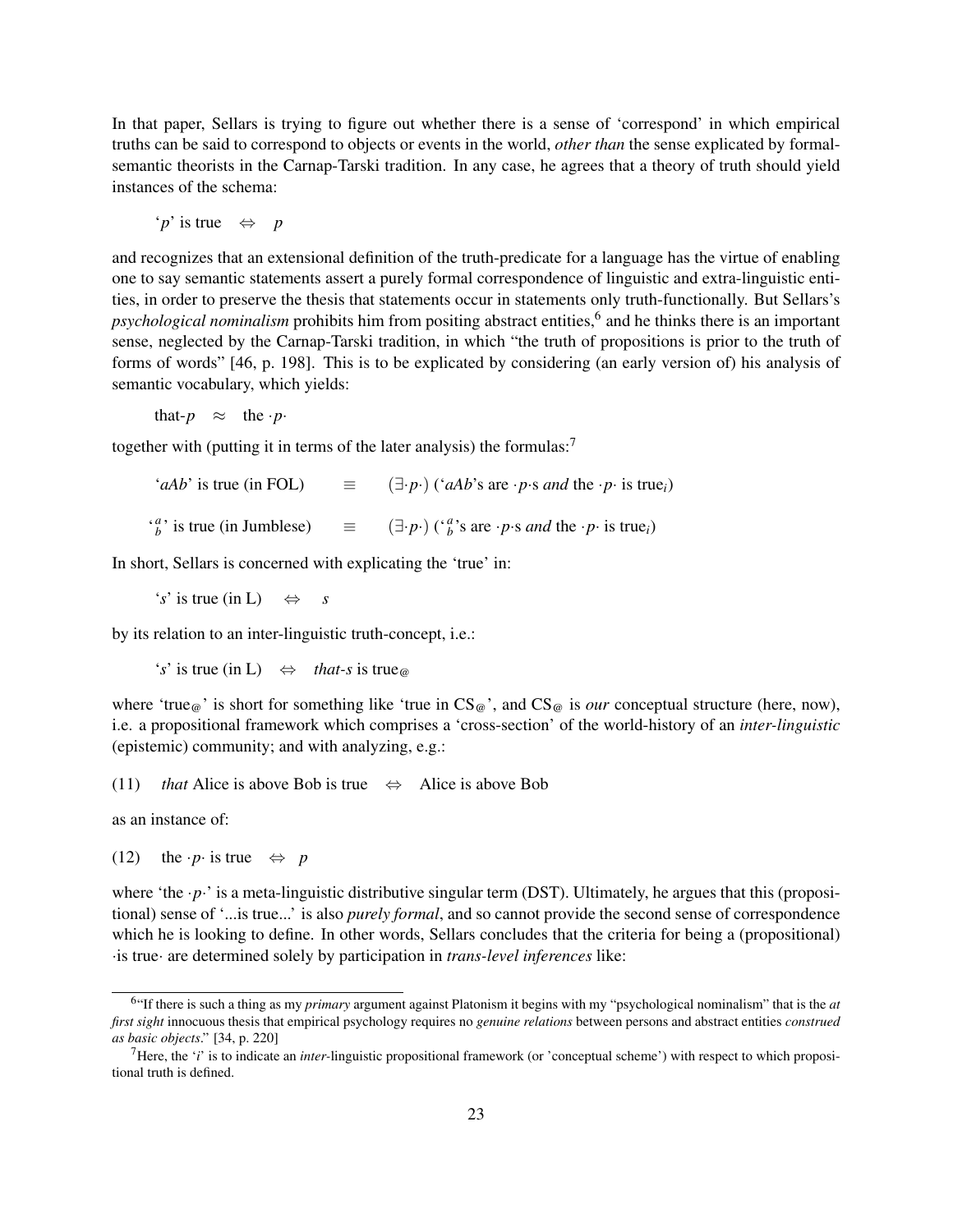| that Alice is above Bob is true | Alice is above Bob              |  |
|---------------------------------|---------------------------------|--|
| Alice is above Bob              | that Alice is above Bob is true |  |

which are *governed* by the truth-schema in (12), insofar as they are of the forms:

| the $\cdot p \cdot$ is true | $p$                         |
|-----------------------------|-----------------------------|
| $p$                         | the $\cdot p \cdot$ is true |

This seemingly deflationary analysis of propositional truth is on the surface at odds with the 'Tractarian' account of simple empirical truths as *picturing* things which Sellars then goes on to develop. However the upshot of this analysis for Sellars's metaphysical project cannot be ignored. He writes:

If the word 'true' gets its sense from this type of inference, we must say that, instead of standing for a relation or relational property of statements... 'true' is a sign *that something is to be done* [46, p. 204]

and in an enigmatic but important remark immediately following the passage above, writes:

Furthermore, if the above argument is correct, we can understand how statements can occur in meaning statements – thus 'Chicago is large' in 'S (in L) means Chicago is large' – although the latter are not extensional or truth-functional contexts. They occur as statements *to be made* (on a certain hypothesis). [46, p. 205]

When Sellars later presents this argument in *Science and Metaphysics*, he assimilates propositional truth to semantic assertibility:

For a proposition to be true is for it to be assertible, where this means not *capable* of being asserted (which it must to be a proposition at all) but *correctly* assertible; assertible that is, in accordance with the relevant semantical rules, and on the basis of such additional, though unspecified, information as these rules may require... 'True', then, means *semantically* assertible (S-assertible) and the varieties of truth correspond to the relevant varieties of semantical rule. [41, p. 97]

And he no longer characterises the moves illustrated in (11) as *inferences*. Instead, he says:

The assertion of the right-hand side of the implication statement is a *performance of the kind authorized by the truth of the statement on the left*... the so-called "premise" is a statement which *of itself* authorizes the inscribing of the consequence. [41, p. 98]

In either case, *if* we suppose users of a language actually follow the rules of their language, the *upshot* of this analysis of e.g.:

that Alice is above Bob is true  $\approx$  the ·Alice is above Bob· is true  $\infty$ 

for a theory of representation, is that statements of this form are (typically) followed by, or *result in*, an instance of the 'truth move', i.e. the performance of asserting a basic matter-of-factual proposition. As a *performance*, the truth-move is subject to criticism (in accordance with rules of criticism), but also involves *production* of an utterance or inscription, e.g. a *token* of one of: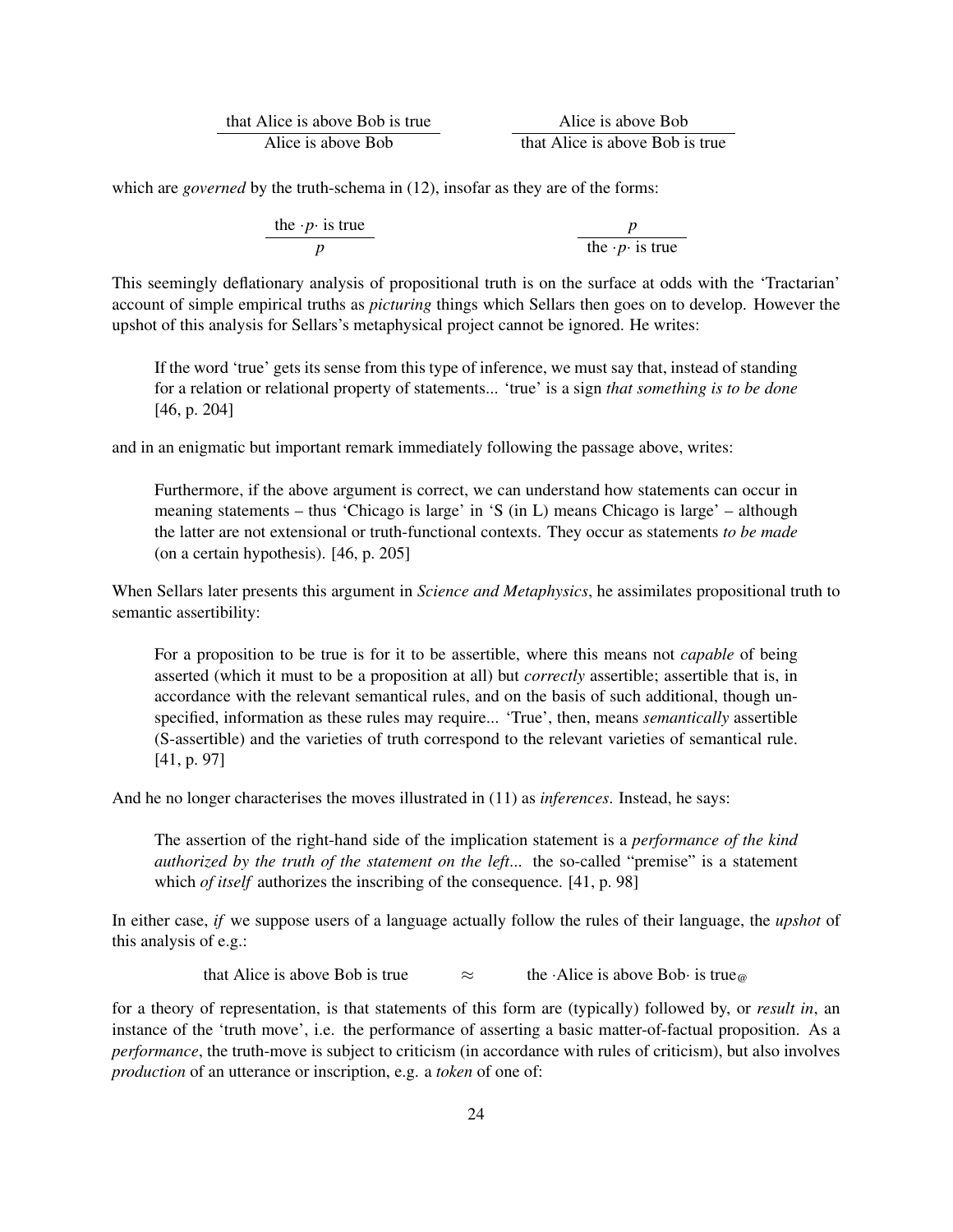Alice is above Bob *aAb <sup>a</sup> b*

and these things are, *qua* natural-linguistic objects in the causal (spatio-temporal) order,<sup>8</sup> *governed* by the same (physical) laws as Alice and Bob.<sup>9</sup>

### 3.4 A Summary Argument

In sum, Sellars's considered position is that we are presented with: $10$ 

$$
Tc \qquad (\text{in FOL})
$$

and

```
c (in Jumblese)
```
To which we attribute (empirical) content, schematically:

'*T c*'s and '*c*'s are ·Carol is triangular·s

We then say that this is *because*

'*c*'s (in FOL) and '*c*'s (in Jumblese) are ·Carol·s

and

'*T*(*name*)'s and '(*name*)'s are ·(*name*) is triangular·s

Then since:

'Carol's are ·Carol·s

and

·Carol·s are names

and (trivially)

<sup>8</sup>Deliberately abstracting away from the significant use of them.

<sup>9</sup>So, subject to the same natural-order constraints on co-occurrence, whereby objects can be individuated by spatiotemporal relations. I understand the importance of this observation to be in connection with the theory of *picturing*; c.f. Wittgenstein's notebook entries for 11/26/1914 - 11/27/1914 [50, pp. 33–34]. Natural laws are essential to *my* (anyone's) correlation of components of a picture with things, by which the picture comes to represent a situation, not just *things*, and *so* to be a correct or incorrect picture. I return to this thread in the final chapter. To draw it out here would require leaving Sellars's analysis of semantic vocabulary and turning to his account of linguistic representation, but to avoid conflating these accounts – that is, truth with correct picturing – it is best to consider them separately.

<sup>10</sup>Two technical devices have also been introduced: the device of *dot-quotes*, by which *meta-linguistic functional sortals* are formed and introduced with an illustrative tokening in some context, and the device of substitution of a meta-linguistic *name* variable – '(*name*)' (in L) – into *quotations* of first-order object expressions of two sorts – e.g. in 'Carol is triangular' and ·Carol is triangular· . Substituends for (*name*) are individual constants (belonging to a proper subset) recognized as *names* (in various languages).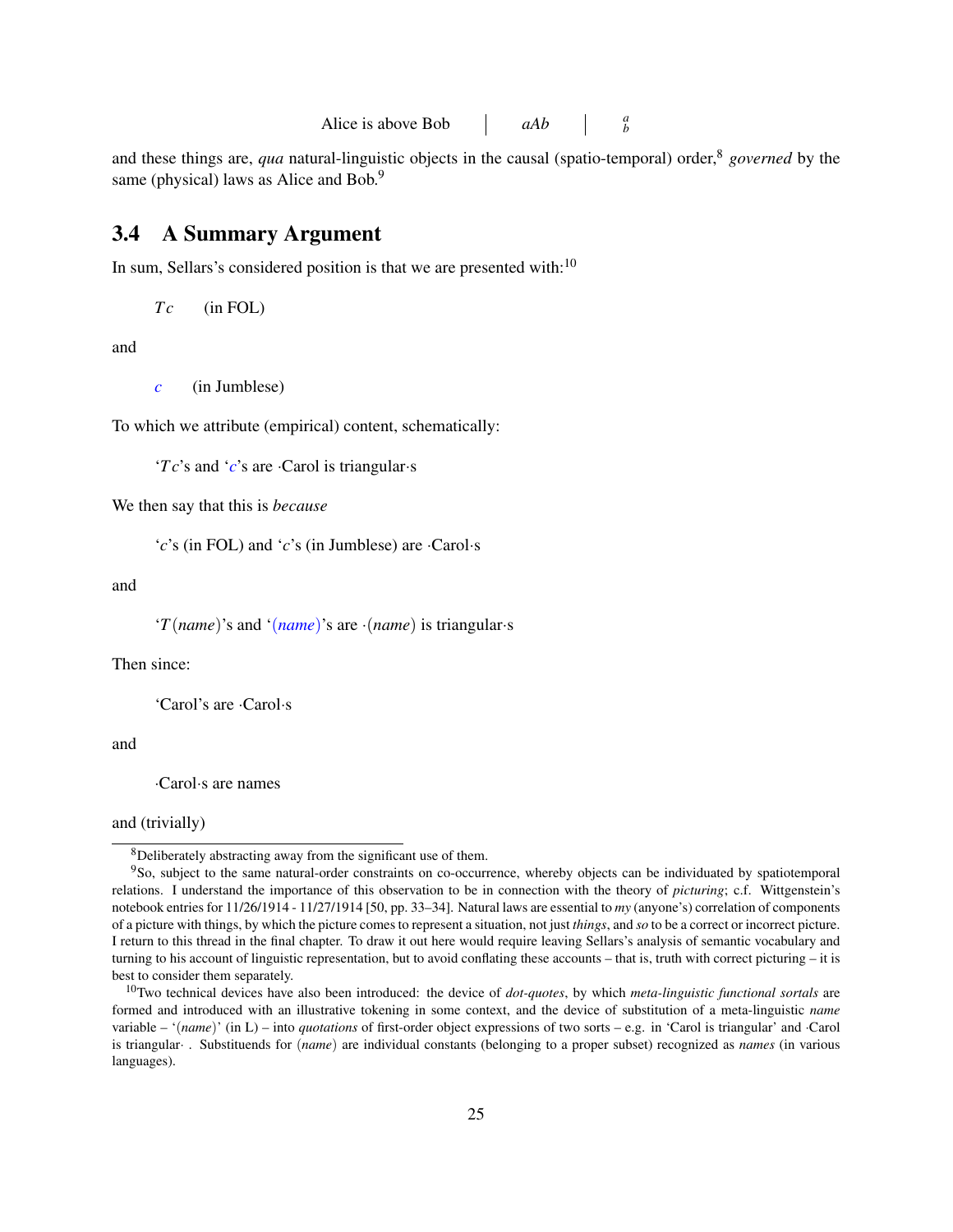names concatenated to the left with an 'is triangular' (in E) are ·(*name*) is triangulars·s

we can say, without causing any harm, that

the ·(*name*) is triangular· (here and now) represents things *as* triangular

and it is a truism to add that

'*T c*'s and '*c*'s represent Carol *as* triangular

Having apprehended this function and 'rehearsed it in imagination', we may then *evaluate* the attributed content as *true<sup>i</sup>* – schematically:

the  $\cdot$ Carol is triangular $\cdot$  is true $\infty$ 

where 'true<sub>@</sub>' is short for 'true in  $CS_{\varpi}$ ', and  $CS_{\varpi}$  is *our* conceptual structure (*here-now*).<sup>11</sup> Sellars tells us that this occurrence of a sentence token in a sentence token *of itself* authorizes *re-*production of an English:

·Carol is triangular·

Then we say that the proposition expressed is true *because*:

Carol is triangular

and in the 'ground-floor' matter-of-factual case:

'Carol's (in E) *represent* the triangle inscribed above

so

the ·(*name*) is triangular· *represents* some thing which is triangular *as* triangular, namely Carol

where 'represents' is shorthand for a complex *description*, formulated in the *indicative* mood, specifying spatio-temporal correlations of *natural-linguistic objects* (*of a certain description*), with *things* (particulars of a certain description).<sup>12</sup>

My confidence in ascribing this analysis of meaning- and truth-talk, and its relation to descriptive vocabulary, *to* Sellars, is bolstered by agreement with Lionel Shapiro [47].<sup>13</sup> I further submit that it is in this broader *re-*productive context sketched above that we can and should understand the claims that truth is a sign that something is to be done, and that statements occur in meaning statements *as statements to be made*.

<sup>11</sup>A conceptual structure being in this sense an *inter-linguistic* ('propositional') framework. 'Our' here expresses a sense in which speakers of English, French, Japanese, etc. are all at present members of the same (epistemic) community – a community which here-now by hypothesis also includes speakers of FOL and Jumblese.

 $^{12}E.g.$  co-ordinating names concatenated to the left with 'is triangular's with triangular things severally, one of which can be found "on" a page in (2.1)

<sup>&</sup>lt;sup>13</sup>Shapiro writes: "According to Sellars, the central items of semantic vocabulary are the expressions 'means' and 'true'. And he insists that attributions of meaning and truth conditions do not state relations between linguistic items and extra-linguistic ones... Still, Sellars does not deny that talk of meaning and truth bears on how language relates to the world... Sellars gives two answers to my question [namely: how does semantic vocabulary enable us to relate language to extra-linguistic reality?]. The first appears in a pair of papers published in 1962, 'Truth and "Correspondence"' and 'Naming and Saying'... Each of Sellars's answers is a version of the same pragmatist thesis about how semantic vocabulary lets us relate language to the world... We take language to bear on the world in virtue of something distinctive we *do* with semantic vocabulary, where this is not a matter of our using such vocabulary to describe language-world relations... it is the relation semantic discourse bears to descriptive discourse that lets us use the former as a way of taking language to connect with the world. [47, pp. 792–794]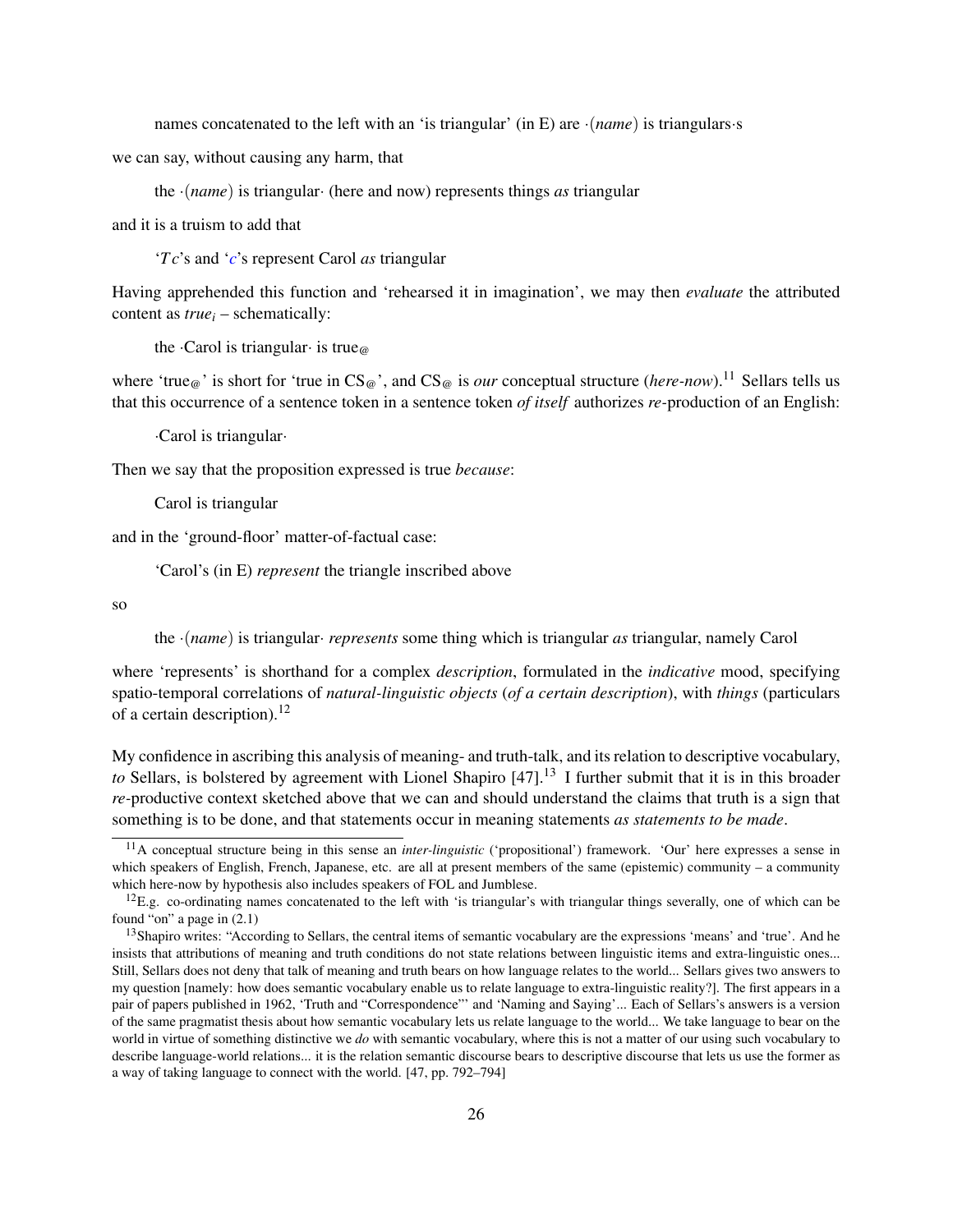### 3.5 The Janus Figure

Frege famously distinguished three 'acts' of the intellect [11, p. 294]:

- (1) the apprehension of a thought thinking
- (2) the recognition of the truth of a thought judgment
- (3) the manifestation of this judgement assertion

When co-present in an indicative sentence, the relation of *the content* – an object in the logical order – and *the assertion* of the content – a happening in the real order – is then mediated by *the judgement*. In this picture, we pass from the psychological (subjective, intentional) order to the empirical (intersubjective, causal) order via the logical (normative, inferential) order. Roughly, Sellars wants to invert this picture, and move (theoretically) from the empirical order to the psychological order, via the logical order.<sup>14</sup> As Gangle et al. point out, he wants to give an account of "how purely logical elements of cognition (such as the logical conjunction of properties or propositions) might emerge from, roughly, inductive generalizations of empirical features of practical language use" [12, p. 260]. We can hone this characterization by bringing out what Sellars calls the "Janus-faced character" of *languagings* "as belonging to the causal order and the order of reasons" [38, p. 135]. In doing so, it will help to introduce a distinction which comes down to us in its present form (to the best of my knowledge) along with the type/token distinction, from C.S. Peirce (CP 6.456):

An "Argument" is any process of thought reasonably tending to produce a definite belief.

whereas:

An "Argumentation" is an Argument proceeding upon definitely formulated premises.

Peirce famously held that mathematics (including mathematical logic) is the science which *draws* necessary conclusions;<sup>15</sup> *whereas* – the thesis less famously continues – philosophical logic is a theory *of so acting*; it is a normative science, which produces *categorical* assertions that can be understood as *instructions* for acting;<sup>16</sup> I would add: to *realize* arguments as argumentations. Compare this conception of the subject matter of (philosophical) logic as *inferential activity* in which *the series of actual cognitions is made objective* (and so, subject to criticism; thus governed by law), with Sellars's 'Verbal Behaviourism' (VB).<sup>17</sup> The central

<sup>&</sup>lt;sup>14</sup>That is, by bootstrapping semantic then logical vocabulary with normative and descriptive vocabulary, and psychological vocabulary with logico-semantic and descriptive (including behavioural-dispositional) vocabulary.

<sup>15</sup>In the sense that the page is like a laboratory and the *method* is to *realize* purely hypothetical constructs by *embodying* them on the page (thus rendering them intersubjectively available); in contrast, logic draws its first principles from *phaneroscopy* (roughly, phenomenology), which is *description* of the workings of the *phaneron*.

<sup>&</sup>lt;sup>16</sup>Peirce writes, in response to rising Logicism: "The philosophical mathematician, Dr. Richard Dedekind, holds mathematics to be a branch of logic. This would not result from my father's definition, which runs, not that mathematics is the science of drawing necessary conclusions — which would be deductive logic — but that it is the science which draws necessary conclusions. It is evident, and I know as a fact, that he had this distinction in view. At the time when he thought out this definition, he, a mathematician, and I, a logician, held daily discussions about a large subject which interested us both; and he was struck, as I was, with the contrary nature of his interest and mine in the same propositions... [I]ndeed, the difference between the two sciences is far more than that between two points of view. Mathematics is purely hypothetical: it produces nothing but conditional propositions. Logic, on the contrary, is categorical in its assertions... It is a normative science... Mathematical logic is formal logic. Formal logic, however developed, is mathematics. Formal logic, however, is by no means the whole of logic, or even its principal part." (CP 4.239)

<sup>&</sup>lt;sup>17</sup>Which is offered as "a useful strategy for clarifying key issues in the philosophy of language" [38, p. 82].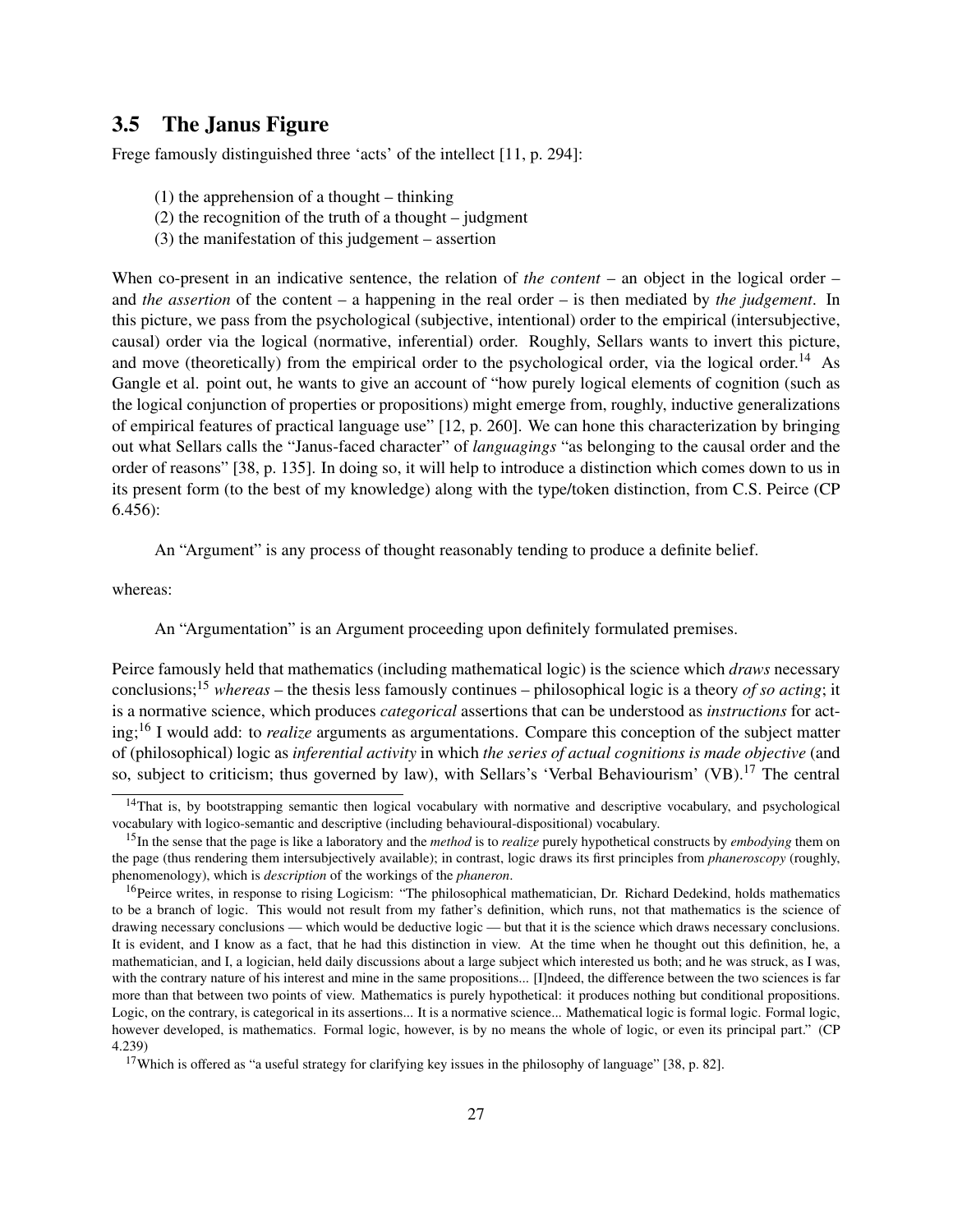thesis of Verbal Behaviourism is that the explanatory function of 'inner episodes' rests on an autonomous, *proto*-psychological framework in which linguistic activity can be described, explained and evaluated *without reference to mental acts*. Accordingly: "Thinking 'that-*p*', where this means 'having the thought occur to one that-p' has as its *primary* sense *saying* '*p*', and a *secondary* sense in which it stands for a short term proximate propensity to say '*p*'."<sup>18</sup>

VB underwrites the analogical extension of Sellars's analysis of semantic vocabulary to traditional problems in the philosophy of mind.<sup>19</sup> But its direct application is to traditional problems in logical theory and the philosophy of language.<sup>20</sup> So, let us see how far we can get by considering some basic notions in philosophical logic from the perspective of *a theory of so-acting*.

### 3.5.1 Assertion

The sign,  $\div$ ," called the "assertion sign," means that what follows is asserted... A proposition stated in symbols without this sign  $F$  prefixed is not asserted, and is merely put forward for consideration, or as a subordinate part of an asserted proposition. (Russell, *PM* [32, p. 8])

One can step back, momentarily, and revoke their role in an *assertion*. By staving off the *realization* of a (simple, indicative) sentence (token of some type) that one holds for true, or prefixing it with something akin to a '*that-*', one can investigate inferential relations among possible assertions. In doing so, one considers the *sentential* sign<sup>21</sup> as a prototype of an utterance or inscription *of a kind* instances of which *normally* function assertorically in some (first) language. One can from this perspective consider *forms* of words, the status of which *as* sentences (of a type) in a ('home') language (e.g. English) is established by uniformities of performance which are, for the most part, logico-syntactically contingent; or in the sense in which we are using the term, *conventional*.

In then considering inferential connections among possible assertions, one is (from this perspective) considering an *argument* as something which is *to be realized as* a bit of *argumentation* in their 'home' language, in accordance with the relevant conventions. Having staved off assertions, e.g. with tokens of 'that-', such inferential connections among *possible* assertions can then be considered in isolation, e.g. as *illustrated* by something of the form:

*that-p* ... *that-p* implies *that-q*  $\Rightarrow$  *that-q* 

<sup>&</sup>lt;sup>18</sup>Sellars continues: "Propensities tend to be actualized (a logical point about the term); when they are not, we speak of them as, for example, "blocked". The VB I am constructing sees the relevant inhibiting factor which blocks a saying that-*p* as that of not being in a thinking-out-loud frame of mind... Again, a thinking-out-loud that-*Fa* is to be construed as a candid utterance (by one who speaks a regimented PMese language) of '*Fa*' which realizes a fragment of the conceptual functions of '*F*' and '*a*' and is related to their other conceptual functions, as placing of a pawn on a chess board in the course of a game *realizes* a fragment of the function of a pawn and is related to its other chess functions." [38, p. 82]

<sup>19</sup>As mythologized in the first part of the infamous 'Myth of Jones' in *Empiricism and the Philosophy of Mind*.

<sup>20</sup>As for an account of indirect discourse: "To say *what* a person says, or, more generally, to say what a *kind* of utterance says, is to give a functional classification of the utterance... [which] involves a special (illustrating) use of expressions with which the addressee is presumed to be familiar... Thus when we characterize a person's utterances by using a quoted expression, we imply that the instance is an instance of certain specific ways of functioning... [e.g.] to characterize a person's utterance by the use of quoted sentences containing logical words is to imply that the corresponding sounds function properly in the verbal behavior in question; and hence to imply that the uniformities characteristic of these ways of functioning are present in his thinkings-out-loud and proximate propensities to think-out-loud." [38, p. 85]

<sup>21</sup>I.e. a substituend for '*p*', rather than for '*that-p*'.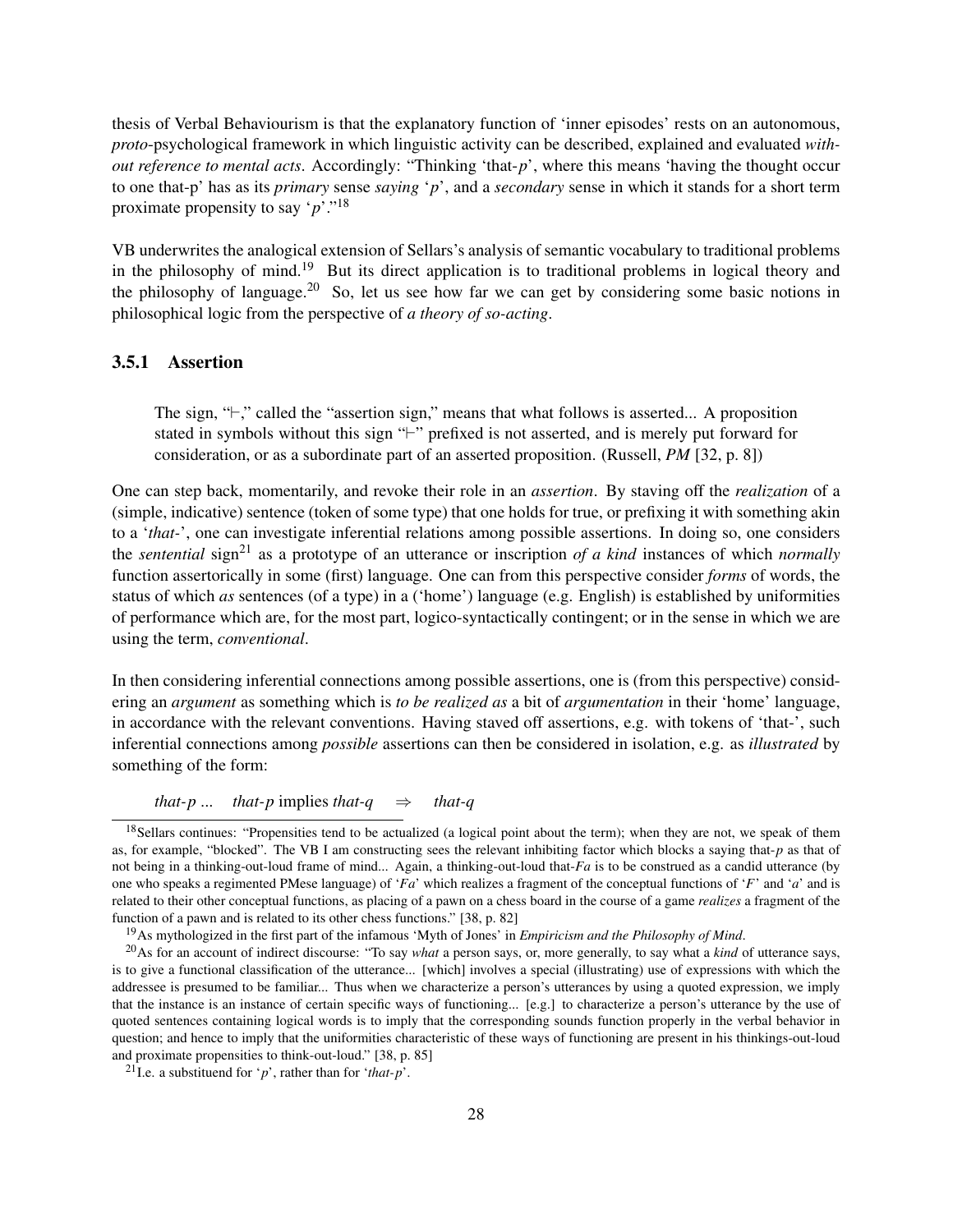or the enthymemetic:

*that*-[ $aLb$ ] ... *that*-[ $bLc$ ]  $\Rightarrow$  that-[ $aLc$ ]

which is, from this perspective, on par with:

that- $[ab]$  ... *that-* $[bc]$   $\Rightarrow$  that- $[ac]$ 

In doing so, one considers an *inference* as a *transition* in an argument: something to be *realized* as a number of assertions – and so utterances or inscriptions – *in some sequence*.

#### 3.5.2 Inference

*Inference*. The process of inference is as follows: a proposition "*p*" is asserted, and a proposition " $p$  implies  $q$ " is asserted, and then as a sequel the proposition " $q$ " is asserted. (Russell, *PM* [32, pp. 8–9])

Suppose the normative-force skeptic accepts and inscribes a pair of statements like:

*that-p* ... *that-p* implies *that-q*

but refuses to accept (inscribe) the statement(s) to the right of 'implies', even though they accept (inscribe) the 'authorization' statement:

that-p ... that-p implies that-q 
$$
\Rightarrow
$$
 that-q

We are supposing that they refuse to *draw* the inference thus authorized; to accept (inscribe) the premise held up on the right of the 'implies' above, but *detached* from the sign of implication, as it occurs on the right-hand side of the authorization statement. At every stage, our opponent accepts a further hypothetical (conditional) premise expressing *that* a prior premise *authorizes an inference*; but each time refuses to write in their book the result of an *inference* thus authorized. Instead, they again accept the hypothetical; and we are off on an inferential regress, waiting forever for them to *draw* the conclusion of their argument.<sup>22</sup>

The usual question is: what has gone wrong in our opponent's argumentation? The more interesting observation is that one can also step back, with this hypothetical opponent, and revoke temporarily at least their role in the drawing of an *inference*. To do so is to view each of the sentences written on a line of our opponent's book as a *sequence* of inscriptions, each of which is 'held up' in an interesting way by a '*that-*', and which are together concatenated in some order with (what is ostensibly) a sign of implication.

The sequence inscribed at each stage in the argumentation can then be seen to be functioning *abnormally*, where this is an *inductive* hypothesis. That is, each occurrence of a sequence in which occurs an 'implies' (on some line in his book), is abnormal insofar as the typical function of a syntactic object which is a sign of implication is: to result, *subsequently* in the course of an *argumentation* in a performance in which is produced a sentence token of a type a token of which is 'held up' in an interesting way to the right of 'implies' in the course of the argumentation, *when* a token of the sentence (type) 'held up' to the left of 'implies' occurs 'held up' again elsewhere in the argumentation, but *detached* from the sign of implication.

 $^{22}$ Our competition with the hypothetical opponent obviously bears a certain resemblance to Lewis Carrolls's "What the Tortoise" Said to Achilles" [4].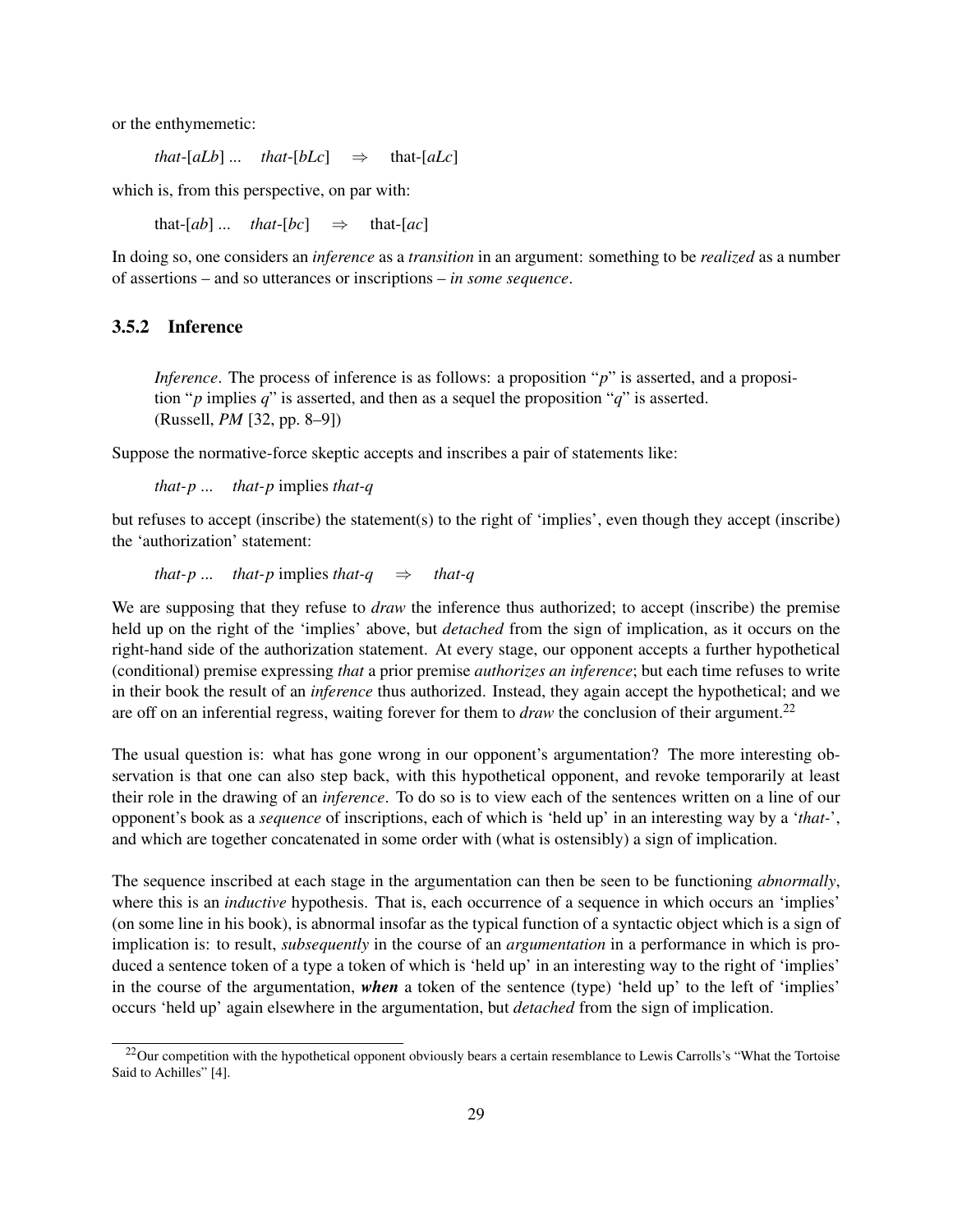#### 3.5.3 Authorization

Having then stepped back and viewed each step in this deviant argumentation as a sequence of symbols, one can resume their role as a *participant* in the argumentation, and respond with a diagnosis of their opponent's fallacious reasoning. In short, they can say their opponent has not *yet* done their proper part in *drawing* the inferences which they recognize as authorized at each stage; for to infer is – just as to assert – to *do* something: namely (in the implication context) to *produce* an 'illustrative' token of a sentence 'held up' by a that-clause, and (in the assertion context) to produce a *normally functioning* (assertoric) token of the same type as the token which is thus 'held up'. In each case, the inscribing of a token is *of itself* authorized by *occurrences of tokens of its type*; though embedded *in a sentential context* of a different type in each case.

Nevertheless, *in both cases* Sellars (by *Science and Metaphysics*) holds that – as Davidson put it – "the conventions let us know what is being said, period" [7, p. 116]. In our example, *the inscribing of the conclusion*, in the form of a sentence 'held up' by *that-*clause, *is of itself* authorized by occurrences of tokens of this (sentence) type: *as* 'held up' by a that-clause to the left of a sign of implication and then again elsewhere *as* held up by a that-clause but detached from the sign of implication; *rather than* by an explicit authorization statement which *mentions* (rather, 'cites') this (implicit) authorization *as a further premise*. Likewise, in considering the *trans-level* "inference":

*that-p* is true<sub>$$
\omega
$$</sub> *p*

The inscribing of the so-called 'consequence' – i.e. *tokening* of a sentence with its normal assertoric function – is *of itself* authorized by a prior production of a token *of the same sentential type*. 23

#### 3.5.4 Semantical Rules

In the final analysis, argumentations can be looked on as (syntactically complex) *wholes* which ultimately bottom out (in the order of complexity) with spatio-temporally arranged (sub-)sentential expression-tokens, *at which level* invariances not explained by formation rules can be seen as determined by conventions expressible as statements of *semantical* rules *in the language*. Bear in mind that Sellars's semantical rules are distinct from pattern- and rule-governed *uniformities* which form the observational basis for semantic classifications, in that semantical rules have the form of 'law-like' statements. Sellars gives us the example:

For all temporal senses *t*, one ought not to accept both the proposition that there is lightning at *t* and the proposition that there is not thunder at *t* plus ∆*t*. [41, p. 113]

These are then prescriptive specifications of sequences of occurrences, which "tell us how we ought to think about the world" and "formulate rules of criticism" distinguishable from others by their telling us "what ought or ought not to be the case with respect to *our beliefs about* the world" [41, p. 113]. On the other hand, pattern- and rule-governed uniformities are to be stated as *descriptive* specifications of (contingent) sequential occurrences in the natural order.

<sup>23</sup>In this case, the inscribing *is not*, however, of itself authorized by an occurrence of a token *with the normal assertoric function* of its type. Rather, the inscribing is authorized by an *illustrative* occurrence of a token of some type, *embedded* as a meta-linguistic *distributive singular term* in a sentential context wherein the derivative singular term is *concatenated to the left with an 'is true'*.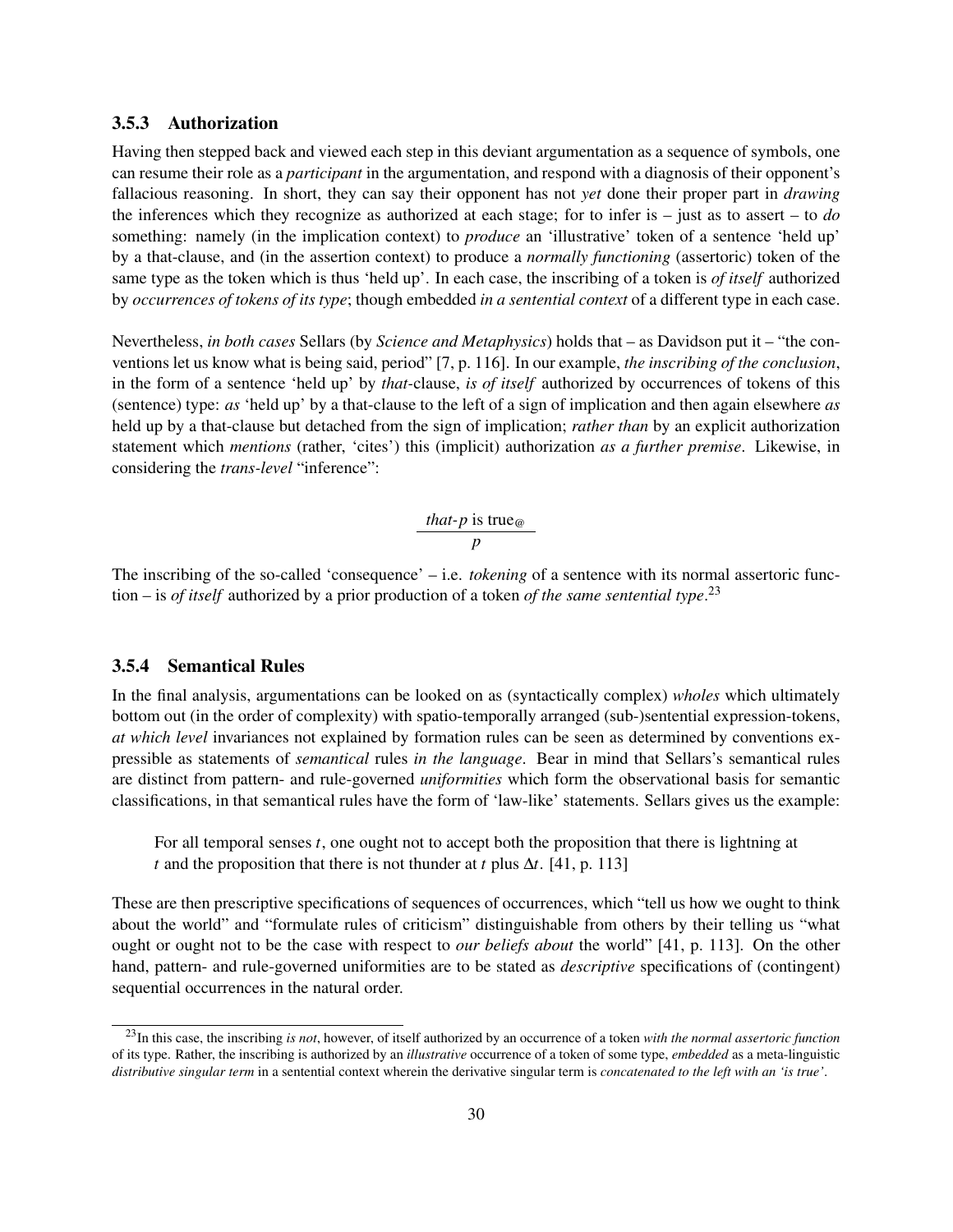## 3.6 The Function of Functional Classification

The line of argument sketched up to this point connects themes from Wittgenstein's *Tractatus Logico-Philosophicus* to themes from his *Philosophical Investigations*. This 'bridge' between the *Tractatus* and the *Investigations* was foundational for Sellars, and by all accounts is rock solid.<sup>24</sup> Yet reflection on the centrality of the above analysis of semantic vocabulary to Sellars's project can be disquieting. What we want from Sellars is a detailed account – both analysis and explanation – of the distinctive function *of* meaning statements, i.e. content-attributions. But this would be an account of the *senses*, rather than *extensions*, of meaning statements and illustrators occurring *in* (basic) meaning statements. Sellars has much to say about the (propositional) senses of simple (first-order) empirical, or "matter-of-factual" statements and the (individual and predicative) senses of their components, as well as the (propositional) senses of sentences in which occur expressions that are *ostensibly* names for abstract entities. *Senses*, in general, get reconstructed *in terms of* pattern- and rule-governed occurrences, or tokenings-in-response to things (some of which are tokens), which patterns and rules are constitutive of criteria for membership in the extension of an illustrating sortal. Yet, Sellars has remarkably little to say about the senses *of* (basic) content-attributing statements and illustrators occurring therein.<sup>25</sup>

Bluntly put in terms of our "toy" world-*cum*-language, the problem is that we are – it would seem – lacking an account of the *pattern- or rule-governed uniformities of performance* which *determine* criteria for inclusion in the extension of, e.g.:

· 's' (in L') means *Carol is triangular* ·  $\approx$  · 's's (in L') are · Carol is triangular · s ·

for variable 's' (in  $L'$ ).<sup>26</sup> Yet there are, I think, reasons for the omission – first among them that Sellars wants to resist the temptation toward construing *content-attibutions* as expressing *propositions* (or "having" propositional senses). Put otherwise, he maintains that they do not belong to the object language of (direct) *fact-stating* discourse; they are importantly *meta-linguistic*, and purport to be *about* language in the sense of a system of *symbols*, i.e. utterings and inscribings subject to standards of correctness, but they lack *representational* purport.<sup>27</sup> However (empirical) content-attributions are (he maintains) *indirectly* fact-stating, in the sense that they *imply* matter-of-factual statements which purport to be *about* language in the sense of

 $^{24}$ E.g. Ruth Millikan writes: "Brandom and I were both Sellars's students, yet large differences have arisen between us. How have two siblings, both admirers of the father, come to stand so far apart? Which of us has abandoned the faith? Or was there a crack in Sellars's own position into which we have driven a wedge?... Certainly, there are '*Tractarian*' themes in Sellars that only I have pursued and themes from the *Investigations* that only Brandom has pursued... I have pursued the picturing themes from the *Tractatus* that were carried through in Sellars's discussions of that causal-order relation between language and the world that he called 'representing'. Also in his unique interpretation of Kant, according to which the phenomenal world is abstractly isomorphic to the world in itself. Brandom has followed Sellars's interest in the language-games metaphor from *Philosophical Investigations*, expressed in Sellars as a form of inferential role semantics and in the thesis that one learns to think only as one learns to abide by the rules of a language. But on inspection there is, at least, no obvious crack in the bridge Sellars built between the *Tractatus* and the *Investigations*." [22, p. 77]

<sup>&</sup>lt;sup>25</sup>As Lionel Shapiro observes: "Explaining the extension of a dot-quote sortal does not amount to explaining its sense. Nor does it even amount to offering a sense-preserving paraphrase of dot-quote sortals... We have arrived at one of the more frustrating areas of Sellars's philosophy. On the one hand, he recognizes that he faces the challenge of giving an account of the distinctive sense of meaning talk, and he remarks several times on his earlier failures to do so adequately... On the other hand, it is not easy to find explicit discussion of how his general theory of senses as constituted by semantic rules might apply to the sense of semantic talk itself. Instead of specifying the semantic rules that constitute the sense of dot-quote classifiers, Sellars invariably proceeds by explaining the conditions for a dot-quote classifier to apply to an expression..." [47, pp. 798–799]

<sup>26</sup>Sellars's contention that semantical rules are reflected in uniformities of performance does not get us what we want, *unless* we can come up with a rule statement which "reflects the sense" of a (typical) '...means...' statement.

<sup>27</sup>They do not purport to *picture* in that way that 'Vancouver is north of Seattle' and 'Alice is triangular' *do* purport to picture.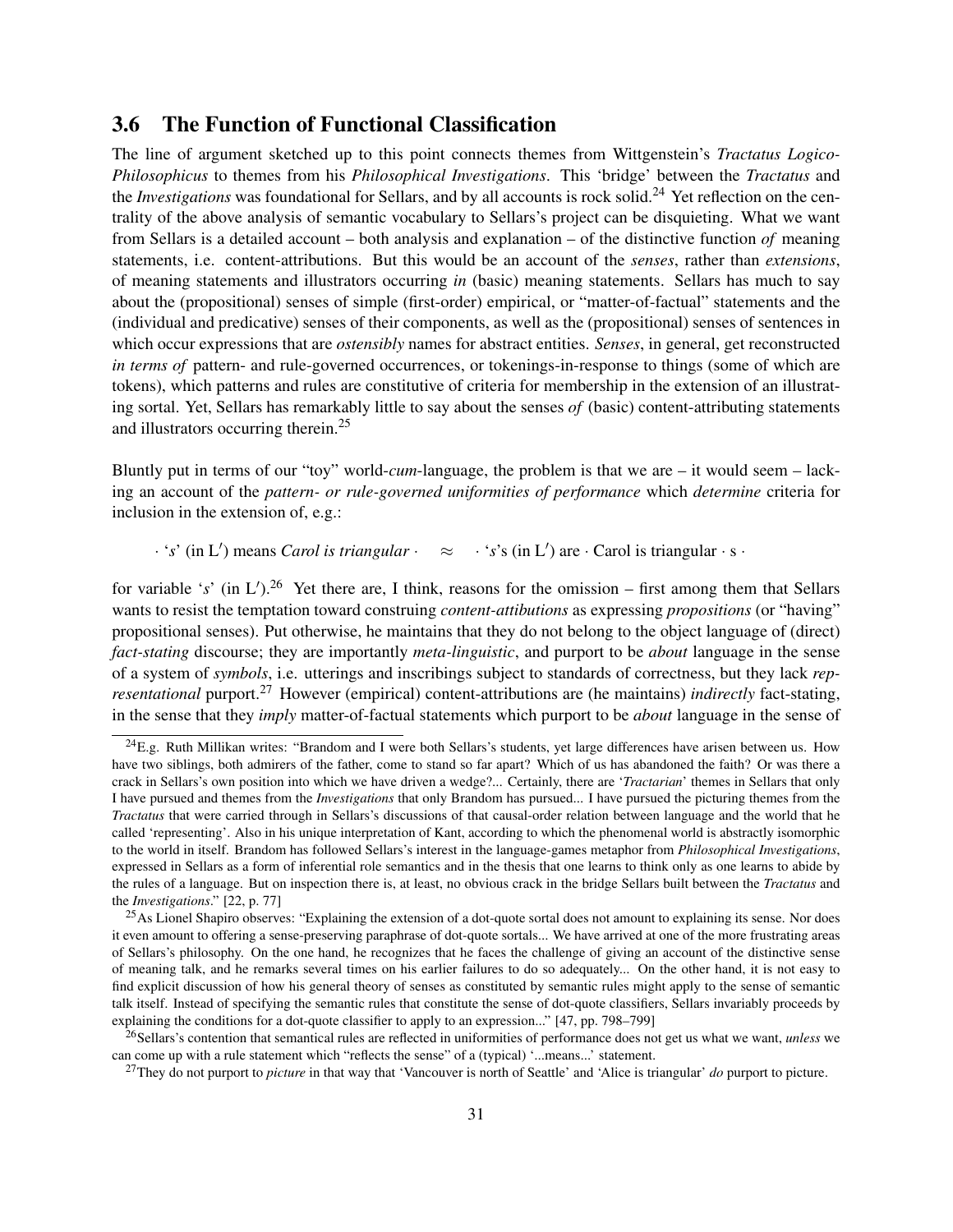a system of *signs*, significant use of which we are deliberately abstracting away from in this context.<sup>28</sup>

So, we have a *negative* thesis: the function of content-attributions is not to *assert*, or *report*, real relations of linguistic and extra-linguistic things. But if this is *not* their function, what *is* their function? Ruth G. Millikan, in *Language, Thought, and Other Biologicial Categories*, took stock of this issue. To understand how, one must have a grasp on what Millikan means by 'stabilizing function':

The stabilizing and standardizing proper function (or functions) of a language device is that hypothesized function (or functions) that tends at the same time to keep speakers using the device in standard ways, thus stabilizing its function or functions. [20, pp. 31–32]

Stabilizing functions, which come out of reflection on the '...means...' rubric,<sup>29</sup> play an important role for Millikan,<sup>30</sup> and she adopts something *like* Sellars's (early) account of the 'sense' (rather, proper function, or standard *role*) of the '...means...' rubric:

No matter how it does it in detail, no matter what earlier stages are gone through first, "'x' means y" has its focused stabilizing function to bring a hearer to be able to use 'x' in accordance with its stabilizing function. It does this Normally by presenting the hearer with a token from the reproductively established family 'y', the stabilizing function of which the hearer is already in command, and causing the hearer to adopt the same posture toward the reproductively established family 'x'. [20, pp. 78–79]

There is, I think, something deeply right in this – but something importantly *social* is missing. Criteria for being a:

 $\cdot$  '*s*' (in L') means  $p \cdot \approx \cdot$  '*s*'s (in L') are  $\cdot p \cdot s \cdot$ 

for variables 's' (in  $L'$ ) and 'p' (in  $L$ ), must be determined by uniformities characteristic of the job of the 'means' rubric in *transitions* of a sort illustrated by:

 $f'(s')$  (in L<sup>t</sup>) means *p* ... *p*  $\Rightarrow$  *s* 

But the '...means...' rubric must then take on an interestingly *autonomous* role.<sup>31</sup>

Consider the *inference*:

 $^{28}$ To reiterate, Wittgenstein writes that "the sign is the part of the symbol perceptible by the senses" (TLP 3.32), and that "in order to recognize the symbol in the sign we must consider the significant use" (TLP 3.326).

<sup>&</sup>lt;sup>29</sup>Millikan writes: "The sense of 'meaning' that is explicated by the notion "stabilizing function" is the "means" of what Wilfrid Sellars, in an early paper, calls the "translation rubric": ' (in L) means...' " [20, p. 78]

 $30$ "Only because language devices have stabilizing functions is it possible to distinguish what such a device itself means from what a speaker means by it... That a person says what is true vs. what is false depends not upon that person's intent but upon the stabilizing functions of the language device he uses." [20, p. 77]

<sup>31</sup>In *Science and Metaphysics* we get Sellars's considered view: "*Ultimately*, abstract singular terms must relate to the "truth move" in which the non-illustrating component falls away... [but] if abstract singular terms are to do their job without crutches, the expressions which are built into them must be expressions which those who use the abstract singular terms understand... which, again, does not mean that they are in "ordinary usage" or that "everybody" understands them." [41, 124, my bold-facing]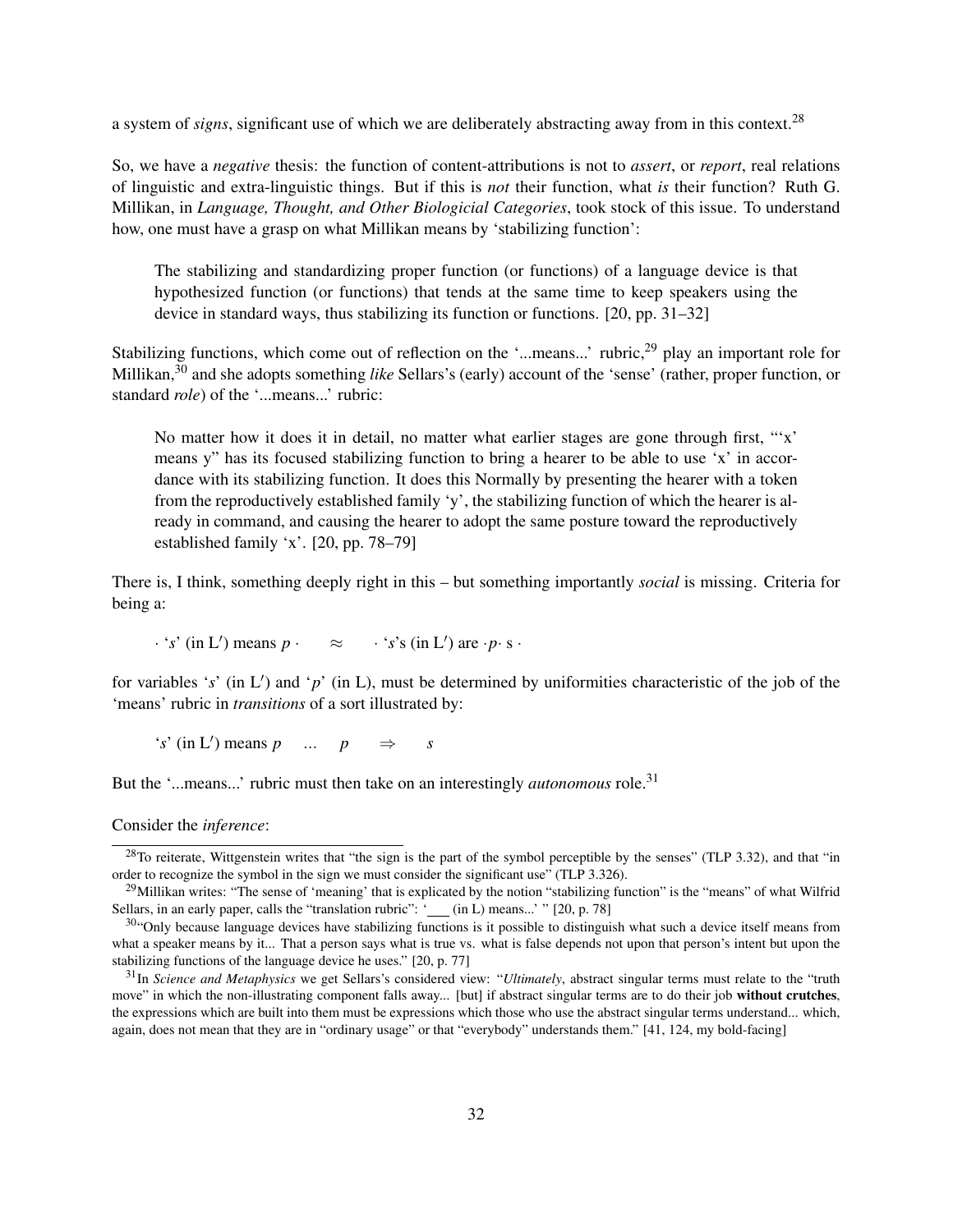| (I) 's' (in my language) means $p$ | $\approx$ | $(I')$ 's's (in my L) are $\cdot p \cdot s$ |
|------------------------------------|-----------|---------------------------------------------|
| $(II)$ p                           |           | $(\Pi') p$                                  |
| Hence.                             |           | Hence.                                      |
| (III) s                            |           | (III') s                                    |

Here I run into a point at which a '*p*' must occur both as *illustrative* of a (normal, assertoric) function, and *with* its normal assertoric function in the same argument. The issue is that I (the logical 'I') cannot identify (II') as specifying conditions under which it is correct to *assert* (III'), or as determining *that* it is correct to assert (III'), on the basis of (I') *and nothing else*. I get *some* relief by instead considering:

| $(I'')$ 's' (in my L) stands for that p | $\approx$ | $(I''')$ 's' (in my L) is the $\cdot p$ . |
|-----------------------------------------|-----------|-------------------------------------------|
| $(\Pi'') p$                             |           | $(\Pi''') p$                              |
| Hence.                                  |           | Hence.                                    |
| (III'')s                                |           | $(\mathbf{III}^{\prime\prime\prime})$ s   |

Yet, I am left with a sense of disquiet, as unable to *demonstrate* that this inference is valid. Of course, the following inference *is* (clearly) valid:

| $(I''''')$ 's' (in my L) stands for that p | $\approx$ | $(I''''')$ 's' (in my L) is the $\cdot p \cdot$                         |
|--------------------------------------------|-----------|-------------------------------------------------------------------------|
| $(II'''')$ it is true that p               | $\approx$ | $(\Pi''''')$ the $\cdot p \cdot$ is true <sub><math>\varpi</math></sub> |
| Hence.                                     |           | Hence.                                                                  |
| (III''')s                                  |           | $(\text{III}^{\prime\prime\prime\prime\prime})$ s                       |

However, this alone is insufficient. Propositional disquotation, as a trans-level *inference*, would require (in either direction) the intermediary premise:

(\*) '*s*' is true (in my L)

but Sellars wants to explicate the *intension* of "true", i.e. to give "the correct analysis of 'true (in L)' for variable L", *in terms of* "true (in CS*i*)" for variable CS*<sup>i</sup>* . Generally, he is trying to explicate *semantical* notions as specialized forms of the copula, without appealing to "recursively structured truisms" formulated in terms of a *logical* vocabulary. To introduce this intermediary stage as a *premise* would be to in effect define (language external) *propositional* truth by a recursive definition-by-listing of (language internal) *sentential* truths, along the lines of:

the  $\cdot p \cdot$  is true<sub>*i*</sub>  $\equiv$  '*s*' is true (in L) *and* '*s'*' is true (in L') *and* '*s''* is true (in L'') ...

but this too "simply heats up the problem without illuminating it" [34, p. 222]. Instead, let:

 $\cdot p \cdot \mapsto \cdot s'$ 

symbolize the *actual mapping* (in a discourse) of  $\cdot$ *p* $\cdot$ s onto  $\cdot$ *s* $\cdot$ s, for sentential variables *s* and *p*.<sup>32</sup> Then insofar as the moves:

 $p \Leftrightarrow \t'p'$  is true (in L)  $\Leftrightarrow$  *that-p* is true<sub>@</sub>

<sup>32</sup>By 'actual mapping', I mean collective adoption, by a *group* of participants who (individually) *understand* the expression '*p*', of the same posture towards, or *pattern- and rule-governed responses to*, '*s*'s as ·*p*· s.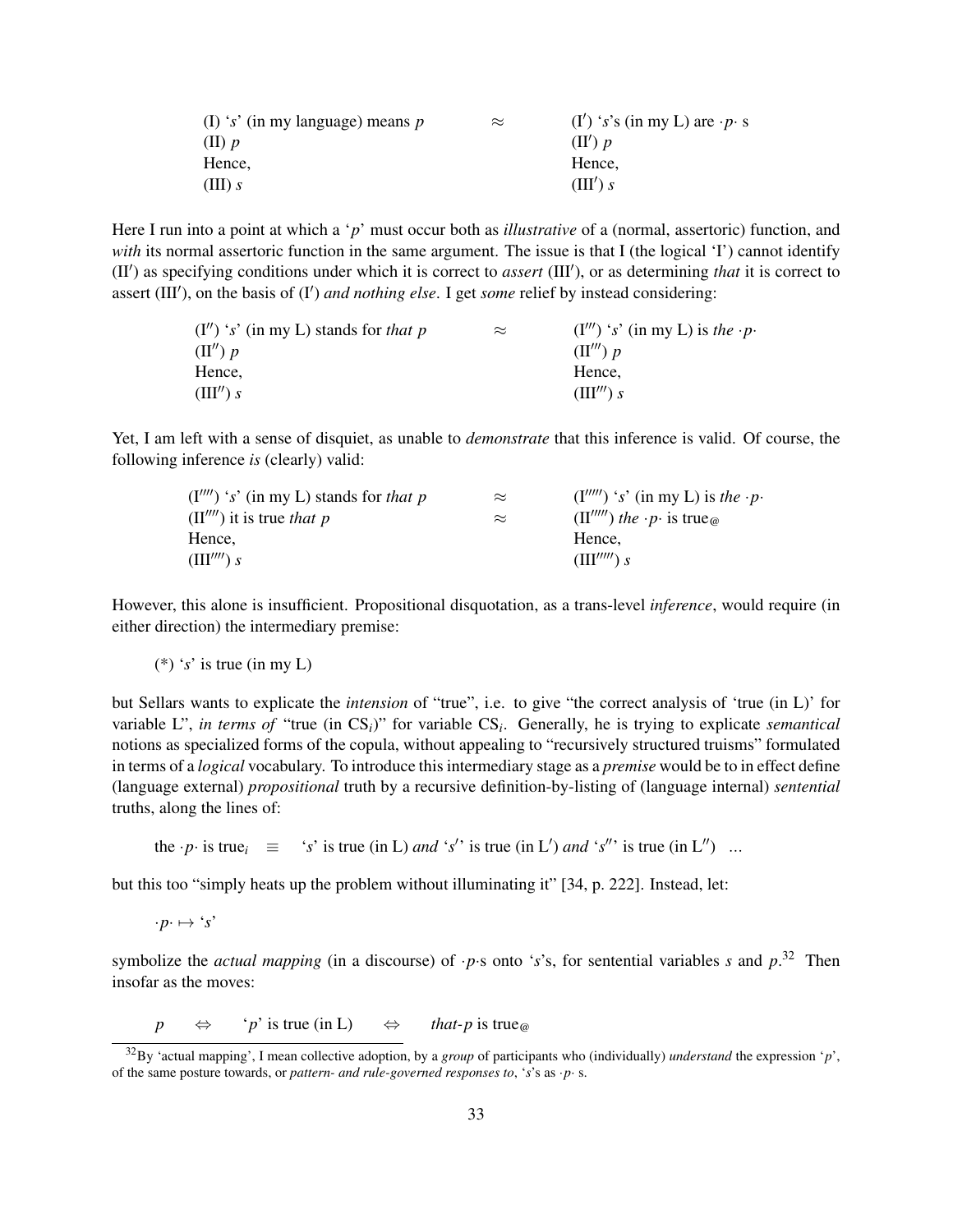*and* the move:

 $\mathbf{r}'$  (in L') means p  $\Rightarrow$  ·*p*· $\mapsto$  '*s*'

are recognized by *us* as implicitly authorized, *I* can (at the "moment of truth") reason *explicitly*: 33

( $I^*$ ) the '*s*' (in my L) is the  $\cdot p$ . (II\*) *p* (III<sup>\*</sup>) the ·*p*· is true<sub>@</sub> and ·*p*·  $\mapsto$  '*s*' Hence, (IV\*) *s*

So, while I agree with Lionel Shapiro [47] that Sellars is committed to something like the following thesis:

*Mutual Dependence*: Understanding the function of truth-talk presupposes understanding the function of meaning-talk (specifically, abstract singular terms) *and vice versa*

I maintain that the '...means...' rubric must (at least come to) play an *autonomous* role, independent of the (initial) *system* which includes nominalizing devices like 'that', and the operation: '... is true'. This is so that – regardless of what else it does, and how it comes to do it – an:

·'*s*' means *p*·

*of itself* authorizes, or in some other (anthropologically interesting) way *brings about* a:

 $\cdot p \cdot \mapsto \cdot s'$ 

where '7→' indicates an *actual mapping* (in some discursive context) of ·*p*·s onto '*s*'s, for sentential variables *s* and *p*. While we can make this effect explicit by *symbolizing* the "actual mapping", the much deeper point is that this account of *our* (collective) *use* of '...means...' *tells us* what '...means...' means.<sup>34</sup>

<sup>&</sup>lt;sup>33</sup>The point can be illustrated simply. Suppose we are playing the "the floor is lava" game (all standing on our chairs now). Then the first of the moves illustrated above might be *expressed* by saying something like: " a ' 'Timmy touched the floor' means *Timmy touched the lava*' *brings about* ·Timmy touched lava·s *going to* 'Timmy touched the floor's (in E) ". Such an *effect* is a prerequisite for imaginative games; otherwise in justifying our moves *in* the game (e.g. saying that Timmy is dead when Timmy steps off his chair), we would have to say Timmy touched *real* lava when he fell off his chair, rather the floor-lava, which is a *piece* in our game in the way that *the pawn* is a piece in the game of *chess*. In short, answers to 'external questions' would be off-limits to us *as* players of the game *when* playing the game (by moving *things* around); but these answers *are* available to us and that is precisely what enables one to *disengage* fiction from reality and then *re-engage* the world to *justify* a move *when playing* an imaginative game.

<sup>34</sup>This recognition is the basic point of *departure* for Sellars's theory of predication. The proper functioning of the '...means...' rubric, along these lines, is taken as something like an "original quality of human nature" (c.f. *Hume*, T 1.1.5.6) for the purposes of philosophical semantics, and Sellars does not pretend to *explain* it, though he does attempt to *explicate* it. Compare his remarks in [36, §38]. Also, compare this account with Putnam's in "The Meaning of 'Meaning"' [27]. Putnam (as I understand him) gives us an account of what *I* (anyone) *do(es) with* '...means...', and juxtaposes this with an account of what theoreticians (should) *mean* by the nominalized form, 'meaning'; thus giving an account of "meaning explanations" as involving intention-internal empirical presuppositions on the part of individual speakers. Sellars, in contrast, gives us an account of *what '...means...' does* – period – without relying on an invocation of "speaker meaning". Consider in this regard Sellars's response to Putnam, in a 1974 conference exchange: "Hilary is quite mistaken when he construes my theorizing about meaning as a theorizing about "individual competence". I have always stressed that language is a social institution, and that meaning is to be construed in social terms... What a speaker's words mean (to use a less ambiguous expression which has the additional advantage of pointing away from Gricean labyrinths) is no more to be defined in terms of his beliefs and purposes than is, for example, the legal significance of his actions. Any adequate philosophy of mind must, indeed, be concerned with the relation of an individual's propensities for rule-governed behavior and the practices of his community. But this relation must be construed in such a way as to preserve, in a less metaphysical mode, something like Hegel's distinction between individual minds and 'objective spirit."' [40, p. 460]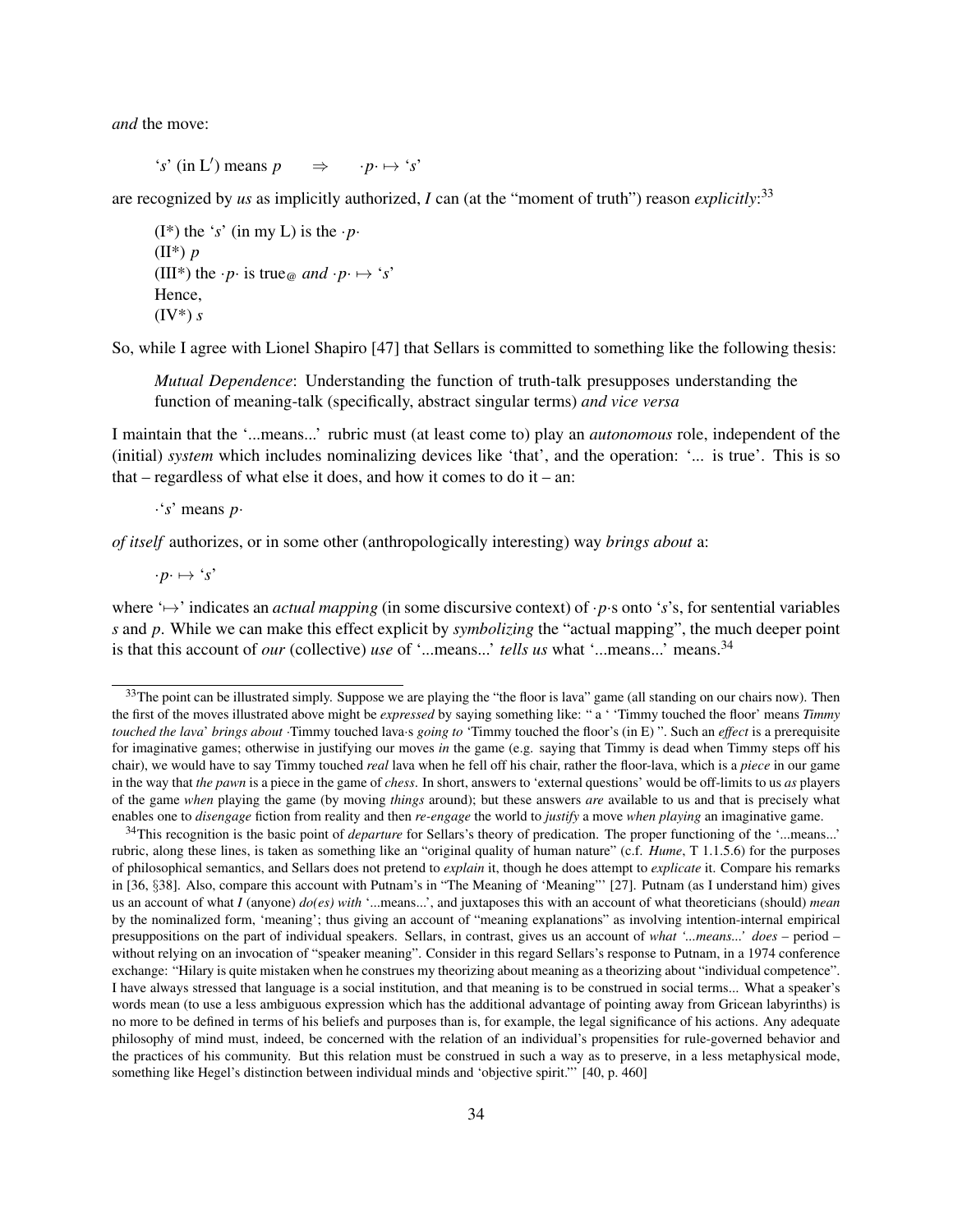### 3.7 Conceptual Change: Variations on Peircean Themes

In the preface of *Science and Metaphysics*, Sellars sets up the project (subtitled "Variations on Kantian Themes"), by saying that chapter V "provides that missing ingredient, the absence of which from Peirce's account of truth leaves the 'would-be' of the acceptance 'in the long run' of propositions by the scientific community without an intelligible foundation; a fact which has obscured the extent to which this gifted composer of variations on Kantian themes succeeded in giving metaphysics a truly scientific turn" [41].

Sellars then wanted to reconstruct the 'Peircean dimension' of the concept of truth; but these Peircean themes, picked up by James and then Dewey, came down to Sellars (in part) through C.I. Lewis.<sup>35</sup> Under the influence of time spent with Peirce's manuscripts at Harvard, Lewis developed and defended a "pragmatic conception of the a priori", most extensively in *Mind and the World-order*. <sup>36</sup> Sellars was interested in retaining something very much *like* Lewis's pragmatic conception of the *a priori*, but he rejected Lewis's equation of *a priority* with *analyticity* and in a move distinctive of his philosophy, Sellars wanted to do away with the (isolable) uninterpreted element in experience (Peirce's *firstness*, Lewis's *the given*). In brief, as of "Inference and Meaning" Sellars is committed to these core theses of his philosophical semantics:

Material transformation rules determine the descriptive meaning of the expressions of a language within the framework established by its logical transformation rules... $37$  The role of the given is rather to be compared to the role of the environment in the evolution of species... [though] it is characteristic of modern science to produce deliberately mutant conceptual structures with which to challenge the world... There are an indefinite number of possible conceptual structures (languages) or systems of formal and material rules of inference, each of which can be regarded as a candidate for adoption by the animal which recognizes rules, and no one of which has an intuitable hallmark of royalty... In short, we have come with C.I. Lewis to a "pragmatic conception of the *a priori*. <sup>38</sup> [39, pp. 353–354].

In *Science and Metaphysics*, Sellars then wants to clarify a sense in which concepts are objects as an entry-

<sup>36</sup>Lewis writes: "Those patterns of distinction and relationship which we thus seek to establish are our concepts... These must be determined in advance of the particular experience to which they apply in order that what is given may have meaning. Until the criteria of our interpretation have been fixed, no experience could be the sign of anything or even answer any question. Concepts thus represent what mind brings to experience. That truth which is a priori rises from the concept itself. This happens in two ways. In the first place, there is that kind of truth, exemplified most purely by mathematics, which represents the elaboration of concepts in the abstract, without reference to any particular application to experience. Second, the concept in its application to the given exhibits the predetermined principles of interpretation, the criteria of our distinguishing and relating, of classification, and hence the criteria of reality of any sort... For both these ways in which truth is fixed, independently of experience and in advance of it, it represents the explication or elaboration of the concept itself. *The a priori is not a material truth, delimiting or delineating the content of experience as such, but is definitive or analytic in nature*." [17, pp. 230–231]

 $37$ Sellars adds: "In traditional language, the 'content' of concepts as well as their logical 'form' is determined by the rules of the Understanding... There is nothing to a conceptual apparatus that isn't determined by its rules, and there is no such thing as choosing these rules to conform with antecedently apprehended universals and connexions, for the 'apprehension of universals and connexions' is already the use of a conceptual frame, and as such presupposes the rules in question..."

<sup>38</sup> Sellars continues: "I am convinced, however, that much of the current nibbling at the distinction between analytic and synthetic propositions is motivated by what I can only interpret as a desire to recognize the existence of synthetic *a priori* propositions."

<sup>35</sup>Peirce uses 'habit' in a sense which is not unlike that of 'convention' used here. A *habit* in Peirce is an actual but not necessary pattern of occurrences. Among these are *habits of conduct*, that is, *patterns of performance* which (in the individual case) can be characterized as dispositions to behave. A *belief*, in the sense in which Peirce uses it (borrowed from British Empiricist Alexander Bain), is a habit of conduct which can be characterized as a disposition to *assert*. To believe *that-p* is in this sense to *hold that-p for true* in the 'dialogue of the soul', so to speak, and such a habit of conduct can be characterized by a disposition behave *as if p*. Peirce's master idea was to use this conception of *belief* to track the "living comprehension" of a concept over time. See CP 6.481.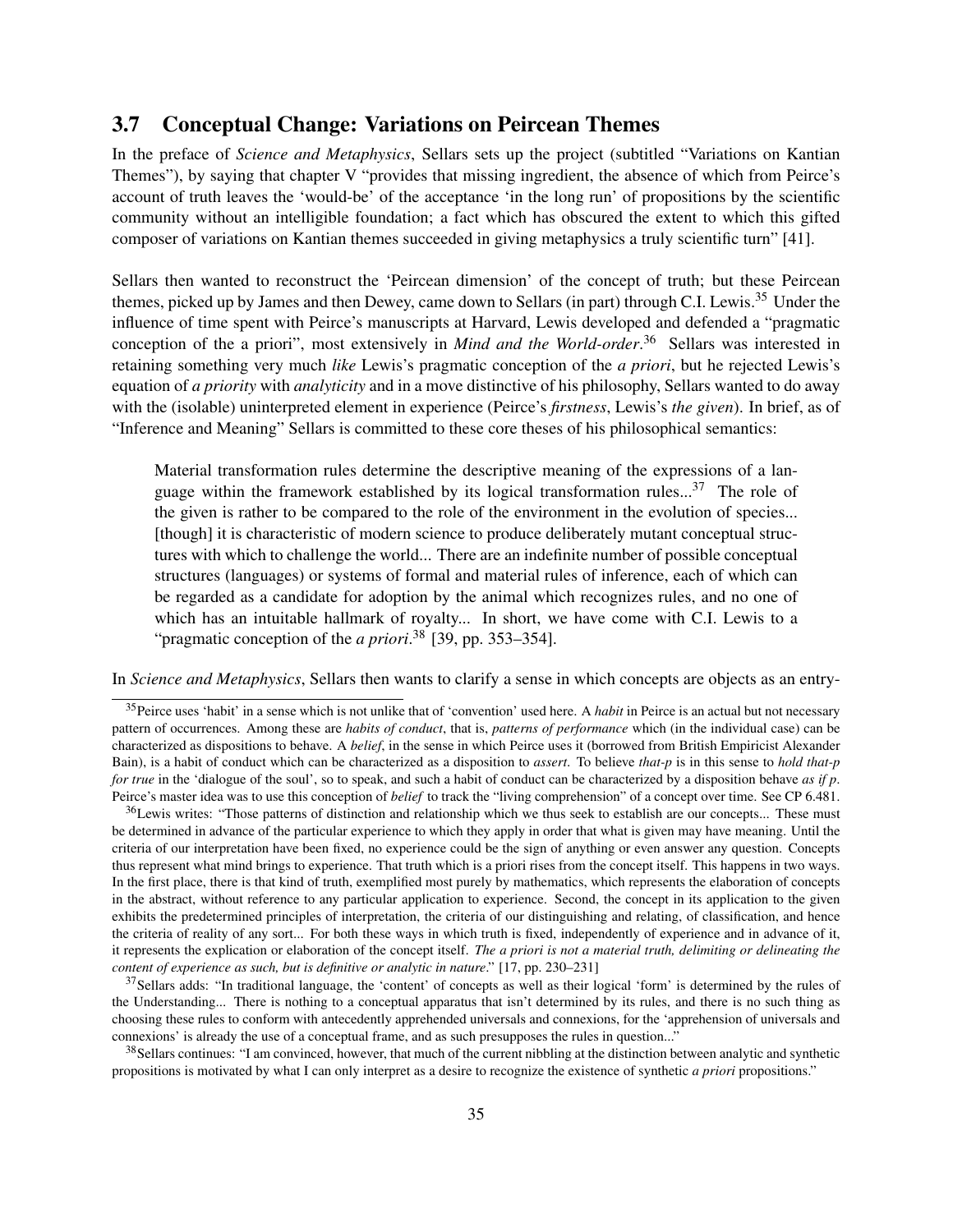point into discussion of the *evolution* of conceptual schemes. He calls our attention to an "ambiguity in the use of the expression triangularity" and argues that his analysis of predication provides us with a disambiguation that reveals "the cash value of the medieval distinction between predicative and formal universals" [41, pp. 102–103]. The ambiguity, Sellars says, arises in comparing contexts like:

Triangularity is exemplified by Carol

Triangularity is an object

In that broad sense of 'object' in which any singular subject of a true predicative statement is an object, Sellars points out that one can say (in the material mode) that:

the wood tick is an object, specifically a distributive object

or equivalently (in the formal mode) that:

the ·the wood tick· is a singular term, specifically a distributive singular term

Likewise, there is a sense in which:

the pawn is an object, specifically a distributive object

which is to say:

the ·the pawn· is a singular term, specifically a distributive singular term

So we might then just as well say that:

Triangularity is an object, specifically a distributive object

but recognize this as equivalent to:

the ·triangular· is an object, specifically a distributive (linguistic) object

Then, in the contexts:

Equilateral triangularity is exemplified by Carol

Isosceles triangularity is exemplified by Carol

the nominalizing device '-ity' can then be construed as modifying the prefixed determiner and adjective together, so that the logical subjects are construed as *being*:

the ·equilateral triangular·

the ·isosceles triangular·

which constitute "a fragment of a system of geometrical classification" [38, p. 117]. And, in the contexts: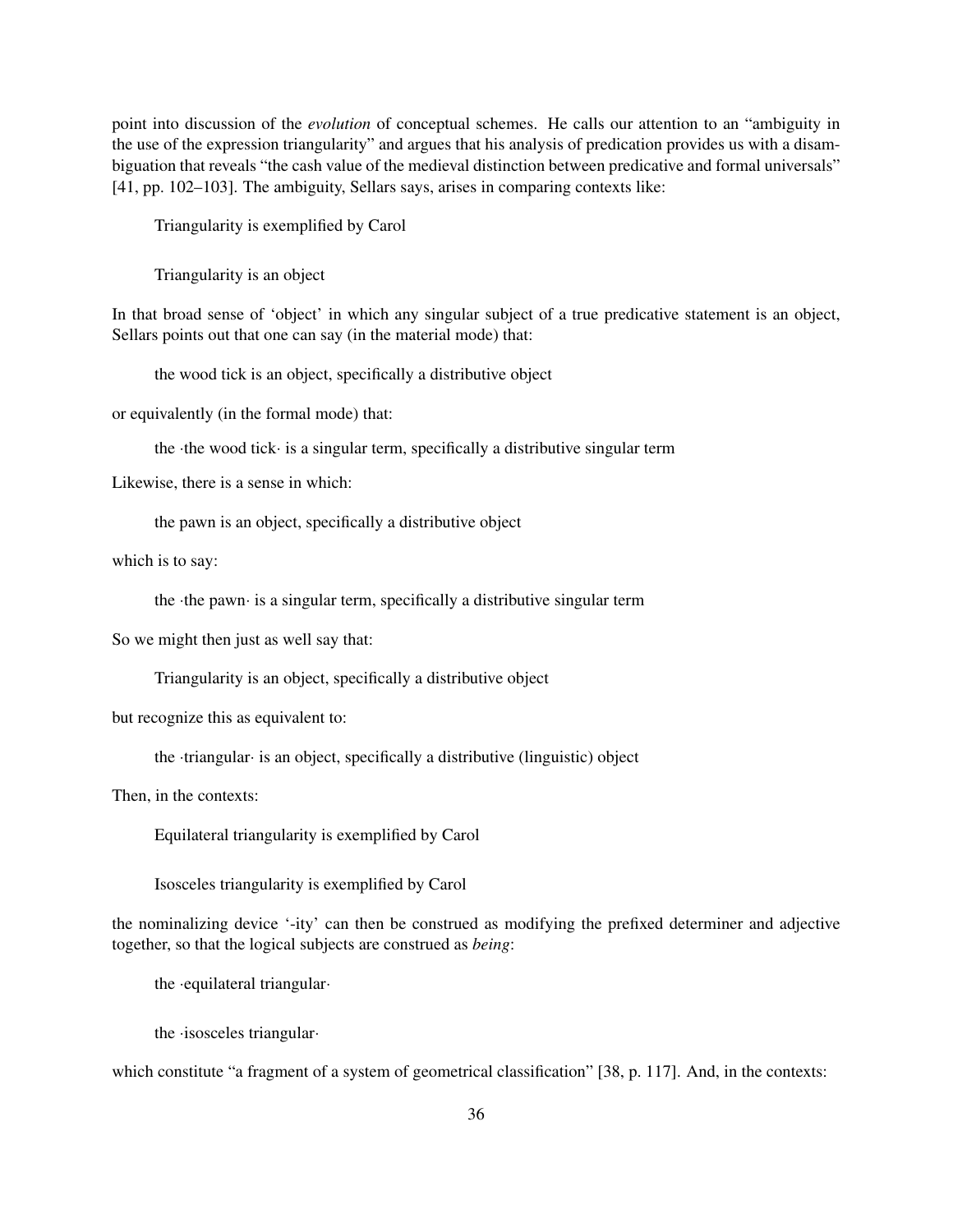Euclidean triangularity is exemplified by Carol

Riemannian triangularity is exemplified by Carol

the '-ity' can instead be construed as nominalizing just the adjective, 'triangular', and the determiner as modifying a *functional sortal*, so that the logical subjects are construed as *being*:

the Euclidean ·triangular·

the Riemannian ·triangular·

which is to say, a *species of triangularity concept*, specified by affixing the *generic* illustrator with a determiner to indicate a *specific* way of functioning in some *theoretical* context. We might then say that:

the concept *triangular* is an object, specifically a distributive *linguistic* object

and one that *distributes over* Euclidean ·the ·triangular· ·s and Reimannian ·the ·triangular· ·s alike; but does not distribute over ·isosceles triangular·s or ·equilateral triangulars·s, which are linguistic things used to classify extra-linguistic things, nor over *triangles*, which are of course (for the most part) *extra-linguistic* things classified in various ways.

In sum, we thus get Sellars's distinctive position on *conceptual change*:

Abstract entities, *pace* Plato, change. Obviously it is in no ordinary sense that they change, yet it is a legitimate one at that... The base language with respect to which abstract singular terms are introduced is part and parcel of the natural order, the world of 'process' or 'becoming'. Its mode of being is as historical as that of the social institutions that it makes possible. The expressions which are embedded in abstract singular terms of the illustrating variety, reconstructed by our dot-quoting device, belong to a cross-section of the history of the language, though the crosssection need not be, in the ordinary sense, 'contemporary usage'. [41, p. 124]

Now, Sellars is perhaps best known for his influential distinction between the *manifest* and *scientific* "images" of man-in-the-world. The former is, roughly, the conceptual framework of sophisticated commonsense, the *basic objects* of which are, roughly, persons and coloured middle-sized dry goods – paradigmatically, pink ice cubes – but also artifacts with specific functions-for-*us*, like hammers, nails, tables and chairs. The latter – scientific image – is, roughly, the conceptual framework of (ideal, unified) theoretical science, the *basic objects* of which are, roughly, *systems* of imperceptible entities (none of which are, *of themselves*, coloured, nor *of themselves* serve specific functions-for-*us*).

Sellars famously emphasized a "clash" of the images (at present), and as a defender of *scientific realism*, maintained that "in the dimension of describing and explaining the world, science is the measure of all things" [33, p. 173]. Yet, Sellars envisioned a "stereoscopic" synthesis of the images at the Peircean "end" of inquiry, wherein *persons* and *colours* are preserved (though transposed into a different key). One central issue, for Sellarsians since, is characterizing the relation between the manifest and scientific images in this stereoscopic vision. The *replacement* of manifest objects with systems of imperceptible entities is a touchy issue; for if Sellars's project is to be successful, manifest objects must in some sense *survive* this refinement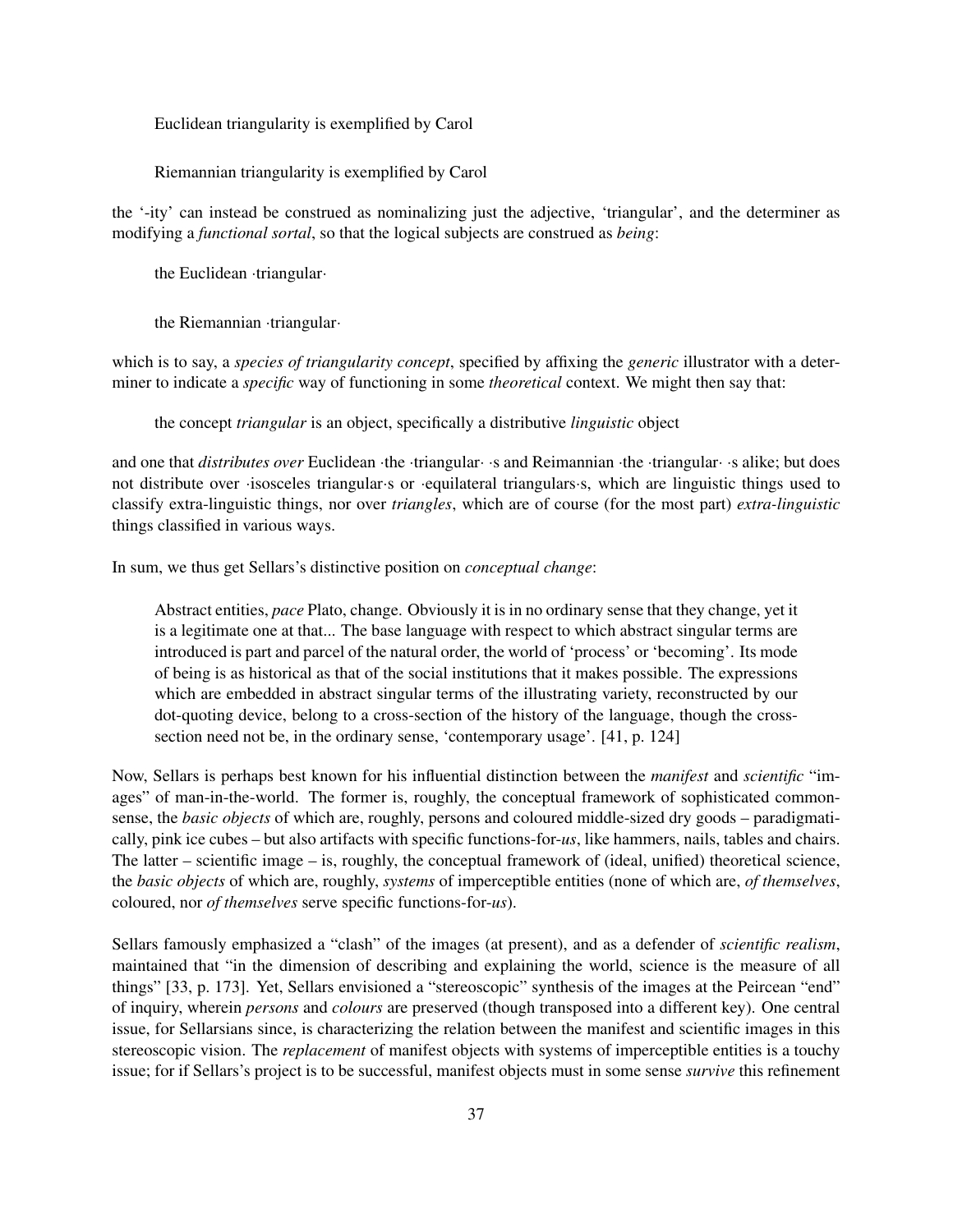of our global world-in-view, despite *pluralities* (of logical subjects) taking the place of *individuals* (singular subjects). To enter this dialogue beyond making a suggestive gesture in this direction would take us too far afield from Sellars's philosophy of language; but I gesture as follows.

It is tempting to think of systems of imperceptible entities as coming to be *identified* with manifest individuals. Yet Sellars countenances the former as *real* and holds that the latter are (mere) appearances-to-the-mind. While *identity* is (by definition) a symmetric relation, the relation between appearance and reality cannot be so. Sellars is "prepared to say" that "the common sense world of physical objects in Space and Time is unreal" [33, p. 173] but maintains that "the individual concepts of the manifest image have counterparts in the scientific image which, however different in logical structure, can legitimately be regarded as their 'successors"' [41, p. 141]. I propose to make sense of this *successor* relation (for Sellars) roughly as follows.

Sellars emphasized the flexibility, or context- and purpose-relative character of *functional classification*. Now, recall the argument of the prior section. As argued there, the function of functional classification at the sentential level, thus:

·'*s*' means *p*·

is to *bring about*, in some anthropologically interesting way, a:

 $\cdot p \cdot \mapsto \hat{ } \cdot s'$ 

where '7→' indicates an *actual mapping* (in some discursive context) of ·*p*·s onto '*s*'s, for sentential variables *s* and *p*; and where by "actual mapping" is meant: collective adoption, by a *group* of participants who (individually) *understand* the expression '*p*', of the same posture towards, or *pattern- and rule-governed responses to*, '*s*'s as ·*p*· s. However, the '...means...' rubric *also* works at the level of *names*. This is so that  $-$  letting '*n*' and *n'* be arbitrary names<sup>39</sup> – *we* can reason *explicitly* in alethic contexts:

 $(i^*)$  '*n'* (in our L') means *n*  $(ii^*)$  *n* is  $\phi$ (iii<sup>\*</sup>) the  $\cdot n$  is  $\phi \cdot$  is true<sub>@</sub> and  $\cdot n \mapsto \cdot n'$ ' Hence,  $(iv^*) n'$  is  $\phi$ 

Then as I understand it, the successor relation in question is to be determined by our own context- and purpose-relative classifications of expressions-in-use in more or less descriptively and explanatorily adequate iterations of our own theoretical vocabulary over time.<sup>40</sup> Manifest objects *survive* the stereoscopic synthesis, despite *turning out to be* mere appearances-to-the-mind, insofar as they are, and their successors remain, singular subjects of predication *in some contexts*. In short, *we* (in the broadest sense) remain an essential part of *any* adequate conception of man-in-the-world and, for practical purposes, continue to engage the ultimate constituents of reality *as* objects (whether individuals or aggregates) with specific functions for, and (ultimately) appearances to, *us*. In this sense, it is not the (causal) principles, but the *basic objects* of the manifest image which are "robust".<sup>41</sup>

<sup>&</sup>lt;sup>39</sup>E.g. 'n' a contemporary *English* name for the table before me now, and 'n' a *Peirceish* name for a system of impercetible entities, or designating expression for a "virtual class" of individuals, c.f. [41, p. 141].

 $40$ In some contexts – when outside the study, or conversing with "the vulgar" – we would say that  $n'$  (a system of imperceptible entities) *is a table*; but when in the study or conversing with experts, we would say that *n* (a table) is *a plurality of entities*. These remarks should be sufficient to indicate the relevance of the above argument form to Eddington's infamous "two tables".

<sup>41</sup>C.f. David Chalmers's "The Matrix as Metaphysics" (note 12); http://www.consc.net/papers/matrix.html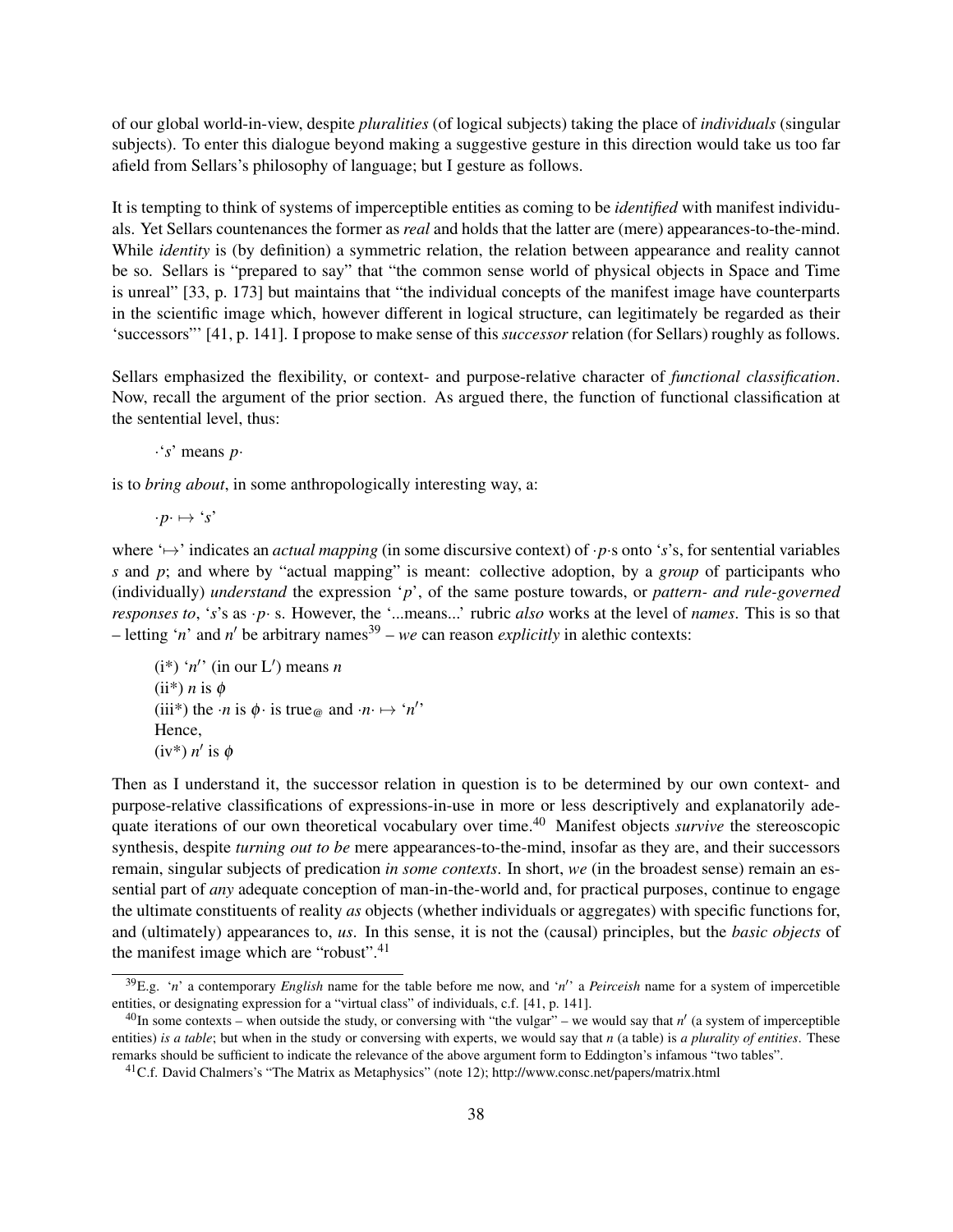## Chapter 4

# Pictorial Complexity

The '...means...' rubric does much work for Sellars. So it is important to recognize the *hypothesis* that the '...means...' rubric *functions properly* as a point of *departure* for his theory of predication.<sup>1</sup> If one then looks to the *terminus* of Sellars's account of (positive) predication, it will be noticed that in *Science and Metaphysics* he is playing an interesting sort of *game* with the Idealist.<sup>2</sup> Ultimately, in considering "matterof-factual truth", where "we are haunted by the ideal of *the* truth about the world", Sellars distinguishes between *pictorial* from *logical* complexity, in the following passages:

The mode of composition by virtue of which a number of atomic statements join to make a complex picture must not be confused with the mode of composition by virtue of which a number of atomic statements join to make a molecular statement. In other words, we must distinguish 'pictorial' complexity from 'logical' complexity.

The S-assertibility of molecular statements which are neither tautologies nor self-contradictory is a function of the syntactical moves which connect them with non-negative and non-competing atomic statements, and of the S-assertibility of these conjunctive complex statements *qua* complex pictures.

Logical connectives and quantifiers do not occur *as such* in pictorial complexes... the connectives, though physically present, no longer function as such, but become so to speak mere punctuation. [41, pp. 115–117]

We need a better handle on this distinction.<sup>3</sup> Here, I will argue that the distinction stems (primarily) from

<sup>&</sup>lt;sup>1</sup>To reiterate, the proper functioning of the means rubric is taken as something like an "original quality of human nature" (c.f. *Hume*, T 1.1.5.6) for the purposes of philosophical semantics, and Sellars does not pretend to explain it, though he does attempt to *explicate* it. Compare [36, §38].

<sup>2</sup>He *delays* the *moment* of truth at every turn. The result is that the reference of 'our' can be first *shifted* then *expanded* in the interval between an initial (propositional) content attribution and a 'truth-making' performance which 'cashes out' this the occurrence of a sentence-token in a sentence-sentence for a sentence-token which is the real (natural-order) product of a *positive* predication (*qua* act; and so *move* in the "space of reasons"). This enables Sellars to "distinguish between the conceptual structure to which a proposition *belongs* and the conceptual structure structure *with respect to which its truth is defined*" [41, p. 128].

<sup>&</sup>lt;sup>3</sup>Particulary, because Sellars then implies that by exploiting the "purely formal aspects of logical syntax, when they have been correctly disentangled" [41, p. 133], he has located an *Archimedean point* outside the series and actual and possible beliefs which Peirce had failed to secure. Sellars relativizes truth-evaluation to a conceptual scheme (CSP, for C.S. Peirce) which, *considered as*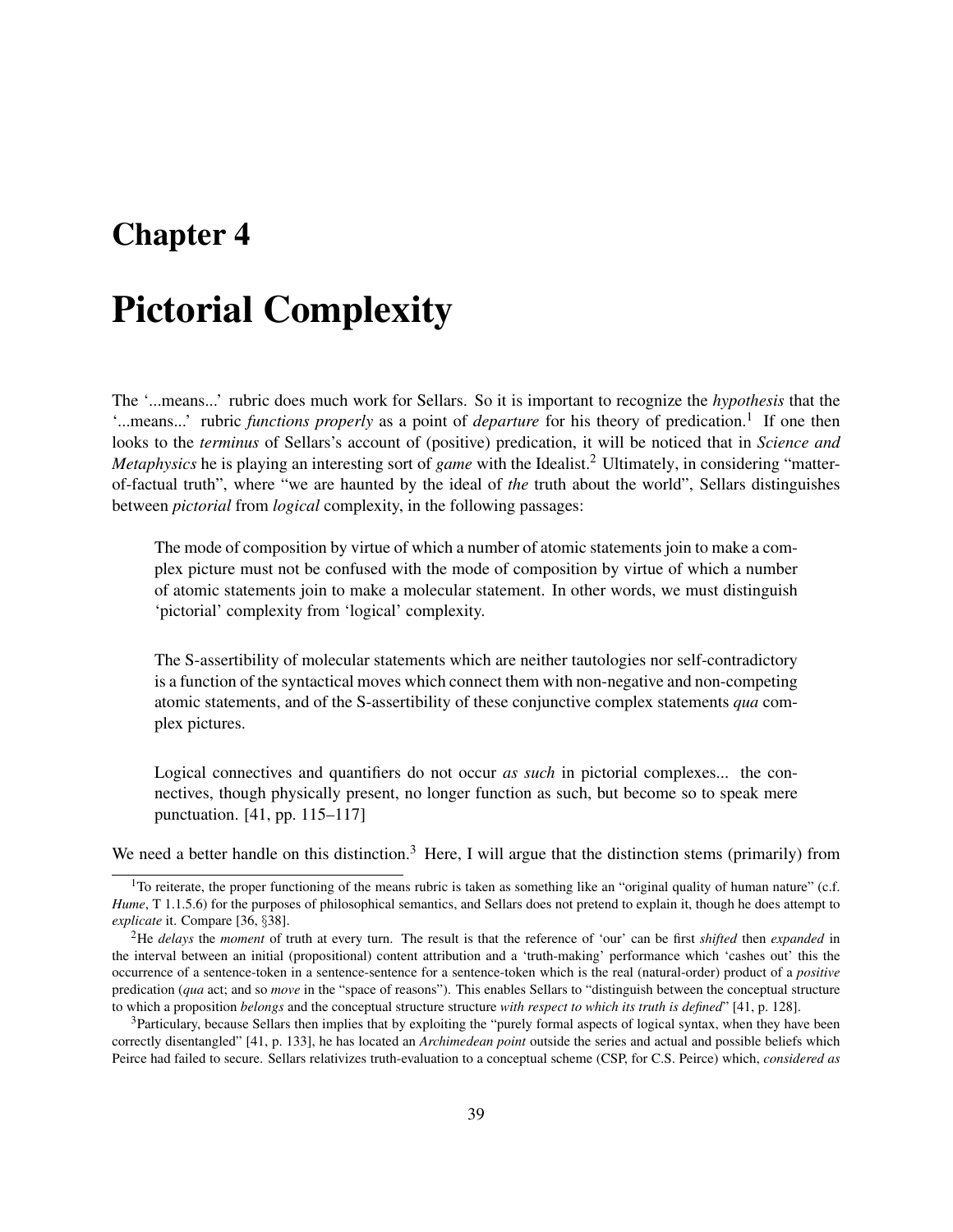a disagreement with Wittgenstein of the *Tractatus*, and yields a response to Irad Kimhi's criticisms of compositionalist picture-theoretic accounts of propositional complexity.

## 4.1 Judgement and Complexity

In Fregean semantics, connectors of ascription, e.g.: '...says...', '...thinks...' and '...believes...', are analyzed as relations, which relate *cognitive agents* and *propositional contents*. They are taken to differ from ordinary relational predicates and the logical connectors by creating contexts wherein expressions have their (customary) sense as their reference, and the sense of 'the thought, ...'. So in the context:

#### I think that *p*

the possible intellect does not *transition* of necessity from *the thought* to the *truth value*, which is external to the thought. This has as its upshot that *I* can be understood as apprehending, or *entertaining* various atomic propositions, and *combining* these (in some way) to form a *complex* which may be asserted by me as the (empirical) result of a judgement. That this mode of combination is *truth-functional* has (historically) been taken for granted, so that in thinking:

#### Alice is left of Carol and above Bob

I can be understood as having recognized and (truth-functionally) combined two atomic propositions (firstlevel thoughts) expressed by:

Alice is left of Carol

and

a "method of projection", enables *its* users to *form* ideally adequate *pictures* of objects, and tells us that "Peirce himself fell into difficulty because, by not taking into account the dimension of "picturing," he had no Archimedean point outside the series of actual and possible beliefs in terms of which to define the ideal or limit to which members of this series might approximate." [41, p. 135]

A historical note: Peirce emphasized in his logical theory that " 'Real' is a word invented in the thirteenth century to signify having Properties, i.e. characters sufficing to identify their subject, and possessing these whether they be anywise attributed to it by any single man or group of men, or not" (CP 6.453). At the core of his response to Kant is this recognition: "the idealistic argument turns upon the assumption that certain things are absolutely "present," namely what we have in mind at the moment, and that nothing else can be immediately, that is, otherwise than inferentially known. When this is once granted, the idealist has no difficulty in showing that that external existence which we cannot know immediately we cannot know, at all" (CP 1.137). But Peirce's peculiar form of *Scholastic Realism* (all tied up with the doctrine of *synechism*) led him to advocate a form of *Objective* Idealism; and so he often credited *Berkeley* as the original author of Pragmatism (later Pragmaticism). This expresses *my* general frustration with him (and one which I think Sellars shared): Peirce recognized that "the very origin of the conception of reality shows that this conception essentially involves the notion of a community, without definite limits, and capable of a definite increase of knowledge"; but he inferred from this that "those two series of cognition – the real and the unreal – consist of those which, at a time sufficiently future, the community will always continue to re-affirm; and of those which, under the same conditions, will ever after be denied" (CP 5.311).

It is in this context – and as a response to Peirce, rather than Berkeley – that we should understand this otherwise puzzling passage in the notorious chapter V of Sellars's *Science and Metaphysics*: "*the concepts* of these [extra-linguistic] objects are, of course, relative to a conceptual scheme, but the form of these concepts is not... We must not repeat Berkeley's mistake when he wrote '... but it does not show that you can conceive it possible the object of your thought may exist without the mind: to make out this, *it is necessary that you conceive their existing unconceived or unthought-of, which is a manifest repugnancy*' (*Principles of Human Knowledge, XXIII)* " [41, p. 131]. Sellars, in the preface of *Science of Metaphysics*, himself emphasizes that six lectures became seven chapters by the addition of ch. V, now thought to be "the heart of the enterprise", wherein the separation of picturing from semantical notions of reference and predication, enables him to give "a definition of 'reality' and 'ideal truth' in terms of *adequate representation*" [41].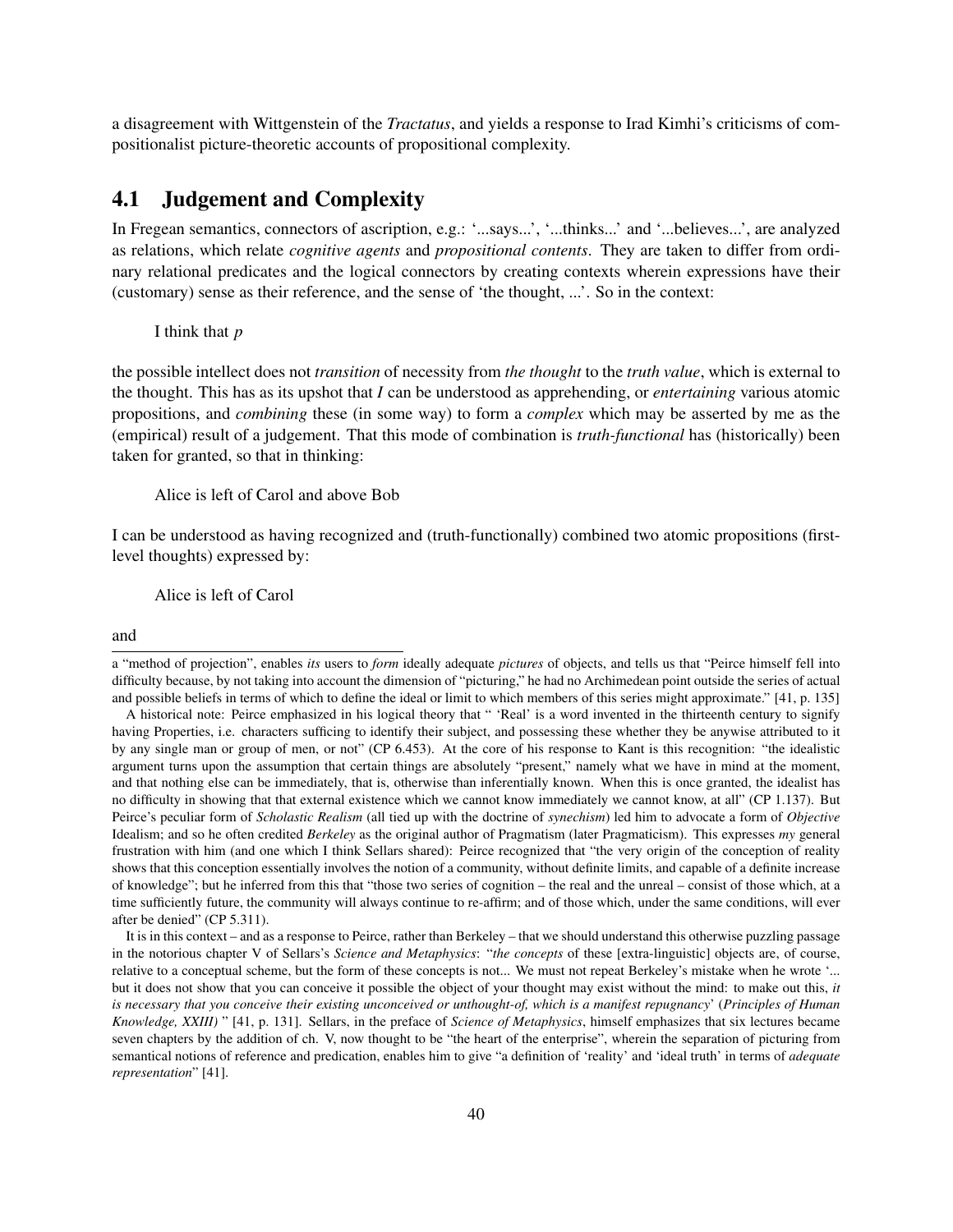Alice is above Bob

to form a *molecular* proposition by *conjunction*, and in thinking:

Carol is not left of Alice

I can be understood as having recognized the atomic proposition (first-level thought) expressed by:

Carol is left of Alice

and formed its contradictory by *negation*. But, as a result of this construal of negation and indirect discourse, Fregean functionalism (as a theory of propositional complexity) cannot, Irad Kimhi [14] argues, "adequately show" (for arbitrarily complex  $p$ ) that inferences like the following are valid:<sup>4</sup>

| (I) A thinks $p$                  | $(\Gamma)$ A thinks p                |
|-----------------------------------|--------------------------------------|
| $(II)$ p                          | $(II')$ not- $p$                     |
| (III) So, A thinks truly that $p$ | (III') So, A thinks falsely that $p$ |

In the *Tractatus* (5.475–5.5423), Wittgenstein rejects this conception of negation as external to the proposition, and sketches a constructional approach to propositional complexity.<sup>5</sup> Wittgenstein *also* rejects the analysis of connectors of ascription as relational predicates forming intensional contexts. He tells us that:

A says *p*

A thinks *p*

and

A believes *p*

are all really of the form:

'*p*' says *p*

and that here we have "no co-ordination of a fact and an object, but a co-ordination of facts by means of a co-ordination of their objects" (5.541-5.5421).

Sellars, recall, rejects the Fregean analysis of propositional attitude ascriptions; but not the conception of negation as external to the proposition. He (roughly) wants to invert the order of explanation in Fregean

<sup>&</sup>lt;sup>4</sup>One cannot "identify (2), on any logical basis, as specifying the truth conditions of – or being the truth-maker of – (1)" [14, p. 94]. The problem – in a nutshell – is that in the oblique context of e.g. (1) a '*p*' occurs as referring to its customary sense, i.e. *the thought*, rather than with its customary (assertoric) sense (as referring to T/F). Then, in (2) a '*p*' occurs again, but this time *asserted* (i.e. as referring to T/F). So *the content* of '*p*' in (2) cannot be (non-arbitrarily) *identified* with the content of '*p*' in (1). To do so is to identify the *truth-value* of the content of '*p*' as named in (1) with the truth-value of the content of '*p*' as *asserted* in (2), but the content as named in (1) cannot wear on its sleeve the judgement, nor (as in Sellars's reconstruction) the act of assertion.

<sup>5</sup>He says that *names* are (really) like *points* and *propositions* like *arrows* (3.144), that the "logical operation signs are punctuation" (5.4611), and that determining "the number of necessary fundamental operations" is just "a question of constructing a system of signs of a definite number of dimensions – of a definite mathematical multiplicity" (5.475).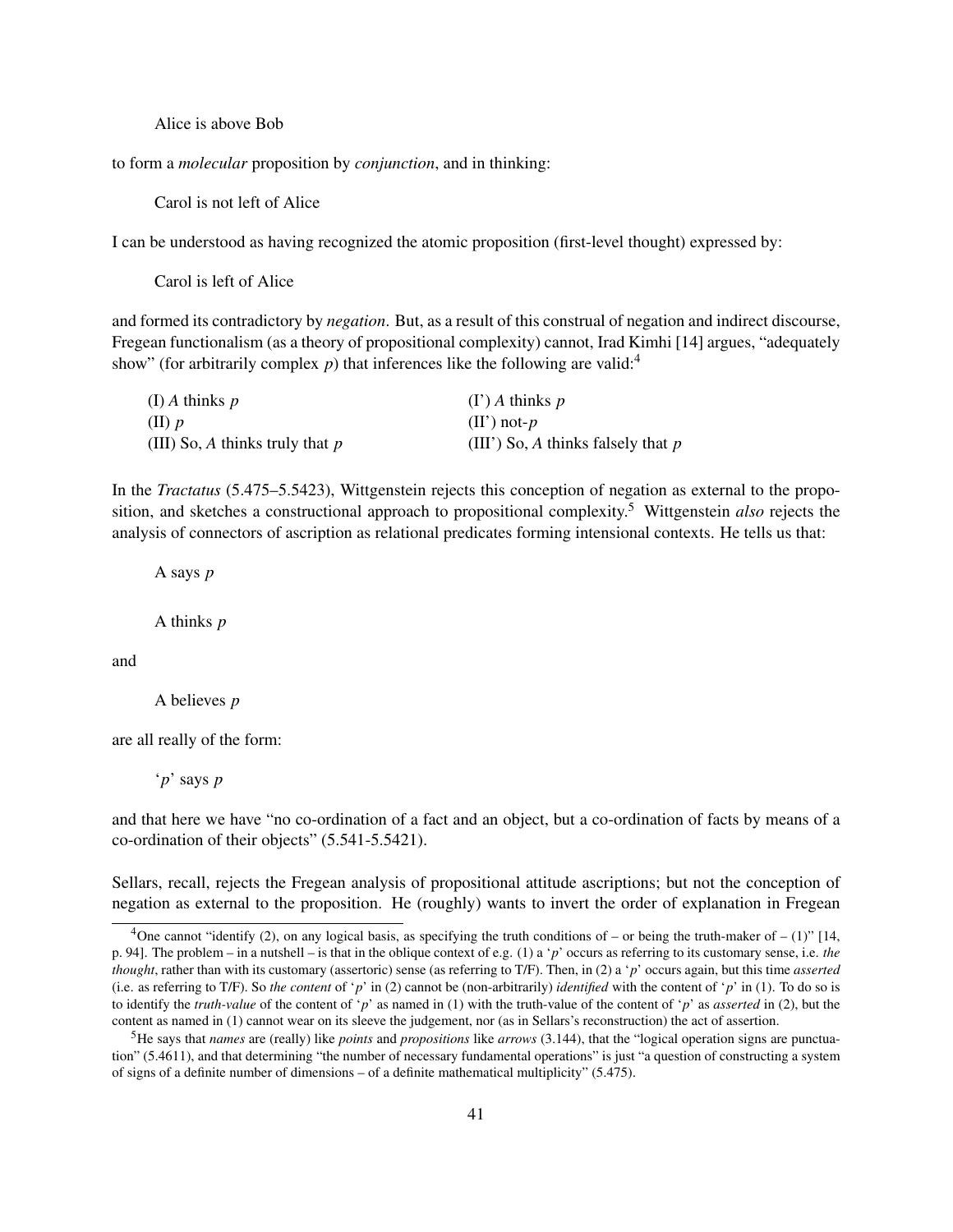semantics with his *Verbal Behaviourism* (VB), according to which: "thinking 'that-*p*', where this means 'having the thought occur to one that-p' has as its *primary* sense *saying* '*p*', and a *secondary* sense in which it stands for a short term proximate propensity to say '*p*'...<sup>6</sup> " [38, p. 82]. The implication is that "ascribing a certain thought to a person by the use of 'indirect discourse' is not simply analogous to, but identical with, saying what someone has said (or was disposed to say)" [38, p. 82].<sup>7</sup>

## 4.2 Varieties of Factualism

Consider again *Tractatus* 3.1432:

We must not say, "the complex sign '*aRb*' says '*a* stands in relation *R* to *b*"'; but we must say, "*That* '*a*' stands in a certain relation to '*b*' says *that aRb*" (3.1432)

and in particular, the positive claim:

we must say, "*That* '*a*' stands in a certain relation to '*b*' says *that aRb*"

Kimhi argues that this can be read in either of two ways: as a statement of *compositionalist factualism* (c-factualism), or as a statement of *non-compositionalist* factualism (propositional, or p-factualism). His arguments against c-factualism and for a variety of p-factualism rely on a distinction between *factualist* and *functionalist* conceptions of predicative unity generally.<sup>8</sup> Kimhi draws the distinction as follows:

From a functionalist point of view, a simple propositional sign is a complex entity, and given the context principle, the identification of a component in a proposition, e.g., a name or a predicate, is a description of the complex that tracks its possibilities of occurrence in valid arguments. [14, p. 99]

<sup>6</sup>Sellars continues: "Propensities tend to be actualized (a logical point about the term); when they are not, we speak of them as, for example, 'blocked'. The VB I am constructing sees the relevant inhibiting factor which blocks a saying that-*p* as that of not being in a thinking-out-loud frame of mind... Again, a thinking-out-loud that-*Fa* is to be construed as a candid utterance (by one who speaks a regimented PMese language) of '*Fa*' which realizes a fragment of the conceptual functions of '*F*' and '*a*' and is related to their other conceptual functions, as placing of a pawn on a chess board in the course of a game *realizes* a fragment of the function of a pawn and is related to its other chess functions."

<sup>7</sup>Note, Sellars complements this account with an argument to the effect that in order to be an *apt* subject of ascription of a *logically complex* assertion or "attitude", one must *already* be capable of functionally classifying (so, *regulating*) their *own* ('atomic') utterances and inscriptions, i.e. employing the '...means...' rubric at the sentential level. An inter-generational procedure for bootstrapping competence with semantic vocabulary (and an I-We self-conception) can be found in "Some Reflections on Language Games" [42]. We get a sketch of this argument in *Naturalism and Ontology*: "Only when the child has got the hang of how his utterances function in the language can he be properly characterized as saying 'This is a book' or 'It is not raining' or 'Lightning, so shortly thunder'... The functioning which gives the utterances of one who has learned a language their meaning *can* exist merely at the level of uniformities as in the case of the fledgling speaker. Those who train him, thus his parents, think about these functionings and attempt to ensure that his verbal behavior exemplifies them... The trainer knows the *rules* which govern *correct* functioning of the language. The language learner begins by *conforming* to these rules without grasping them himself. Only subsequently does the language-learner become a full-fledged member of the linguistic community, who thinks thoughts (theoretical and practical) not only about *non-linguistic* items, but also about *linguistic* items, i.e., from the point of view of VB, about *first level* thoughts" [38, p. 84].

<sup>8</sup>And this on a distinction between *complexes* and *facts*. Complexes are (Kimhi says) *internally articulated*, in the sense that each of the parts and the whole are possible subjects of possible predications. Facts, on the other hand, have their internal articulation *displayed* or *revealed* in true predications. See [14, p. 100].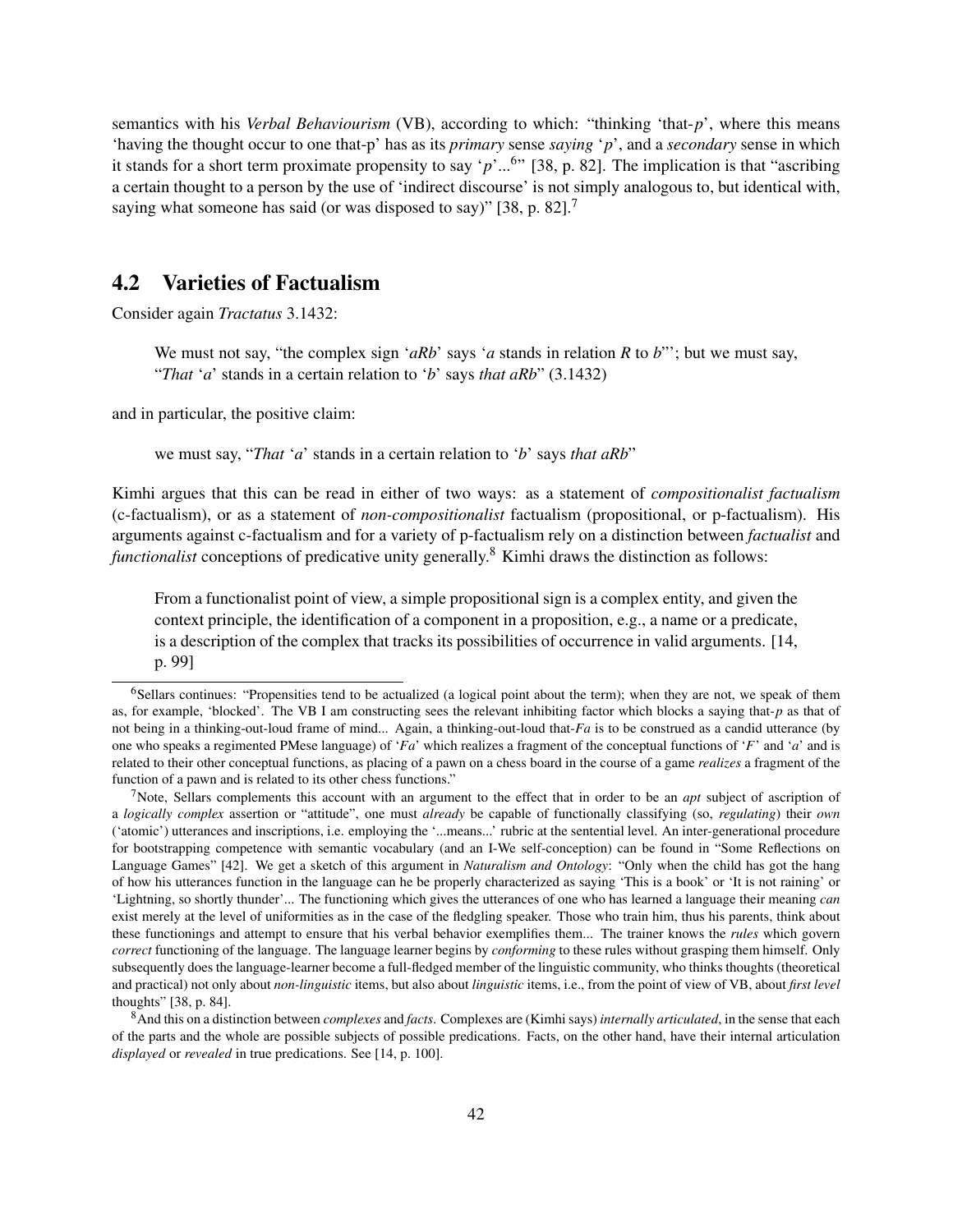On the other hand:

Factualism is the view that a propositional sign is a determination of the names in it, and thus a proposition is the fact that, as components of the propositional sign, the name or names stand in a certain way. [14, p. 99]

so, Kimhi writes:

A recognition of propositional complexity, according to the factualist, is a judgment concerning names and is not primarily about the complexes in which the names occur. [14, p. 100]

*Factualism* then characterizes a sort of *picture theory* of propositional complexity. A picture theory, generally, commits one to the view that the propositional sign *depicts* (i.e. is an isomorphic image of *something*). Then a recognition of propositional complexity, as *judgement* concerning names, is in some sense a recognition of *pictorial* complexity in the *sign* or *symbol*. 9 If to *depict* is to be an isomorphic image of *something*, then to be *true* (or false) must be something *else*, and picture theorists struggle to account for the difference between *positive* predication (affirmation) and *negative* predication (denial) within the constraints of the theory. When it comes to accounting for *error* (and analyzing true simple negative statements) the approach typically "wrecks itself by assuming the existence of the non-existent" [31, p. 58], as Russell put it.<sup>10</sup>

One proposal – which Kimhi traces back to Aristotle – is that *combination* and *separation* might be taken to correspond to atomic positive and simple negative predication, respectively. Kimhi's *compositionalist* (c-) factualist then takes the truth (or falsity) of an (atomic positive or simple negative) *proposition*, *qua combination* of names in the propositional sign, to depend on a corresponding *combination* (or separation) of *things* (i.e. name-bearers) [14, pp. 101–102]. On the c-factualist account:

*that* Alice is above Bob is true

and

*that* Carol is left of Alice is false

each depend on a corresponding *combination* and *separation* of name-bearers in (2.1). The p-factualist, in contrast, holds that "a simple propositional sign both depicts (reveals) a possible determination of name bearers by being a determination of their names, while also being negatable"<sup>11</sup> [14]. So on this view:

Carol is left of Alice

 $11$ Kimhi adds: "Moreover, p-factualism holds that these two roles cannot be dissociated"

<sup>&</sup>lt;sup>9.</sup> The sign is the part of the symbol perceptible by the senses" (TLP 3.32), and "in order to recognize the symbol in the sign we must consider the significant use" (TLP 3.326).

<sup>&</sup>lt;sup>10</sup>Something like this puzzled Wittgenstein, who famously (early on) defended a sort of picture theory, and Kimhi has in mind here two passages from Wittgenstein's notebooks. The first expresses what Kimhi (answering McDowell) calls 'the deep puzzle': "How can one think what is not the case? If I think King's College is on fire when it is not, the fact of its being on fire does not exist. Then how can I think it?" [51, p. 31]. In the second, young Wittgenstein describes 'the mystery of negation': "This is not how things are and yet we can say *how* things are *not*" [50, p. 30]. Ruth Millikan, I think, gives an apt account of the dilemma faced in giving a picture-theoretic account of negation:"True negative sentences cannot have nonexistent world affairs as real values, for the real value of a sentence must figure in an explanation for proper functioning of that sentence. But nonexistent world affairs would surely have no powers in the causal order, hence could not play roles in Normal explanations... [so] either true negative sentences must map *real* world affairs or else they do not map world affairs at all, hence are not representations." [20, p. 221]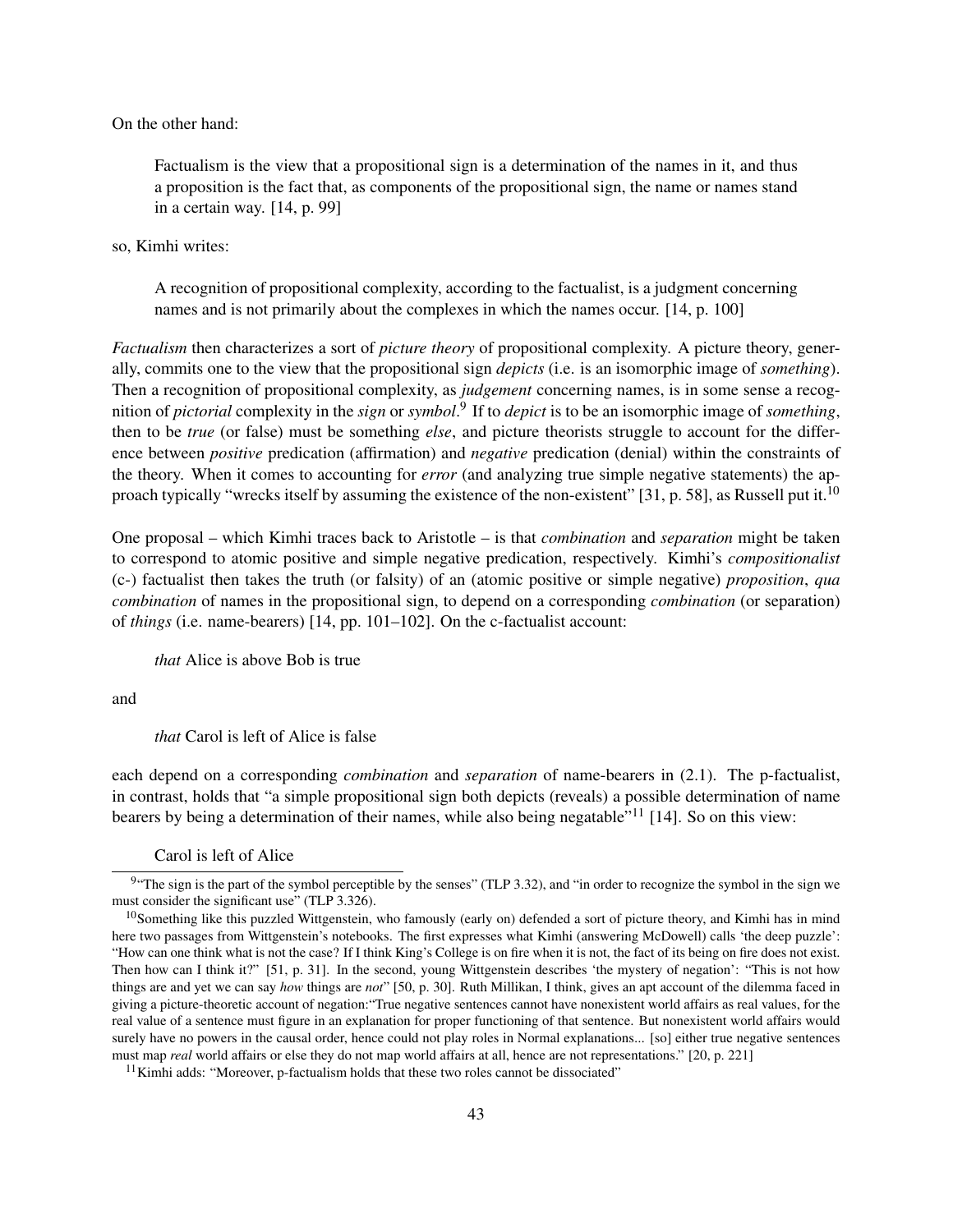as a propositional sign (complex) depicts a *possible* determination of things in (2.1), while also being negatable; thus the affirmation:

*that* Carol is left of Alice

and the denial:

*that* Carol is not left of Alice

are *internal poles* of a propositional *unit*, the negative being a modification of the positive, so the positive *prior* to the negative, and the negative having no additional *content* over and above that which is provided by the positive. So, Kimhi tells us:

According to p-factualism, there is a crucial asymmetry between the positive and negative predications. While the positive proposition depicts or reveals how things are determined if it is true, and displays the judgment (*viz., says*) that they are so determined (see, e.g., TLP 4.022), the negative proposition depicts or reveals how things are if it is false and displays the judgment (*viz., says*) that they are not so determined. [14, p. 105]

Kimhi argues that a *failure* of c-factualism as a theory of judgment can be traced to a reliance on *spatial models*. He writes that "the c-factualist lacks the means to describe the propositional sign '*aRb*' as displaying a judgment, for he cannot say why the fact that '*a*' stands in a certain relation to '*b*' (flanking *R* from left to right) displays "*that aRb*" rather than its contradictory" [14, p. 103]. Generally, the diagnostic thesis is that:

The c-factualist's appeal to spatial models as capable of displaying, in a primitive manner, the way that propositional signs are supposed to represent, rests on a misunderstanding of the use of a complex of items as a representation, i.e., a model... [I]n seeing a complex as a model, we incorporate it into a negatable proposition of the form: things stand thus ("thus" is to be understood as latching onto the complex here). [14, pp. 105–106]

Kimhi mentions in passing that *Sellars* adopted some version of c-factualism.<sup>12</sup> But I will argue that Kimhi's criticisms of c-factualism miss the mark when it comes to the account Sellars gives of *pictorial* complexity. In short, to characterize Sellars as a c-factualist is to ignore the essence of his *criticism* of a thesis made *explicit* in the *Tractatus*:

The propositional sign consists in the fact that its elements, the words, are combined in it in a definite way.

The propositional sign is a fact. (3.14)

## 4.3 The 'fact pictures fact' Model

Sellars argued that Wittgenstein had *wrecked* his own theory of predication, by tying it too closely to the:

<sup>&</sup>lt;sup>12</sup>He writes "[c-factualism] is adopted in some form by Wilfrid Sellars on the basis of what I take to be a misreading of that work" [14, p. 99].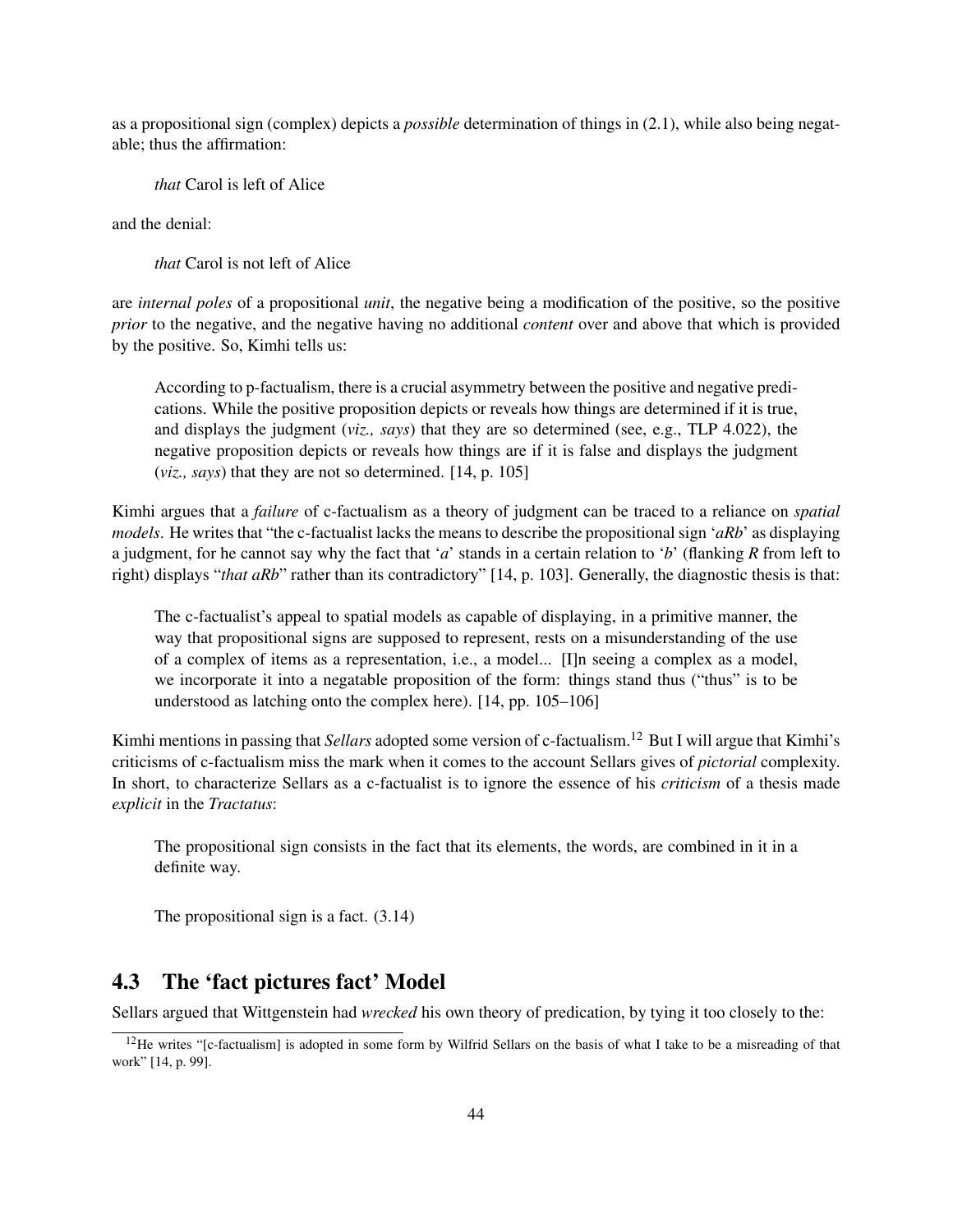fact pictures fact

model, and that as a result Wittgenstein's notion of *picturing* collapses into *translation*. <sup>13</sup> To do justice to the propositional form of our linguistic analogues of 'simple ideas', let us take an expression in Jumblese for our example which we now understand:

*ac*

and again consider a *recognition* of propositional complexity.<sup>14</sup> First off, we are conspicuously presented with the task of *parsing* the above. Wittgenstein maintains that "to perceive a complex means to perceive *that* its constituents are combined in such and such a way" (T 5.5432, my italics). What is the c-factualist to say? Something like this:

*That* '*a*' is red says (displays the assertion or judgement) *that* Alice is circular

and:

*That* '*c*' is blue says *that* Carol is triangular

and

*That* '*a*' is left of '*c*' says *that* Alice is left of Carol

and:

*That* '*c*' is right of '*a*' says *that* Carol is right of Alice

Notice the occurrence of fact-expressions on either side, and so the correlation of facts *about* linguistic things with facts *about* extra-linguistic things. Sellars wanted to avoid precisely this occurrence of fact-expressions in an (initial) *expansion*, in the logical order, of a natural-linguistic *thing* into a *projection-into-language* of

<sup>&</sup>lt;sup>13</sup>Sellars then *responded* to Wittgenstein, critically, and presented his own version of the 'Tractarian' thesis, in a pair of papers; "Truth and 'Correspondence' " and "Naming and Saying". In these papers Sellars is clear that he is onto something *else* with his notion of picturing, concerning *systems* of atomic propositions, "over and above the feature summed up in the slogan that an *n*-adic confirguration of names pictures an *n*-adic configuration of objects" [46, pp. 212–213]; and for which he looks (in this first paper) to Hume. In "Truth and 'Correspondence"', Sellars criticizes *Hume* for "failing to do justice to the propositional form of what he calls 'ideas' and... to take into explicit account the fact that the 'subjects' of these propositional ideas are individuated by virtue of the spatiotemporal relationships in which they stand" [46, p. 216]. In "Naming and Saying", Sellars goes to great lengths to determine whether Wittgenstein would have been willing to countenance *monadic atomic facts*, and finds no reason why Wittgenstein would be barred from doing so. Sellars [37, p. 235] cites TLP 4.24 as his best evidence for thinking Wittenstein *would* have; but leaves the issue, and goes on to show that it *can* be done (thus, Jumblese is born). One might even take TLP 6.3751 as an *endorsement* of the use of *colour* in constructing a symbolism.

<sup>&</sup>lt;sup>14</sup>Notice, counterparts of spatial relations and monadic characteristics (of things) are "directly instantiated" in the Jumblese notation; but we need to take better stock of the observation that "the compositionality of relations in a notation which instantiates relations directly provides a natural means for simultaneously representing multiple relations in a complex or conjoined system without requiring any additional representational machinery" [12, p. 260]. As Gangle et al. are rightly pointing out, Sellars wants to show that *empirical* features of the Jumblese notation are formally sufficient to model the emergence of properly, or at least *nearly* logical notions like *pictorial* combination, without additional representational machinery, as part of a broader project of bootstrapping purely formal elements of cognition with inductive generalizations from empirical features of a language-in-use. Most importantly, one can in Jumblese simultaneously instantiate a spatio-temporal relation and its natural converse in a single propositional sign-design.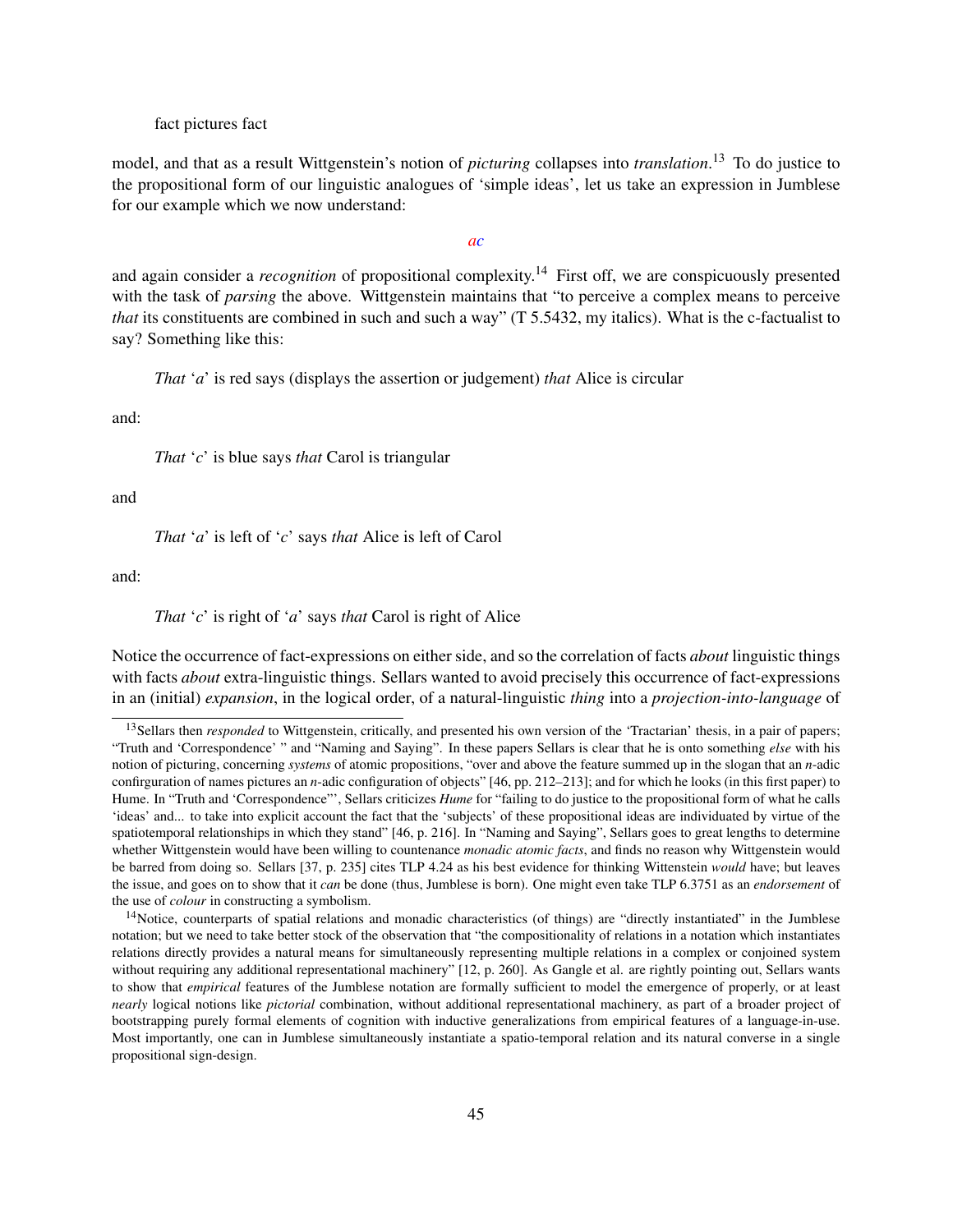*extra-linguistic* things.<sup>15</sup> If one identifies *complex particulars* (things) with (bundles of) *facts* from the outset, then in *expanding* the natural-linguistic object (coloured inscription) above into a projection of things, the propositional sign (type) must be identified by listing some number of (what Kimhi calls) *propositional facts*, i.e. stated by fact expressions (truth-functional combinations) concerning occurrences of names in (a generic token of) the propositional sign. It is these *propositional facts* which determine a *purely formal* correspondence of the *descriptive adicity* of the (atomic) propositional sign (*qua* fact) – i.e. the *number* of simple signs in it – and the descriptive adicity of some *state of affairs* (i.e. *number* of things in a group), through some *form* of representation (c.f. TLP 2.15-2.171). But the purely formal thesis does not get one a *specific*, i.e. logico-syntactically *contingent* correspondence relation.

One observation at work in Kimhi's argument is that there is nothing *necessary* in a symbolism – even a "cartographical" one like Jumblese – that can on logico-syntactic grounds *guarantee*:

*that* '*c*' is right of '*a*' ( $\lt$  *ac*  $\gt$ ) says *that* Carol is right of Alice

This is simply because considered from a *purely formal* perspective, e.g.:

*that* '*a*' is right of '*c*' ( $\langle ca \rangle$ ) says *that* Carol is right of Alice

and:

*that* '*c*' is left of '*a*' ( $\langle ca \rangle$ ) says *that* Carol is right of Alice

work equally well. Things *could have been otherwise* with the symbolism (whether Jumblese or English). '*a*'s *could* have been correlated with Carol ('Alice's too) and the Jumblese *could* have written things the other way round. This should come as no surprise. As Wittgenstein puts it, the "*form* of representation is the *possibility* that the things are combined with one another as are the elements of the picture", and "what the picture *must* have in common with reality in order to be *able* to represent it *after its manner*... is its *form* of representation", so "the picture *can* represent every reality whose form it has. The spatial picture, everything spatial, the coloured, everything coloured, etc." (TLP 2.151–171, my italics). But in determining *what is said* by:

#### *ac*

one's resources are not restricted to *purely formal* constraints on "cartographical" representation, which can be elucidated by interrogating the Jumblese propositional sign with a descriptive vocabulary. We are not burdened with the task of demonstrating that *Carol is right of Alice* is what *must* be said by the above, but with showing *how* this *is* what is said. In that regard, one can interrogate – again with a descriptive vocabulary – the sign *token* as a concrete, spatio-temporally localized particular, belonging to a spatio-temporally extended *lineage* of *determinate repeatables* ('copies'), each *in principle* descriptively distinguishable, *at very least* by difference of spatio-temporal location.

Kimhi's c-factualist, in relying on spatial models of *states of affairs*, lacks the resources to specify *which* member of a contradictory pair (affirmation or denial) is "displayed" by a combination of names:

<sup>&</sup>lt;sup>15</sup>He writes: "We must be careful *not* to follow Wittgenstein's identification of complex objects with facts. The point is simple, but, for our purposes, a vital one... even if we construe the relation between the referring expression 'C' and the fact that  $O_1$  and *O*<sup>2</sup> are related in a certain way as tightly as possible... it nevertheless remains logical nonsense to say that the complex *C is* the fact that  $O_1RO_2$ . The most one is entitled to say is that statements containing the referring expression '*C*' are, in principle, unpackable into statements about *O*<sup>1</sup> and *O*<sup>2</sup> and that among these statements will be the statements '*O*1*RO*2'. It is, however, the *statement*  $^{\prime}O_1RO_2$ ' that occurs in the expansion, not the *fact-expression* 'that  $O_1RO_2$ ' " [38, p. 142].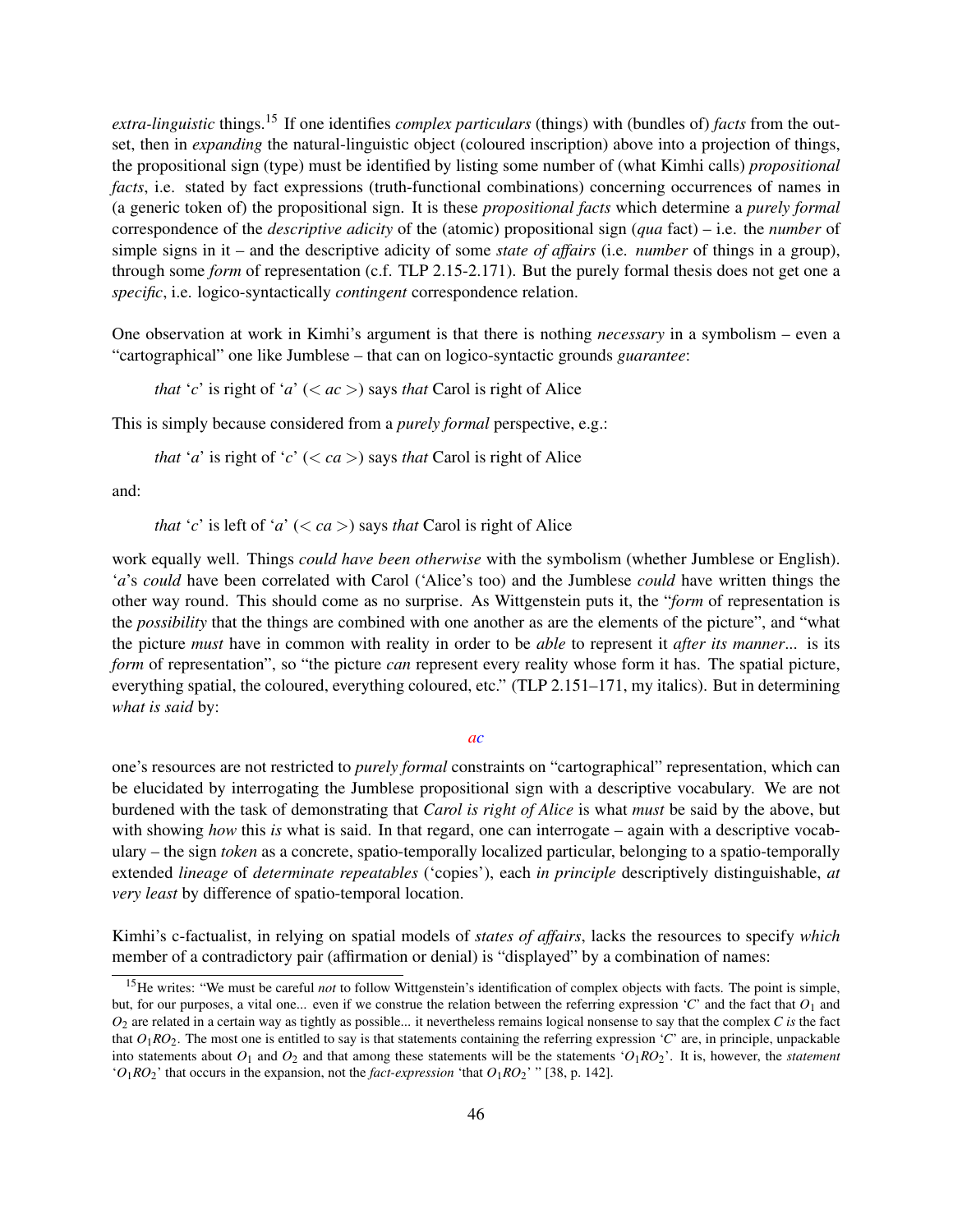because understood as representing an isomorphic image of a (possible) *state of affairs* (determination of things), the combination (determination of names) can be used to make contradictory claims. But in response to this *fault* in the 'fact pictures fact' model, Sellars adopted an ontology of *complex particulars* (including 'natural-linguistic objects') of varying *degrees* of complexity, that does not anywhere introducing a causalorder difference in *kind* separating parts from wholes.<sup>16</sup> He wants to construe *picturing* not as a relation of *facts* about linguistic objects (generic tokens of a type) and *facts* about extra-linguistic objects (as above), but as a relation of natural-linguistic and extra-linguistic *objects* or *groups of objects*. Picturing as a natural-order relation of linguistic and extra-linguistic *things* (Sellars says) must be specified by ground floor descriptive statements *about* things like this:

#### *ac*

without identifying this complex particular in the natural order (coloured inscription, or diode emitted light) with a bundle of (atomic) facts, or a (complex) fact amounting to a truth-functional combination of atomic state of affair intensions.<sup>17</sup>

For resources required over and above the *purely formal* thesis advanced by c-factualists (and often attributed to Wittgenstein), Sellars looked to the "ontology of the subject". He writes: "It was, indeed, a significant achievement to show that it is *n*-adic configurations of referring expressions that represent *n*-adic states of affairs. But of itself this thesis throws no light on the crucial question: What is there about *this specific n*-adic configuration of referring expressions that makes the configuration say that the items referred to are

<sup>17</sup>Sellars is committed to an analysis of *fact-talk* as meta-linguistic. So, if these statements about complex natural-linguistic things (sentences) are taken instead to be *about facts*, in the sense of containing fact-expressions (as the *c*-factualist maintains), then (letting '*C*' refer to the coloured inscription above) "while ostensibly referring to a complex naturalistic object, '*C* would actually refer to the statement which describes its complexity, and statements to the effect that certain natural-linguistic objects are pictures of other objects in nature would only ostensibly be about *natural-linguistic* objects... and would actually be about statements in the full sense which involves the conception of norms and standards" [46, p. 211].

This can be illustrated by considering the structure of this very document. Were we to *identify* the *Jumblese* propositional sign above, *qua type*, with a (generic) *description* of the propositional sign (*qua* token), and to identify the *extra-linguistic* objects – who we know as Alice, Bob and Carol – with the (complex) *fact*, *that* Alice (the circle), Bob (the square) and Carol (the triangle) are *thus* arranged on the page (as in 2.1), then *picturing* would at once collapse into *translation*. It would be the *fact-stating description* (initially given of these things *in English* in (2.1)) which would determine that the above natural-linguistic object *pictures a* (Alice) and *c* (Carol) (*we* would say, *correctly*). This description *is* (roughly) what has (up to this point) determined that the above (*qua* instance of a type) *means* what it does (when our background language is English); and the above (*qua* concrete particular) *does* in fact *picture* Alice and Carol (as a result of some engineering) – in short, it *represents* things *as* they (in fact) *are*. But Sellars is after a definition of picturing as a relation of *natural-linguistic* and *extra-linguistic* objects, quite distinct from *semantic associations* of expressions (*qua types*) with (inferential) *roles*. Statements which specify a (contingent) *picturing* relation in the natural order (as opposed to logical order) must be *object language* statements which, though meta-linguistic in the sense that they are *about* naturallinguistic objects, are (Sellars tells us) to be sharply distinguished from statements of logical semantics, which are formulated in a semantic meta-language (i.e. meta-representational subsystem).

<sup>16</sup>There is however an ambiguity in the notion of *seeing a complex as a model*, which – I think – Kimhi has seized on, but which – I think – Sellars noticed and wanted to *exploit* with his ontology of complex particulars. Consider a simple *non-linguistic* model, not *of* something but *for* some *thing*: a stone tool (of some sort). Surely *a stone* can be brought into view as an instance of a tool-form, i.e. the *embodiment* of a *technique*, thus subject to evaluation. So a carpenter brings *a hammer* into view *as a hammer*, sailors bring *a ship* into view *as a ship*, and both will tell you how the thing *qua* embodiment of a technique could be *better*. But *the stone* can equally be brought into view as a concrete particular with various empirical characteristics, which is to be *re-*produced by chipping away at another stone. In the wild, the woodsman brings the axe-handle into view as something to (re-)made by *using the axe*; meanwhile sailors bring *the hull* into view as something to be (re-)made *at the next port*. We likewise bring our language into view as something to be (re-)made by *using the language*.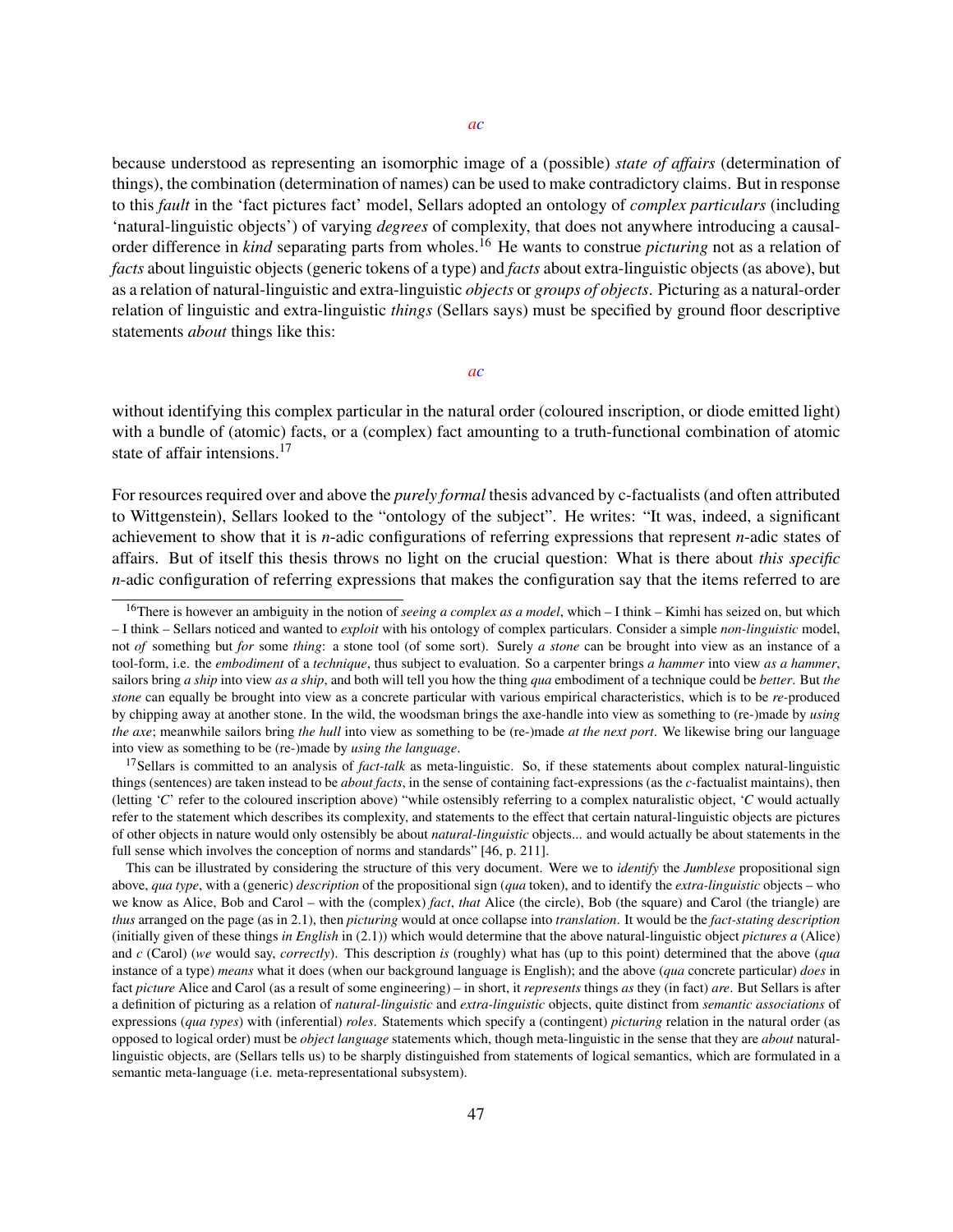related in *that specific n*-adic way?" [46, p. 212]. The suggestion, I take it, is that we *track*, with a descriptive vocabulary, the *token-replicative lineages* in virtue of which e.g. (for the purposes of illustration) *this*:

*ac*

as belonging to a *system* of 'atomic' representations, has *over time* come to represent *things* (namely, Alice and Bob) *as* they *are*, <sup>18</sup> whereas *this*:

*ab*

as belonging to the same system, has come to represent things *after their manner* (c.f. TLP 2.17), but *as other than* they *are* (and so, we say, does not *correctly* picture the things). I will now argue that tracking token-replicative lineages enables one to identify the placing of an '*a*' left of a '*b*', i.e. *formation* of a:

*ab*

with the claim *that* Alice is left Bob, rather than its contradictory, and to determine that the above form does not *correctly* picture the things in (2.1).

### 4.4 Configurations of Names

Sellars responded to Wittgenstein that "the cartographically relevant fact that one dot is between the other two is the counterpart of the statement viewed as a triadic configuration of names", and that it is only the latter on which logical operations are performed [46, p. 212]. So, we would do well to have an account of *what it is* to view a natural-linguistic object *as* an *n*-adic configuration of *names*. Take for example (the Jumblese): $19$ 

#### *abc*

Having *classified* the '*a*', the '*b*' and the '*c*' as *names*, we can *parse* this as monadically composed. This is a red name, an orange name and a blue name; so putting this association graphically: $^{20}$ 

> *a* ,..., *b* ,..., *c that-p<sup>a</sup>* ,..., *that-p<sup>b</sup>* ,..., *that-p<sup>c</sup>*

we get *complex objects* in the real order (top) and *atomic propositions* in the logical order (bottom). This is equally an '*a*' left of a '*b*', a '*b*' left of a '*c*', and an '*a*' left of a '*c*', so we can also parse this as *dyadically* composed. Again, we get *complex objects* in the real order (top), and *atomic propositions* in the logical order (bottom):

| ab          | , , | bc          | , , | ac          |
|-------------|-----|-------------|-----|-------------|
| that- $p_f$ | ,,  | that- $p_g$ | , , | that- $p_h$ |

<sup>&</sup>lt;sup>18</sup>Or as *it* is, if one prefers to talk freely about the "external" relations here as "internal" articulations of the mereological sum of the planar figures "on" the page in (2.1).

<sup>&</sup>lt;sup>19</sup>We of course know that this *means* Alice, who is circular, is left of Bob, who is square and left of Carol, and *thus* between Alice and Carol.

 $^{20}$ I will employ the indices below later in the argument; these subscripts are non-arbitrary.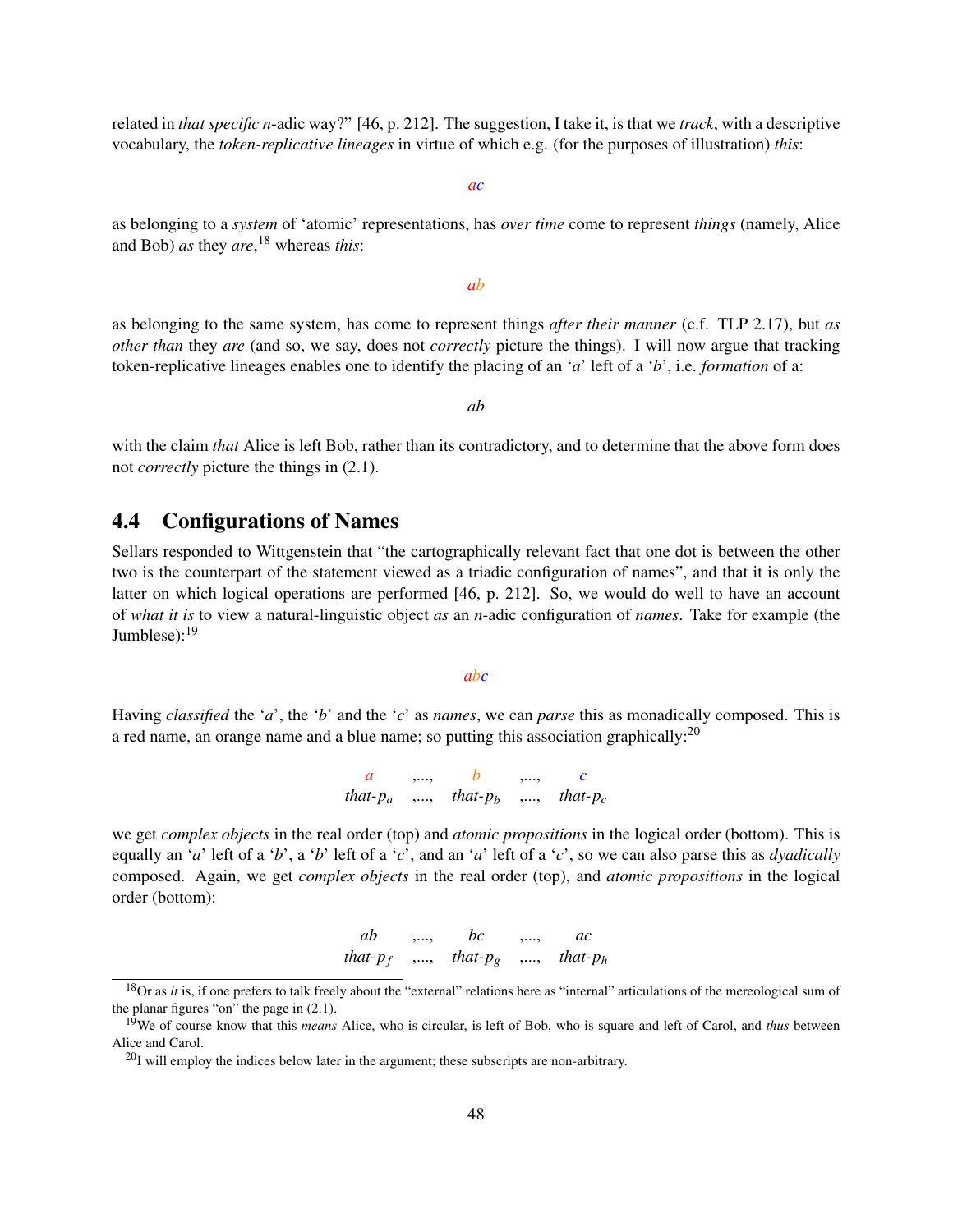Notice, employing a description (in English) to parse the sign as *dyadic*, each initial name-token is *replicated twice*, and in virtue of the Jumblese typography, each of the corresponding "relational propositions", as (syntactic) *unit*, must "contain" (bind) a *converse pair* (*viz.* say *both* that *x* is left of *y* and that *y* is right of *x*; though these are, from the perspective of a user of Jumblese, *one claim*). Finally, we can parse this as *triadically* composed, getting again a *complex object* in the real order (top), and *atomic proposition* in the logical order (bottom):

$$
abc
$$
  
that- $p \leftrightarrow$ 

*a b c*

In considering the vertical:

since this too is a red name, an orange name and a blue name, we again get:

| $\boldsymbol{a}$ | $\cdots$ |                                           | $\cdots$ |  |
|------------------|----------|-------------------------------------------|----------|--|
|                  |          | that- $p_a$ ,, that- $p_b$ ,, that- $p_c$ |          |  |

Since this is an '*a*' above a '*b*', '*b*' above a '*c*', and '*a*' above a '*c*', here we also get:

| a. |    |                                           |    | A. |
|----|----|-------------------------------------------|----|----|
| h  | ,, |                                           | ,, |    |
|    |    | that- $p_i$ ,, that- $p_j$ ,, that- $p_k$ |    |    |

And again, in virtue of the Jumblese typography, each of the corresponding "relational propositions", as (syntactic) *unit*, must "contain" (bind) a *converse pair* (*viz.* say *both* that *x* is above of *y* and that *y* is below *x*; though these are once again, from the perspective of a user of Jumblese, *one claim*). Finally, we can parse the sign as triadically composed:

$$
\begin{array}{c}\n a \\
 b \\
 c \\
 that-p \updownarrow\n\end{array}
$$

To recap, for Sellars '*that*' functions as a *nominalizing device* which transforms *illustrators* (syncategorematic expressions), from sortals specialized to *translatory* contexts, into meta-linguistic distributive singular terms specialized to *alethic* contexts. And, in the latter contexts, Sellars (by *Science and Metaphysics*) says occurrence of a sentence-token in a sentence-token which *is* a propositional truth attribution, *of itself* authorizes *re-production* of a token of the embedded sentence (type). So, an initial *expansion*, in the *logical* order, of the initial inscription, yields (unto one who *uses* Jumblese) a *projection* into the *real* order of *linguistic possibilia*. <sup>21</sup> Letting square-brackets hereafter take on the role of Sellars's dot-quotes, thus indicating that the contained expression is functioning as a *syn*categorematic illustrator, and keeping in mind the analysis of semantic vocabulary presented in the last chapter, we can diagramatically represent *projections*, in the

<sup>&</sup>lt;sup>21</sup>As Wittgenstein puts it: "We use the sensibly perceptible sign (sound or written sign, etc.) of the proposition as a projection of the possible state of affairs. The method of projection is the thinking of the sense of the proposition... the proposition is the propositional sign its projective relation to the world." (TLP 3.11-3.12).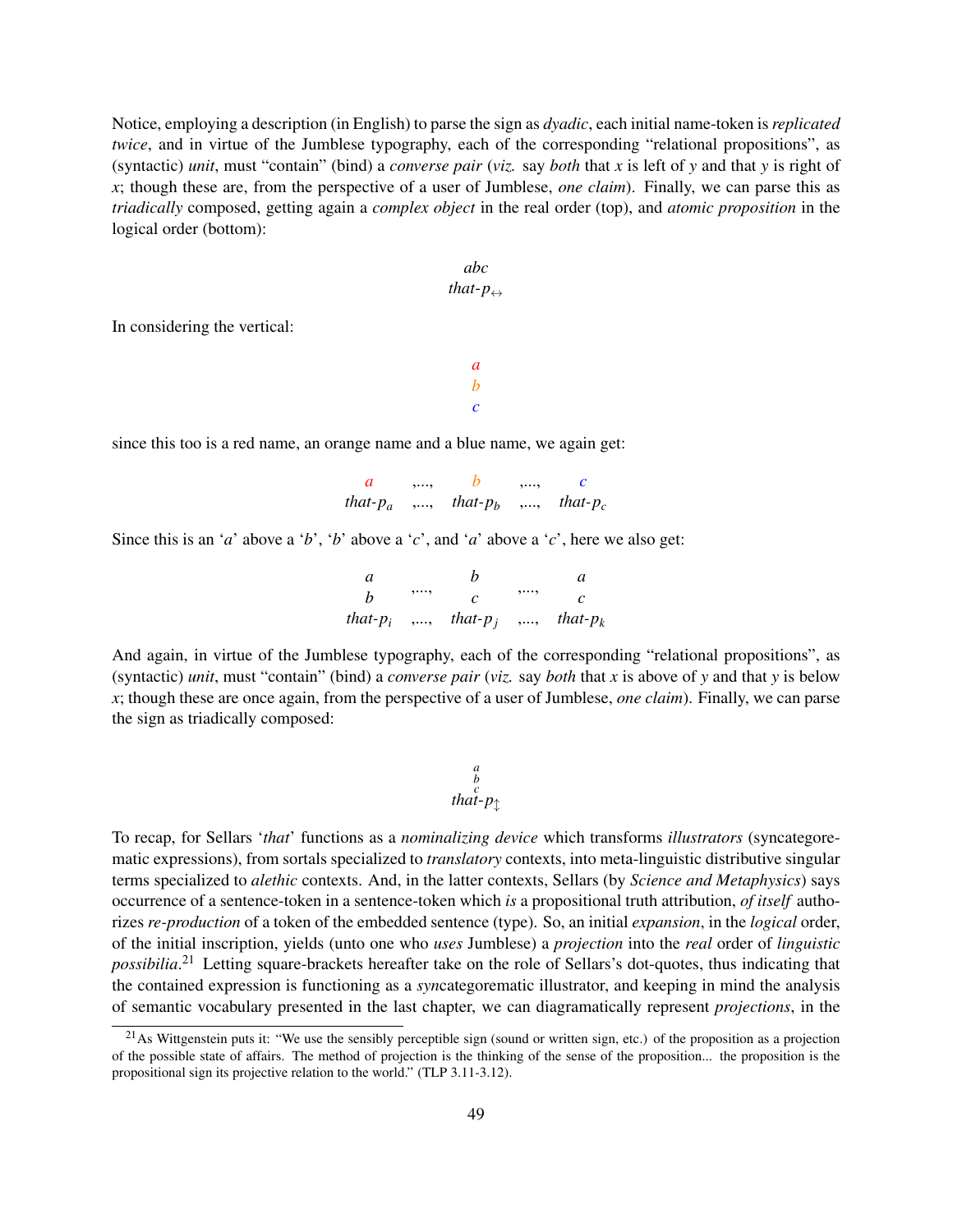sense in which I am using the term, in their full ("mechanical") complexity. In, for example, the monadic case, with something like:

| $a^{\prime}$                      | , , | $\cdot h$        | ,, | $\mathcal{C}$       |
|-----------------------------------|-----|------------------|----|---------------------|
| means (is)                        |     | means (is)       |    | means (is)          |
| $\lceil a \rceil$                 |     | [b]              |    | $\lfloor c \rfloor$ |
| JL                                |     | JL               |    | ⇓                   |
| that- $[a]$                       | ,,  | that- $[b]$      | ,, | that- $[c]$         |
| is true <sub><math>@</math></sub> |     | is true $\omega$ |    | is true $\omega$    |
|                                   |     |                  |    |                     |
| $\langle a \rangle$               |     | < h >            |    | $\langle c \rangle$ |

## 4.5 Type-Identity Commitments

Kimhi acknowledges that "in factualism but not in functionalism, a notion of a form of a particular belongs to logic itself" [14, p. 99]; but he does not take the idea seriously, as Sellars does. The purely formal aspects of the logical syntax of *names* need to be disentangled from a corresponding notion of the form of a particular, and for that some first hand reflection on *naming* is in order. Roughly, in *classifying* part of a complex natural-linguistic object (spatio-temporally localized utterance or inscription) as a *name*, one *asserts* that the part is a *token* of a unique simple sign-*type*; that is, *a determinate repeatable* belonging to a (temporally extended) *token-replicative lineage*. But in attributing *content* to that part as a *name* (*qua* type), one *supposes* that tokens of the type are (matter-of-factually, spatio-temporally) correlated with a unique (typically, extralinguistic) entity.<sup>22</sup> This is simply an observation about what it is to say of a spatio-temporally localized utterance or inscription that it is a *name*, and the observation is a good one I think. Call this dual-undertaking a *type-identity commitment*.

For illustration, imagine reading a mystery novel (autobiography of sorts) wherein the reader is at first led to think of two men as one by way of an overlapping partial description, then (say, around the middle of the first chapter) is led to infer – by a spatio-temporal incompatibility – that there are two characters with the same name: Joe – lest Joe (singular) be in two places at once. Roughly, the novel begins:

I, Joe, am...

until reader encounters something like:

Joe was at *XY Z* at *t*, and saw *o*

then something like:

Joe was at  $X'Y'Z'$  at *t*, and saw *o* 

and so is led to infer that the *sign*:

<sup>22</sup>Whether an individual, or aggregate of individuals.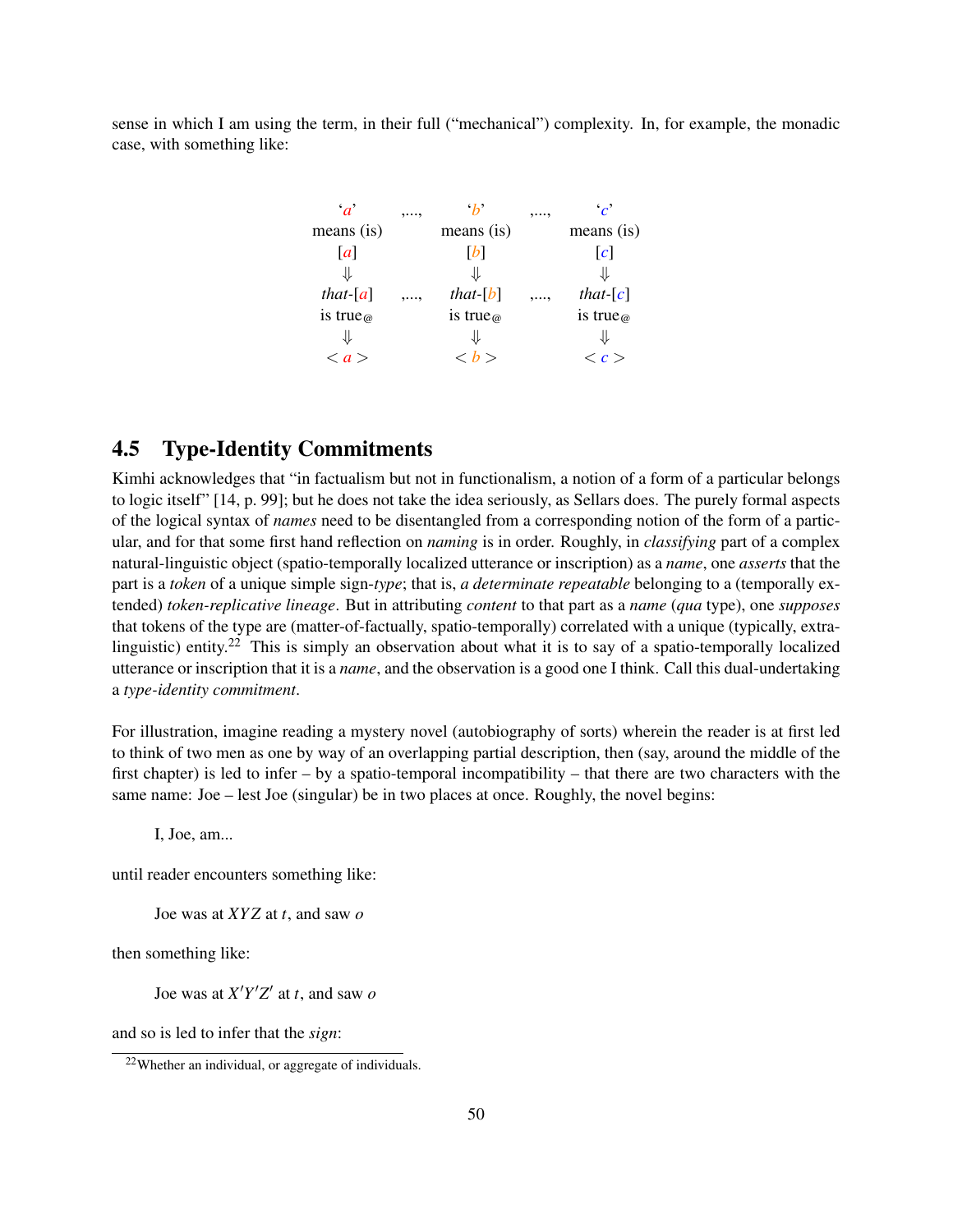Joe

is (matter-of-factually) correlated with distinct individuals.

If this is a coherent narrative structure (as I think it is), then to 'keep with' the *story*, so form two *symbols* (names) from *one* (fixed center of reference), the reader must come to *know* something about the *book*, and form two (terminal) *signs* from *one* (initial) token-replicative lineage. The reader must be led by the author via order of inscriptions in the book and the spatio-temporal structure of event-chains in the story written, to retract – at the "branch-point" – an initially correct type-uniqueness assertion pertaining to the *sign* (that which is perceptible in this: Joe), and to *assert* (hold) that there are two 'Joe'-*signs* (token-replicative lineages) from that point forward in their reading, *in order* to form two *symbols* for *characters* of the *same name*. To 'get' the author's gambit – recognize the significant use in this: Joe – and so the *story* in the *book*, the reader must at this point *also* recognize the *failure* of their earlier supposition of a unique (real) correlate for *things* that *look like* this: Joe; and *suppose* from this point forward that *up to* this point in the story, there *were* (at least two) distinct *Joes*, i.e. persons, which satisfied a certain description correlated with the sign: Joe.<sup>23</sup> The lesson is that for us readers of the 'world story' (the story of *it*, which rains), "names of objects have a function which, like that of the point of origin of a coordinate system, is to be a *fixed center of reference*, a peg, so to speak, on which to hang descriptions<sup>"24</sup> [38, p. 129].

## 4.6 Token Replication

We might take the concept of an *array* and the concept of a *transformation* as primitive, and consider the full array of (logically possible) pairwise co-occurrences (in some linear order) of tokens of (these) Jumblese names: '*a*', '*b*', '*c*', but we do *not* need to consider the *full* array in order to determine the full range of Jumblese *representations* of the things in (2.1). Each name in this dialect of Jumblese *represents* some (unique) thing in the real order. So we are *guaranteed* the success of the *suppositional* part of our typeidentity commitments when using Jumblese, and taken together, our type-identity commitments rule out all possibilities on the diagonal (a thing cannot be beside itself; so too for its Jumblese name):

<sup>&</sup>lt;sup>23</sup>The fictional example can be misleading, however. It is slightly less misleading if one, again, imagines the story to be an *autobiographical* mystery, hand-written by *Joe* (in the first person, beginning "I, Joe, am writing this book..."); but such that *which* 'Joe' this is (which terminal sign-token lineage is bound to the initial token of 'I'), is not revealed til the very end of the book, whereupon we resolve the binding problem introduced at the branch point, and learn (via the story) whose handiwork we have been leafing through from the beginning (i.e. which Joe produced the book).

To further clarify: the reader must be *correct* in their initial type-uniqueness assertion *up to* the "branch" point in the story-book, there being up to that point a single reproductive lineage of tokens that look like this: Joe ; and *incorrect* after this point, there being from this point forward distinct token-reproductive lineages of what was *formerly* a single *sign* (type; *that which* is perceptible in this: Joe). These are plainly assertions about the *book*; concerning a sign-token lineage that must be "forward-branching" in time (i.e. the sensory-motor side of the cognitive activity of the reader) in order for the gambit to work. Yet, the *reader* (as cognitive agent) must also *learn* at this branch point that their *initial* object-uniqueness presupposition (correlated with a now-incorrect typeuniqueness assertion) *fails* (lest some thing be in two places at once), and subsequently – while tracking distinct sign-token lineages in the book – must suppose that there were *distinct* characters, in the *story*, correlated *up to* the branch-point with what we (and the reader, on reflection) know to be a single token-replicative lineage. These are plainly presuppositions that *constitute* the *story*; which (considered for its form) must have a narrative structure that is "backward branching" in time (i.e. the *referential* side of the cognitive activity of the reader), in order for the author to turn the "objectual-identity" trick which is the central theme.

 $24$ Sellars is quick to add: "I certainly do not mean to imply that a system of names is immune to revision."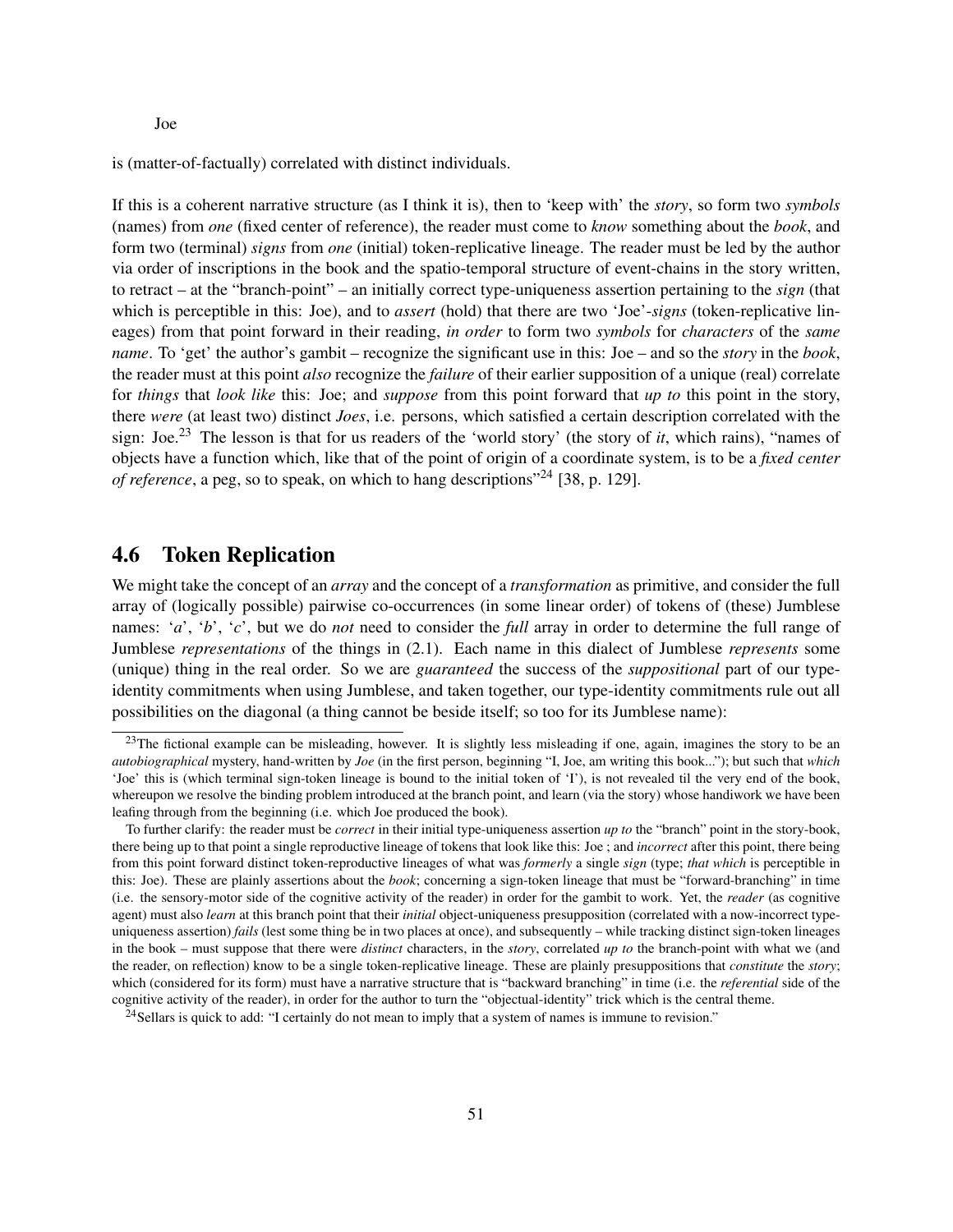| a.                                                                                  |  |
|-------------------------------------------------------------------------------------|--|
| $a \mid \langle aa \rangle \mid \langle ab \rangle \mid \langle ac \rangle$         |  |
| $ b  < ba >   \Longleftrightarrow   < bc >$                                         |  |
| $c \mid \langle ca \rangle \mid \langle cb \rangle \mid \langle \epsilon c \rangle$ |  |

The upshot of insisting that only *things* play a role in the *causal* order is that there cannot be linguistic pictures *of* non-existent, or possible but not actual things. To be an *n-adic* picture is *at least* to be a *thing* matter-of-factually correlated with, and *brought about* in some (causal, historical) way by, *n*-many things pictured. This is just basic to the 'picturing' analogy; its main thrust, so to speak. But then to be a *linguistic picture* of some thing is to be a *token*, i.e. something to be 'met with in space'. So, the Tractarian *Nominalist* demands that type-identity commitments be *ultimately* cashed out in *arrays of tokens*. In other words, that *type* identity reduce to *token* identity, so that a "projection" of linguistic possibilia be made to reduce to a (spatio-temporally localized) complex *wherein* a single token goes proxy for each simple sign *type* (name).<sup>25</sup>

The demand that type-identity reduce to token identity places an important *constraint* on the derivation (construction) of complex Jumblese *representations*. Each name-token at a stage in the constructive process must – given limited initial *empirical resources* – be a *re-*production of an earlier name-token in a *tokenreproductive lineage*, and each 'ancestral' name-token must be *re-presented* at the terminus of each of its lineages.<sup>26</sup> So, we retain what is, I think, correct in Hume's 'copy principle': *natural inference* operates on finite representational resources, which are (by default) preserved under (token) *replication* (over time).

## 4.7 The "Logic" of Representation

#### 4.7.1 Derived Forms

It is tempting to think of:

*a b c*

as expressing something *like* what is expressed by truth-functional combination in building up a complex FOL expression, which we know to be a *conjunction*:

<sup>&</sup>lt;sup>25</sup>For Sellars, the 'world-story' of a language plays an interesting theoretical role. It is a complete schematic history of the world-cum-language formulated *in* the language, but here there is an ambiguity. Jeffrey Sicha characterizes its dual role in Sellars's philosophy as follows: "A world-story is composed of sentences as types. But a world-story *as tokened* is spatio-temporally located and, in one way or another, the sentences of the world-story can be spatio-temporally indexed... [A world-story] is a vast spatially and temporally extended complex entity, a picture of the entire world... which is at one and the same time a spatio-temporal item as tokened and a system of atomic sentences in a language... Sellars's 'formal' concept of a language user is, so to speak, that of the language localized in a spatio-temporal framework... [and] the world-story is developed by the dispositions of the language user being actualized by causal activity of objects (including the language user as such an object)" [39, pp. 54–56]. From this perspective, we can view an inter-linguistic 'propositional framework', or conceptual scheme, from 'outside' as it were; thus, Sellars writes: "We might, to begin with, look at Peirceish 'externally,' and construe the semantical uniformities it involves in terms of the electronic propensities of Peirceish robots, by means of which their tapes are filled with 'information' reflecting their environment and reflected in their behaviour" [41, p. 133].

<sup>26</sup>Generally, we hypothesize that where S symbolizes the *descriptive adicity* of the sign under consideration, and *n* the number of things identified as names in an initial complex, in deriving *projections* from the complex, in order to preserve the status of the projection as a *representation*, tokens must be replicated and complexes transformed so as to preserve the exponential:  $S^n : n \ge 1$ ; i.e. so that for each element of some empirical character in the initial complex, there are  $S<sup>n</sup>$  tokens of a sign of that character for some  $n : n \geq 1$  in the projection.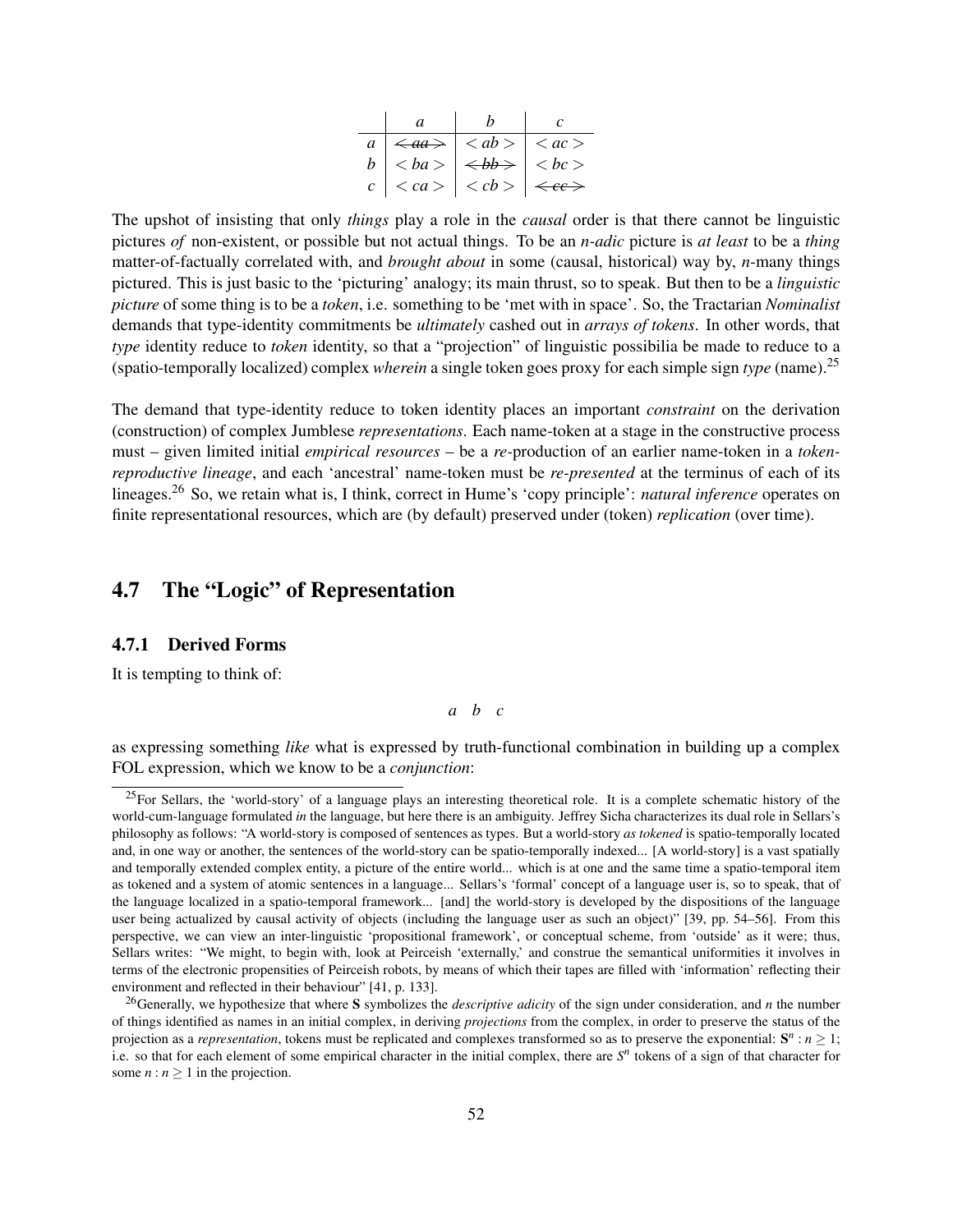and (letting '*A*˘' mean *below*), to think of:

*a b c*

as expressing something like:

$$
aAb \wedge b\breve{A}a \wedge bAc \wedge c\breve{A}b \wedge aAc \wedge c\breve{A}a
$$

*a b c*

so as to think of:

as expressing a conjunction of these conjunctions. But we are not *guaranteed* (by descriptive coverage of FOL) an interpretation of '*L*' and '*R*' as (denoting) a converse pair of transitive asymmetric relations, so fail to *validate* the pairs (rather, 'system') of enthymemetic inferences:

> *I*)  $aLb \land bLc \Rightarrow aLc$  $\begin{matrix} \mathbb{I} & \mathbb{I} & \mathbb{I} \end{matrix}$ *I* 0 ) *bRa* ∧ *cRb* ⇒ *cRa*

nor of '*A*' and '*A*˘', and so fail to validate:

$$
\begin{array}{ccc}\nII) & aAb & \wedge & bAc & \Rightarrow & aAc \\
\updownarrow & & \updownarrow & & \updownarrow \\
II') & b\breve{A}a & \wedge & c\breve{A}b & \Rightarrow & c\breve{A}a\n\end{array}
$$

On the other hand, each of the translations of these expressions into *Jumblese* wears a *generic* "form of representation" on its sleeve, so to speak (c.f. TLP 2.171-172), and a *specification* of this form is the *only* variable, i.e. logico-syntactically relevant contingency. The (perceptible) structure of the symbolism – its direct instantiation of spatial relations by juxtaposition of simple signs on a sheet of assertion – guarantees descriptive coverage for the enthymemetic "inference":

$$
\begin{array}{ccc}\nab & \cdot & bc \\
\downarrow & & \\
ac & & \\
\end{array}
$$

where the  $dot$  – though *like* a conjunction – amounts to a full stop. Noting that we have seen (and parsed) these Jumblese forms already in (4.4), we might express this with the more familiar form:

*that* 
$$
p_f
$$
 and  $p_g \Rightarrow$  *that*- $p_h$ 

but it must be remembered that the 'and' here functions as *punctuation*. The dot (full stop) simply permits *duplicate* name-tokens to occur in (horizontal) linear order, enabling us to represent co-occurrence uniformities resulting from 'cartographical' constraints on the formation of Jumblese signs as (formation) *rules* which pick out *things* of the same description as this: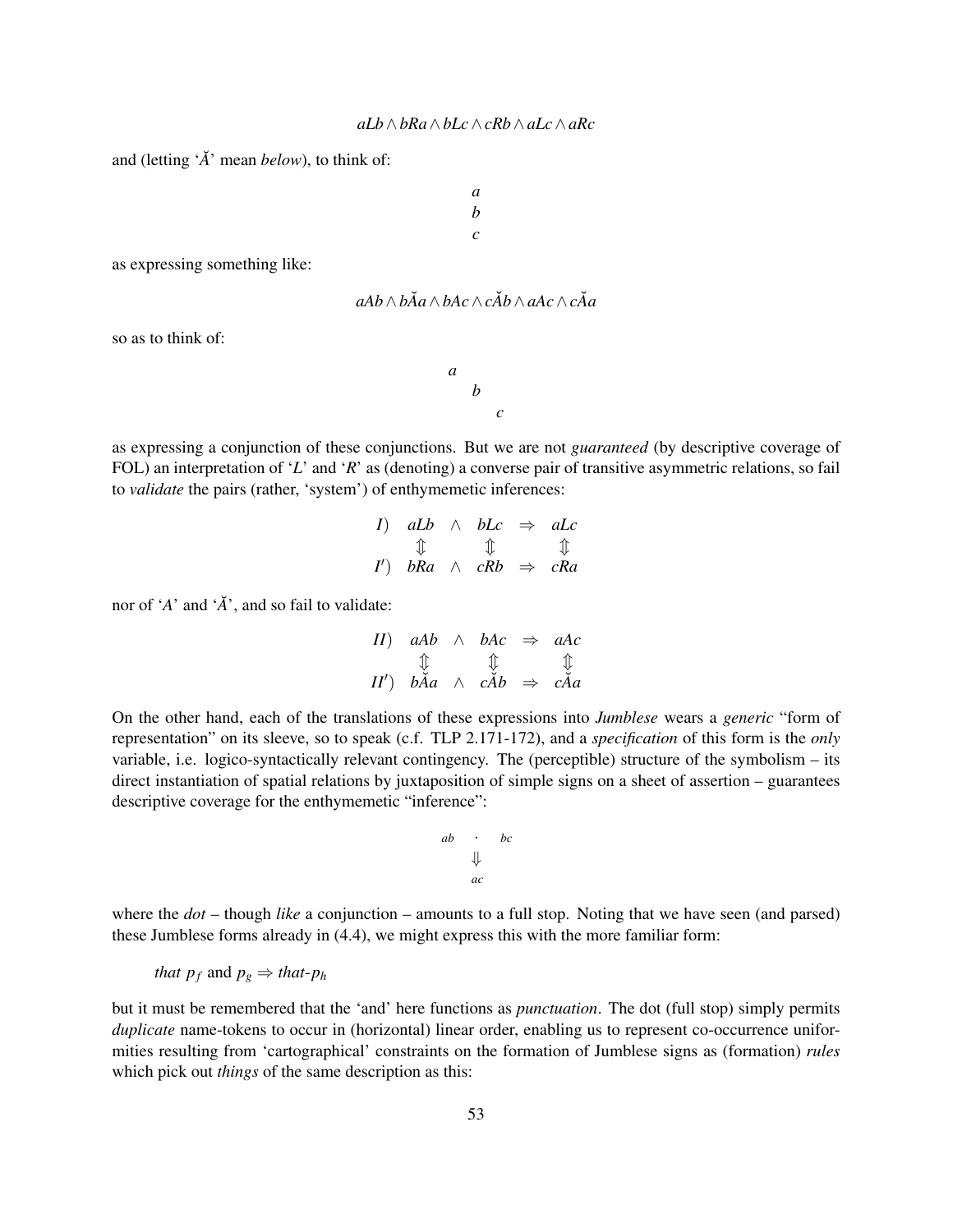*a b c*

to have specifically *predicational* (as opposed to truth-functional) form.<sup>27</sup> Moreover, the (perceptible) structure of the symbolism guarantees descriptive coverage for the enthymemetic "inference":

$$
\begin{array}{ccc}\n a & & \\
 b & & \Rightarrow & a \\
 b & & & c \\
 c & & & & \n\end{array}
$$

where again, the dot is a full stop that permits *duplicate* name-tokens to occur in (vertical) linear order, enabling a user of Jumblese to represent co-occurrence uniformities as formation rules that pick out e.g.:

> *a b c*

as having predicational form; though again *we* might express this with the more familiar form:

*that p<sub>i</sub>* and  $p_j \Rightarrow$  *that-p<sub>k</sub>* 

Now, considering that (in general) we are also guaranteed descriptive coverage for *combinations* of dyadic pictorial complexes, along the lines of:

$$
\begin{array}{cccc} x & \cdot & x \, y & \Rightarrow & x \, y \\ y & \cdot & x \, y & \Rightarrow & x \, y \end{array}
$$

it should be clear that we are guaranteed descriptive coverage for the enthymetic "inference":

$$
\begin{array}{ccc}\n a & b & c \\
 c & a & b & c\n \end{array}\n \Rightarrow\n \begin{array}{ccc}\n a & b & c \\
 b & c & c\n \end{array}
$$

which we might express with the more familiar form:

*that* 
$$
p_{\uparrow}
$$
 and  $p_{\leftrightarrow} \Rightarrow$  *that*- $p_{\uparrow}$ 

noting that here we *derived* a new propositional form for the Jumblese symbolism, indexed to  $p_{\uparrow}$ . The effect of introducing *punctuation* (full stops) into Jumblese is not to be underappreciated. The real *resource* it makes available to one who *uses* the symbolism, is freedom to *duplicate* name tokens, and so to string together *atomic propositional representations* with "synthetic" implications concerning *arbitrary* particulars.

<sup>27</sup>Sellars writes: "The formation rules of the language pick out items having certain *empirical* form to have *logical* form in the sense of *predicational* form, i.e. they function as atomic sentences, but do not, *as functioning in this stratum*, have logical form in the sense of undergoing logical operations (truth-functional combination, quantification), although, as constituents of a *representational system*, they are *subject to* these operations either directly (by wearing, so to speak, another hat) or *indirectly* by being correlated with (translatable into) other designs which are directly subject to these operations." [38, pp. 75–76]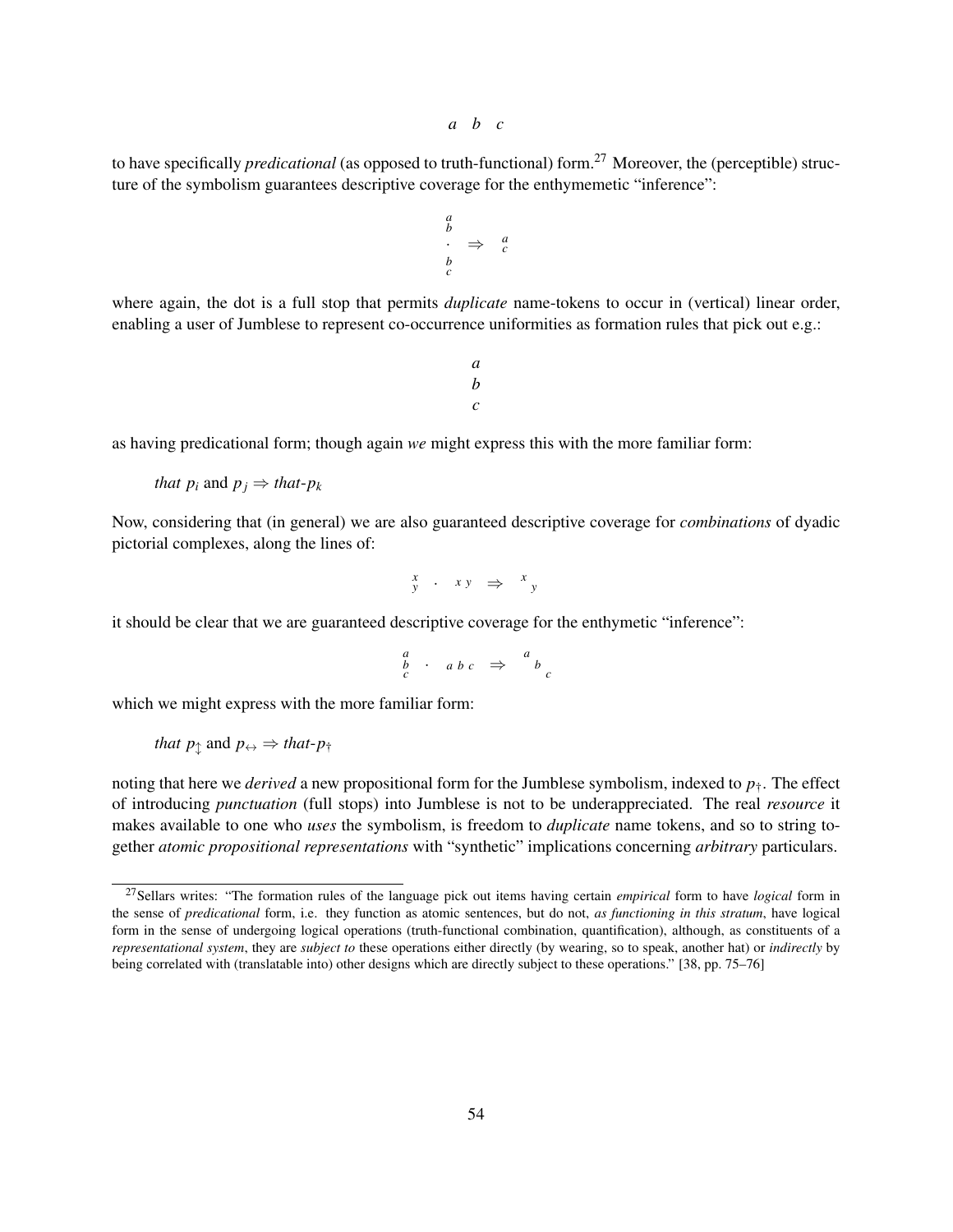#### 4.7.2 Context and Generality

It is difficult to square the thesis that it is only atomic statements which picture, with Wittgenstein's claim that "one can describe the world completely by way of completely generalized propositions, *i.e.* without from the outset co-ordinating any name with a definite object" (TLP 5.526). But we can use the earlier reflections on type-identity commitments and token-replication to elaborate a sense in which "the form of a name reflects the form of the name-bearer, namely, the ways the name-bearer can be" [14, p. 100]. If *names* are fixed centers of reference – "pegs" on which descriptions hang – then *arbitrary* names are *points* in logical space, distinguishable *only* by numerical identity *of the sign* (type), as is *asserted* in undertaking a type-identity commitment (c.f. TLP 5.523).

For context, suppose the Jumblese adopt the following conventions. One may surround any *name* (token) with a "context markup", along the following lines:



Every *name* (token) is associated with *m*-many *copies* (tokens) of a unique simple sign-type (*variable*), where *m* is the number of dimensions in which the symbolism articulates. Given that the fragment of Jumblese under consideration is restricted to two *spatial* dimensions (ways for things to fail to coincide *on the page*), for our purposes each name is associated with two copies of a variable; roughly:

. − · − · − − · *n<sup>i</sup>* · − − · − · − ⇔ ∗ − · − · − − · *x*|*x* · − − · − · −

One may at any time transform the context markup for associated variables, by projecting in a straight line one copy of the variable to each of the boundaries closest to the upper-left dot which 'anchors' the markup, and replacing the line dividing copies of a variable with a syntactic indicator, \*, which marks the origin of a projected variable; or reverse this procedure. Roughly:

> ∗ − · − · − − · *x*|*x* · − − · − · − ⇔ ∴ – · <u>x</u><br>x – · \* · –<br>– · – · –

For any two names,  $n_i$  and  $n_j$ , associated with variables x and y (respectively), in an overlapping contextmarkup (i.e. co-occurrence in context) copies of *x* and *y* may be projected back from the boundary of the markup to blank spaces not filled by a \*; vertically projected names written to the right, horizontally projected names to the left, along the lines of:

> \* - · - · - · - ·<br>- · *n<sub>i</sub>* · - · - -<br>- · - · *n<sub>j</sub>* · -− · − · − · − ⇔ ∗ − · − · − · −  $- \cdot x|x \cdot - \cdot -$ − · − · *y*|*y* · −  $- \cdot - \cdot - \cdot -$ ⇔ . *x y* − · − · − · − *x* − · ∗ · − · − *y* − · − · ∗ · − − · − · − · − ⇔ . − · − · − · − − · ∗ · *xy* · − − · *yx* · ∗ · − − · − · − · −

The resulting two-place open-sentences may then be replaced by propositional variables indexed in accordance with this imperative: enumerate names on the diagonal from the anchor-point out, then in scanning the context from left-to-right, if  $n_1$  is associated with *x* and  $n_2$  with *y*, where an *x* occurs left of *y*, write *p* subscripted with a '1' left of a '2', and so on, along the lines of:

$$
\begin{array}{cccc}\n\ast & xy & - \\
yx & * & - \\
-yx & - & - \\
\end{array}\n\quad \Leftrightarrow\n\begin{array}{cccc}\n\ast & n_1 & \ast & \ast \\
\ast & n_1 & \ast & p_{1,2} & \ast \\
\ast & p_{2,1} & \ast & n_2 & \ast \\
\end{array}\n\quad \Leftrightarrow
$$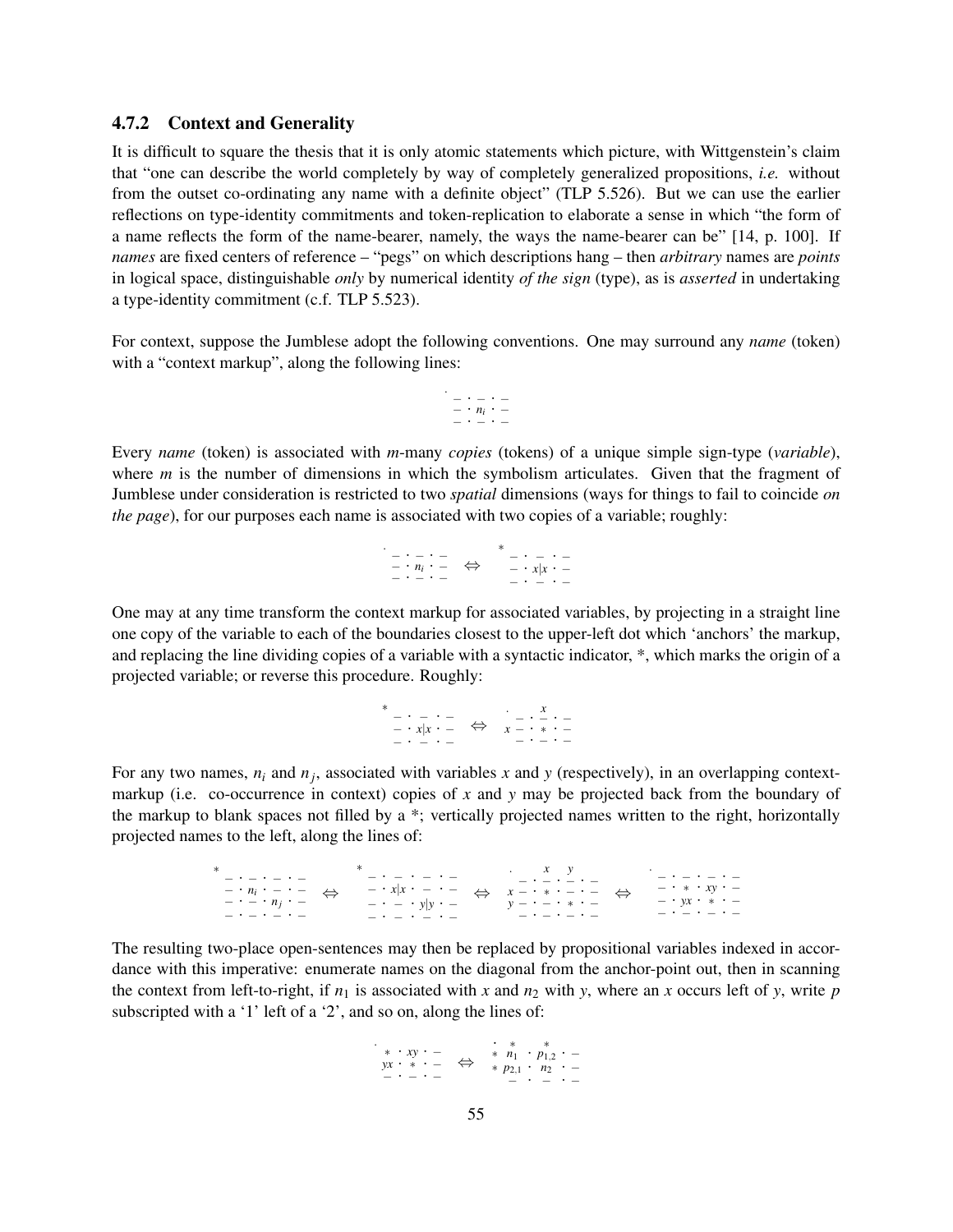Then *generally*, we can make the following moves:

| $n_1 \cdot - \cdot -$<br>$- \cdot n_2 \cdot - \Leftrightarrow$ | $x x \cdot - \cdot -$                           | $\cdot x \quad y \quad z$<br>$\frac{x}{y} - y y - \iff \frac{x}{y} - \frac{y}{y} - \frac{y}{z}$ | $*$ $xy$ $xz$<br>$yx \cdot * \cdot yz$ |  | $\qquad \qquad * \qquad \qquad * \qquad \qquad *$<br>* $n_1$ · $p_{1,2}$ · $p_{1,3}$<br>* $p_{2,1}$ · $n_2$ · $p_{2,3}$ |  |
|----------------------------------------------------------------|-------------------------------------------------|-------------------------------------------------------------------------------------------------|----------------------------------------|--|-------------------------------------------------------------------------------------------------------------------------|--|
| $- \cdot - \cdot n_3$                                          | $z - \cdot - \cdot z   z$ $z - \cdot - \cdot *$ |                                                                                                 | $zx \cdot zy \cdot *$                  |  | * $p_{3,1}$ · $p_{3,2}$ · $n_3$                                                                                         |  |

Now, I *could* have put the naming ceremony on the other end of *this* chain instead:

∗ *x*|*x* · − · − − · *y*|*y* · − − · − · *z*|*z* ⇒ **·** *x* y z<br> *x* ∗ · − · −<br> *y* − · ∗ · −<br> *z* − · − · \* ⇒ . ∗ · *xy* · *xz yx* · ∗ · *yz zx* · *zy* · ∗ ⇒ . ∗ · *p*1,<sup>2</sup> · *p*1,<sup>3</sup>  $p_{2,1}$  · \* · *p*<sub>2,3</sub> *p*<sub>3,1</sub> · *p*<sub>3,2</sub> · <sup>*r*</sup> ≠ ⇒ *n*<sub>1</sub> · − · −<br>
− · *n*<sub>2</sub> · −<br>
− · − · *n*<sub>3</sub>

I also could have put the naming ceremony with which we started on the other end of this essay instead; that is, given a *purely hypothetical* "logical construction" of *the world* – talking about *the* circle, *the* square and *the* triangle, without ever *naming* them, only to say *at the end* of the essay, "the circle is Alice", etc. Had I expressed identity of the object by identity of the simple sign *type* (variable), and allowed myself to freely replicate *tokens* from the outset, rather than expressing identity of the object by the demand that identity of the sign *type* (ultimately) reduce to the identity of the sign *token*, then I could have said *after* the expression, "there is exactly one *x*, which...": and this *x* is  $n_1$  (rather, *a*, c.f. TLP 5.526). But again, it would then have been the *fact-stating description*, given in English (in 2.1) which would have determined that, e.g. '*a*'s represent Alice – which is to *say* (mean), *the circle in* (2.1); and we would be left with a fact-fact correspondence but no "feelers".

#### 4.7.3 Sense and Nonsense

.

Consider again, *in full generality*, our three "derived rules":

*x y* · ⇒ *<sup>x</sup> z y z* and *xy* · *yz* ⇓ *xz* and *<sup>x</sup> <sup>y</sup>* · *x y* ⇒ *<sup>x</sup> y*

and, the *specific* derivation (by pictorial combination) of a propositional form:

$$
\begin{array}{ccc}\n a & b & c & \Rightarrow & a \\
 c & b & c & \Rightarrow & b \\
 c & & & & c\n \end{array}
$$

Now, suppose *instead* of associating each *name* (token) with two copies of a *variable* and projecting these copies to the boundaries of the markup, we simply permit *duplication* of the initial *names* (tokens). Then consider the simplified constructions:

*a* · − · − − · *b* · − − · − · *c* ⇒ ∗ *a*|*a* · − · − − · *b*|*b* · − − · − · *c*|*c* ⇒ · *a b c a* ∗ · − · − *b* − · ∗ · − *c* − · − · ∗ ⇒ . ∗ · *ab* · *ac ba* · ∗ · *bc ca* · *cb* · ∗

and an *interpretation* of the contextualized sign, given what we know of the Jumblese:

.

$$
\begin{array}{cccc}\n a & \cdot & \cdot & \cdot \\
 - & \cdot & b & \cdot \\
 - & \cdot & \cdot & c\n \end{array}\n \quad \text{means (is)} \quad\n \begin{array}{cccc}\n x & * & * & * & * \\
 * & a & \cdot & + & \cdot & + \\
 * & \sim & \cdot & b & \cdot & + \\
 * & \sim & \cdot & \sim & c\n \end{array}
$$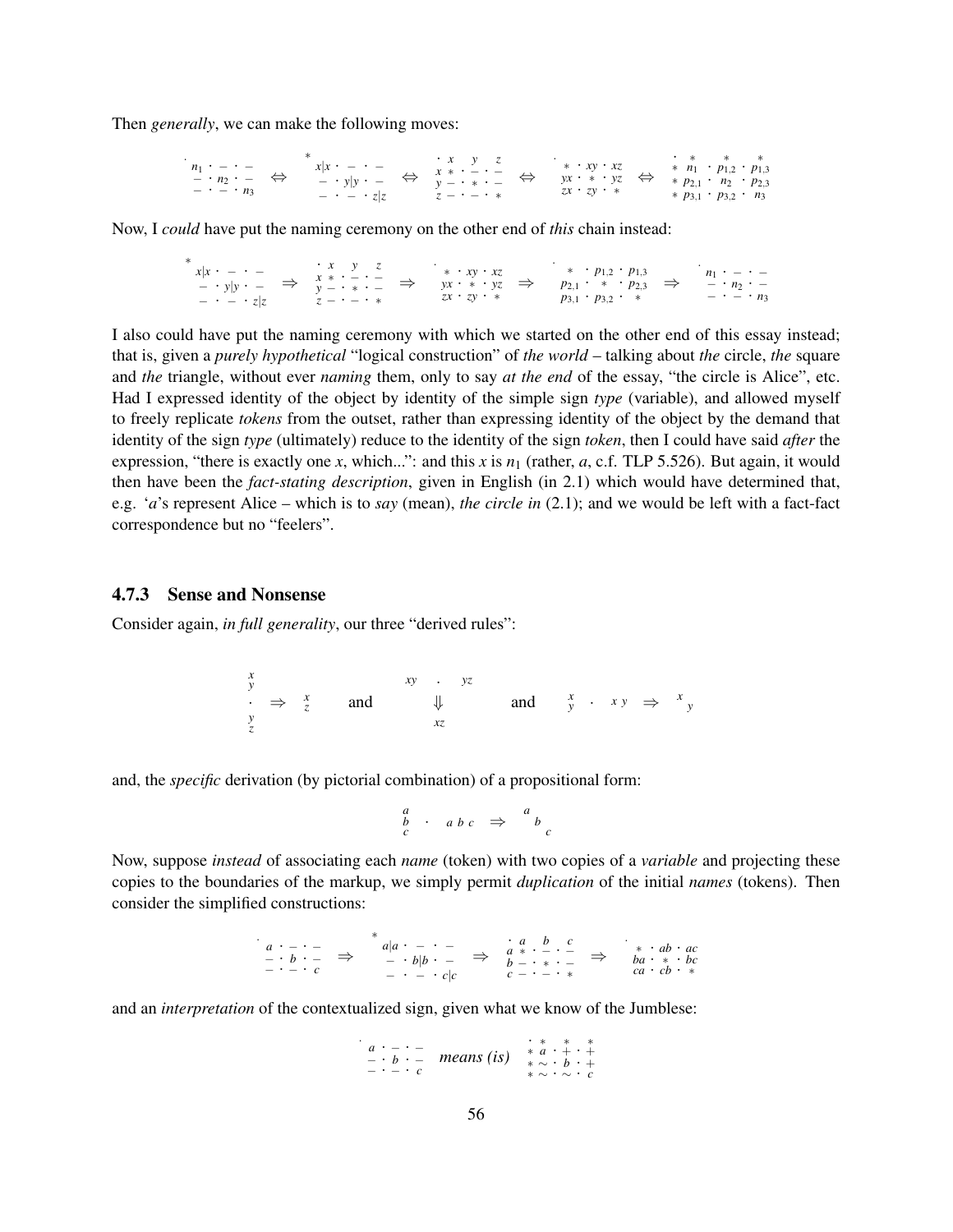*That*, for users of this dialect of Jumblese, everything below the diagonal is *nonsense*, is guaranteed by *diagonal* juxtaposition of the *names*, and the conventions thus far established.<sup>28</sup> Observe that in the above arrays, the *dots* had the function of dividing *columns* thus encouraging a reading of the array from left to right. It should be increasingly clear that the above arrays can however be read in two dimensions. Try this: rotate your head ninety degrees counter-clockwise, and imagine the simple signs rotating with it to view the vertical. The result of the reverse *translation* (from vertical to horizontal), is the following construction:

. − · − · *a* − · *b* · − *c* · − · − ⇒ ∗ − · − · *a*|*a* − · *b*|*b* · − *c*|*c* · − · − ⇒ · *c b a a* − · − · ∗ *b* − · ∗ · − *c* ∗ · − · − ⇒ . *ca* · *ba* · ∗ *cb* · ∗ · *ab* ∗ · *bc* · *ac*

So, we might imagine that the Jumblese read:

*like* we read this:

| $* \cdot ab \cdot ac$ .<br>$ba \cdot * \cdot bc \quad \textit{IS}$<br>$ca \cdot cb \cdot *$ | * * * *<br>* $a + + +$<br>$*\sim \cdot b \cdot +$<br>$\star \sim \cdot \sim \cdot c$ | and | $ca \cdot ba \cdot *$<br>$cb \cdot * \cdot ab$ is<br>$\ast \cdot bc \cdot ac$ | * * * *<br>$*\sim\cdot\sim\cdot a$<br>$*\sim \cdot b \cdot +$<br>$\ast$ c $\cdot$ + $\cdot$ + |
|---------------------------------------------------------------------------------------------|--------------------------------------------------------------------------------------|-----|-------------------------------------------------------------------------------|-----------------------------------------------------------------------------------------------|
|---------------------------------------------------------------------------------------------|--------------------------------------------------------------------------------------|-----|-------------------------------------------------------------------------------|-----------------------------------------------------------------------------------------------|

*a b c*

But notice, from the Jumblese perspective, in:

$$
\begin{array}{cccc}\n\cdot & * & * & * \\
\ast & - & \cdot & - & \cdot & a \\
\ast & - & \cdot & b & \cdot & - \\
\ast & c & \cdot & - & \cdot & - \\
\end{array}
$$

the diagonal juxtaposition of names again ensures that everything below the diagonal is *nonsense*. Unto the Jumblese, the vertical array looks rather like this:

.

| $^\ast$                    | a<br>b                | a<br>$\overline{c}$ |
|----------------------------|-----------------------|---------------------|
|                            |                       |                     |
| b<br>a                     | $\ast$                | b<br>$\ddot{c}$     |
| ٠                          |                       |                     |
| $\mathcal{C}_{0}^{2}$<br>a | c<br>$\boldsymbol{h}$ | $^\ast$             |

So, the correct *construction* is instead:

|  | $*$ $a b$ $a c$                                                                                                                                                                                                                    |                              |  | $*$ $a \t a \t a$                                 |                                                           |  |  |  | $*$ $a \rightarrow c$                 |  |
|--|------------------------------------------------------------------------------------------------------------------------------------------------------------------------------------------------------------------------------------|------------------------------|--|---------------------------------------------------|-----------------------------------------------------------|--|--|--|---------------------------------------|--|
|  |                                                                                                                                                                                                                                    | <b>Contract Contract Ave</b> |  |                                                   |                                                           |  |  |  |                                       |  |
|  | $b\ a$ $\ast$ $b\ c$                                                                                                                                                                                                               |                              |  | $\begin{array}{ccc} b & * & b \\ a & \end{array}$ |                                                           |  |  |  | $b$ <sub>a</sub> $*$ $b$ <sub>c</sub> |  |
|  | $\bullet$ . The contract of the contract of the contract of the contract of the contract of the contract of the contract of the contract of the contract of the contract of the contract of the contract of the contract of the co |                              |  |                                                   |                                                           |  |  |  |                                       |  |
|  | $c\ a\quad \cdot\quad c\ b\qquad \quad \ast$                                                                                                                                                                                       |                              |  |                                                   | $\begin{array}{ccc} c & . & c \\ a & . & b \end{array}$ * |  |  |  | $c_a$ $b_c$ *                         |  |

<sup>28</sup>That we give this interpretation is (the dull edge of) what is *contingent* in a symbolism; it gives us a "bit" of information. The Jumblese *could* have written an 'x' right of a 'y' / 'y' left of an 'x' to say *that* x is left of y; and the propositional *sign*: *ab*, understood *just* as an isomorphic image of *something* (a possible *state of affairs*), *can* be used to make contradictory claims. This is just to say that *which* claim *is* made is a matter of *historical* contingency, traceable through a description of the token-reproductive lineages it terminates to their collective genesis in (2.1).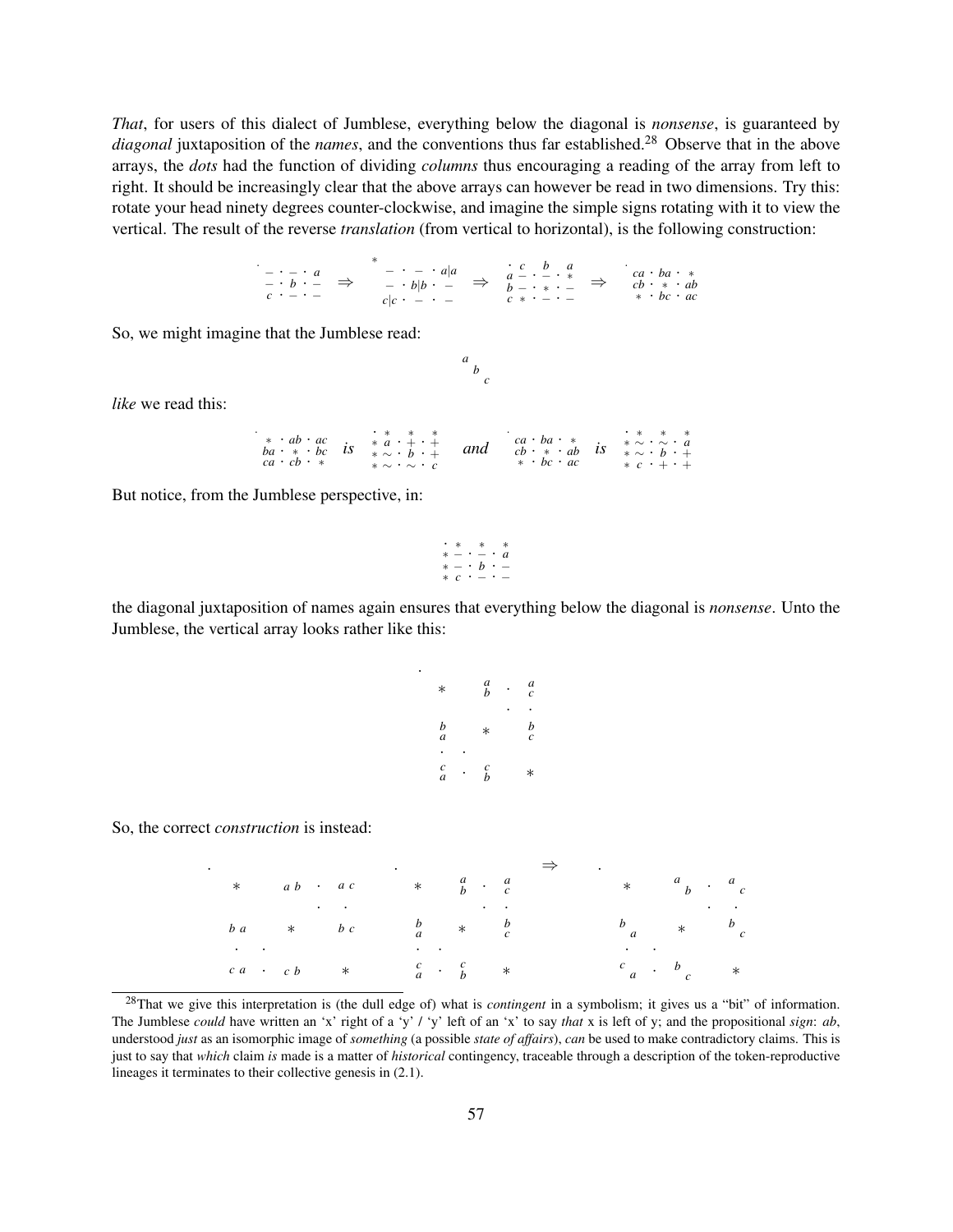and an *interpretation* of the contextualized sign, given what we know of the Jumblese, looks rather like this:

$$
\begin{array}{cccc}\n a & - & & \vdots & * & * & * & * \\
 - & b & - & \text{means (is)} & & * & \ddots & * \\
 - & - & c & & & * & \ddots & * \\
 \end{array}
$$

*That* everything *below and left of* the diagonal in this construct is *nonsense*, is again guaranteed by the diagonal juxtaposition of the names. Thus, the simple demand for a reduction of *type-identity* to *token-identity* enables us to differentiate – by application of our derived rules – between *sense* and *nonsense*.

Perhaps further clarity can be arrived at by considering the specifically propositional form of our linguistic analogues of *simple* ideas. Consider this construction instead:

$$
a \cdot b \cdot c \cdot b \cdot ab \cdot c \Rightarrow \frac{a}{c} \cdot ab \cdot c \Rightarrow \frac{a}{c}
$$

We cannot here use our derived rules together with a context markup to construct an interpretation-incontext of the final inscription, because we are not left with *names*, or *variables*, but items with *monadic atomic propositional form* ("monadic atomic facts"). However, we *can* employ the initial indexing in (4.4) to *decompose* these forms into *non-arbitrary names* with which to construct a predicational form; and we thereby obtain an "Archimedean point", of sorts. In *parsing* the initial signs monadically, we indexed this:  $a -$  to this:  $p_a$ ; this:  $b -$  to this:  $p_b$ ; and this:  $c -$  to this:  $p_c$ . So, co-indexing these with individual constants to form *non-arbitrary* names,  $n_a$ ,  $n_b$ ,  $n_c$ , (with the sense of "*the* circle", etc.) we can construct the "nominal reduction":

*a* · *b* · *c* · *a b c* · *a b c* ⇒ *a b c* ⇒ *na nb nc* ⇒ · ∗ ∗ ∗ *na a* ·*b a* ·*c nb b* ·*c nc*

Again, I leave it up to the world to determine *that* (for users of *this* dialect of Jumblese), the other side of the diagonal is *nonsense*. In parsing the (horizontal) sign dyadically, we indexed this: *ab* – to this: *p<sup>f</sup>* ; and this: *bc* – to this:  $p_g$ ; and this:  $ac$  – to this:  $p_h$ . And in parsing the (vertical) sign dyadically, we indexed this:  $\frac{a}{b}$  – to this:  $p_i$ ; and this:  $\frac{b}{c}$  – to this:  $p_j$ ; and this:  $\frac{a}{c}$  – to this:  $p_k$ . So, we might translate the above as:

$$
(p_a \wedge p_b \wedge p_c) \wedge (p_i \wedge p_j \wedge p_k) \wedge (p_f \wedge p_g \wedge p_h) \Rightarrow p_{\updownarrow} \wedge p_{\leftrightarrow} \Rightarrow p_{\uparrow}
$$

thus abstracting away from the *shapes* of the things in (2.1) by dropping the reference to  $p_a$ ,  $p_b$  and  $p_c$ .

But we must not abstract away from the *specificity* of the three designs we traded for three (subscripted) tokens of '*n*' in the above reduction. In this dialect of Jumblese, the *material* incompatibility of, e.g. *red* and *blue* as monadic characteristics of a simple thing – or in traditional terms, the *compresence* of Redness and Blueness in a (simple) particular – *corresponds* in an interesting way to the incompatibility of *triangular* and *circular* as determinations of a thing – or in traditional terms, the *compresence* in a particular of Triangularity and Circularity (whether I, you, or anyone ever encounters it); thus ensuring that the *discernability* of a thing *represented* corresponds to the *discernability* of the sign-tokens which *are* its linguistic representatives. We are *guaranteed* the success of the *suppositional* part of our type-identity commitments in attributing content to the Jumblese simple signs by the very structure of this document (with *the* extra-linguistic *world* restricted to 2.1). So the effect of the reduction above, is better represented in the following: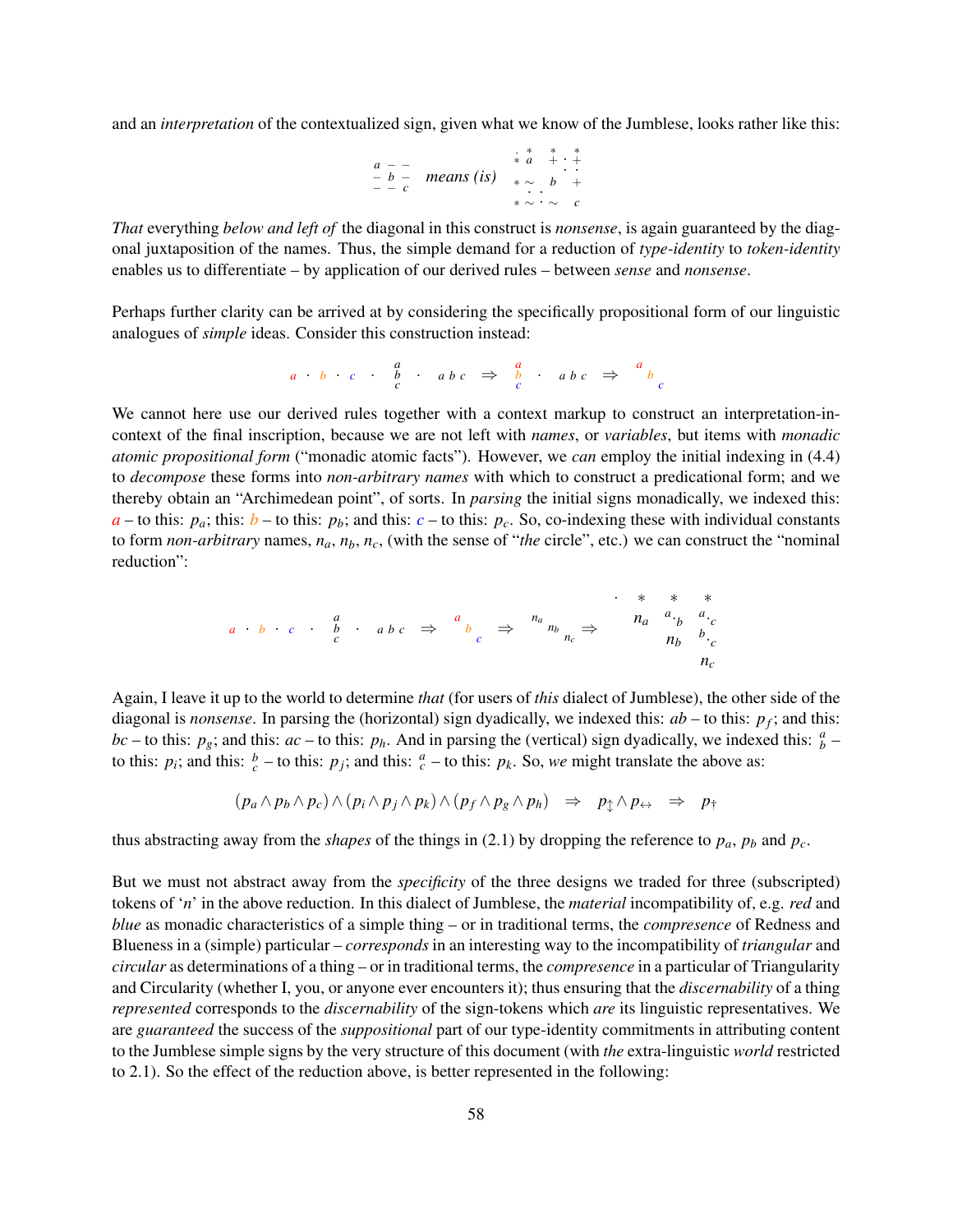

where the '*o*'s represent objects which are *supposed* to be matter-of-factually correlated with tokens of (distinct) simple sign-types, and differences in colour represent differences in (monadic) descriptive characteristics (shape) by which the *things* in 2.1, that (by hypothesis) played a causal-historical role in the generation of token-reproductive lineages '*a*', '*b*' and '*c*', are distinguishable. Again, given the initial indexing in 4.4 we might *translate* this along the lines of:

$$
(p_a \wedge p_b \wedge p_c) \wedge (p_i \wedge p_j \wedge p_k) \wedge (p_f \wedge p_g \wedge p_h) \Rightarrow (p_a \wedge p_b \wedge p_c) \wedge (p_{\updownarrow} \wedge p_{\leftrightarrow}) \Rightarrow p_a \wedge p_b \wedge p_c \wedge p_{\uparrow}
$$

where the '∧'s function as mere punctuation. And again, I had a *choice* to make at the outset of this essay in setting up the Jumblese conventions, but leave it up to *the world* to determine *that* we (now) construct complex representations of things in accordance with the schema:

|       |                            | $\ddot{\phantom{0}}$ | $\ast$ | $*$                           |                               |
|-------|----------------------------|----------------------|--------|-------------------------------|-------------------------------|
|       | $\frac{a}{b}$ = means (is) |                      |        | $n_a \quad o \quad o \quad o$ |                               |
| $  c$ |                            |                      |        |                               | $n_b \rightarrow \cdot \cdot$ |
|       |                            |                      |        |                               |                               |

and so in effect rule out:

|  | * * * *                       |       |     |  |  | $\cdot$ * * *                 |       |  |
|--|-------------------------------|-------|-----|--|--|-------------------------------|-------|--|
|  | $n_a \quad o \quad o \quad o$ |       | and |  |  | $n_a \quad o \quad o \quad o$ |       |  |
|  | $n_b$ $^o$                    |       |     |  |  | $n_b$ $^o$ $^o$               |       |  |
|  |                               | $n_c$ |     |  |  |                               | $n_c$ |  |

as *nonsense*. <sup>29</sup> Yet, the *extra-linguistic* world has here been restricted to a few figures on the page; so I leave it to the *reader* to track *how* this is so, with "feelers" (that is, token-replicative lineages) reaching through (4.4) and (2.3) all the way back to the *things* arrayed in (2.1).

#### 4.7.4 Error

Wittgenstein ends his notebook entry for 11/26/1914 with the following remark:

It is the dualism, positive and negative facts, that gives me no peace. For such a dualism can't exist. But how to get away from it?

All this would get solved of itself if we understood the nature of the proposition.

The following day, he picked where he left off:

<sup>29</sup>The Jumblese *could* have written an *orange* name, or a *blue* name, to say that the thing named is *circular*, and a *red* name or a *orange* name to say that the thing named is *triangular*, etc. Again, this is just so say that *which* claim is made by, e.g.: *c*, is a matter of *historical* contingency.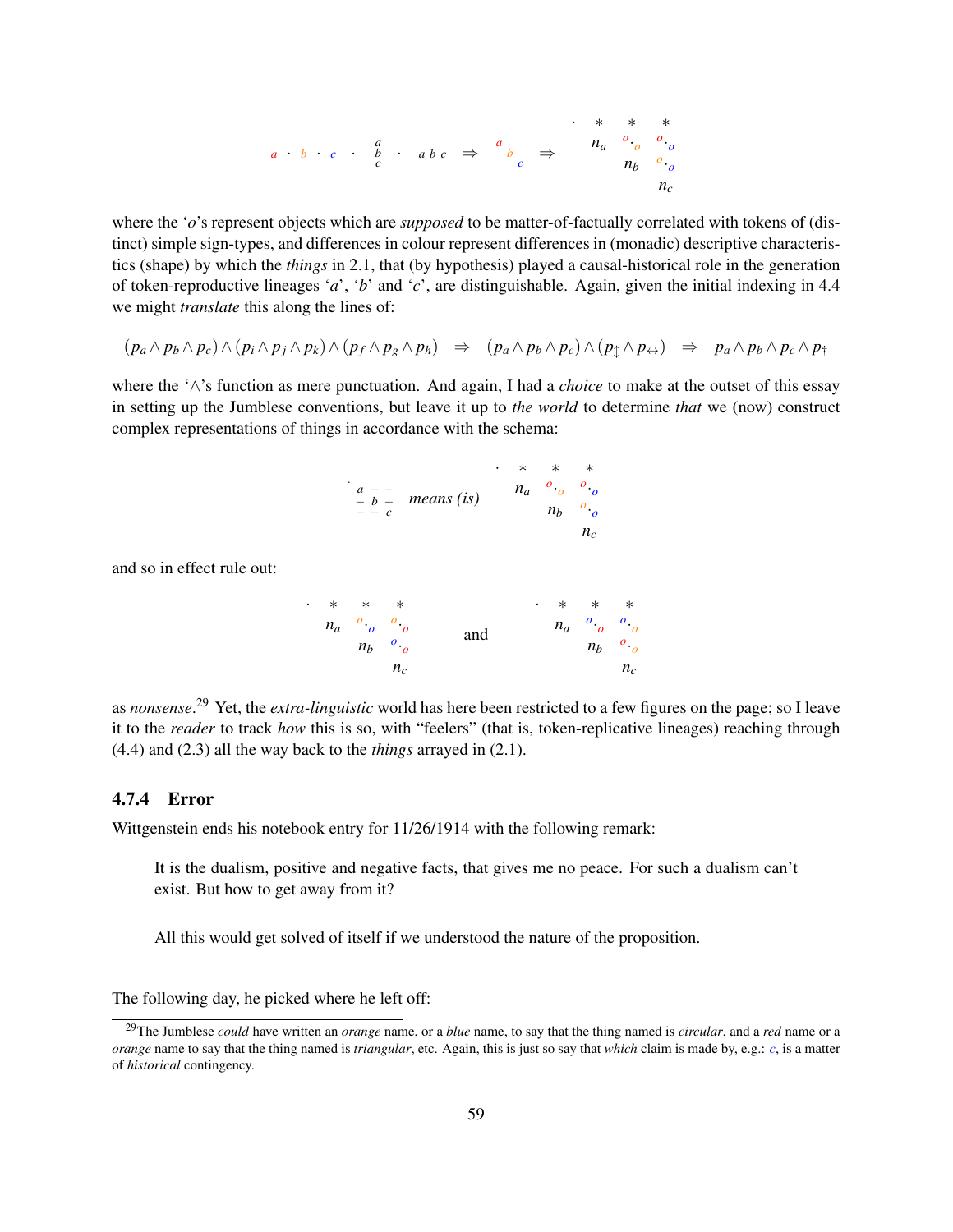The dualism of positive and negative that I feared does not exist, for  $(x)$ . $\phi x$  etc. etc. are neither positive nor negative... By making a distinction – as we do in any possible notation – between ∼ *aRb* and ∼ *bRa* we presuppose in any notation a particular correlation between argument and argument place in the negative proposition; the correlation gives the prototype of the negated positive proposition...

Can one negate a *picture*? No. And in this lies the difference between picture and proposition... In short: I can only deny that the picture is right, but the picture I cannot deny.

*By* my correlating the components of the picture with objects, it comes to represent a situation and to be right or wrong. (E.g., a picture represents the inside of a room, etc.) [50, pp. 33–34]

Here is how I think we should make sense of this over-night insight. By tracking the token-replicative lineages it terminates back to their collective genesis in (2.1/2.3), one may check that:

> *a c b*

represents things *as other than they are*. The positive (atomic) predication, *qua* act in which a naturallinguistic object is produced, *fails* in this case *because* Carol is triangular. *Triangular* and *circular* are incompatible determinations of a thing, *so* (we say) Carol is *not* circular.<sup>30</sup> But the simple negative is a much *weaker* claim. Some thing (arbitrary simple particular) which is *not* circular, *must* be triangular, *or* square, *or*... etc.<sup>31</sup> Yet, the defeater of the atomic positive predication (*qua* productive act) is not *the fact* that things are *not* as the sign depicts them, but *the things*, which are *other than* as the sign depicts them. Again one may check – by tracing these *names* back to (2.1) – that:

*b*

*c*

*a*

represents things *as other than* they *are*. That is *because* e.g. *the square* (in 2.1), while left of *the triangle* and below *the circle* which is left of the triangle (as correctly depicted above), is also *below* the triangle. So, we say, the inscription (or diode emitted light) above *represents* things, but does not *correctly picture* them; the sign tells it aslant, as it were.<sup>32</sup> *The* square is *not* above *the* triangle; but this is again a much weaker claim. In a two-dimensional world, *some thing* (arbitrary particular) which is *not* above another thing, *must*

 $30$ Millikan writes: "Unless we can show that a negative state of affairs is other than the non-existence of a positive state of affairs, we will only have come round in a circle... What it is for one thing not to be the case is, always, for something or other *else* to be the case... For one thing not to be the case is for some contrary thing to be the case. [20, p. 222]

<sup>&</sup>lt;sup>31</sup>Sellars writes: "Basic factual predicates come in families of competing predicates, one or the other of which must be satisfied by *every* object which *can* satisfy a predicate of that family. If *a* is not  $F_1$  it must be  $F_2$  or  $F_3$ ... Thus one misses the point if one argues that a contradiction picks out all pictures on the grounds that "a contradiction implies every proposition... contradictions pick out no pictures for, to use a metaphor and an Irish Bull, the pictures they pick out are red and green all over." [41, p. 115]

<sup>&</sup>lt;sup>32</sup> To say that a linguistic object *correctly* pictures a nonlinguistic object in the manner described above is not to say that the linguistic object is *true*, save in that metaphorical sense of 'true' in which one geometrical figure can be said to be a "true" projection of another if it is drawn by correctly following the appropriate method of projection... If it is objected that to speak of a linguistic structure as a *correct* projection is to use normative language and, therefore, to violate the terms of the problem, which was to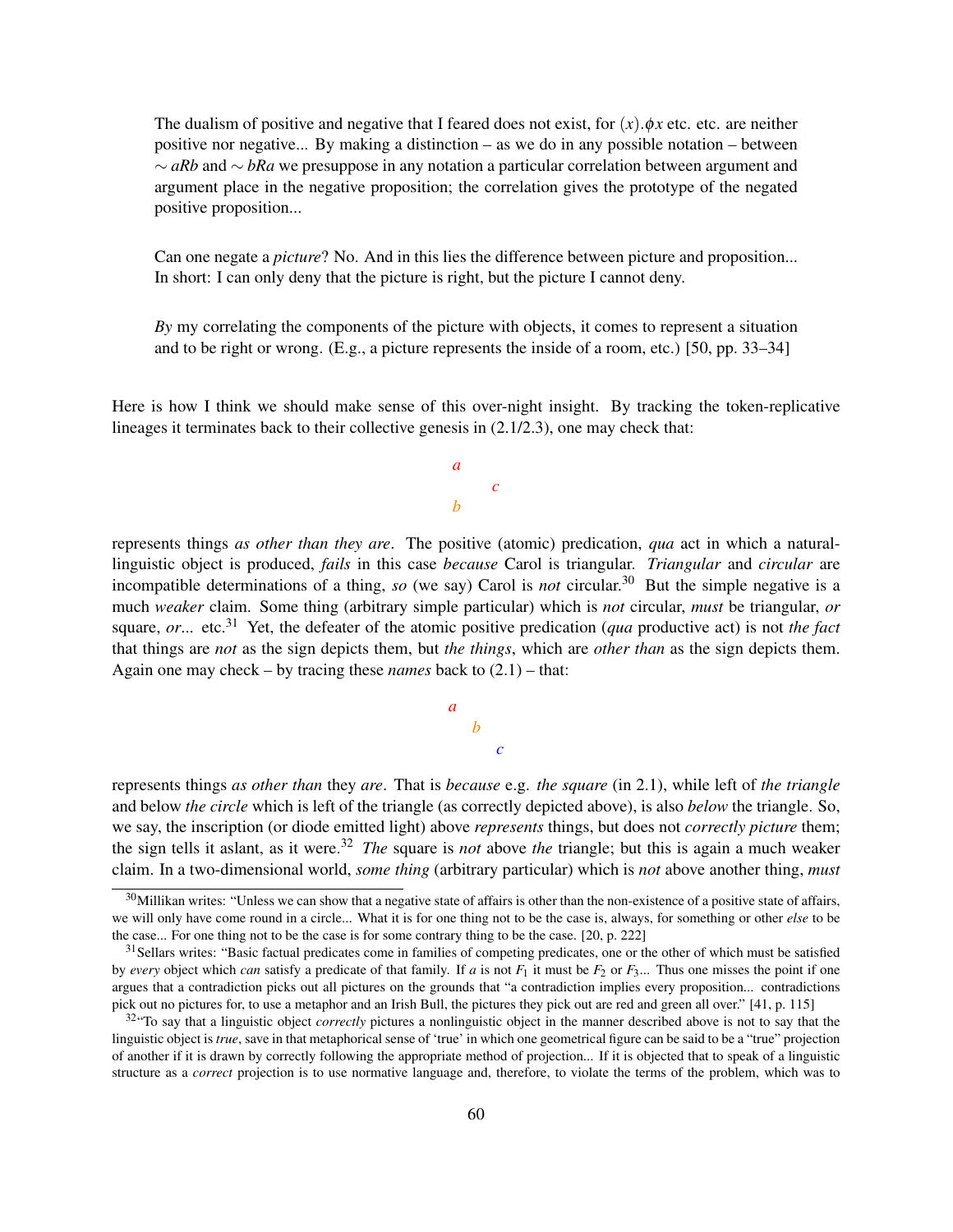be left of it, *or* right of it, *or* above it, or some combination of these, and it is up to *us* to determine which. I then agree with Millikan's analysis:

The negative operates upon the logical predicate of a sentence only and does not affect the sense – the mapping rules for – its logical subject term or terms... The operator 'not' customarily reverses the sense of that part of the logical predicate of a sentence that is contained in its grammatical predicate, so that this part now must correspond to a contrary of its ordinary *in re* value. But it is clear that there is no *particular* contrary of this *in re* value that the negative sentence must map. *'Not'* turns a definite predicate into an indefinite one. [20, pp. 227–228]

Finally, I am in a position to conclude this Sellars-inspired response to Kimhi's criticisms of c-factualism. Recall, Kimhi objected to the c-factualist's reliance on *spatial models*. I have argued that Sellars is *not* a cfactualist, but explicitly a *nominalist* for whom *fact-talk* is material mode meta-linguistic speech. However, I have retained a certain emphasis on *spatial models* in offering an alternative view from the ontology of the subject. Recall, Kimhi claims that:

The c-factualist's appeal to spatial models as capable of displaying, in a primitive manner, the way that propositional signs are supposed to represent, rests on a misunderstanding of the use of a complex of items as a representation, i.e., a model... [I]n seeing a complex as a model, we incorporate it into a negatable proposition of the form: things stand thus ("thus" is to be understood as latching onto the complex here). Hence, spatial models cannot be taken as primitive representations that, through their simplicity, disclose the nature of propositional representations. [14, pp. 105–106]

But this construal of the appeal to spatial models is, frankly, not fair to the c-factualist's *ends* in taking the *truth* (or falsity) of a proposition, *qua combination* of *names*, to depend on a corresponding *combination* (or separation) of *things* (i.e. name-bearers) [14, pp. 101–102]. When the c-factualist (or Tractarian Nominalist) says things stand *thus*:

#### *a b c*

they do not simply want to deny that things do *not* stand thus. In taking the truth (or falsity) of an *empirical* proposition to depend on a correspondence between combinations of *names* and combinations of *things*, one wants to capture what is *contingent* in a symbolism, so that *things-in-the-world* get into it from the start. The impulse is this: if I say (mean), *things stand thus*, I am wrong *because* things stand *else*, and because one *ought* (for practical purposes) figure out how things are, and form the *correct* picture of them. From a *description* of (2.1), e.g. in Jumblese:

 $a \cdot b \cdot c \cdot a \cdot b \cdot c \cdot b$ 

define "picturing" as a relation *in rerum natura*, the answer is that, while to say of a projection that it is *correct* is, indeed, to use normative language, the principle which, it will be remembered, I am taking as axiomatic [i.e. that semantical rules are reflected in uniformities of performance] assures us that corresponding to every espoused principle of correctness there is a matter-of-factual uniformity in performance. And it is such uniformities, which link natural-linguistic objects with one another and with the objects of which they are the linguistic projections, that constitute picturing as a relation of matter of fact between objects in the natural order." [46, p. 220]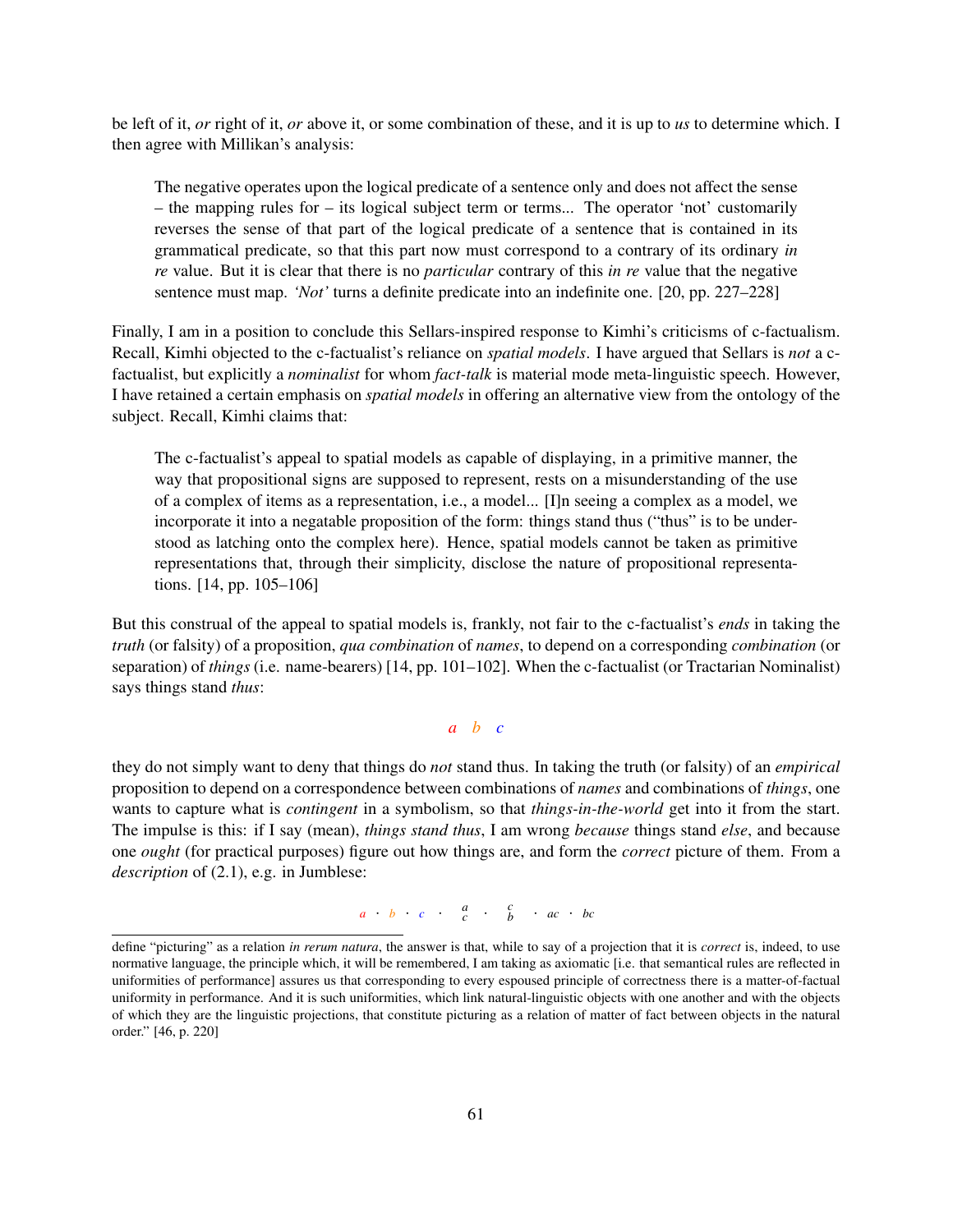*I* can (and should, as if *our* next meal depends on it) re-construct the *correct* pictorial complex, making the *names*, like the *things*, stand *otherwise*, and reducing type-identity to token identity in the course of constructing (deliberately producing) this complex representation:<sup>33</sup>

$$
a \cdot b \cdot c \cdot a \cdot b \cdot ac \cdot bc \Rightarrow a \cdot bc \Rightarrow a \cdot bc \Rightarrow a \cdot bc
$$

This, I think, is more fair a reading of the *ends* shared by the c-factualist and Tractarian Nominalist. In saying: *things stand thus*, one is at least denying that things stand *else*, and in denying that things stand thus, one is at least asserting that things stand else. The real *claim* then is that "thus, or else" is distinct from, and more primitive than, "thus, or not thus". In saying *things stand thus*:..., one does not (from this perspective) bring the propositional sign (qua complex) into a *negatable* propositional form ('thus' latching onto the complex), but into the *defeasible* form of a judgement concerning the *correctness* of a picture. That is, a judgement concerning how the names *ought to be*, which specifies a complex representation, or projectioninto-language of *things*, generated in accordance with a fantastically complex method of projection.<sup>34</sup>

 $33$ Ultimately, then, to appreciate the ("inflationary") dimension of picturing in Sellars's systematic philosophy of language, one must take into account a distinct "sub-game" in addition to his analysis of semantic vocabulary, as is remarked on by Devries in characterizing the connection of *truth* and *picturing* in Sellars. Devries writes: "It is a role of first-level, atomic, matter-of-factual statements to picture... In general, we pronounce sentences true when they are authorized by the rules of the language game, but an empirically meaningful language game must contain a subgame, the rules of which effectively require the construction of a map, a representation of the world related to the world in naturalistically respectable ways... [as for Sellars] any empirically meaningful language must be embodied in structures in the world, parts of which bear an non-intentional representation relation to the rest of the world" [8, pp. 55–56].

 $34$ The apparent simplicity of names once again draws attention away from the hidden complexity of our type-identity commitments; and so the fact that a judgement about *names* is a judgement concerning spatio-temporally localized utterances and inscriptions *qua* determinate repeatables belonging to a *system* of atomic representations.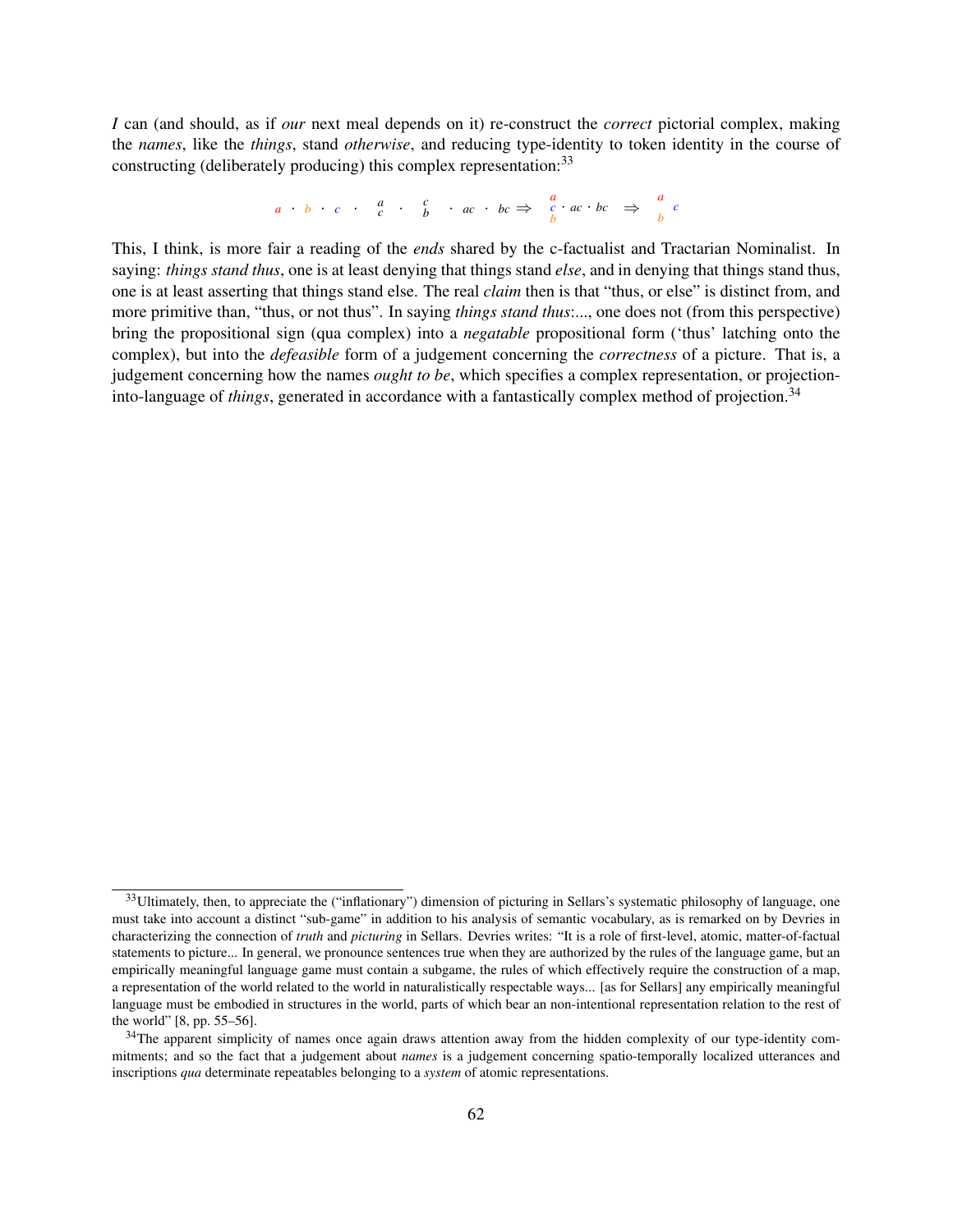## Chapter 5

# Concluding Summary

I have drawn out Sellars's arguments against certain influential views about the nature of propositional form and content which guided inquiry into *meaning* (generally) and *meanings* (plural) in twentieth century analytic philosophy. At the core of this enterprise was a *diagnostic* thesis:

The standard theory has been pursuing single-mindedly the idea that in '*Fa*', the '*F*' and the '*a*' stand in distinct and autonomous semantic relations to extra-linguistic reality. The former stands for something, the latter for something else. The former something is predicated of the latter something else. [45, p. 39]

It was argued (by Sellars) that Wittgenstein failed to appreciate the significance of the observation that one can only say that *aRb* by placing names for *a* and *b* in a conventional dyadic relation; and that while Russell first *applied* the idea to evade Bradley's regress, he began with "too rich an ontology" [38, p. 34]. Sellars maintained that the predicate terms of our own subject-predicate language are, in principle, dispensable in a symbolism. This thesis, and its implications, have been illustrated by the use of Jumblese throughout.

Though there are in Jumblese no syntactic objects corresponding to the predicate terms of FOL, we were able to semantically associate Jumblese expressions by identifying *names* and then translating at the sentential level. While Jumblese expressions are then capable of expressing propositions, it was argued that for a sentence to *mean* something (i.e. express, or stand for a proposition) is for it to function in specific ways – in other words, that to say what a sentence means is a give a functional classification of an utterance or inscription, involving a special "illustrating" use of an expression in a background language with which participants in a discourse are presumed to be familiar. Again, on this analysis "meaning is not a relation for the very simple reason that 'means' is a specialized form of the copula" [35, p. 431]. In drawing out this analysis of semantic vocabulary, I called attention to a shift in Sellars's thinking, from construing propositional disquotation as a 'trans-level inference' to construing it as a *move* which is of itself authorized by occurrence of a sentence token in a sentence token in the context of a truth-attribution; and I argued that the key to resolving a tension in Sellars's theory of *truth* (which is by contemporary lights both inflationary and deflationary) is the view that statements occur in meaning statements "as statements *to be made* (on a certain hypothesis)" [46, p. 205].

It was argued that by exploiting the "Janus-faced character" of languagings as "belonging to the causal order and the order of reasons", Sellars wanted to explain how "purely logical elements of cognition... might emerge from, roughly, inductive generalizations of empirical features of practical language use" [12,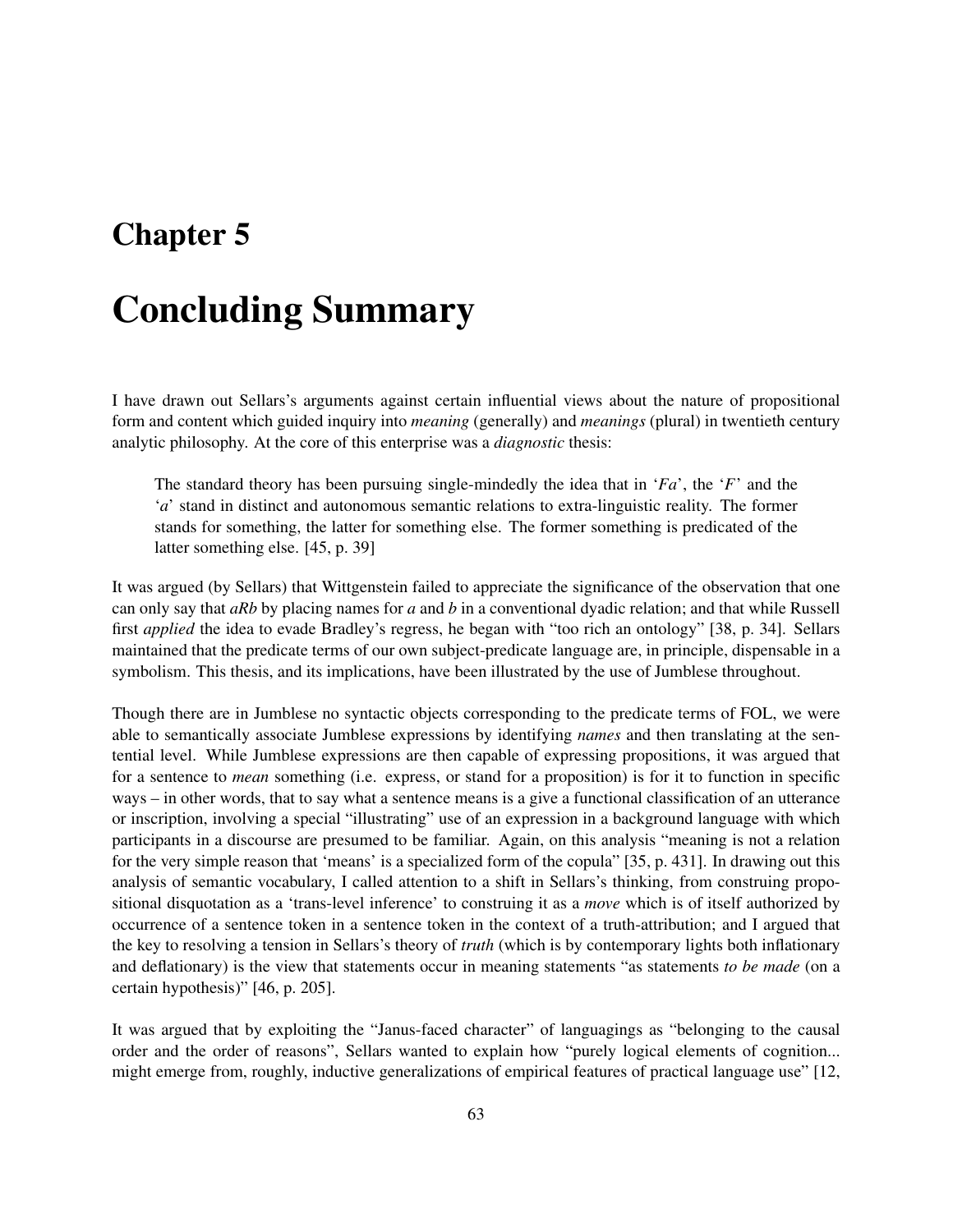p. 260]. The success of this enterprise was questioned in connection with the apparently inexplicable function of functional classification, i.e. the ordinary sense of a (propositional) content attribution. However, I argued that Sellars wanted to resist the temptation toward construing content attributions as expressing propositions, in favor of a causal, anthropological account of the proper functioning of '...means...'. On the account I gave, the content attribution (as act) must be construed as of itself authorizing or in some other anthropologically interesting way *bringing about* collective adoption, by a group of participants who individually understand the background language expression held up for illustration, of the same posture toward (or patterned responses to) tokens of the target (functionally classified) expression type as (typical, non-illustrative) tokens of the background language expression (type). The connection of this view with Sellars's account of *conceptual change*, and its place in his "synoptic vision" of man-in-the-world, could only be hinted at within the constraints of this paper, though here we met with variations on Peircean themes, arrived at by way of clarification of a sense in which concepts are objects (specifically, distributive linguistic objects).

Finally, it was argued that a distinction Sellars draws in ch. V of *Science and Metaphysics* between pictorial complexity and logical complexity stems from a disagreement with a claim made explicit in the *Tractatus*: that the propositional sign is a fact; and that in regarding the propositional sign as a complex particular, the Sellarsian alternative yields a response to Irad Kimhi's criticisms of compositionalist picture-theoretic accounts of propositional complexity.

By considering the dimension of picturing, one does obtain an Archimedean point, of sorts, which Sellars thought Peirce had failed to secure, and which makes possible an account of *error* that does not "wreck itself" by assuming the existence of the non-existent (c.f. Russell [31, p. 58]). The Tractarian Nominalist (as I understand the position) then not only evades the pitfalls of compositionalist factualism, but in rejecting the "fact pictures fact" model and demanding the ("ultimate") reduction of simple sign *type* identity to *token* identity, has I think tapped a much deeper vein. On that note, I leave the last word to Sellars:

In the case of atomic matter-of-factual statements the core of assertability is contributing to a map of the world in which we find ourselves. The concept of linguistic representation is basic to the concept of a linguistic map. But in a deeper sense, the basic concept is that of finding ones way around. [45, p. 321]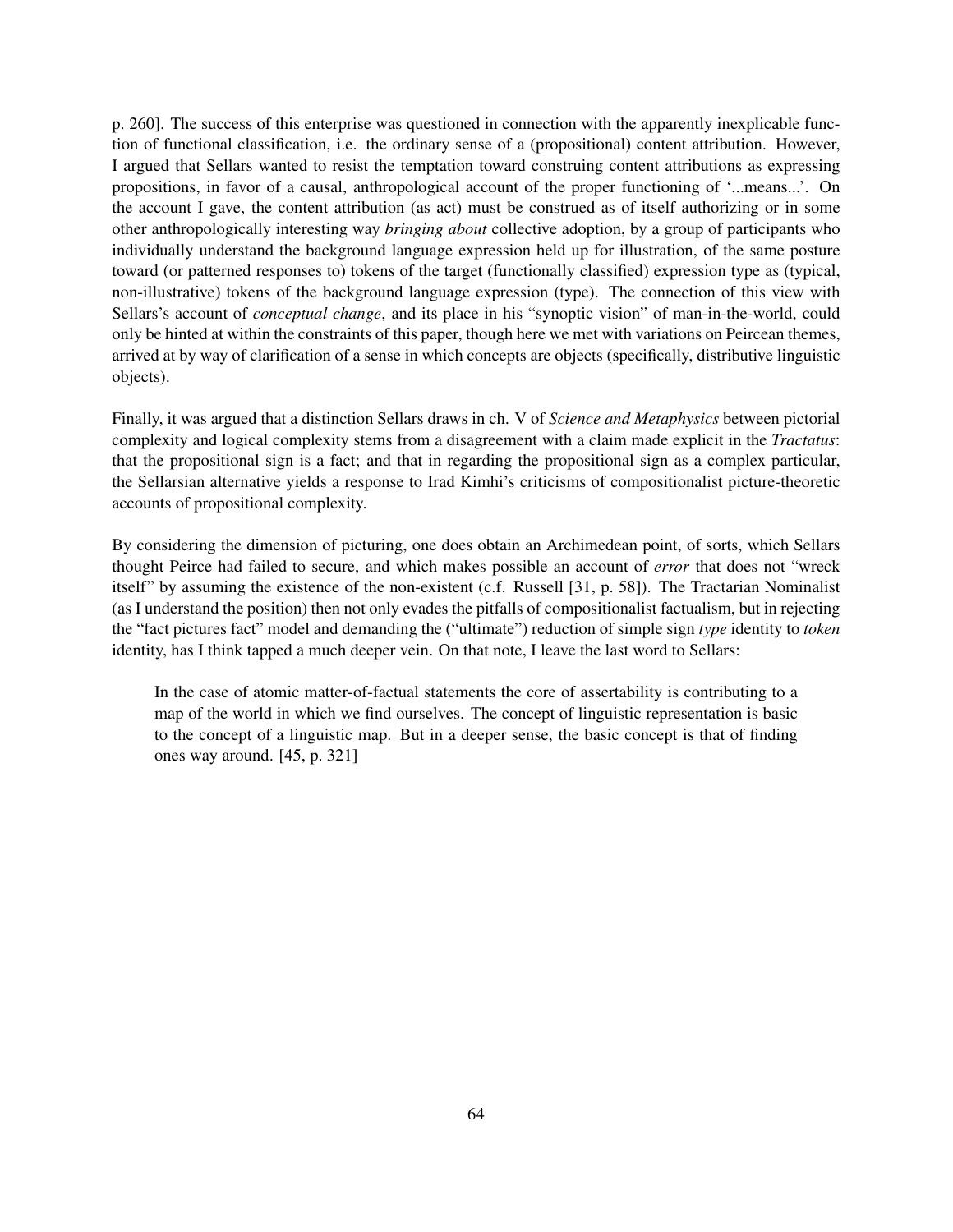# Bibliography

- [1] Bradley Armour-Garb and James A Woodbridge. "Sellars and Pretense on "Truth & 'Correspondence"' (with a detour through meaning attribution)". In: *Discusiones Filosoficas ´* 13.21 (2012), pp. 33–63.
- [2] Tyler Burge. "Belief and Synonymy". In: *The Journal of Philosophy* 75.3 (1978), pp. 119–138.
- [3] Rudolf Carnap. *Meaning and Necessity: A Study in Semantics and Modal Logic*. Vol. 30. University of Chicago Press, 1988.
- [4] Lewis Carroll. "What the Tortoise Said to Achilles". In: *Mind* 4.14 (1895), pp. 278–280.
- [5] Alonzo Church. "Intensional Isomorphism and Identity of Belief". In: *Philosophical Studies* 5.5 (1954), pp. 65–73.
- [6] Alonzo Church. "On Carnap's Analysis of Statements of Assertion and Belief". In: *Analysis* 10.5 (1950), pp. 97–99. DOI: https://doi.org/10.1093/analys/10.5.97.
- [7] Donald Davidson. *Truth and Predication*. Harvard University Press: Belknap, 2005.
- [8] Willem DeVries. *Wilfrid Sellars*. Vol. 7. McGill-Queen's Press (MQUP), 2005.
- [9] Keith S Donnellan. "Proper Names and Identifying Descriptions". In: *Semantics of Natural Language*. Ed. by Donald Davidson and Gilbert Harman. Synthese, 1972, pp. 356–379.
- [10] Keith S Donnellan. "Reference and Definite Descriptions". In: *The Philosophical Review* 75.3 (1966), pp. 281–304.
- [11] Gottlob Frege. "The Thought: A Logical Inquiry". In: *Mind* 65.259 (1956), pp. 289–311.
- [12] Rocco Gangle, Gianluca Caterina, and Fernando Tohme. "The Logic of Picturing: Wittgenstein, Sellars and Peirce's EG-beta". In: *Model-Based Reasoning in Science and Technology: Inferential Models for Logic, Language, Cognition and Computation* 49 (2019), p. 256.
- [13] David Hume. *A Treatise of Human Nature*. Ed. by David Fate Norton and Mary J. Norton. Oxford University Press UK, 2011. ISBN: 9780198751724.
- [14] Irad Kimhi. *Thinking and Being*. Harvard University Press, 2018.
- [15] Saul Kripke. "Identity and Necessity". In: *Perspectives in the Philosophy of Language: A Concise Anthology*. Ed. by Robert Stainton. Broadview, 2000, p. 93.
- [16] Saul A Kripke. "Naming and Necessity". In: *Semantics of Natural Language*. Ed. by Donald Davidson and Gilbert Harman. Springer, 1972, pp. 253–355.
- [17] Clarence Irving Lewis. *Mind and the World-order: Outline of a Theory of Knowledge*. 1929.
- [18] Leonard Linsky. "Some Notes on Carnap's Concept of Intensional Isomorphism and the Paradox of Analysis". In: *Philosophy of Science* 16.4 (1949), pp. 343–347.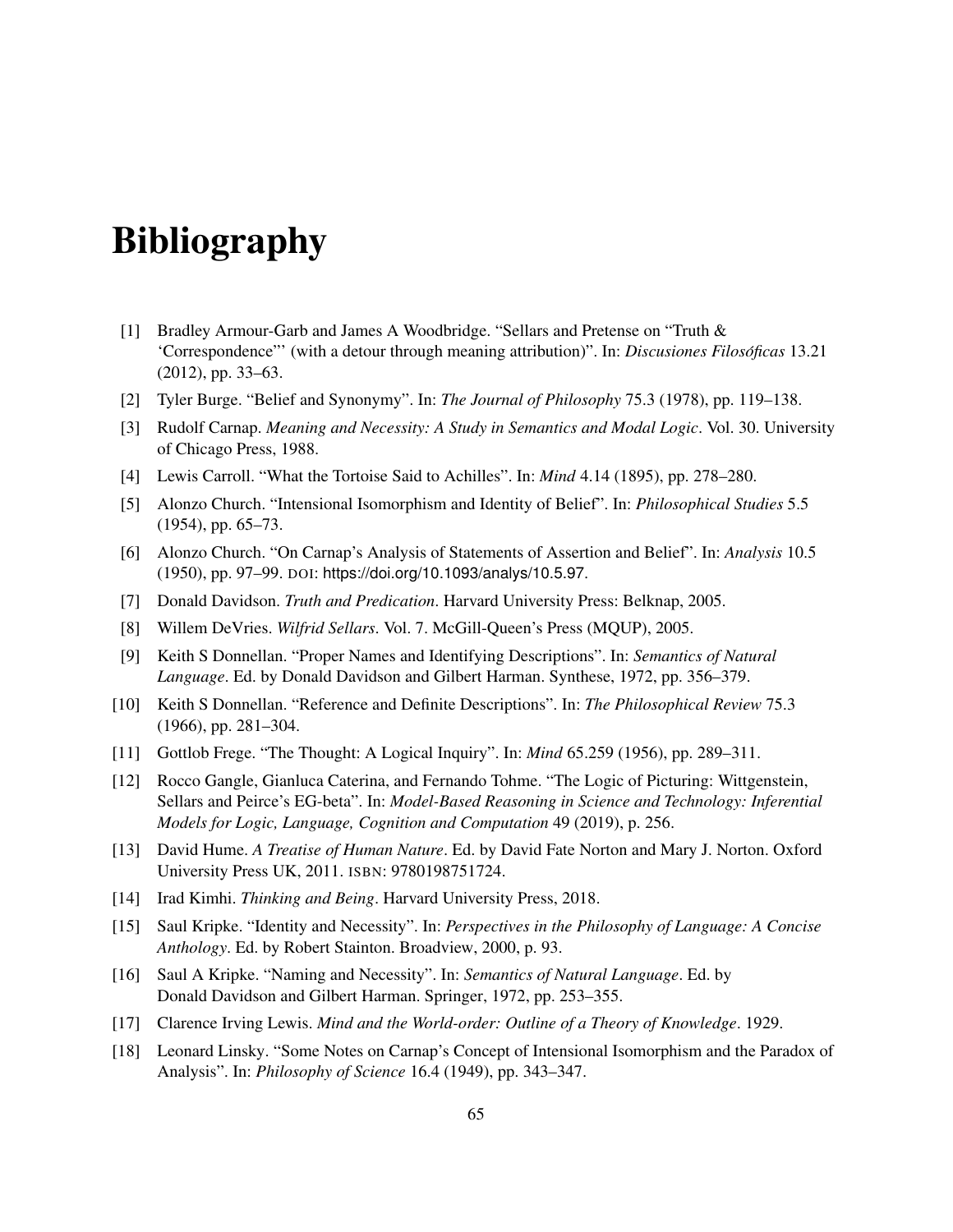- [19] John MacFarlane. "Logical Constants". In: *The Stanford Encyclopedia of Philosophy*. Ed. by Edward N. Zalta. Winter 2017. Metaphysics Research Lab, Stanford University, 2017.
- [20] Ruth Garrett Millikan. *Language, Thought, and Other Biological Categories: New Foundations for Realism*. MIT press, 1984.
- [21] Ruth Garrett Millikan. "Meaning, Meaning, and Meaning". In: *Language: A Biological Model*. Oxford University Press, 2005, pp. 53–75.
- [22] Ruth Garrett Millikan. "The Son and the Daughter: On Sellars, Brandom, and Millikan". In: *Language: A Biological Model*. Oxford University Press, 2005, pp. 77–91.
- [23] Charles Sanders Peirce. "The Collected Papers of Charles Sanders Peirce. Electronic Edition." In: ed. by Charles Hartshorne and Paul Weiss. Vol. 1-6. Charlottesville, Virginia: InteLex Corp., 1994.
- [24] Hilary Putnam. "Comment on Wilfrid Sellars". In: *Synthese* 27.3/4 (1974), pp. 445–455. ISSN: 00397857, 15730964. URL: http://www.jstor.org/stable/20114937.
- [25] Hilary Putnam. "Explanation and Reference". In: *Philosophical Papers Vol. 2*. Cambridge University Press, 1975, pp. 196–214.
- [26] Hilary Putnam. "Peirce the Logician". In: *Historia Mathematica* 3 (1982), pp. 290–301.
- [27] Hilary Putnam. "The Meaning of 'Meaning'". In: *Philosophical Papers Vol. 2*. Cambridge University Press, 1975, pp. 215–271.
- [28] Stephen Read. "The Unity of the Fact". In: *Philosophy* 80.313 (2005), pp. 317–342.
- [29] Michael Rescorla. "Predication and Cartographic Representation". In: *Synthese* 169.1 (2009), pp. 175–200.
- [30] Bertrand Russell. *Principles of Mathematics*. Routledge, 2009. ISBN: 9780203864760.
- [31] Bertrand Russell. *The Philosophy of Logical Atomism*. Routledge, 2009.
- [32] Bertrand Russell and Alfred North Whitehead. *Principia mathematica to 56*. Vol. 2. Cambridge University Press Cambridge, UK, 1997.
- [33] Wilfrid Sellars. "Empiricism and the Philosophy of Mind". In: *Science, Perception, and Reality*. Ridgeview; Atascadero, 1963, pp. 129–194.
- [34] Wilfrid Sellars. "Hochberg on Mapping, Meaning, and Metaphysics". In: *Midwest Studies in Philosophy* 2 (1977), pp. 214–224.
- [35] Wilfrid Sellars. "Meaning as Functional Classification". In: *Synthese* 27.3-4 (1974), pp. 417–437.
- [36] Wilfrid Sellars. "Mental events". In: *Philosophical Studies* 39.4 (1981), pp. 325–345.
- [37] Wilfrid Sellars. "Naming and Saying". In: *Science, Perception, and Reality*. Ridgeview; Atascadero, 1963, pp. 223–245.
- [38] Wilfrid Sellars. *Naturalism and Ontology: The John Dewey Lectures for 1974*. Ridgeview; Atascadero, 1979. ISBN: 0-917930-16-9.
- [39] Wilfrid Sellars. *Pure Pragmatics and Possible Worlds: The Early Essays of Wilfrid Sellars*. Atascadero: Ridgeview, 1980. ISBN: 0-917930-06-1.
- [40] Wilfrid Sellars. "Reply". In: *Synthese* 27.3/4 (1974), pp. 457–466. ISSN: 00397857, 15730964. URL: http://www.jstor.org/stable/20114938.